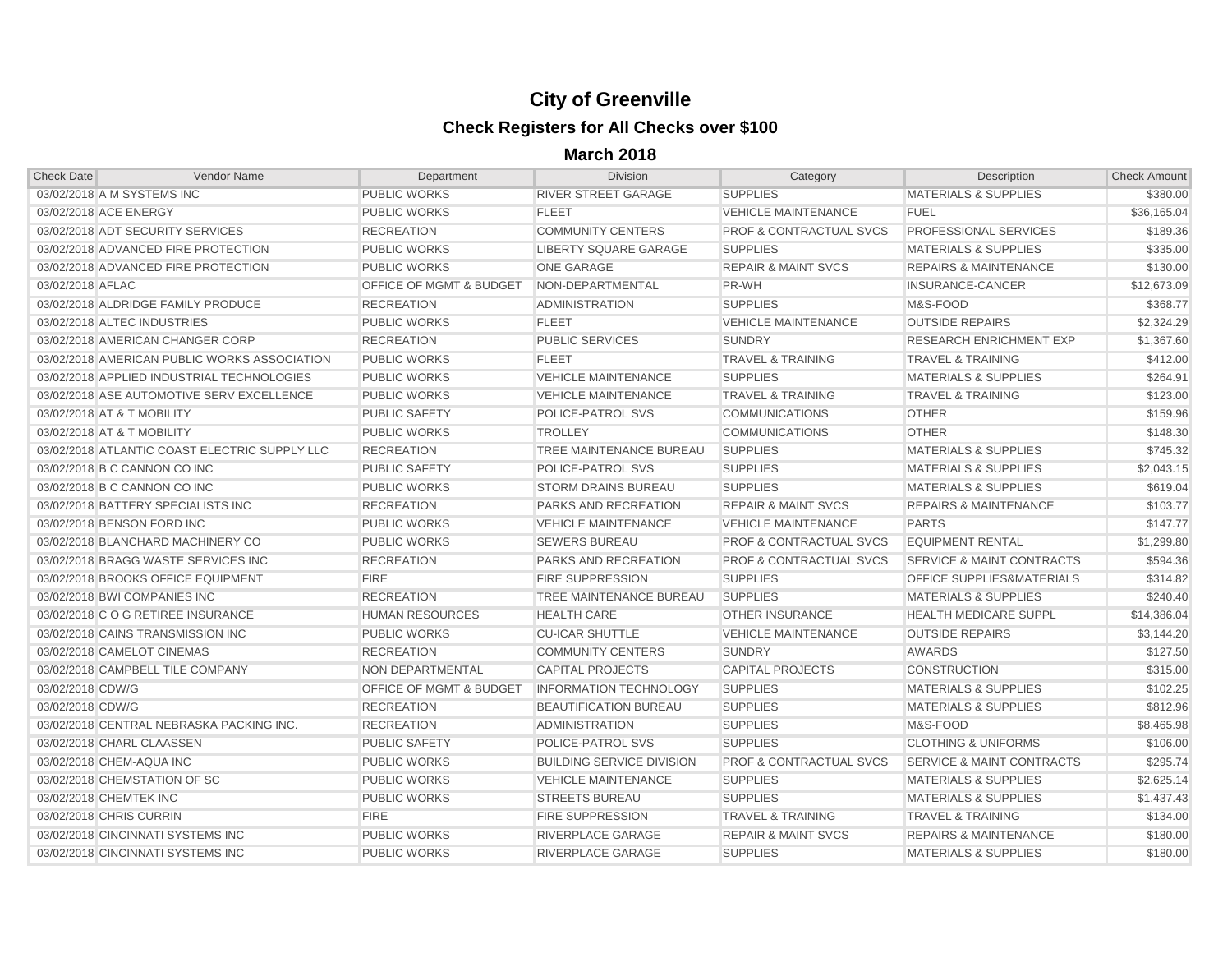| 03/02/2018 CINTAS                              | <b>PUBLIC WORKS</b>                | <b>FLEET</b>                         | <b>SUPPLIES</b>                    | <b>CLOTHING &amp; UNIFORMS</b>       | \$285.42    |
|------------------------------------------------|------------------------------------|--------------------------------------|------------------------------------|--------------------------------------|-------------|
| 03/02/2018 CITY OF GREENVILLE REV PETTY CASH   | <b>HUMAN RESOURCES</b>             | <b>HUMAN RESOURCES</b>               | <b>SUNDRY</b>                      | <b>MISCELLANEOUS</b>                 | \$115.00    |
| 03/02/2018 CLARK CHEWNING                      | <b>PUBLIC WORKS</b>                | STORMWATER MANAGEMENT                | <b>TRAVEL &amp; TRAINING</b>       | <b>TRAVEL &amp; TRAINING</b>         | \$149.36    |
| 03/02/2018 CLEMSON UNIVERSITY                  | <b>RECREATION</b>                  | <b>BEAUTIFICATION BUREAU</b>         | <b>TRAVEL &amp; TRAINING</b>       | <b>TRAVEL &amp; TRAINING</b>         | \$104.00    |
| 03/02/2018 CLINE HOSE & HYDRAULICS LLC         | <b>PUBLIC WORKS</b>                | <b>SEWERS BUREAU</b>                 | <b>SUPPLIES</b>                    | <b>MATERIALS &amp; SUPPLIES</b>      | \$436.19    |
| 03/02/2018 COLONIAL FUEL & LUBRICANT SERVICES  | <b>PUBLIC WORKS</b>                | <b>ADMINISTRATION</b>                | <b>VEHICLE MAINTENANCE</b>         | <b>FUEL</b>                          | \$16,170.48 |
| 03/02/2018 COMMUNICATION SERVICE CENTER INC    | <b>PUBLIC WORKS</b>                | <b>TRAFFIC ENGINEERING</b>           | <b>SUNDRY</b>                      | <b>MISCELLANEOUS</b>                 | \$111.30    |
| 03/02/2018 CONTINENTAL ENGINES                 | <b>FIRE</b>                        | <b>FIRE SUPPRESSION</b>              | <b>VEHICLE MAINTENANCE</b>         | <b>PARTS</b>                         | \$525.40    |
| 03/02/2018 CORE & MAIN LP                      | <b>PUBLIC WORKS</b>                | <b>STORM DRAINS BUREAU</b>           | <b>SUPPLIES</b>                    | <b>MATERIALS &amp; SUPPLIES</b>      | \$796.06    |
| 03/02/2018 CRAWFORD STRATEGY                   | NON DEPARTMENTAL                   | <b>MISC GRANTS</b>                   | <b>SUPPLIES</b>                    | <b>MATERIALS &amp; SUPPLIES</b>      | \$9,381.16  |
| 03/02/2018 CRIDER & ASSOCIATES INC             | <b>PUBLIC WORKS</b>                | STORMWATER MANAGEMENT                | <b>PROF &amp; CONTRACTUAL SVCS</b> | PROFESSIONAL SERVICES                | \$375.00    |
| 03/02/2018 CROMER'S P-NUTS LLC                 | <b>RECREATION</b>                  | PUBLIC SERVICES                      | <b>SUPPLIES</b>                    | <b>SALE CONCESSIONS</b>              | \$143.54    |
| 03/02/2018 CUMMINS ATLANTIC                    | <b>PUBLIC WORKS</b>                | <b>FIXED ROUTE</b>                   | <b>VEHICLE MAINTENANCE</b>         | <b>LUBRICANTS</b>                    | \$1,560.44  |
| 03/02/2018 CUMMINS ATLANTIC                    | <b>PUBLIC WORKS</b>                | <b>VEHICLE MAINTENANCE</b>           | <b>VEHICLE MAINTENANCE</b>         | <b>OUTSIDE REPAIRS</b>               | \$956.40    |
| 03/02/2018 CUMMINS ATLANTIC                    | <b>PUBLIC WORKS</b>                | <b>VEHICLE MAINTENANCE</b>           | <b>VEHICLE MAINTENANCE</b>         | <b>PARTS</b>                         | \$5,660.86  |
| 03/02/2018 DANIEL WILDER                       | <b>FIRE</b>                        | <b>FIRE SUPPRESSION</b>              | <b>TRAVEL &amp; TRAINING</b>       | <b>TRAVEL &amp; TRAINING</b>         | \$134.00    |
| 03/02/2018 DAVID GARRISON                      | <b>PUBLIC SAFETY</b>               | POLICE-PATROL SVS                    | <b>TRAVEL &amp; TRAINING</b>       | <b>TRAVEL &amp; TRAINING</b>         | \$740.00    |
| 03/02/2018 DAVID KERN                          | <b>PUBLIC SAFETY</b>               | <b>POLICE-PATROL SVS</b>             | <b>SUPPLIES</b>                    | <b>MATERIALS &amp; SUPPLIES</b>      | \$119.90    |
| 03/02/2018 DESIGNLAB INC                       | <b>PUBLIC SAFETY</b>               | <b>POLICE-PATROL SVS</b>             | <b>SUPPLIES</b>                    | <b>CLOTHING &amp; UNIFORMS</b>       | \$1,073.26  |
| 03/02/2018 DISYS SOLUTIONS INC                 | <b>OFFICE OF MGMT &amp; BUDGET</b> | <b>INFORMATION TECHNOLOGY</b>        | <b>SUPPLIES</b>                    | <b>MATERIALS &amp; SUPPLIES</b>      | \$885.95    |
| 03/02/2018 DONYA CO                            | <b>RECREATION</b>                  | <b>PUBLIC SERVICES</b>               | <b>SUPPLIES</b>                    | <b>SALE GIFTS</b>                    | \$465.00    |
| 03/02/2018 DUKE ENERGY                         | <b>PUBLIC WORKS</b>                | <b>BUILDING SERVICE DIVISION</b>     | <b>UTILITIES</b>                   | <b>ELECTRICITY</b>                   | \$8,840.47  |
| 03/02/2018 DUKE ENERGY                         | <b>PUBLIC WORKS</b>                | <b>SEWERS BUREAU</b>                 | <b>UTILITIES</b>                   | <b>ELECTRICITY</b>                   | \$448.84    |
| 03/02/2018 DUKE ENERGY                         | <b>PUBLIC WORKS</b>                | <b>TRAFFIC ENGINEERING</b>           | <b>UTILITIES</b>                   | <b>ELECTRICITY</b>                   | \$1,673.56  |
| 03/02/2018 DUKE ENERGY                         | <b>RECREATION</b>                  | PARKS MAINTENANCE                    | <b>UTILITIES</b>                   | <b>ELECTRICITY</b>                   | \$4,796.19  |
| 03/02/2018 DUKE ENERGY CORP                    | <b>CITY MANAGER</b>                | UTILITY UNDERGROUNDING FU SUNDRY     |                                    | UNDERGROUNDING EXPEND                | \$9,844.77  |
| 03/02/2018 EASTERN INDUSTRIAL SUPPLIES INC     | <b>FIRE</b>                        | <b>FIRE SERVICES</b>                 | <b>SUPPLIES</b>                    | <b>MATERIALS &amp; SUPPLIES</b>      | \$448.34    |
| 03/02/2018 ECHOLS OIL COMPANY INC              | <b>PUBLIC WORKS</b>                | <b>FLEET</b>                         | <b>VEHICLE MAINTENANCE</b>         | <b>FUEL</b>                          | \$24,831.92 |
| 03/02/2018 ELECTRIC CITY PRINTING COMPANY      | <b>ECONOMIC DEVELOPMENT</b>        | <b>BUILDING &amp; PROPERTY MAINT</b> | <b>PRINTING</b>                    | PRINTING & BINDING                   | \$238.50    |
| 03/02/2018 ELECTRIC CITY PRINTING COMPANY      | <b>PUBLIC SAFETY</b>               | POLICE-PATROL SVS                    | <b>PRINTING</b>                    | PRINTING & BINDING                   | \$121.90    |
| 03/02/2018 ENNIS-FLINT INC                     | <b>PUBLIC WORKS</b>                | <b>TRAFFIC ENGINEERING</b>           | <b>SUPPLIES</b>                    | <b>M&amp;S-MARKINGS</b>              | \$1,002.47  |
| 03/02/2018 ENTERPRISE RENT A CAR               | <b>PUBLIC SAFETY</b>               | POLICE-PATROL SVS                    | <b>TRAVEL &amp; TRAINING</b>       | <b>TRAVEL &amp; TRAINING</b>         | \$716.37    |
| 03/02/2018 ENVIRO-MASTER SERVICES OF GREENVILL | <b>RECREATION</b>                  | <b>ADMINISTRATION</b>                | <b>PROF &amp; CONTRACTUAL SVCS</b> | <b>SERVICE &amp; MAINT CONTRACTS</b> | \$198.00    |
| 03/02/2018 FAIRWAY FORD INC                    | <b>PUBLIC WORKS</b>                | <b>FLEET</b>                         | <b>VEHICLE MAINTENANCE</b>         | <b>OUTSIDE REPAIRS</b>               | \$576.37    |
| 03/02/2018 FEDERAL EXPRESS CORP                | <b>RECREATION</b>                  | <b>ADMINISTRATION</b>                | <b>COMMUNICATIONS</b>              | <b>POSTAGE</b>                       | \$108.87    |
| 03/02/2018 FGP INTERNATIONAL                   | OFFICE OF MGMT & BUDGET            | <b>ACCOUNTING</b>                    | <b>PROF &amp; CONTRACTUAL SVCS</b> | TEMP PERSONNEL SVCS                  | \$1,318.40  |
| 03/02/2018 FGP INTERNATIONAL                   | OFFICE OF MGMT & BUDGET            | <b>REVENUE</b>                       | <b>PROF &amp; CONTRACTUAL SVCS</b> | TEMP PERSONNEL SVCS                  | \$738.38    |
| 03/02/2018 FISHER SCIENTIFIC COMPANY LLC       | <b>FIRE</b>                        | <b>FIRE SUPPRESSION</b>              | MACHINERY AND EQUIPMENT            | MACHINERY AND EQUIPMENT              | \$63,425.10 |
| 03/02/2018 FLIGELS UNIFORM CO INC              | <b>PUBLIC WORKS</b>                | <b>VEHICLE MAINTENANCE</b>           | <b>SUPPLIES</b>                    | <b>CLOTHING &amp; UNIFORMS</b>       | \$504.56    |
| 03/02/2018 FLORES & ASSOCIATES LLC             | <b>HUMAN RESOURCES</b>             | <b>HEALTH CARE</b>                   | <b>HEALTH</b>                      | <b>FSA ADMIN FEES</b>                | \$815.00    |
| 03/02/2018 FORMS & SUPPLY INC                  | <b>OFFICE OF MGMT &amp; BUDGET</b> | <b>PURCHASING</b>                    | <b>SUPPLIES</b>                    | <b>OFFICE SUPPLIES&amp;MATERIALS</b> | \$126.08    |
| 03/02/2018 GEORGIA BARK COMPANY                | <b>RECREATION</b>                  | <b>FALLS PARK WORK CREW</b>          | <b>SUPPLIES</b>                    | <b>MATERIALS &amp; SUPPLIES</b>      | \$1,431.00  |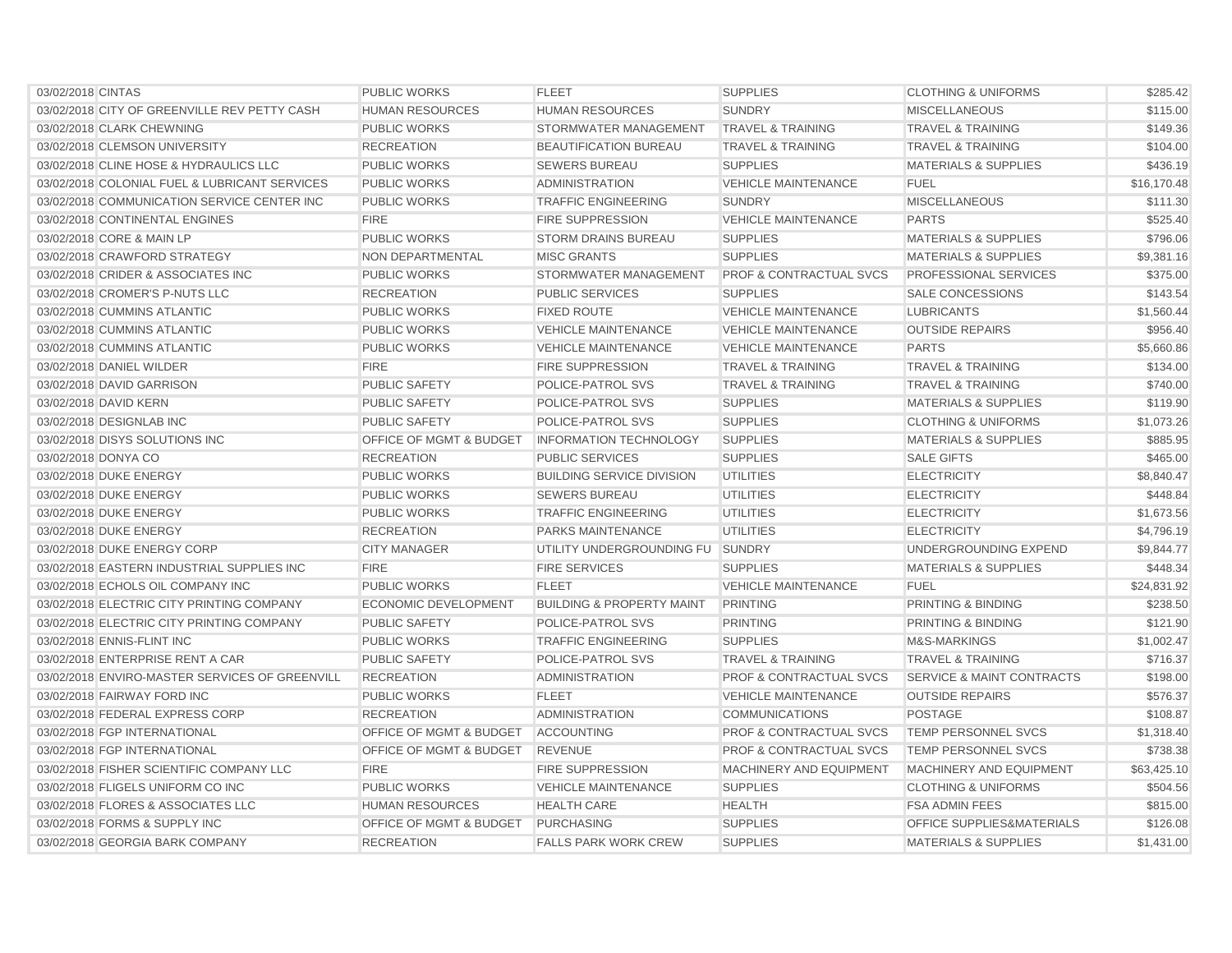| 03/02/2018 GILLIG LLC                         | <b>PUBLIC WORKS</b>                | <b>VEHICLE MAINTENANCE</b>           | <b>VEHICLE MAINTENANCE</b>         | <b>PARTS</b>                         | \$843.43    |
|-----------------------------------------------|------------------------------------|--------------------------------------|------------------------------------|--------------------------------------|-------------|
| 03/02/2018 GIMME-A-SIGN CO INC                | <b>PUBLIC WORKS</b>                | <b>TRAFFIC ENGINEERING</b>           | <b>SUPPLIES</b>                    | M&S-SIGNS                            | \$890.40    |
| 03/02/2018 GOODWYN MILLS & CAWOOD             | <b>PUBLIC WORKS</b>                | <b>SEWERS BUREAU</b>                 | <b>PROF &amp; CONTRACTUAL SVCS</b> | <b>PROFESSIONAL SERVICES</b>         | \$5,600.00  |
| 03/02/2018 GRAINGER 803858935                 | <b>PUBLIC WORKS</b>                | <b>BUILDING SERVICE DIVISION</b>     | <b>SUPPLIES</b>                    | <b>CLOTHING &amp; UNIFORMS</b>       | \$419.76    |
| 03/02/2018 GRAINGER 803858935                 | <b>PUBLIC WORKS</b>                | <b>BUILDING SERVICE DIVISION</b>     | <b>SUPPLIES</b>                    | <b>MATERIALS &amp; SUPPLIES</b>      | \$1,316.52  |
| 03/02/2018 GRAINGER 803858935                 | <b>PUBLIC WORKS</b>                | <b>CBD TIF CREW</b>                  | <b>SUPPLIES</b>                    | <b>CLOTHING &amp; UNIFORMS</b>       | \$154.76    |
| 03/02/2018 GRAINGER 803858935                 | <b>PUBLIC WORKS</b>                | <b>FIXED ROUTE</b>                   | <b>SUPPLIES</b>                    | <b>CLOTHING &amp; UNIFORMS</b>       | \$835.28    |
| 03/02/2018 GRAINGER 803858935                 | <b>PUBLIC WORKS</b>                | <b>FLEET</b>                         | <b>SUPPLIES</b>                    | <b>CLOTHING &amp; UNIFORMS</b>       | \$509.86    |
| 03/02/2018 GRAINGER 803858935                 | <b>PUBLIC WORKS</b>                | PARKING ADMINISTRATION               | <b>SUPPLIES</b>                    | <b>CLOTHING &amp; UNIFORMS</b>       | \$112.36    |
| 03/02/2018 GRAINGER 803858935                 | <b>PUBLIC WORKS</b>                | <b>PUBLIC WORKS</b>                  | <b>SUPPLIES</b>                    | <b>MATERIALS &amp; SUPPLIES</b>      | \$273.48    |
| 03/02/2018 GRAINGER 803858935                 | <b>PUBLIC WORKS</b>                | <b>RECYCLING</b>                     | <b>SUPPLIES</b>                    | <b>CLOTHING &amp; UNIFORMS</b>       | \$146.28    |
| 03/02/2018 GRAINGER 803858935                 | <b>PUBLIC WORKS</b>                | <b>RESIDENTIAL COLL BUREAU</b>       | <b>SUPPLIES</b>                    | <b>CLOTHING &amp; UNIFORMS</b>       | \$1.079.08  |
| 03/02/2018 GRAINGER 803858935                 | <b>PUBLIC WORKS</b>                | <b>SEWERS BUREAU</b>                 | <b>SUPPLIES</b>                    | <b>CLOTHING &amp; UNIFORMS</b>       | \$767.44    |
| 03/02/2018 GRAINGER 803858935                 | <b>PUBLIC WORKS</b>                | <b>STREETS BUREAU</b>                | <b>SUPPLIES</b>                    | <b>CLOTHING &amp; UNIFORMS</b>       | \$784.40    |
| 03/02/2018 GREENVILLE NEWS                    | <b>ECONOMIC DEVELOPMENT</b>        | <b>PLANNING AND ZONING</b>           | <b>PROF &amp; CONTRACTUAL SVCS</b> | ADVERTISING EXPENSE                  | \$212.85    |
| 03/02/2018 GREENVILLE OFFICE SUPPLY CO INC    | <b>HUMAN RESOURCES</b>             | <b>HUMAN RESOURCES</b>               | <b>TRAVEL &amp; TRAINING</b>       | <b>TRAINING/CITY WIDE</b>            | \$495.89    |
| 03/02/2018 GREENVILLE OFFICE SUPPLY CO INC    | <b>PUBLIC WORKS</b>                | PARKING ADMINISTRATION               | <b>SUPPLIES</b>                    | <b>OFFICE SUPPLIES&amp;MATERIALS</b> | \$108.12    |
| 03/02/2018 GUARANTEED SUPPLY CO               | <b>PUBLIC WORKS</b>                | <b>SEWERS BUREAU</b>                 | <b>SUPPLIES</b>                    | <b>MATERIALS &amp; SUPPLIES</b>      | \$747.15    |
| 03/02/2018 HALL SIGNS INC                     | <b>PUBLIC WORKS</b>                | <b>TRAFFIC ENGINEERING</b>           | <b>SUPPLIES</b>                    | M&S-SIGNALS                          | \$2,238.52  |
| 03/02/2018 HAT TRICK FARM                     | <b>RECREATION</b>                  | <b>ADMINISTRATION</b>                | <b>SUPPLIES</b>                    | M&S-FOOD                             | \$285.00    |
| 03/02/2018 HENRY SCHEIN ANIMAL HEALTH         | <b>RECREATION</b>                  | <b>ADMINISTRATION</b>                | <b>SUPPLIES</b>                    | M&S-MEDICINE                         | \$183.90    |
| 03/02/2018 HENRY SCHEIN ANIMAL HEALTH         | <b>RECREATION</b>                  | <b>ADMINISTRATION</b>                | <b>SUPPLIES</b>                    | M&S-VETERINARY                       | \$334.13    |
| 03/02/2018 HOLDER ELECTRIC SUPPLY INC         | <b>FIRE</b>                        | <b>FIRE SERVICES</b>                 | <b>SUPPLIES</b>                    | <b>MATERIALS &amp; SUPPLIES</b>      | \$388.39    |
| 03/02/2018 HOME DEPOT CREDIT SERVICE 0978     | <b>PUBLIC WORKS</b>                | NON VEHICLE MAINTENANCE              | <b>SUPPLIES</b>                    | <b>MATERIALS &amp; SUPPLIES</b>      | \$123.03    |
| 03/02/2018 HOME DEPOT CREDIT SERVICE 0978     | <b>PUBLIC WORKS</b>                | <b>VEHICLE MAINTENANCE</b>           | <b>SUPPLIES</b>                    | <b>MATERIALS &amp; SUPPLIES</b>      | \$103.04    |
| 03/02/2018 HOME DEPOT CREDIT SERVICE 1679     | <b>PUBLIC WORKS</b>                | <b>FLEET</b>                         | <b>SUPPLIES</b>                    | <b>MATERIALS &amp; SUPPLIES</b>      | \$1.041.29  |
| 03/02/2018 HOME DEPOT CREDIT SERVICE 3104     | <b>PUBLIC WORKS</b>                | LIBERTY SQUARE GARAGE                | <b>SUPPLIES</b>                    | <b>MATERIALS &amp; SUPPLIES</b>      | \$172.35    |
| 03/02/2018 HOME DEPOT CREDIT SERVICE 3104     | <b>PUBLIC WORKS</b>                | <b>RIVER STREET GARAGE</b>           | <b>SUPPLIES</b>                    | <b>MATERIALS &amp; SUPPLIES</b>      | \$123.89    |
| 03/02/2018 HOME DEPOT CREDIT SERVICE 5906     | <b>PUBLIC WORKS</b>                | <b>BUILDING SERVICE DIVISION</b>     | <b>SUPPLIES</b>                    | <b>MATERIALS &amp; SUPPLIES</b>      | \$262.40    |
| 03/02/2018 HOME DEPOT CREDIT SERVICE 5914     | <b>RECREATION</b>                  | <b>ADMINISTRATION</b>                | <b>SUPPLIES</b>                    | <b>MATERIALS &amp; SUPPLIES</b>      | \$103.17    |
| 03/02/2018 HUBBELL LIGHTING INC               | NON DEPARTMENTAL                   | <b>CAPITAL PROJECTS</b>              | <b>CAPITAL PROJECTS</b>            | <b>CONSTRUCTION</b>                  | \$10,557.60 |
| 03/02/2018 IDENTITY AUTOMATION LP             | OFFICE OF MGMT & BUDGET            | <b>INFORMATION TECHNOLOGY</b>        | <b>PROF &amp; CONTRACTUAL SVCS</b> | SERVICE & MAINT CONTRACTS            | \$3,900.00  |
| 03/02/2018 INSTITUTE OF INTERNAL AUDITORS INC | OFFICE OF MGMT & BUDGET            | <b>ADMINISTRATION</b>                | <b>SUNDRY</b>                      | DUES, SUBSCRIPTN, PUBLICATN          | \$160.00    |
| 03/02/2018 INTERNATIONAL CODE COUNCIL INC     | <b>ECONOMIC DEVELOPMENT</b>        | <b>BUILDING &amp; PROPERTY MAINT</b> | <b>TRAVEL &amp; TRAINING</b>       | <b>TRAVEL &amp; TRAINING</b>         | \$209.00    |
| 03/02/2018 IPMA - HR                          | <b>HUMAN RESOURCES</b>             | <b>HUMAN RESOURCES</b>               | <b>PROF &amp; CONTRACTUAL SVCS</b> | PROFESSIONAL SERVICES                | \$597.00    |
| 03/02/2018 IVEY COMMUNICATIONS INC            | NON DEPARTMENTAL                   | <b>CAPITAL PROJECTS</b>              | <b>CAPITAL PROJECTS</b>            | PROJECT EXPENSE                      | \$1,214.62  |
| 03/02/2018 IVEY COMMUNICATIONS INC            | <b>PUBLIC WORKS</b>                | <b>STORM DRAINS BUREAU</b>           | <b>PROF &amp; CONTRACTUAL SVCS</b> | <b>PROFESSIONAL SERVICES</b>         | \$1,508.53  |
| 03/02/2018 JACKIE MAULDIN'S INC               | <b>PUBLIC WORKS</b>                | <b>FLEET</b>                         | <b>VEHICLE MAINTENANCE</b>         | <b>OUTSIDE REPAIRS</b>               | \$135.00    |
| 03/02/2018 JAN BANKHEAD COX                   | <b>RECREATION</b>                  | <b>COMMUNITY CENTERS</b>             | <b>TRAVEL &amp; TRAINING</b>       | <b>TRAVEL &amp; TRAINING</b>         | \$290.72    |
| 03/02/2018 JET-VAC SEWER EQUIPMENT CO         | <b>PUBLIC WORKS</b>                | <b>SEWERS BUREAU</b>                 | <b>SUPPLIES</b>                    | <b>MATERIALS &amp; SUPPLIES</b>      | \$1.178.69  |
| 03/02/2018 JILL HORNE                         | <b>OFFICE OF MGMT &amp; BUDGET</b> | <b>INFORMATION TECHNOLOGY</b>        | <b>TRAVEL &amp; TRAINING</b>       | <b>TRAVEL &amp; TRAINING</b>         | \$183.38    |
| 03/02/2018 K & M INTERNATIONAL WILD REPUBLIC  | <b>RECREATION</b>                  | <b>PUBLIC SERVICES</b>               | <b>SUPPLIES</b>                    | <b>SALE GIFTS</b>                    | \$2,789.44  |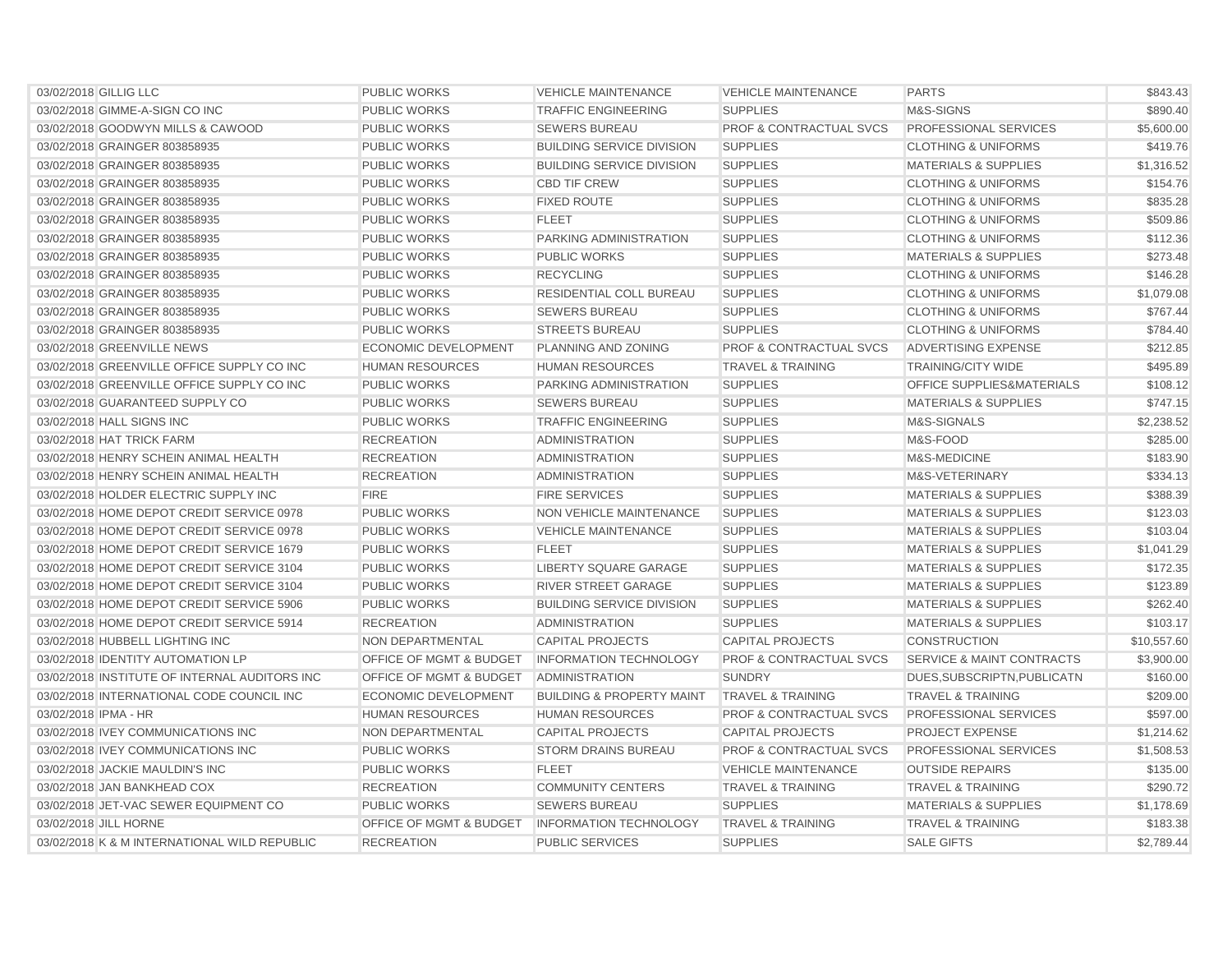| 03/02/2018 KEITH BISHOP                                     | <b>PUBLIC WORKS</b>                | <b>SEWERS BUREAU</b>             | <b>TRAVEL &amp; TRAINING</b>       | <b>TRAVEL &amp; TRAINING</b>         | \$183.34     |
|-------------------------------------------------------------|------------------------------------|----------------------------------|------------------------------------|--------------------------------------|--------------|
| 03/02/2018 KEITH BISHOP                                     | <b>PUBLIC WORKS</b>                | <b>STORM DRAINS BUREAU</b>       | <b>TRAVEL &amp; TRAINING</b>       | <b>TRAVEL &amp; TRAINING</b>         | \$183.33     |
| 03/02/2018 KEITH BISHOP                                     | <b>PUBLIC WORKS</b>                | <b>STREETS BUREAU</b>            | <b>TRAVEL &amp; TRAINING</b>       | <b>TRAVEL &amp; TRAINING</b>         | \$183.33     |
| 03/02/2018 KING ASPHALT INC                                 | <b>PUBLIC WORKS</b>                | <b>STORM DRAINS BUREAU</b>       | <b>SUPPLIES</b>                    | <b>MATERIALS &amp; SUPPLIES</b>      | \$347.26     |
| 03/02/2018 KONE INC                                         | <b>PUBLIC WORKS</b>                | <b>ONE GARAGE</b>                | <b>PROF &amp; CONTRACTUAL SVCS</b> | SERVICE & MAINT CONTRACTS            | \$3,926.64   |
| 03/02/2018 LANDSCAPERS SUPPLY                               | <b>RECREATION</b>                  | <b>BEAUTIFICATION BUREAU</b>     | <b>REPAIR &amp; MAINT SVCS</b>     | <b>REPAIRS &amp; MAINTENANCE</b>     | \$651.90     |
| 03/02/2018 LEVEL 3 COMMUNICATIONS LLC                       | OFFICE OF MGMT & BUDGET            | <b>INFORMATION TECHNOLOGY</b>    | <b>COMMUNICATIONS</b>              | TELECOMMUNICATIONS/WIRELE            | \$2,288.96   |
| 03/02/2018 LIFESAVERS INC                                   | <b>PUBLIC SAFETY</b>               | <b>POLICE-PATROL SVS</b>         | <b>SUPPLIES</b>                    | <b>MATERIALS &amp; SUPPLIES</b>      | \$108.00     |
| 03/02/2018 LINA                                             | <b>HUMAN RESOURCES</b>             | <b>HEALTH CARE</b>               | <b>OTHER INSURANCE</b>             | <b>SHORT-TERM DISABILITY</b>         | \$655.20     |
| 03/02/2018 LINDA SIMPSON                                    | <b>CITY MANAGER</b>                | UTILITY UNDERGROUNDING FU SUNDRY |                                    | METER BOX CONVERSIONS                | \$300.00     |
| 03/02/2018 LOWES                                            | <b>FIRE</b>                        | <b>FIRE SUPPRESSION</b>          | <b>SUPPLIES</b>                    | <b>MATERIALS &amp; SUPPLIES</b>      | \$384.83     |
| 03/02/2018 MAC PAPERS INC GREENVILLE                        | MUNICIPAL COURT                    | MUNICIPAL COURT                  | <b>SUPPLIES</b>                    | <b>MATERIALS &amp; SUPPLIES</b>      | \$821.50     |
| 03/02/2018 MARATHON STAFFING INC                            | <b>PUBLIC SAFETY</b>               | POLICE-DISPATCH BUREAU           | <b>PROF &amp; CONTRACTUAL SVCS</b> | TEMP PERSONNEL SVCS                  | \$5,504.48   |
| 03/02/2018 MCKINNEY LUMBER & HARDWARE LLC                   | <b>RECREATION</b>                  | <b>BEAUTIFICATION BUREAU</b>     | <b>SUPPLIES</b>                    | <b>MATERIALS &amp; SUPPLIES</b>      | \$344.72     |
| 03/02/2018 MIKE'S BODY SHOP                                 | <b>PUBLIC WORKS</b>                | <b>FLEET</b>                     | <b>VEHICLE MAINTENANCE</b>         | <b>OUTSIDE REPAIRS</b>               | \$375.00     |
| 03/02/2018 MKSK                                             | <b>NON DEPARTMENTAL</b>            | <b>CAPITAL PROJECTS</b>          | <b>CAPITAL PROJECTS</b>            | PLANNING/DESIGN                      | \$138,107.00 |
| 03/02/2018 MORRIS BUSINESS SOLUTIONS                        | <b>PUBLIC WORKS</b>                | <b>PARKING ADMINISTRATION</b>    | <b>REPAIR &amp; MAINT SVCS</b>     | <b>REPAIRS &amp; MAINTENANCE</b>     | \$300.00     |
| 03/02/2018 MOUNTAIN CORPORATION, THE                        | <b>RECREATION</b>                  | <b>PUBLIC SERVICES</b>           | <b>SUPPLIES</b>                    | <b>SALE GIFTS</b>                    | \$1,389.01   |
| 03/02/2018 NAPA                                             | <b>PUBLIC WORKS</b>                | <b>FLEET</b>                     | <b>VEHICLE MAINTENANCE</b>         | <b>PARTS</b>                         | \$54,832.13  |
| 03/02/2018 NAPA                                             | <b>PUBLIC WORKS</b>                | <b>FLEET</b>                     | <b>VEHICLE MAINTENANCE</b>         | <b>PARTS MANAGEMENT FEES</b>         | \$14,961.00  |
| 03/02/2018 NAPA AUTO PARTS                                  | <b>FIRE</b>                        | <b>FIRE SUPPRESSION</b>          | <b>VEHICLE MAINTENANCE</b>         | <b>PARTS</b>                         | \$749.73     |
| 03/02/2018 NATIONAL BUSINESS FURNITURE LLC                  | <b>PUBLIC WORKS</b>                | PARKING ADMINISTRATION           | <b>REPAIR &amp; MAINT SVCS</b>     | <b>REPAIRS &amp; MAINTENANCE</b>     | \$685.00     |
| 03/02/2018 NGLIC                                            | <b>HUMAN RESOURCES</b>             | <b>HEALTH CARE</b>               | <b>OTHER INSURANCE</b>             | <b>VISION - SUPERIOR</b>             | \$9,015.36   |
| 03/02/2018 NORRIS SUPPLY CO                                 | <b>PUBLIC WORKS</b>                | <b>STORM DRAINS BUREAU</b>       | <b>SUPPLIES</b>                    | <b>MATERIALS &amp; SUPPLIES</b>      | \$213.06     |
| 03/02/2018 NORTHERN TOOL & EQUIPMENT                        | <b>RECREATION</b>                  | <b>BEAUTIFICATION BUREAU</b>     | <b>SUPPLIES</b>                    | <b>MATERIALS &amp; SUPPLIES</b>      | \$761.89     |
| 03/02/2018 OFFICE DEPOT BSD                                 | <b>PUBLIC WORKS</b>                | STORMWATER MANAGEMENT            | <b>SUPPLIES</b>                    | <b>OFFICE SUPPLIES&amp;MATERIALS</b> | \$237.99     |
| 03/02/2018 ONE LAURENS MASTER OWNERS ASSOC LLC PUBLIC WORKS |                                    | <b>ONE GARAGE</b>                | <b>PROF &amp; CONTRACTUAL SVCS</b> | <b>SERVICE &amp; MAINT CONTRACTS</b> | \$3,169.57   |
| 03/02/2018 OZONE COLLISION CENTER LLC                       | <b>PUBLIC WORKS</b>                | <b>FLEET</b>                     | <b>VEHICLE MAINTENANCE</b>         | <b>OUTSIDE REPAIRS</b>               | \$2,000.00   |
| 03/02/2018 PALMETTO BUS SALES LLC                           | <b>PUBLIC WORKS</b>                | <b>VEHICLE MAINTENANCE</b>       | <b>VEHICLE MAINTENANCE</b>         | <b>PARTS</b>                         | \$313.06     |
| 03/02/2018 PALMETTO GROUP CONSTRUCTION                      | NON DEPARTMENTAL                   | <b>CAPITAL PROJECTS</b>          | <b>CAPITAL PROJECTS</b>            | <b>CONSTRUCTION</b>                  | \$116,416.22 |
| 03/02/2018 PANAGAKOS ASPHALT INC                            | <b>PUBLIC WORKS</b>                | <b>SEWERS BUREAU</b>             | <b>SUPPLIES</b>                    | <b>MATERIALS &amp; SUPPLIES</b>      | \$213.33     |
| 03/02/2018 PANAGAKOS ASPHALT INC                            | <b>PUBLIC WORKS</b>                | <b>STORM DRAINS BUREAU</b>       | <b>SUPPLIES</b>                    | <b>MATERIALS &amp; SUPPLIES</b>      | \$213.33     |
| 03/02/2018 PANAGAKOS ASPHALT INC                            | <b>PUBLIC WORKS</b>                | <b>STREETS BUREAU</b>            | <b>SUPPLIES</b>                    | <b>MATERIALS &amp; SUPPLIES</b>      | \$426.64     |
| 03/02/2018 PAYNE MCGINN & CUMMINS INC                       | <b>CITY MANAGER</b>                | UTILITY UNDERGROUNDING FU SUNDRY |                                    | UNDERGROUNDING COMMERCIAL            | \$11,806.22  |
| 03/02/2018 PAYNE MCGINN & CUMMINS INC                       | NON DEPARTMENTAL                   | <b>CAPITAL PROJECTS</b>          | <b>CAPITAL PROJECTS</b>            | <b>CONSTRUCTION</b>                  | \$25,609.12  |
| 03/02/2018 PEPSI-COLA BOTTLING CO                           | <b>RECREATION</b>                  | <b>PUBLIC SERVICES</b>           | <b>SUPPLIES</b>                    | <b>SALE CONCESSIONS</b>              | \$506.95     |
| 03/02/2018 POWERS SOLUTIONS INC                             | <b>PUBLIC WORKS</b>                | PARKING ADMINISTRATION           | <b>SUPPLIES</b>                    | <b>MATERIALS &amp; SUPPLIES</b>      | \$103.50     |
| 03/02/2018 PRESORT PLUS INC                                 | <b>OFFICE OF MGMT &amp; BUDGET</b> | <b>PURCHASING</b>                | <b>COMMUNICATIONS</b>              | <b>POSTAGE</b>                       | \$173.88     |
| 03/02/2018 PRESORT PLUS INC                                 | <b>RECREATION</b>                  | <b>PUBLIC SERVICES</b>           | <b>PRINTING</b>                    | PRINTING & BINDING                   | \$2,161.00   |
| 03/02/2018 R J SHIRLEY INC                                  | <b>RECREATION</b>                  | <b>ADMINISTRATION</b>            | <b>SUPPLIES</b>                    | M&S-GROUNDS                          | \$359.70     |
| 03/02/2018 REBUILD UPSTATE                                  | C. D. DIVISION                     | <b>CDBG PROJECTS</b>             | <b>CD PROJECTS</b>                 | PUBLIC INFORMATION                   | \$12,403.02  |
| 03/02/2018 RESCOM CONSTRUCTION                              | <b>PUBICE WORKS</b>                | PARKING ADMINISTRATION           | <b>PARKING DEPOSITS</b>            | PKG DEPOSITS-S. SPRING ST            | \$280.00     |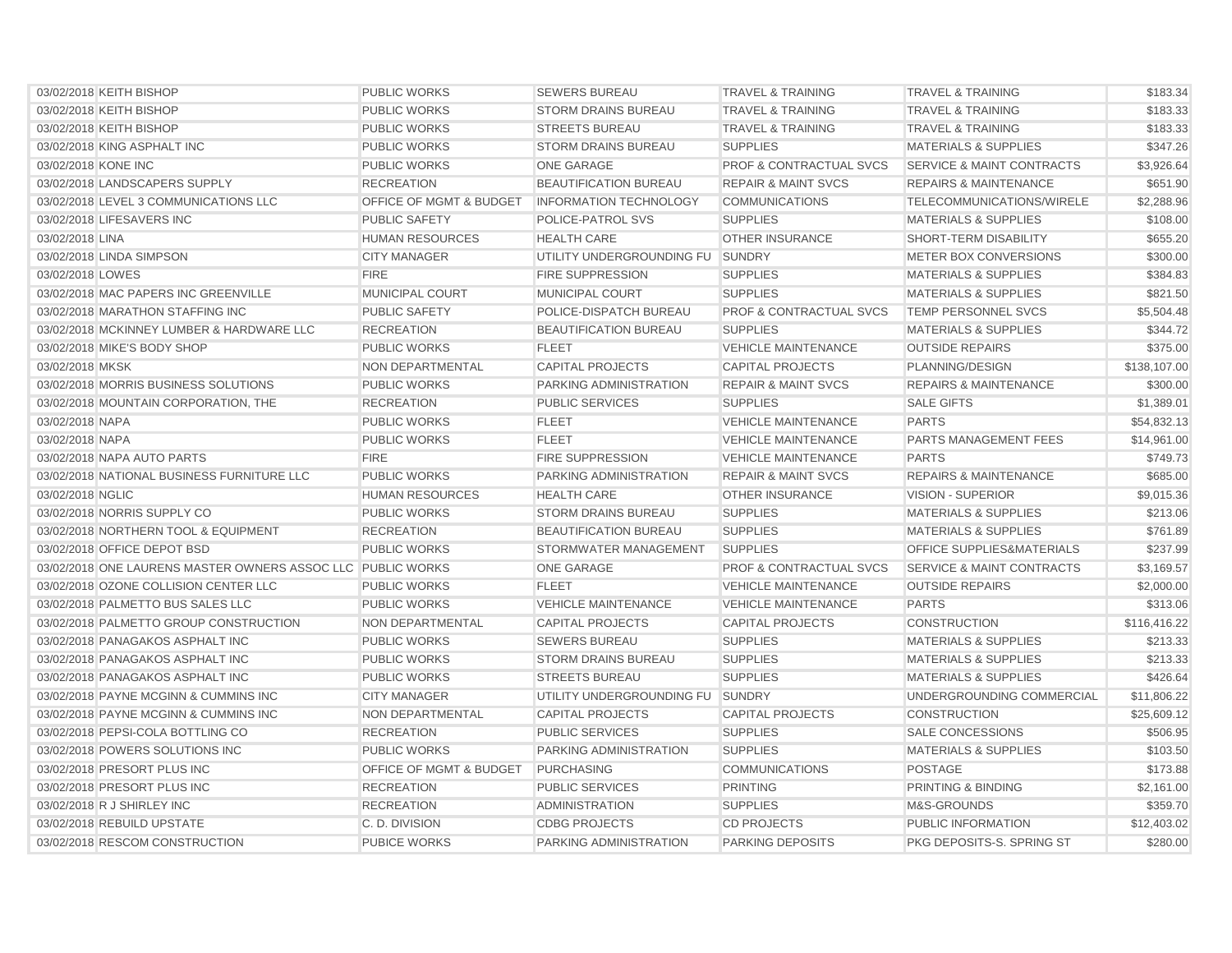| 03/02/2018 RHODE ISLAND NOVELTY INC         | <b>RECREATION</b>       | <b>PUBLIC SERVICES</b>           | <b>SUPPLIES</b>                                  | <b>SALE GIFTS</b>                    | \$312.00     |
|---------------------------------------------|-------------------------|----------------------------------|--------------------------------------------------|--------------------------------------|--------------|
| 03/02/2018 RIVERPLACE DEVELOPMENT II LLC    | <b>PUBLIC WORKS</b>     | <b>RIVERPLACE GARAGE</b>         | <b>UTILITIES</b>                                 | <b>ELECTRICITY</b>                   | \$294.70     |
| 03/02/2018 RODENT PRO.COM LLC               | <b>RECREATION</b>       | <b>ADMINISTRATION</b>            | <b>SUPPLIES</b>                                  | M&S-FOOD                             | \$741.00     |
| 03/02/2018 RON'S CARPET CLEANERS            | <b>RECREATION</b>       | <b>COMMUNITY CENTERS</b>         | <b>PROF &amp; CONTRACTUAL SVCS</b>               | PROFESSIONAL SERVICES                | \$260.00     |
| 03/02/2018 SAFETY PRODUCTS INC              | <b>PUBLIC WORKS</b>     | MAULDIN/SIMPSONVILLE ROUT        | <b>SUPPLIES</b>                                  | <b>CLOTHING &amp; UNIFORMS</b>       | \$539.85     |
| 03/02/2018 SALUDA RIVER PET FOOD CENTER INC | <b>PUBLIC SAFETY</b>    | POLICE-PATROL SVS                | <b>SUPPLIES</b>                                  | <b>MATERIALS &amp; SUPPLIES</b>      | \$126.13     |
| 03/02/2018 SAM'S CLUB                       | <b>RECREATION</b>       | <b>PUBLIC SERVICES</b>           | <b>SUPPLIES</b>                                  | <b>SALE CONCESSIONS</b>              | \$251.36     |
| 03/02/2018 SARAH SCHWENZER                  | <b>RECREATION</b>       | ADMINISTRATION                   | <b>TRAVEL &amp; TRAINING</b>                     | <b>TRAVEL &amp; TRAINING</b>         | \$188.02     |
| 03/02/2018 SCHNEIDER TREE CARE              | <b>NON DEPARTMENTAL</b> | <b>CAPITAL PROJECTS</b>          | <b>CAPITAL PROJECTS</b>                          | <b>CONSTRUCTION</b>                  | \$12,105.52  |
| 03/02/2018 SCHNEIDER TREE CARE              | <b>RECREATION</b>       | <b>BEAUTIFICATION BUREAU</b>     | <b>SUPPLIES</b>                                  | <b>MATERIALS &amp; SUPPLIES</b>      | \$829.28     |
| 03/02/2018 SNIDER FLEET SOLUTIONS           | <b>PUBLIC WORKS</b>     | <b>FLEET</b>                     | <b>VEHICLE MAINTENANCE</b>                       | <b>OUTSIDE REPAIRS</b>               | \$3,543.63   |
| 03/02/2018 SOUTHEASTERN JANITORIAL LLC      | <b>PUBLIC WORKS</b>     | NON VEHICLE MAINTENANCE          | <b>PROF &amp; CONTRACTUAL SVCS</b>               | <b>SERVICE &amp; MAINT CONTRACTS</b> | \$429.00     |
| 03/02/2018 SOUTHEASTERN JANITORIAL LLC      | <b>RECREATION</b>       | <b>FALLS PARK WORK CREW</b>      | <b>PROF &amp; CONTRACTUAL SVCS</b>               | <b>SERVICE &amp; MAINT CONTRACTS</b> | \$4,445.50   |
| 03/02/2018 SOUTHEASTERN JANITORIAL LLC      | <b>RECREATION</b>       | PARKS AND RECREATION             | <b>PROF &amp; CONTRACTUAL SVCS</b>               | <b>SERVICE &amp; MAINT CONTRACTS</b> | \$889.10     |
| 03/02/2018 SOUTHEASTERN PAPER GROUP         | <b>PUBLIC WORKS</b>     | <b>BUILDING SERVICE DIVISION</b> | <b>SUPPLIES</b>                                  | <b>JANITORIAL SUPPLIES</b>           | \$379.70     |
| 03/02/2018 SOUTHEASTERN PAPER GROUP         | <b>RECREATION</b>       | <b>COMMUNITY CENTERS</b>         | <b>SUPPLIES</b>                                  | <b>JANITORIAL SUPPLIES</b>           | \$200.88     |
| 03/02/2018 SPECFAB SERVICES INC             | NON DEPARTMENTAL        | <b>CAPITAL PROJECTS</b>          | <b>CAPITAL PROJECTS</b>                          | <b>CONSTRUCTION</b>                  | \$6,272.00   |
| 03/02/2018 STATE TREASURER                  | <b>LAW ENFORCEMENT</b>  | LAW ENFORCEMENT                  | COURT LIAB-CLAIMS/JUDGMNT LEC-CONFISCATED MONIES |                                      | \$342.92     |
| 03/02/2018 TALENT MANAGEMENT SOLUTIONS      | <b>HUMAN RESOURCES</b>  | <b>HUMAN RESOURCES</b>           | <b>PROF &amp; CONTRACTUAL SVCS</b>               | TEMP PERSONNEL SVCS                  | \$521.48     |
| 03/02/2018 TALENT MANAGEMENT SOLUTIONS      | <b>PUBLIC SAFETY</b>    | POLICE-DISPATCH BUREAU           | <b>PROF &amp; CONTRACTUAL SVCS</b>               | <b>TEMP PERSONNEL SVCS</b>           | \$407.08     |
| 03/02/2018 TALENT MANAGEMENT SOLUTIONS      | <b>PUBLIC WORKS</b>     | <b>FIXED ROUTE</b>               | <b>PROF &amp; CONTRACTUAL SVCS</b>               | TEMP PERSONNEL SVCS                  | \$4,211.06   |
| 03/02/2018 TALENT MANAGEMENT SOLUTIONS      | <b>PUBLIC WORKS</b>     | <b>MAINTENANCE</b>               | <b>PROF &amp; CONTRACTUAL SVCS</b>               | TEMP PERSONNEL SVCS                  | \$138.64     |
| 03/02/2018 TALENT MANAGEMENT SOLUTIONS      | <b>PUBLIC WORKS</b>     | <b>RESIDENTIAL COLL BUREAU</b>   | <b>PROF &amp; CONTRACTUAL SVCS</b>               | <b>TEMP PERSONNEL SVCS</b>           | \$4,262.09   |
| 03/02/2018 TALENT MANAGEMENT SOLUTIONS      | <b>PUBLIC WORKS</b>     | <b>STORM DRAINS BUREAU</b>       | <b>PROF &amp; CONTRACTUAL SVCS</b>               | <b>TEMP PERSONNEL SVCS</b>           | \$3,191.28   |
| 03/02/2018 TALENT MANAGEMENT SOLUTIONS      | <b>PUBLIC WORKS</b>     | STORMWATER MANAGEMENT            | <b>PROF &amp; CONTRACTUAL SVCS</b>               | TEMP PERSONNEL SVCS                  | \$1,023.36   |
| 03/02/2018 TALENT MANAGEMENT SOLUTIONS      | <b>PUBLIC WORKS</b>     | <b>STREETS BUREAU</b>            | <b>PROF &amp; CONTRACTUAL SVCS</b>               | TEMP PERSONNEL SVCS                  | \$1,641.75   |
| 03/02/2018 TALENT MANAGEMENT SOLUTIONS      | <b>RECREATION</b>       | <b>COMMUNITY CENTERS</b>         | PROF & CONTRACTUAL SVCS                          | <b>TEMP PERSONNEL SVCS</b>           | \$1,192.32   |
| 03/02/2018 TALENT MANAGEMENT SOLUTIONS      | <b>RECREATION</b>       | <b>FALLS PARK WORK CREW</b>      | <b>PROF &amp; CONTRACTUAL SVCS</b>               | <b>TEMP PERSONNEL SVCS</b>           | \$628.00     |
| 03/02/2018 THE GRASS MASTER                 | <b>RECREATION</b>       | <b>BEAUTIFICATION BUREAU</b>     | <b>PROF &amp; CONTRACTUAL SVCS</b>               | <b>SERVICE &amp; MAINT CONTRACTS</b> | \$162.50     |
| 03/02/2018 THE PETTING ZOO INC              | <b>RECREATION</b>       | <b>PUBLIC SERVICES</b>           | <b>SUPPLIES</b>                                  | <b>SALE GIFTS</b>                    | \$645.80     |
| 03/02/2018 THG CONSTRUCTION INC             | <b>NON DEPARTMENTAL</b> | <b>CAPITAL PROJECTS</b>          | <b>CAPITAL PROJECTS</b>                          | <b>CONSTRUCTION</b>                  | \$153,729.83 |
| 03/02/2018 TIMOTHY FLEURY                   | <b>FIRE</b>             | <b>FIRE SUPPRESSION</b>          | <b>TRAVEL &amp; TRAINING</b>                     | <b>TRAVEL &amp; TRAINING</b>         | \$134.00     |
| 03/02/2018 TMS SOUTH INC                    | <b>PUBLIC WORKS</b>     | <b>BUILDING SERVICE DIVISION</b> | <b>SUPPLIES</b>                                  | <b>MATERIALS &amp; SUPPLIES</b>      | \$321.78     |
| 03/02/2018 TOURING SPORT                    | <b>PUBLIC WORKS</b>     | <b>FLEET</b>                     | <b>VEHICLE MAINTENANCE</b>                       | <b>OUTSIDE REPAIRS</b>               | \$1,364.58   |
| 03/02/2018 TRANSAXLE LLC                    | <b>PUBLIC WORKS</b>     | <b>VEHICLE MAINTENANCE</b>       | <b>VEHICLE MAINTENANCE</b>                       | <b>PARTS</b>                         | \$1,937.72   |
| 03/02/2018 TRICOUNTY UPFITTERS              | <b>PUBLIC SAFETY</b>    | POLICE-PATROL SVS                | <b>VEHICLE MAINTENANCE</b>                       | POLICE CAR UPFITS                    | \$5,122.97   |
| 03/02/2018 TRUCKPRO LLC                     | <b>PUBLIC WORKS</b>     | <b>VEHICLE MAINTENANCE</b>       | <b>VEHICLE MAINTENANCE</b>                       | <b>PARTS</b>                         | \$790.46     |
| 03/02/2018 UNIFIRST                         | <b>PUBLIC WORKS</b>     | <b>VEHICLE MAINTENANCE</b>       | <b>SUPPLIES</b>                                  | <b>CLOTHING &amp; UNIFORMS</b>       | \$322.60     |
| 03/02/2018 UNITED CHEMICAL & SUPPLY CO INC  | <b>RECREATION</b>       | <b>FALLS PARK WORK CREW</b>      | <b>SUPPLIES</b>                                  | <b>MATERIALS &amp; SUPPLIES</b>      | \$493.38     |
| 03/02/2018 UPSTATE MATERIALS INC            | <b>RECREATION</b>       | <b>PARKS MAINTENANCE</b>         | <b>SUPPLIES</b>                                  | <b>MATERIALS &amp; SUPPLIES</b>      | \$1,647.80   |
| 03/02/2018 VAUGHN AND MELTON                | <b>CITY MANAGER</b>     | UTILITY UNDERGROUNDING FU SUNDRY |                                                  | UNDERGROUNDING COMMERCIAL            | \$1,225.00   |
| 03/02/2018 VIC BAILEY FORD INC              | <b>FIRE</b>             | <b>FIRE SERVICES</b>             | <b>VEHICLES</b>                                  | <b>VEHICLE</b>                       | \$20,191.00  |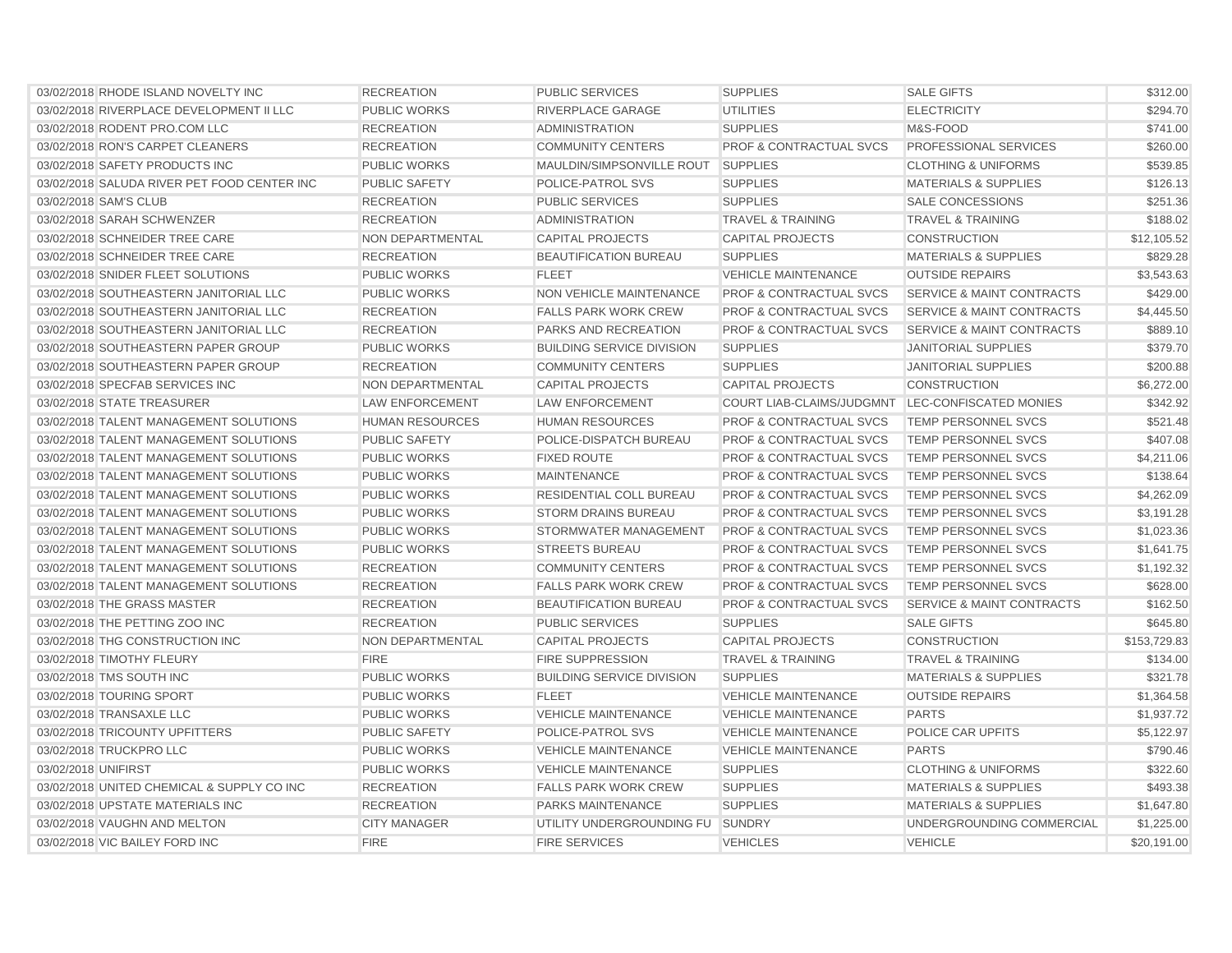| 03/02/2018 VIC BAILEY FORD INC             | <b>FIRE</b>             | <b>FIRE SUPPRESSION</b>              | <b>VEHICLES</b>                    | <b>VEHICLE</b>                       | \$20,191.00 |
|--------------------------------------------|-------------------------|--------------------------------------|------------------------------------|--------------------------------------|-------------|
| 03/02/2018 W A DAVIDSON OF JAX INC         | <b>RECREATION</b>       | <b>ADMINISTRATION</b>                | <b>SUPPLIES</b>                    | M&S-EXHIBITS                         | \$548.00    |
| 03/02/2018 W E D STONE HOLDINGS LLC        | <b>PUBLIC WORKS</b>     | PARKING ADMINISTRATION               | <b>PROF &amp; CONTRACTUAL SVCS</b> | <b>RENTAL EXPENSE</b>                | \$6,567.03  |
| 03/02/2018 W W WILLIAMS                    | <b>PUBLIC WORKS</b>     | <b>FLEET</b>                         | <b>VEHICLE MAINTENANCE</b>         | <b>OUTSIDE REPAIRS</b>               | \$481.64    |
| 03/02/2018 WHITE HORSE PACKAGING CO        | <b>PUBLIC WORKS</b>     | <b>MAINTENANCE</b>                   | <b>SUPPLIES</b>                    | <b>MATERIALS &amp; SUPPLIES</b>      | \$823.05    |
| 03/02/2018 WHITE HORSE PACKAGING CO        | <b>PUBLIC WORKS</b>     | PARKING ADMINISTRATION               | <b>SUPPLIES</b>                    | <b>JANITORIAL SUPPLIES</b>           | \$117.34    |
| 03/02/2018 XYLEM WATER SOLUTIONS USA INC   | <b>PUBLIC WORKS</b>     | <b>SEWERS BUREAU</b>                 | <b>REPAIR &amp; MAINT SVCS</b>     | <b>REPAIRS &amp; MAINTENANCE</b>     | \$10,870.00 |
| 03/02/2018 ZERO WASTE USA INC              | <b>RECREATION</b>       | <b>FALLS PARK WORK CREW</b>          | <b>SUPPLIES</b>                    | <b>MATERIALS &amp; SUPPLIES</b>      | \$399.92    |
| 03/09/2018 A SERVICES GROUP LLC            | <b>RECREATION</b>       | <b>ADMINISTRATION</b>                | <b>PROF &amp; CONTRACTUAL SVCS</b> | <b>SERVICE &amp; MAINT CONTRACTS</b> | \$1,389.15  |
| 03/09/2018 AARON SPRING                    | <b>FIRE</b>             | <b>FIRE SUPPRESSION</b>              | <b>TRAVEL &amp; TRAINING</b>       | <b>TRAVEL &amp; TRAINING</b>         | \$260.00    |
| 03/09/2018 ADVANCE AUTO PARTS              | <b>PUBLIC WORKS</b>     | <b>CU-ICAR SHUTTLE</b>               | <b>VEHICLE MAINTENANCE</b>         | <b>PARTS</b>                         | \$253.00    |
| 03/09/2018 ADVANCE AUTO PARTS              | <b>PUBLIC WORKS</b>     | <b>VEHICLE MAINTENANCE</b>           | <b>VEHICLE MAINTENANCE</b>         | <b>PARTS</b>                         | \$150.69    |
| 03/09/2018 ADVANCED FIRE PROTECTION        | <b>PUBLIC WORKS</b>     | RIVERPLACE GARAGE                    | <b>SUPPLIES</b>                    | <b>MATERIALS &amp; SUPPLIES</b>      | \$3,137.00  |
| 03/09/2018 ALDRIDGE FAMILY PRODUCE         | <b>RECREATION</b>       | <b>ADMINISTRATION</b>                | <b>SUPPLIES</b>                    | M&S-FOOD                             | \$453.22    |
| 03/09/2018 ALEXANDRA ZUCKERMAN             | MUNICIPAL COURT         | MUNICIPAL COURT                      | <b>COURT LIABILITY</b>             | <b>COURT-RESTITUTION</b>             | \$600.45    |
| 03/09/2018 ALLEN REID                      | <b>PUBLIC WORKS</b>     | <b>TRAFFIC ENGINEERING</b>           | <b>TRAVEL &amp; TRAINING</b>       | <b>TRAVEL &amp; TRAINING</b>         | \$370.00    |
| 03/09/2018 AMERICAN LOCK & KEY             | <b>FIRE</b>             | <b>FIRE SUPPRESSION</b>              | <b>SUPPLIES</b>                    | <b>MATERIALS &amp; SUPPLIES</b>      | \$482.64    |
| 03/09/2018 ANGELIA LOCKE                   | OFFICE OF MGMT & BUDGET | <b>REVENUE</b>                       | <b>TRAVEL &amp; TRAINING</b>       | <b>LOCAL TRANSPORTATION</b>          | \$101.34    |
| 03/09/2018 ANSWERLIVE LLC                  | <b>PUBLIC WORKS</b>     | PARKING ADMINISTRATION               | <b>COMMUNICATIONS</b>              | <b>OTHER</b>                         | \$177.55    |
| 03/09/2018 AT & T                          | OFFICE OF MGMT & BUDGET | <b>INFORMATION TECHNOLOGY</b>        | <b>COMMUNICATIONS</b>              | TELECOMMUNICATIONS/WIRELE            | \$11,985.89 |
| 03/09/2018 BENSON FORD INC                 | <b>PUBLIC WORKS</b>     | <b>CU-ICAR SHUTTLE</b>               | <b>VEHICLE MAINTENANCE</b>         | <b>PARTS</b>                         | \$436.00    |
| 03/09/2018 BENSON FORD INC                 | <b>PUBLIC WORKS</b>     | <b>VEHICLE MAINTENANCE</b>           | <b>VEHICLE MAINTENANCE</b>         | <b>PARTS</b>                         | \$552.30    |
| 03/09/2018 BILL TAYLOR                     | ECONOMIC DEVELOPMENT    | <b>BUILDING &amp; PROPERTY MAINT</b> | <b>TRAVEL &amp; TRAINING</b>       | <b>LOCAL TRANSPORTATION</b>          | \$443.63    |
| 03/09/2018 BLUE EAGLE RENTALS INC          | <b>PUBLIC WORKS</b>     | <b>SEWERS BUREAU</b>                 | <b>SUPPLIES</b>                    | <b>MATERIALS &amp; SUPPLIES</b>      | \$1,308.88  |
| 03/09/2018 BOOM BOOM BEAUTY SUPPLY         | <b>MUNICIPAL COURT</b>  | <b>MUNICIPAL COURT</b>               | <b>COURT LIABILITY</b>             | <b>COURT-RESTITUTION</b>             | \$100.00    |
| 03/09/2018 BORDER STATES INDUSTRIES INC    | <b>PUBLIC WORKS</b>     | <b>BUILDING SERVICE DIVISION</b>     | <b>SUPPLIES</b>                    | <b>MATERIALS &amp; SUPPLIES</b>      | \$592.01    |
| 03/09/2018 BRAGG WASTE SERVICES INC        | <b>RECREATION</b>       | <b>PARKS AND RECREATION</b>          | <b>PROF &amp; CONTRACTUAL SVCS</b> | <b>SERVICE &amp; MAINT CONTRACTS</b> | \$330.85    |
| 03/09/2018 BSN/PASSON'S/GSC/COLIN SPORTS   | <b>RECREATION</b>       | <b>BEAUTIFICATION BUREAU</b>         | <b>SUPPLIES</b>                    | <b>MATERIALS &amp; SUPPLIES</b>      | \$2,411.74  |
| 03/09/2018 BURLINGTON COAT FACTORY         | MUNICIPAL COURT         | MUNICIPAL COURT                      | <b>COURT LIABILITY</b>             | <b>COURT-RESTITUTION</b>             | \$350.00    |
| 03/09/2018 BUSCH SYSTEMS INTERNATIONAL INC | <b>PUBLIC WORKS</b>     | <b>SEWERS BUREAU</b>                 | <b>SUPPLIES</b>                    | <b>MATERIALS &amp; SUPPLIES</b>      | \$1,379.85  |
| 03/09/2018 BUSCH SYSTEMS INTERNATIONAL INC | <b>PUBLIC WORKS</b>     | <b>STORM DRAINS BUREAU</b>           | <b>SUPPLIES</b>                    | <b>MATERIALS &amp; SUPPLIES</b>      | \$1,719.07  |
| 03/09/2018 C.A. CARTER INC                 | <b>PUBLIC WORKS</b>     | <b>STREETS BUREAU</b>                | <b>SUPPLIES</b>                    | <b>MATERIALS &amp; SUPPLIES</b>      | \$190.80    |
| 03/09/2018 CALEA                           | <b>PUBLIC SAFETY</b>    | POLICE-PATROL SVS                    | <b>TRAVEL &amp; TRAINING</b>       | <b>TRAVEL &amp; TRAINING</b>         | \$1,360.00  |
| 03/09/2018 CAMPBELL-BROWN INC              | <b>PUBLIC SAFETY</b>    | POLICE-PATROL SVS                    | <b>VEHICLE MAINTENANCE</b>         | POLICE CAR UPFITS                    | \$16,382.55 |
| 03/09/2018 CAROLINA CHUTES AND RECYCLING   | OFFICE OF MGMT & BUDGET | <b>REVENUE</b>                       | <b>BUSINESS LICENSE(HOLDING)</b>   | <b>REFUND</b>                        | \$364.89    |
| 03/09/2018 CAROLINA CONCRETE COMPANY INC   | <b>PUBLIC WORKS</b>     | <b>SEWERS BUREAU</b>                 | <b>SUPPLIES</b>                    | <b>MATERIALS &amp; SUPPLIES</b>      | \$1,767.02  |
| 03/09/2018 CAROLINA CONCRETE COMPANY INC   | <b>PUBLIC WORKS</b>     | <b>STORM DRAINS BUREAU</b>           | <b>SUPPLIES</b>                    | <b>MATERIALS &amp; SUPPLIES</b>      | \$210.41    |
| 03/09/2018 CAROLINA CONCRETE COMPANY INC   | <b>PUBLIC WORKS</b>     | <b>STREETS BUREAU</b>                | <b>SUPPLIES</b>                    | <b>MATERIALS &amp; SUPPLIES</b>      | \$8,384.07  |
| 03/09/2018 CAROLINA LAWN & TRACTOR INC     | <b>RECREATION</b>       | RIGHTS-OF-WAY                        | <b>SUPPLIES</b>                    | <b>MATERIALS &amp; SUPPLIES</b>      | \$1,329.46  |
| 03/09/2018 CAROLINA LAWN & TRACTOR INC     | <b>RECREATION</b>       | <b>TREE MAINTENANCE BUREAU</b>       | <b>SUPPLIES</b>                    | <b>MATERIALS &amp; SUPPLIES</b>      | \$1,038.69  |
| 03/09/2018 CDW/G                           | OFFICE OF MGMT & BUDGET | <b>INFORMATION TECHNOLOGY</b>        | <b>SUPPLIES</b>                    | <b>MATERIALS &amp; SUPPLIES</b>      | \$454.30    |
| 03/09/2018 CDW/G                           | OFFICE OF MGMT & BUDGET | <b>REVENUE</b>                       | <b>SUPPLIES</b>                    | <b>OFFICE SUPPLIES&amp;MATERIALS</b> | \$118.51    |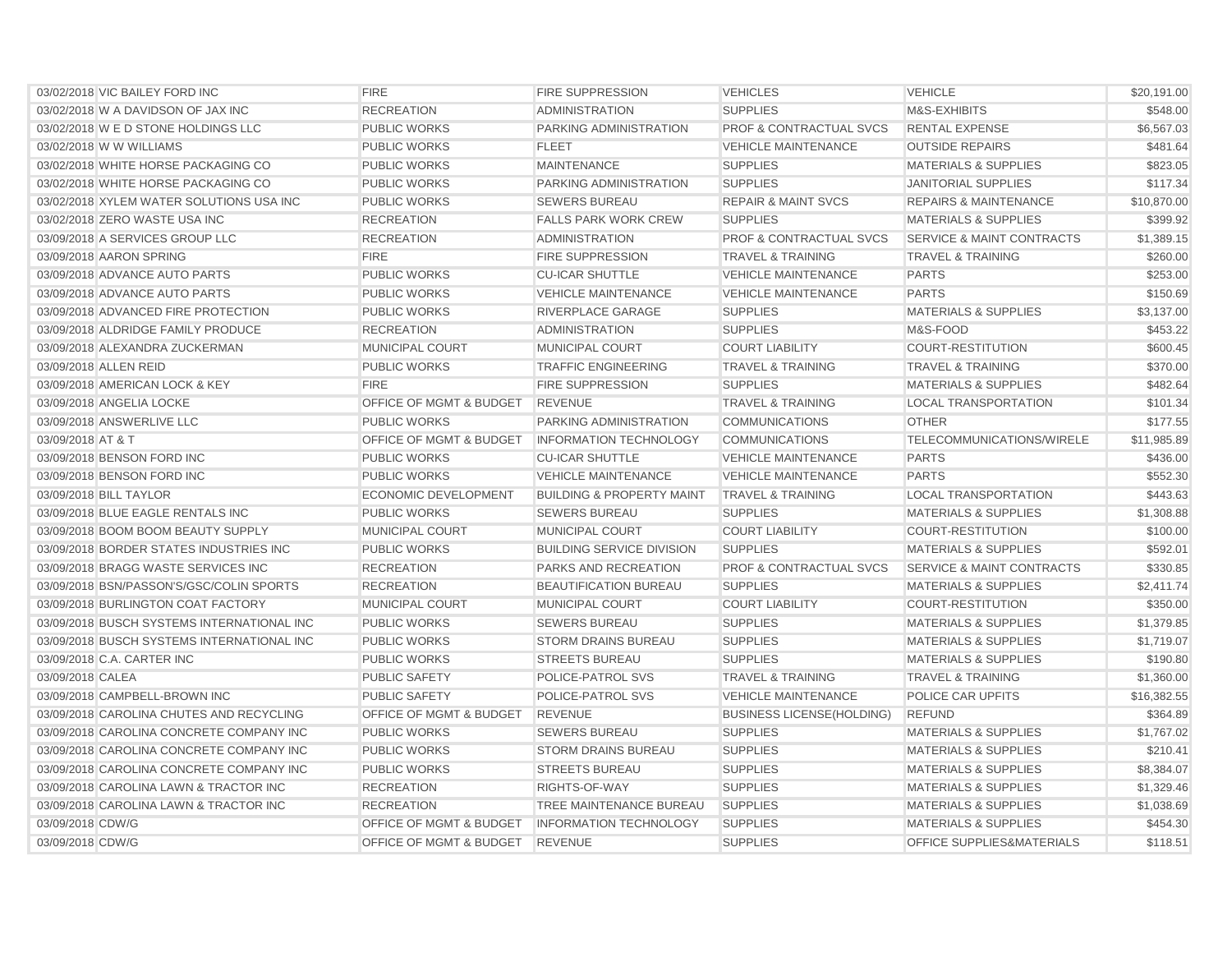| 03/09/2018 CDW/G                               | <b>PUBLIC WORKS</b>                | PARKING ADMINISTRATION                            | <b>PROF &amp; CONTRACTUAL SVCS</b> | <b>SERVICE &amp; MAINT CONTRACTS</b> | \$119.41     |
|------------------------------------------------|------------------------------------|---------------------------------------------------|------------------------------------|--------------------------------------|--------------|
| 03/09/2018 CDW/G                               | <b>PUBLIC WORKS</b>                | <b>PUBLIC WORKS</b>                               | <b>SUPPLIES</b>                    | <b>MATERIALS &amp; SUPPLIES</b>      | \$147.50     |
| 03/09/2018 CHARTER COMMUNICATIONS              | <b>FIRE</b>                        | <b>FIRE SUPPRESSION</b>                           | <b>COMMUNICATIONS</b>              | CABLE TELEVISION/INTERNET            | \$3,326.04   |
| 03/09/2018 CHARTER COMMUNICATIONS              | NON DEPARTMENTAL                   | <b>CAPITAL PROJECTS</b>                           | <b>CAPITAL PROJECTS</b>            | <b>EQUIPMENT</b>                     | \$1,150.00   |
| 03/09/2018 CHARTER COMMUNICATIONS              | OFFICE OF MGMT & BUDGET            | <b>INFORMATION TECHNOLOGY</b>                     | <b>COMMUNICATIONS</b>              | TELECOMMUNICATIONS/WIRELE            | \$9,671.47   |
| 03/09/2018 CHARTER COMMUNICATIONS              | <b>PUBLIC WORKS</b>                | PARKING ADMINISTRATION                            | <b>PROF &amp; CONTRACTUAL SVCS</b> | <b>SERVICE &amp; MAINT CONTRACTS</b> | \$2,812.51   |
| 03/09/2018 CHARTER COMMUNICATIONS              | <b>PUBLIC WORKS</b>                | <b>PARKING LOTS</b>                               | <b>COMMUNICATIONS</b>              | <b>BSWA</b>                          | \$124.59     |
| 03/09/2018 CHARTER COMMUNICATIONS              | <b>PUBLIC WORKS</b>                | <b>PARKING LOTS</b>                               | <b>COMMUNICATIONS</b>              | <b>WEST END PARK &amp; RIDE</b>      | \$146.95     |
| 03/09/2018 CHARTER COMMUNICATIONS              | <b>RECREATION</b>                  | <b>COMMUNITY CENTERS</b>                          | <b>COMMUNICATIONS</b>              | <b>CABLE TELEVISION/INTERNET</b>     | \$124.59     |
| 03/09/2018 CHRIS CURRIN                        | <b>FIRE</b>                        | <b>FIRE SUPPRESSION</b>                           | <b>TRAVEL &amp; TRAINING</b>       | <b>TRAVEL &amp; TRAINING</b>         | \$260.00     |
| 03/09/2018 CHRISTOPHER SALTERS                 | <b>ECONOMIC DEVELOPMENT</b>        | <b>BUILDING &amp; PROPERTY MAINT</b>              | <b>TRAVEL &amp; TRAINING</b>       | <b>LOCAL TRANSPORTATION</b>          | \$240.89     |
| 03/09/2018 CHRISTOPHER TRUCKS INC              | <b>RECREATION</b>                  | <b>PARKS AND RECREATION</b>                       | <b>VEHICLES</b>                    | <b>VEHICLE</b>                       | \$110,136.00 |
| 03/09/2018 CINTAS                              | <b>PUBLIC WORKS</b>                | <b>FLEET</b>                                      | <b>SUPPLIES</b>                    | <b>CLOTHING &amp; UNIFORMS</b>       | \$151.72     |
| 03/09/2018 CINTAS                              | <b>PUBLIC WORKS</b>                | <b>PUBLIC WORKS</b>                               | <b>SUPPLIES</b>                    | <b>MATERIALS &amp; SUPPLIES</b>      | \$160.06     |
| 03/09/2018 CINTAS                              | <b>PUBLIC WORKS</b>                | <b>RECYCLING</b>                                  | <b>SUPPLIES</b>                    | <b>CLOTHING &amp; UNIFORMS</b>       | \$291.50     |
| 03/09/2018 CINTAS                              | <b>PUBLIC WORKS</b>                | <b>RESIDENTIAL COLL BUREAU</b>                    | <b>SUPPLIES</b>                    | <b>CLOTHING &amp; UNIFORMS</b>       | \$2,385.18   |
| 03/09/2018 CINTAS                              | <b>PUBLIC WORKS</b>                | <b>STREETS BUREAU</b>                             | <b>SUPPLIES</b>                    | <b>CLOTHING &amp; UNIFORMS</b>       | \$1,426.28   |
| 03/09/2018 CITY WELDING SERVICE                | <b>PUBLIC WORKS</b>                | <b>FLEET</b>                                      | <b>VEHICLE MAINTENANCE</b>         | <b>OUTSIDE REPAIRS</b>               | \$347.50     |
| 03/09/2018 CLEMSON UNIVERSITY                  | <b>PUBLIC WORKS</b>                | <b>SEWERS BUREAU</b>                              | <b>TRAVEL &amp; TRAINING</b>       | <b>TRAVEL &amp; TRAINING</b>         | \$170.00     |
| 03/09/2018 CLEMSON UNIVERSITY                  | <b>PUBLIC WORKS</b>                | <b>STORM DRAINS BUREAU</b>                        | <b>TRAVEL &amp; TRAINING</b>       | <b>TRAVEL &amp; TRAINING</b>         | \$170.00     |
| 03/09/2018 CLERK OF COURT -SPARTANBURG         | <b>OFFICE OF MGMT &amp; BUDGET</b> | NON-DEPARTMENTAL                                  | PR-WH                              | <b>GARNISHMENTS</b>                  | \$688.80     |
| 03/09/2018 CLERK OF COURT ANDERSON             | <b>OFFICE OF MGMT &amp; BUDGET</b> | NON-DEPARTMENTAL                                  | PR-WH                              | <b>GARNISHMENTS</b>                  | \$353.28     |
| 03/09/2018 CLERK OF COURT PICKENS COUNTY       | OFFICE OF MGMT & BUDGET            | NON-DEPARTMENTAL                                  | PR-WH                              | <b>GARNISHMENTS</b>                  | \$304.34     |
| 03/09/2018 CLERK OF COURT ROCK HILL            | OFFICE OF MGMT & BUDGET            | NON-DEPARTMENTAL                                  | PR-WH                              | <b>GARNISHMENTS</b>                  | \$211.05     |
| 03/09/2018 CLIFF CARDEN                        | <b>NON DEPARTMENTAL</b>            | <b>CAPITAL PROJECTS</b>                           | <b>CAPITAL PROJECTS</b>            | <b>CONSTRUCTION</b>                  | \$18,969.52  |
| 03/09/2018 COMMUNICATION SERVICE CENTER INC    | <b>PUBLIC WORKS</b>                | CONSTRUCTION & INSPECTION PROF & CONTRACTUAL SVCS |                                    | <b>SERVICE &amp; MAINT CONTRACTS</b> | \$111.30     |
| 03/09/2018 COMMUNICATION SERVICE CENTER INC    | <b>PUBLIC WORKS</b>                | RESIDENTIAL COLL BUREAU                           | <b>COMMUNICATIONS</b>              | <b>OTHER</b>                         | \$534.24     |
| 03/09/2018 COMMUNICATION SERVICE CENTER INC    | <b>PUBLIC WORKS</b>                | <b>SEWERS BUREAU</b>                              | <b>SUPPLIES</b>                    | <b>MATERIALS &amp; SUPPLIES</b>      | \$289.38     |
| 03/09/2018 COMMUNICATION SERVICE CENTER INC    | <b>PUBLIC WORKS</b>                | <b>STORM DRAINS BUREAU</b>                        | <b>SUPPLIES</b>                    | <b>MATERIALS &amp; SUPPLIES</b>      | \$311.64     |
| 03/09/2018 COMMUNICATION SERVICE CENTER INC    | <b>PUBLIC WORKS</b>                | <b>STREETS BUREAU</b>                             | <b>SUPPLIES</b>                    | <b>MATERIALS &amp; SUPPLIES</b>      | \$378.42     |
| 03/09/2018 COMPLETE FITNESS & YOGA             | <b>HUMAN RESOURCES</b>             | <b>HEALTH CARE</b>                                | <b>SUNDRY</b>                      | <b>WELLNESS ACTIVITIES</b>           | \$300.00     |
| 03/09/2018 CONTINENTAL ENGINES                 | <b>FIRE</b>                        | <b>FIRE SUPPRESSION</b>                           | <b>VEHICLE MAINTENANCE</b>         | <b>PARTS</b>                         | \$222.31     |
| 03/09/2018 CORBIN TURF & ORNAMENTAL SUPPLY INC | <b>RECREATION</b>                  | <b>BEAUTIFICATION BUREAU</b>                      | <b>SUPPLIES</b>                    | <b>MATERIALS &amp; SUPPLIES</b>      | \$279.98     |
| 03/09/2018 CORBIN TURF & ORNAMENTAL SUPPLY INC | <b>RECREATION</b>                  | <b>FALLS PARK WORK CREW</b>                       | <b>SUPPLIES</b>                    | <b>MATERIALS &amp; SUPPLIES</b>      | \$1,248.42   |
| 03/09/2018 COREY BENNETT                       | <b>FIRE</b>                        | <b>FIRE SUPPRESSION</b>                           | <b>TRAVEL &amp; TRAINING</b>       | <b>TRAVEL &amp; TRAINING</b>         | \$134.00     |
| 03/09/2018 COREY NELMS                         | MUNICIPAL COURT                    | MUNICIPAL COURT                                   | <b>COURT LIABILITY</b>             | <b>COURT-RESTITUTION</b>             | \$150.00     |
| 03/09/2018 CRIDER & ASSOCIATES INC             | C. D. DIVISION                     | <b>CDBG PROJECTS</b>                              | <b>CD PROJECTS</b>                 | <b>LAND ACQUISITION</b>              | \$1,900.00   |
| 03/09/2018 CUMMINS ATLANTIC                    | <b>FIRE</b>                        | <b>FIRE SUPPRESSION</b>                           | <b>VEHICLE MAINTENANCE</b>         | <b>PARTS</b>                         | \$958.88     |
| 03/09/2018 CUMMINS ATLANTIC                    | <b>PUBLIC WORKS</b>                | <b>VEHICLE MAINTENANCE</b>                        | <b>VEHICLE MAINTENANCE</b>         | <b>OUTSIDE REPAIRS</b>               | \$685.00     |
| 03/09/2018 CUMMINS ATLANTIC                    | <b>PUBLIC WORKS</b>                | <b>VEHICLE MAINTENANCE</b>                        | <b>VEHICLE MAINTENANCE</b>         | <b>PARTS</b>                         | \$3,619.54   |
| 03/09/2018 CUSTOM EQUIPMENT COMPANY INC        | <b>PUBLIC SAFETY</b>               | NARCOTICS FUNDS                                   | <b>SUPPLIES</b>                    | <b>MATERIALS &amp; SUPPLIES</b>      | \$2,473.28   |
| 03/09/2018 DANA SAFETY SUPPLY INC              | <b>FIRE</b>                        | <b>FIRE SUPPRESSION</b>                           | <b>VEHICLE MAINTENANCE</b>         | <b>PARTS</b>                         | \$3,931.53   |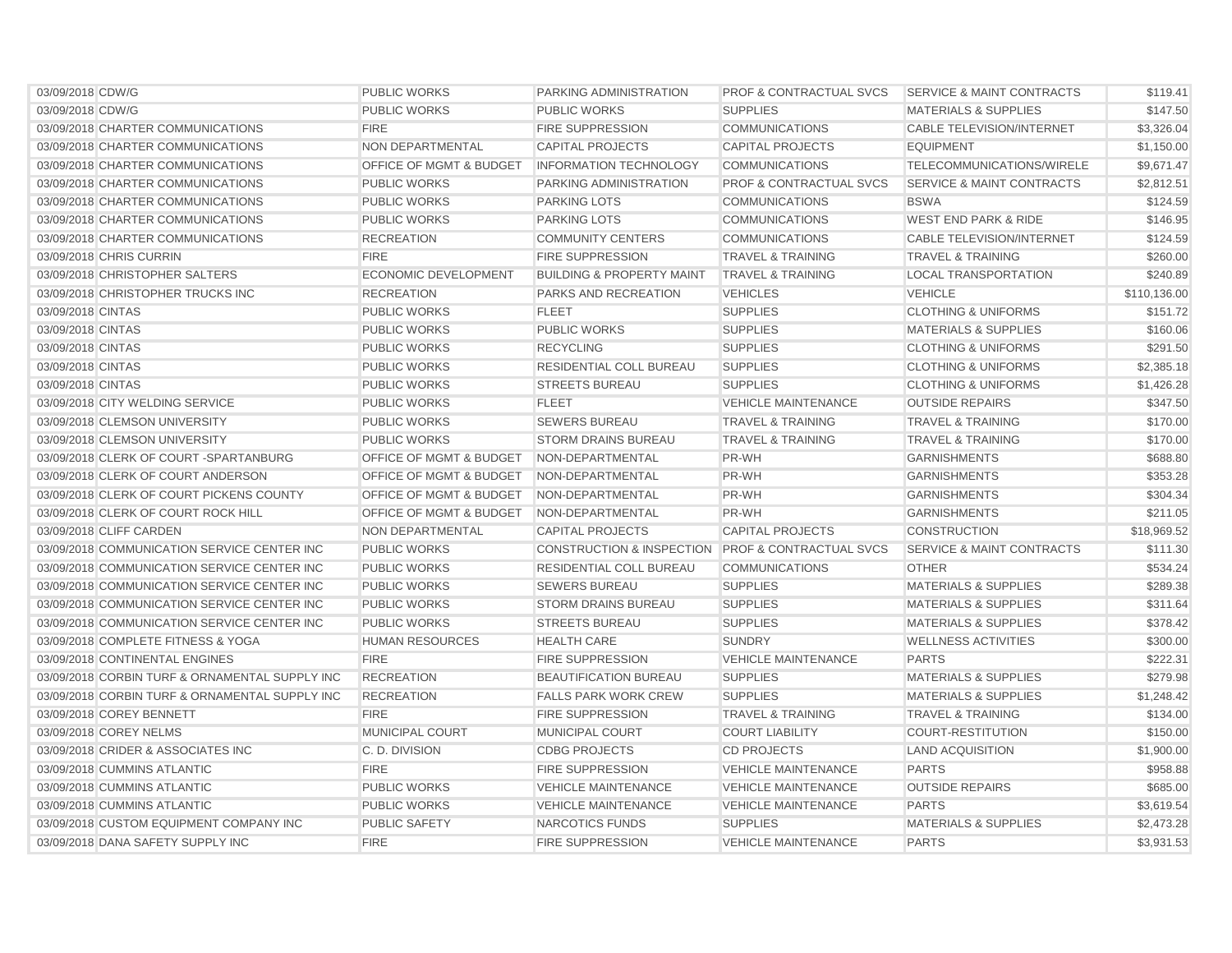| 03/09/2018 DAVE DERRICK                      | <b>PUBLIC WORKS</b>                         | <b>FLEET</b>                     | <b>TRAVEL &amp; TRAINING</b>       | <b>TRAVEL &amp; TRAINING</b>         | \$560.49    |
|----------------------------------------------|---------------------------------------------|----------------------------------|------------------------------------|--------------------------------------|-------------|
| 03/09/2018 DAVE DERRICK                      | <b>PUBLIC WORKS</b>                         | <b>PUBLIC WORKS</b>              | <b>TRAVEL &amp; TRAINING</b>       | <b>TRAVEL &amp; TRAINING</b>         | \$186.83    |
| 03/09/2018 DAVE DERRICK                      | <b>PUBLIC WORKS</b>                         | <b>RESIDENTIAL COLL BUREAU</b>   | <b>TRAVEL &amp; TRAINING</b>       | <b>TRAVEL &amp; TRAINING</b>         | \$610.49    |
| 03/09/2018 DEBORAH K LEPOROWSKI PSY, D. LLC  | <b>HUMAN RESOURCES</b>                      | <b>HUMAN RESOURCES</b>           | <b>PROF &amp; CONTRACTUAL SVCS</b> | PROFESSIONAL SERVICES                | \$1,275.00  |
| 03/09/2018 DELISLE & ASSOCIATES INC          | PUBLIC INFORMATION/EVENTS EVENTS MANAGEMENT |                                  | <b>PROF &amp; CONTRACTUAL SVCS</b> | PROFESSIONAL SERVICES                | \$400.00    |
| 03/09/2018 DESIGN DEVELOPMENT LLC            | <b>RECREATION</b>                           | PARKS AND RECREATION             | <b>PROF &amp; CONTRACTUAL SVCS</b> | RENTAL OF REAL PROPERTY              | \$3,416.67  |
| 03/09/2018 DESIGNLAB INC                     | <b>PUBLIC SAFETY</b>                        | POLICE-PATROL SVS                | <b>SUPPLIES</b>                    | <b>CLOTHING &amp; UNIFORMS</b>       | \$1,837.48  |
| 03/09/2018 DESIGNLAB INC                     | PUBLIC SAFETY                               | POLICE-PATROL SVS                | <b>SUPPLIES</b>                    | <b>MATERIALS &amp; SUPPLIES</b>      | \$2,573.52  |
| 03/09/2018 DIANA BROCK                       | <b>MUNICIPAL COURT</b>                      | <b>MUNICIPAL COURT</b>           | <b>SUPPLIES</b>                    | <b>MATERIALS &amp; SUPPLIES</b>      | \$137.37    |
| 03/09/2018 DISYS SOLUTIONS INC               | <b>PUBLIC SAFETY</b>                        | NARCOTICS FUNDS                  | <b>SUPPLIES</b>                    | <b>MATERIALS &amp; SUPPLIES</b>      | \$17,690.15 |
| 03/09/2018 DISYS SOLUTIONS INC               | <b>PUBLIC WORKS</b>                         | PARKING ADMINISTRATION           | <b>PROF &amp; CONTRACTUAL SVCS</b> | <b>SERVICE &amp; MAINT CONTRACTS</b> | \$598.69    |
| 03/09/2018 DUKE ENERGY                       | C. D. DIVISION                              | <b>CDBG PROJECTS</b>             | <b>CD PROJECTS</b>                 | PUBLIC SERVICES (GENERAL)            | \$111.01    |
| 03/09/2018 DUKE ENERGY                       | <b>FIRE</b>                                 | <b>FIRE SERVICES</b>             | <b>UTILITIES</b>                   | <b>ELECTRICITY</b>                   | \$2,736.51  |
| 03/09/2018 EDTSLLC                           | OFFICE OF MGMT & BUDGET                     | <b>REVENUE</b>                   | <b>BUSINESS LICENSE (HOLDING)</b>  | <b>REFUND</b>                        | \$3,175.79  |
| 03/09/2018 EARTH PRODUCTS LLC-EASLEY SC      | <b>RECREATION</b>                           | <b>BEAUTIFICATION BUREAU</b>     | <b>SUPPLIES</b>                    | <b>MATERIALS &amp; SUPPLIES</b>      | \$424.00    |
| 03/09/2018 ECHOLS OIL COMPANY INC            | <b>PUBLIC WORKS</b>                         | <b>FLEET</b>                     | <b>VEHICLE MAINTENANCE</b>         | <b>FUEL</b>                          | \$15,795.69 |
| 03/09/2018 ELECTRIC CITY PRINTING COMPANY    | <b>PUBLIC SAFETY</b>                        | POLICE-PATROL SVS                | <b>PRINTING</b>                    | PRINTING & BINDING                   | \$243.80    |
| 03/09/2018 EMILY JOY RAY                     | <b>MUNICIPAL COURT</b>                      | MUNICIPAL COURT                  | <b>COURT LIABILITY</b>             | COURT-RESTITUTION                    | \$100.00    |
| 03/09/2018 EMPLOYMENT SCREENING RESOURCES    | <b>HUMAN RESOURCES</b>                      | <b>HUMAN RESOURCES</b>           | <b>PROF &amp; CONTRACTUAL SVCS</b> | <b>PROFESSIONAL SERVICES</b>         | \$365.00    |
| 03/09/2018 ENTERCOM GREENVILLE LLC WSPA-FM   | NON DEPARTMENTAL                            | <b>MISC GRANTS</b>               | <b>SUPPLIES</b>                    | <b>MATERIALS &amp; SUPPLIES</b>      | \$722.00    |
| 03/09/2018 ENVIROAWMING                      | <b>FIRE</b>                                 | <b>FIRE SUPPRESSION</b>          | <b>VEHICLE MAINTENANCE</b>         | <b>PARTS</b>                         | \$285.00    |
| 03/09/2018 EPSILON PLASTICS INC              | <b>PUBLIC WORKS</b>                         | <b>CBD TIF CREW</b>              | <b>SUPPLIES</b>                    | <b>MATERIALS &amp; SUPPLIES</b>      | \$2,518.56  |
| 03/09/2018 EQUIPMENT PLUS INC                | <b>PUBLIC WORKS</b>                         | <b>FLEET</b>                     | <b>REPAIR &amp; MAINT SVCS</b>     | <b>REPAIRS &amp; MAINTENANCE</b>     | \$190.35    |
| 03/09/2018 ESRI INC                          | OFFICE OF MGMT & BUDGET                     | GIS                              | <b>TRAVEL &amp; TRAINING</b>       | <b>TRAVEL &amp; TRAINING</b>         | \$1,725.00  |
| 03/09/2018 FAIRWAY FORD INC                  | <b>RECREATION</b>                           | <b>BEAUTIFICATION BUREAU</b>     | <b>SUPPLIES</b>                    | <b>MATERIALS &amp; SUPPLIES</b>      | \$269.00    |
| 03/09/2018 FAMILY CT OF THE 13TH CIRCUIT     | OFFICE OF MGMT & BUDGET                     | NON-DEPARTMENTAL                 | PR-WH                              | <b>GARNISHMENTS</b>                  | \$3,836.79  |
| 03/09/2018 FATHER & SON MOVING & STORAGE     | <b>PUBLIC WORKS</b>                         | <b>ADMINISTRATION</b>            | <b>TRAVEL &amp; TRAINING</b>       | <b>TRAVEL &amp; TRAINING</b>         | \$6,809.40  |
| 03/09/2018 FEDERAL EXPRESS CORP              | <b>PUBLIC WORKS</b>                         | <b>SEWERS BUREAU</b>             | <b>REPAIR &amp; MAINT SVCS</b>     | <b>REPAIRS &amp; MAINTENANCE</b>     | \$327.39    |
| 03/09/2018 FGP INTERNATIONAL                 | OFFICE OF MGMT & BUDGET                     | <b>ACCOUNTING</b>                | <b>PROF &amp; CONTRACTUAL SVCS</b> | <b>TEMP PERSONNEL SVCS</b>           | \$1,054.72  |
| 03/09/2018 FGP INTERNATIONAL                 | OFFICE OF MGMT & BUDGET                     | <b>REVENUE</b>                   | <b>PROF &amp; CONTRACTUAL SVCS</b> | TEMP PERSONNEL SVCS                  | \$625.91    |
| 03/09/2018 FOOTHILLS VETERINARY HOSPITAL     | <b>PUBLIC SAFETY</b>                        | POLICE-PATROL SVS                | <b>SUNDRY</b>                      | <b>MISCELLANEOUS</b>                 | \$109.56    |
| 03/09/2018 FORMS & SUPPLY INC                | <b>RECREATION</b>                           | <b>PUBLIC SERVICES</b>           | <b>PRINTING</b>                    | <b>PRINTING &amp; BINDING</b>        | \$545.69    |
| 03/09/2018 FORTILINE                         | <b>PUBLIC WORKS</b>                         | <b>SEWERS BUREAU</b>             | MACHINERY AND EQUIPMENT            | <b>MACHINERY AND EQUIPMENT</b>       | \$24,053.52 |
| 03/09/2018 G & C APPRAISALS                  | C. D. DIVISION                              | <b>CDBG PROJECTS</b>             | <b>CD PROJECTS</b>                 | <b>LAND ACQUISITION</b>              | \$1,200.00  |
| 03/09/2018 GARDENS AT EASTSIDE               | OFFICE OF MGMT & BUDGET                     | <b>REVENUE</b>                   | <b>BUSINESS LICENSE(HOLDING)</b>   | <b>REFUND</b>                        | \$152.92    |
| 03/09/2018 GARRETT'S DISCOUNT GOLF CARTS LLC | <b>PUBLIC WORKS</b>                         | <b>PUBLIC WORKS</b>              | PROF & CONTRACTUAL SVCS            | <b>SERVICE &amp; MAINT CONTRACTS</b> | \$609.50    |
| 03/09/2018 GHS LIFE CENTER                   | <b>HUMAN RESOURCES</b>                      | <b>HEALTH CARE</b>               | <b>SUNDRY</b>                      | <b>WELLNESS ACTIVITIES</b>           | \$375.00    |
| 03/09/2018 GILLIG LLC                        | <b>PUBLIC WORKS</b>                         | <b>VEHICLE MAINTENANCE</b>       | <b>VEHICLE MAINTENANCE</b>         | <b>PARTS</b>                         | \$3,341.74  |
| 03/09/2018 GOLDEN STRIP GLASS INC            | <b>PUBLIC WORKS</b>                         | <b>BUILDING SERVICE DIVISION</b> | <b>SUPPLIES</b>                    | <b>MATERIALS &amp; SUPPLIES</b>      | \$1,100.00  |
| 03/09/2018 GRACE HOFFMANN                    | MUNICIPAL COURT                             | MUNICIPAL COURT                  | <b>COURT LIABILITY</b>             | <b>COURT-RESTITUTION</b>             | \$250.00    |
| 03/09/2018 GRAINGER 803858620                | <b>PUBLIC WORKS</b>                         | <b>RECYCLING</b>                 | <b>SUPPLIES</b>                    | <b>MATERIALS &amp; SUPPLIES</b>      | \$362.30    |
| 03/09/2018 GRAINGER 803858935                | <b>PUBLIC WORKS</b>                         | RIVER STREET GARAGE              | <b>SUPPLIES</b>                    | <b>MATERIALS &amp; SUPPLIES</b>      | \$1,039.12  |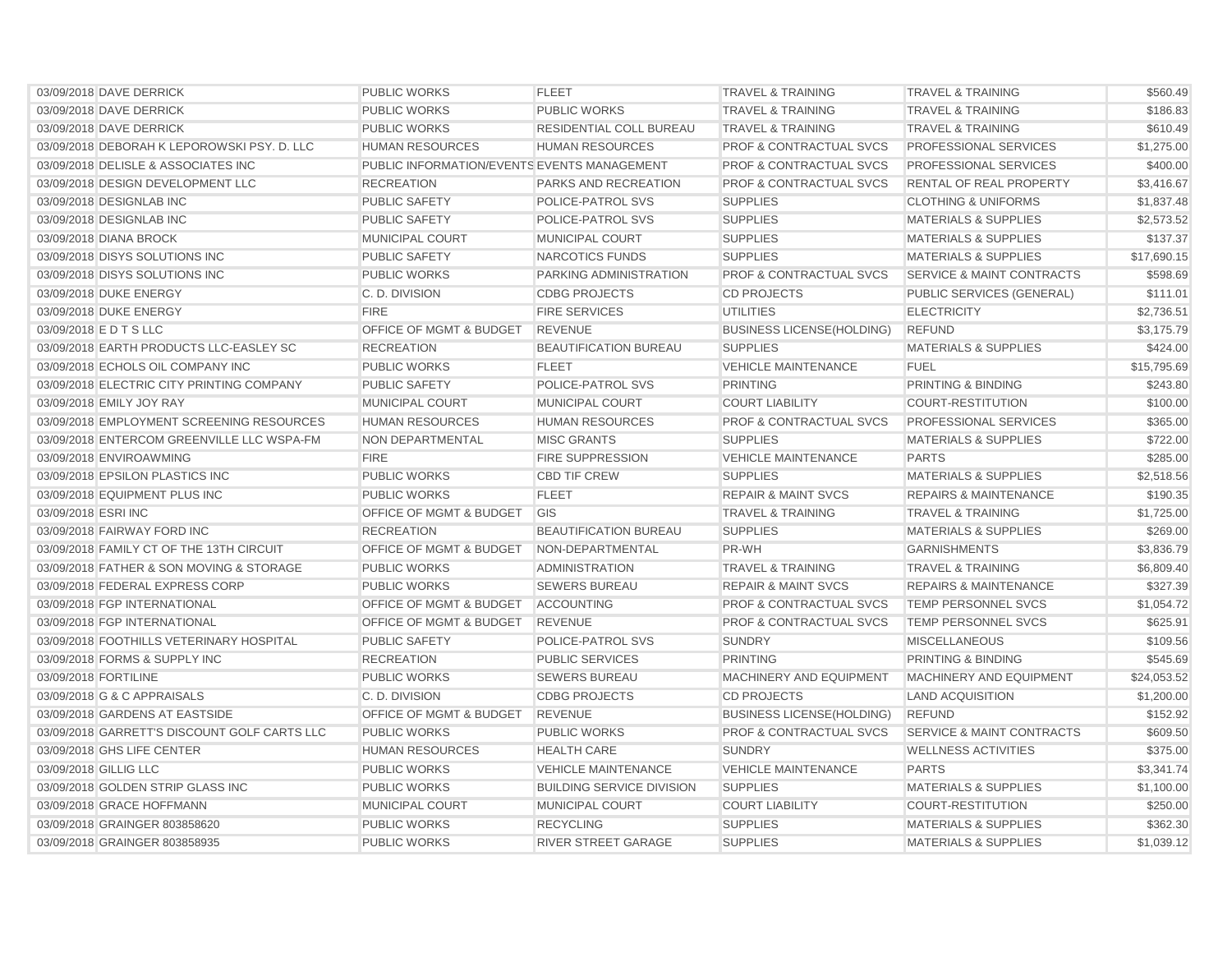| 03/09/2018 GRAINGER 803858935                  | <b>PUBLIC WORKS</b>                         | <b>SEWERS BUREAU</b>                 | <b>SUPPLIES</b>                    | <b>MATERIALS &amp; SUPPLIES</b>      | \$518.48     |
|------------------------------------------------|---------------------------------------------|--------------------------------------|------------------------------------|--------------------------------------|--------------|
| 03/09/2018 GRAINGER 803858935                  | <b>PUBLIC WORKS</b>                         | <b>STORM DRAINS BUREAU</b>           | <b>SUPPLIES</b>                    | <b>MATERIALS &amp; SUPPLIES</b>      | \$122.46     |
| 03/09/2018 GRAINGER 803858935                  | <b>PUBLIC WORKS</b>                         | <b>STREETS BUREAU</b>                | <b>SUPPLIES</b>                    | <b>MATERIALS &amp; SUPPLIES</b>      | \$103.80     |
| 03/09/2018 GREENVILLE COUNTY                   | MUNICIPAL COURT                             | <b>MUNICIPAL COURT</b>               | <b>PROF &amp; CONTRACTUAL SVCS</b> | PROFESSIONAL SERVICES                | \$16,604.63  |
| 03/09/2018 GREENVILLE COUNTY FIRE CHIEFS ASSOC | <b>FIRE</b>                                 | <b>FIRE SUPPRESSION</b>              | <b>SUNDRY</b>                      | DUES, SUBSCRIPTN, PUBLICATN          | \$150.00     |
| 03/09/2018 GREENVILLE INDUSTRIAL RUBBER &      | <b>PUBLIC WORKS</b>                         | <b>SEWERS BUREAU</b>                 | <b>SUPPLIES</b>                    | <b>MATERIALS &amp; SUPPLIES</b>      | \$102.89     |
| 03/09/2018 GREENVILLE LEGISLATIVE DELEGATION   | NON DEPARTMENTAL                            | <b>CAPITAL PROJECTS</b>              | <b>CAPITAL PROJECTS</b>            | <b>CONSTRUCTION</b>                  | \$210,184.03 |
| 03/09/2018 GREENVILLE OFFICE SUPPLY CO INC     | <b>HUMAN RESOURCES</b>                      | <b>HUMAN RESOURCES</b>               | <b>SUPPLIES</b>                    | <b>MATERIALS &amp; SUPPLIES</b>      | \$117.81     |
| 03/09/2018 GREENWORKS RECYLING INC             | <b>RECREATION</b>                           | TREE MAINTENANCE BUREAU              | <b>PROF &amp; CONTRACTUAL SVCS</b> | PROFESSIONAL SERVICES                | \$1,455.00   |
| 03/09/2018 GREG SMITH OR TIM CONROY VICE FUND  | <b>PUBLIC SAFETY</b>                        | POLICE-PATROL SVS                    | <b>SUNDRY</b>                      | <b>MISCELLANEOUS</b>                 | \$3,844.00   |
| 03/09/2018 GREGORY PEST SOLUTIONS              | <b>PUBLIC WORKS</b>                         | <b>BUILDING SERVICE DIVISION</b>     | PROF & CONTRACTUAL SVCS            | <b>SERVICE &amp; MAINT CONTRACTS</b> | \$262.00     |
| 03/09/2018 HARRISON'S WORKWEAR                 | <b>RECREATION</b>                           | <b>BEAUTIFICATION BUREAU</b>         | <b>SUPPLIES</b>                    | <b>CLOTHING &amp; UNIFORMS</b>       | \$115.00     |
| 03/09/2018 HERSHEY CREAMERY COMPANY            | <b>RECREATION</b>                           | <b>PUBLIC SERVICES</b>               | <b>SUPPLIES</b>                    | <b>SALE CONCESSIONS</b>              | \$939.29     |
| 03/09/2018 HESC                                | OFFICE OF MGMT & BUDGET                     | NON-DEPARTMENTAL                     | PR-WH                              | <b>GARNISHMENTS</b>                  | \$185.75     |
| 03/09/2018 HIGH COTTON RESTAURANT              | <b>MUNICIPAL COURT</b>                      | <b>MUNICIPAL COURT</b>               | <b>COURT LIABILITY</b>             | COURT-RESTITUTION                    | \$337.50     |
| 03/09/2018 HOLDER ELECTRIC SUPPLY INC          | <b>FIRE</b>                                 | <b>FIRE SERVICES</b>                 | <b>SUPPLIES</b>                    | <b>MATERIALS &amp; SUPPLIES</b>      | \$142.44     |
| 03/09/2018 HOME DEPOT CREDIT SERVICE 3104      | <b>PUBLIC WORKS</b>                         | <b>CHURCH STREET GARAGE</b>          | <b>SUPPLIES</b>                    | <b>MATERIALS &amp; SUPPLIES</b>      | \$168.38     |
| 03/09/2018 HOME DEPOT CREDIT SERVICE 3104      | <b>PUBLIC WORKS</b>                         | <b>MAINTENANCE</b>                   | <b>SUPPLIES</b>                    | <b>MATERIALS &amp; SUPPLIES</b>      | \$270.01     |
| 03/09/2018 HOME DEPOT CREDIT SERVICE 5906      | <b>PUBLIC WORKS</b>                         | <b>BUILDING SERVICE DIVISION</b>     | <b>SUPPLIES</b>                    | <b>MATERIALS &amp; SUPPLIES</b>      | \$162.17     |
| 03/09/2018 HOME DEPOT CREDIT SERVICE 5914      | <b>RECREATION</b>                           | <b>ADMINISTRATION</b>                | <b>SUPPLIES</b>                    | M&S-EXHIBITS                         | \$256.03     |
| 03/09/2018 HOME DEPOT CREDIT SERVICE 5914      | <b>RECREATION</b>                           | <b>ADMINISTRATION</b>                | <b>SUPPLIES</b>                    | M&S-GROUNDS                          | \$170.83     |
| 03/09/2018 HOME DEPOT CREDIT SERVICE 5914      | <b>RECREATION</b>                           | <b>ADMINISTRATION</b>                | <b>SUPPLIES</b>                    | <b>MATERIALS &amp; SUPPLIES</b>      | \$101.12     |
| 03/09/2018 HOME DEPOT CREDIT SERVICE 5922      | <b>RECREATION</b>                           | <b>BEAUTIFICATION BUREAU</b>         | <b>SUPPLIES</b>                    | <b>MATERIALS &amp; SUPPLIES</b>      | \$436.27     |
| 03/09/2018 HOUSES AND THEN SOME                | C. D. DIVISION                              | <b>CDBG PROJECTS</b>                 | <b>CD PROJECTS</b>                 | <b>LAND ACQUISITION</b>              | \$607.20     |
| 03/09/2018 HUGHES SUPPLY                       | OFFICE OF MGMT & BUDGET                     | <b>REVENUE</b>                       | <b>BUSINESS LICENSE(HOLDING)</b>   | <b>REFUND</b>                        | \$1,009.01   |
| 03/09/2018 HYDRAULIC ONSITE EQUIPMENT REPAIR   | <b>PUBLIC WORKS</b>                         | <b>FLEET</b>                         | <b>VEHICLE MAINTENANCE</b>         | <b>OUTSIDE REPAIRS</b>               | \$307.87     |
| 03/09/2018 IHEARTMEDIA                         | NON DEPARTMENTAL                            | <b>MISC GRANTS</b>                   | <b>SUPPLIES</b>                    | <b>MATERIALS &amp; SUPPLIES</b>      | \$876.00     |
| 03/09/2018 INNOVATIVE WEALTH STRATEGIES        | OFFICE OF MGMT & BUDGET                     | <b>REVENUE</b>                       | <b>BUSINESS LICENSE(HOLDING)</b>   | <b>REFUND</b>                        | \$173.71     |
| 03/09/2018 INTERNAL REVENUE SERVICE            | OFFICE OF MGMT & BUDGET                     | NON-DEPARTMENTAL                     | PR-WH                              | <b>GARNISHMENTS</b>                  | \$202.50     |
| 03/09/2018 ISGETT DISTRIBUTORS, INC.           | <b>FIRE</b>                                 | <b>FIRE SUPPRESSION</b>              | <b>VEHICLE MAINTENANCE</b>         | <b>PARTS</b>                         | \$229.62     |
| 03/09/2018 IVEY COMMUNICATIONS INC             | <b>NON DEPARTMENTAL</b>                     | <b>CAPITAL PROJECTS</b>              | <b>CAPITAL PROJECTS</b>            | <b>PROJECT EXPENSE</b>               | \$52.627.55  |
| 03/09/2018 IVEY COMMUNICATIONS INC             | OFFICE OF MGMT & BUDGET                     | <b>INFORMATION TECHNOLOGY</b>        | <b>REPAIR &amp; MAINT SVCS</b>     | <b>REPAIRS &amp; MAINTENANCE</b>     | \$226.00     |
| 03/09/2018 IVEY COMMUNICATIONS INC             | <b>PUBLIC SAFETY</b>                        | FED EQUITABLE SHAR DOJ               | MACHINERY AND EQUIPMENT            | MACHINERY AND EQUIPMENT              | \$19,518.25  |
| 03/09/2018 IVEY COMMUNICATIONS INC             | <b>PUBLIC WORKS</b>                         | PARKING ADMINISTRATION               | <b>REPAIR &amp; MAINT SVCS</b>     | <b>REPAIRS &amp; MAINTENANCE</b>     | \$216.00     |
| 03/09/2018 JACOB JOHNSTON                      | <b>FIRE</b>                                 | <b>FIRE SUPPRESSION</b>              | <b>TRAVEL &amp; TRAINING</b>       | <b>TRAVEL &amp; TRAINING</b>         | \$134.00     |
| 03/09/2018 JAMES PATRICK TIMMS                 | <b>ECONOMIC DEVELOPMENT</b>                 | <b>BUILDING &amp; PROPERTY MAINT</b> | <b>TRAVEL &amp; TRAINING</b>       | <b>LOCAL TRANSPORTATION</b>          | \$248.52     |
| 03/09/2018 JAMIE WRIGHT                        | PUBLIC INFORMATION/EVENTS EVENTS MANAGEMENT |                                      | <b>PROF &amp; CONTRACTUAL SVCS</b> | PROFESSIONAL SERVICES                | \$400.00     |
| 03/09/2018 JASON GILLESPIE                     | <b>PUBLIC WORKS</b>                         | STORMWATER MANAGEMENT                | <b>TRAVEL &amp; TRAINING</b>       | <b>TRAVEL &amp; TRAINING</b>         | \$1,275.56   |
| 03/09/2018 JAVIERE BENSON                      | C. D. DIVISION                              | <b>CDBG PROJECTS</b>                 | <b>CD PROJECTS</b>                 | <b>LAND ACQUISITION</b>              | \$1,275.60   |
| 03/09/2018 JC PENNEY                           | <b>MUNICIPAL COURT</b>                      | <b>MUNICIPAL COURT</b>               | <b>COURT LIABILITY</b>             | <b>COURT-RESTITUTION</b>             | \$257.96     |
| 03/09/2018 JERRICA O SINGLETON                 | <b>MUNICIPAL COURT</b>                      | <b>MUNICIPAL COURT</b>               | <b>COURT LIABILITY</b>             | <b>COURT-RESTITUTION</b>             | \$275.00     |
| 03/09/2018 JET-VAC SEWER EQUIPMENT CO          | <b>PUBLIC WORKS</b>                         | <b>SEWERS BUREAU</b>                 | <b>REPAIR &amp; MAINT SVCS</b>     | <b>REPAIRS &amp; MAINTENANCE</b>     | \$1,402.01   |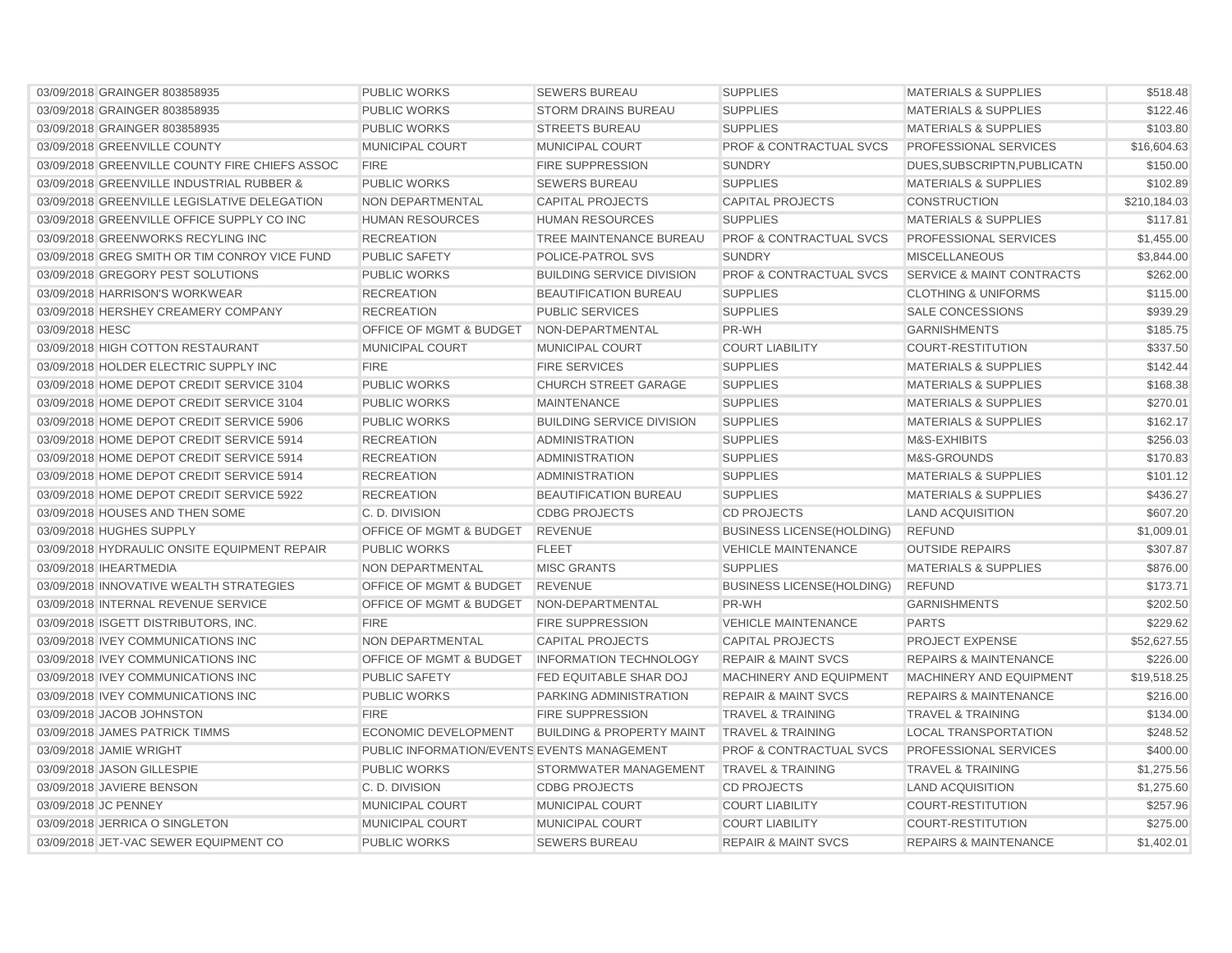| 03/09/2018 JOEL PATTERSON                      | ECONOMIC DEVELOPMENT                        | <b>BUILDING &amp; PROPERTY MAINT</b> | <b>TRAVEL &amp; TRAINING</b>       | <b>LOCAL TRANSPORTATION</b>      | \$357.52    |
|------------------------------------------------|---------------------------------------------|--------------------------------------|------------------------------------|----------------------------------|-------------|
| 03/09/2018 JOHN HOYT                           | PUBLIC INFORMATION/EVENTS EVENTS MANAGEMENT |                                      | <b>PROF &amp; CONTRACTUAL SVCS</b> | <b>PROFESSIONAL SERVICES</b>     | \$400.00    |
| 03/09/2018 JOHNSTONE SUPPLY OF GREENVILLE      | <b>PUBLIC WORKS</b>                         | <b>BUILDING SERVICE DIVISION</b>     | <b>SUPPLIES</b>                    | <b>MATERIALS &amp; SUPPLIES</b>  | \$112.06    |
| 03/09/2018 JOSH MCGEE WORKING CASH             | <b>OFFICE OF MGMT &amp; BUDGET</b>          | NON-DEPARTMENTAL                     | PETTY CASH                         | <b>PETTY CASH</b>                | \$300.00    |
| 03/09/2018 JOSHUA TANKERSLEY                   | <b>PUBLIC SAFETY</b>                        | POLICE-PATROL SVS                    | <b>TRAVEL &amp; TRAINING</b>       | <b>TRAVEL &amp; TRAINING</b>     | \$278.00    |
| 03/09/2018 K & M INTERNATIONAL WILD REPUBLIC   | <b>RECREATION</b>                           | <b>PUBLIC SERVICES</b>               | <b>SUPPLIES</b>                    | <b>SALE GIFTS</b>                | \$2,682.40  |
| 03/09/2018 KAREN VAUGHN                        | Z <sub>O</sub> O                            | <b>EDUCATION</b>                     | <b>EDUCATION</b>                   | <b>ZOO CAMP REFUND</b>           | \$455.00    |
| 03/09/2018 KEVIN HENSON                        | <b>FIRE</b>                                 | <b>FIRE SERVICES</b>                 | <b>TRAVEL &amp; TRAINING</b>       | <b>TRAVEL &amp; TRAINING</b>     | \$324.00    |
| 03/09/2018 KEVIN HUGHES                        | <b>ECONOMIC DEVELOPMENT</b>                 | <b>BUILDING &amp; PROPERTY MAINT</b> | <b>TRAVEL &amp; TRAINING</b>       | <b>LOCAL TRANSPORTATION</b>      | \$393.49    |
| 03/09/2018 KIMBERLY MABRY                      | <b>MUNICIPAL COURT</b>                      | <b>MUNICIPAL COURT</b>               | <b>COURT LIABILITY</b>             | <b>COURT-RESTITUTION</b>         | \$200.00    |
| 03/09/2018 KYLE MCLEAN                         | NON DEPARTMENTAL                            | <b>CAPITAL PROJECTS</b>              | <b>CAPITAL PROJECTS</b>            | <b>PROJECT MANAGEMENT</b>        | \$2,500.00  |
| 03/09/2018 L C P LIBERTY SQUARE LLC            | OFFICE OF MGMT & BUDGET                     | <b>REVENUE</b>                       | <b>BUSINESS LICENSE(HOLDING)</b>   | <b>REFUND</b>                    | \$396.87    |
| 03/09/2018 LABORATORY CORPORATION OF AMERICA   | <b>HUMAN RESOURCES</b>                      | <b>OCCUPATIONAL HEALTH</b>           | <b>PROF &amp; CONTRACTUAL SVCS</b> | PROFESSIONAL SERVICES            | \$9,967.09  |
| 03/09/2018 LANDSCAPERS SUPPLY                  | <b>RECREATION</b>                           | PARKS MAINTENANCE                    | <b>SUPPLIES</b>                    | <b>MATERIALS &amp; SUPPLIES</b>  | \$430.14    |
| 03/09/2018 LAWMEN'S SAFETY SUPPLY              | <b>PUBLIC SAFETY</b>                        | <b>POLICE-PATROL SVS</b>             | <b>SUPPLIES</b>                    | <b>AMMUNITION</b>                | \$1,958.14  |
| 03/09/2018 LESLIES POOL SUPPLIES               | <b>RECREATION</b>                           | <b>FALLS PARK WORK CREW</b>          | <b>REPAIR &amp; MAINT SVCS</b>     | <b>REPAIRS &amp; MAINTENANCE</b> | \$1,087.43  |
| 03/09/2018 LIBERTY PRESS                       | OFFICE OF MGMT & BUDGET                     | <b>REVENUE</b>                       | <b>PRINTING</b>                    | <b>PRINTING &amp; BINDING</b>    | \$760.23    |
| 03/09/2018 LINA                                | <b>HUMAN RESOURCES</b>                      | <b>HEALTH CARE</b>                   | <b>OTHER INSURANCE</b>             | <b>LIFE INSURANCE</b>            | \$19,434.59 |
| 03/09/2018 LINA                                | <b>HUMAN RESOURCES</b>                      | <b>HEALTH CARE</b>                   | <b>OTHER INSURANCE</b>             | <b>LONG TERM DISABILITY</b>      | \$7,326.00  |
| 03/09/2018 LOVE CHEVROLET                      | <b>PUBLIC SAFETY</b>                        | POLICE-PATROL SVS                    | <b>VEHICLES</b>                    | <b>VEHICLE</b>                   | \$45,560.00 |
| 03/09/2018 LOWES                               | <b>PUBLIC WORKS</b>                         | <b>TRAFFIC ENGINEERING</b>           | <b>SUPPLIES</b>                    | M&S-SIGNALS                      | \$256.40    |
| 03/09/2018 M P SERVICES LLC                    | C. D. DIVISION                              | <b>CDBG PROJECTS</b>                 | <b>CD PROJECTS</b>                 | PUBLIC INFORMATION               | \$13,235.00 |
| 03/09/2018 M P SERVICES LLC                    | <b>HOME</b>                                 | <b>HOME PROJECTS</b>                 | <b>CD PROJECTS</b>                 | PUBLIC INFORMATION               | \$4,827.50  |
| 03/09/2018 MANSFIELD OIL COMPANY OF GAINESVILL | <b>PUBLIC WORKS</b>                         | <b>FLEET</b>                         | <b>VEHICLE MAINTENANCE</b>         | <b>FUEL CARD</b>                 | \$28,038.21 |
| 03/09/2018 MARATHON STAFFING INC               | <b>PUBLIC SAFETY</b>                        | POLICE-DISPATCH BUREAU               | <b>PROF &amp; CONTRACTUAL SVCS</b> | <b>TEMP PERSONNEL SVCS</b>       | \$5,802.32  |
| 03/09/2018 MARATHON STAFFING INC               | <b>PUBLIC WORKS</b>                         | <b>PUBLIC WORKS</b>                  | <b>PROF &amp; CONTRACTUAL SVCS</b> | <b>TEMP PERSONNEL SVCS</b>       | \$1,206.35  |
| 03/09/2018 MAST GENERAL STORE                  | <b>MUNICIPAL COURT</b>                      | MUNICIPAL COURT                      | <b>COURT LIABILITY</b>             | <b>COURT-RESTITUTION</b>         | \$200.00    |
| 03/09/2018 MAVIN CONSTRUCTION                  | OFFICE OF MGMT & BUDGET                     | <b>REVENUE</b>                       | <b>BUSINESS LICENSE(HOLDING)</b>   | <b>REFUND</b>                    | \$174.59    |
| 03/09/2018 MEDIX TRANSPORTATION                | <b>OFFICE OF MGMT &amp; BUDGET</b>          | <b>REVENUE</b>                       | <b>BUSINESS LICENSE(HOLDING)</b>   | <b>REFUND</b>                    | \$100.04    |
| 03/09/2018 METROPOLITAN ARTS COUNCIL           | OFFICE OF MGMT & BUDGET                     | NON-DEPARTMENTAL                     | LIAB-MISCELLANEOUS                 | <b>SPECIAL PROJECTS</b>          | \$14,000.00 |
| 03/09/2018 MIKE'S BODY SHOP                    | <b>PUBLIC WORKS</b>                         | <b>FLEET</b>                         | <b>VEHICLE MAINTENANCE</b>         | <b>OUTSIDE REPAIRS</b>           | \$446.34    |
| 03/09/2018 MKSK                                | <b>NON DEPARTMENTAL</b>                     | <b>CAPITAL PROJECTS</b>              | <b>CAPITAL PROJECTS</b>            | PLANNING/DESIGN                  | \$19,650.00 |
| 03/09/2018 MONDAY PHOTOGRAPHY, THE             | <b>OFFICE OF MGMT &amp; BUDGET</b>          | <b>REVENUE</b>                       | <b>BUSINESS LICENSE(HOLDING)</b>   | <b>REFUND</b>                    | \$211.93    |
| 03/09/2018 MUNICIPAL ASSOC OF SC               | <b>MUNICIPAL COURT</b>                      | MUNICIPAL COURT                      | <b>TRAVEL &amp; TRAINING</b>       | <b>TRAVEL &amp; TRAINING</b>     | \$225.00    |
| 03/09/2018 MUNICIPAL CODE CORPORATION          | <b>CITY MANAGER</b>                         | <b>CITY CLERK</b>                    | <b>PRINTING</b>                    | PRINTING & BINDING               | \$3,335.05  |
| 03/09/2018 NANCY WHITWORTH                     | <b>ECONOMIC DEVELOPMENT</b>                 | ECONOMIC DEVELOPMENT                 | <b>SUNDRY</b>                      | <b>MISCELLANEOUS</b>             | \$133.38    |
| 03/09/2018 NAPA AUTO PARTS                     | <b>FIRE</b>                                 | <b>FIRE SUPPRESSION</b>              | <b>VEHICLE MAINTENANCE</b>         | <b>PARTS</b>                     | \$238.38    |
| 03/09/2018 NATHALIE SCHMIDT                    | <b>ECONOMIC DEVELOPMENT</b>                 | <b>PLANNING AND ZONING</b>           | <b>TRAVEL &amp; TRAINING</b>       | <b>TRAVEL &amp; TRAINING</b>     | \$110.00    |
| 03/09/2018 NEW FLYER PARTS                     | <b>PUBLIC WORKS</b>                         | <b>VEHICLE MAINTENANCE</b>           | <b>VEHICLE MAINTENANCE</b>         | <b>PARTS</b>                     | \$317.00    |
| 03/09/2018 NIKOLAY KAPUSTIN                    | <b>RECREATION</b>                           | <b>PUBLIC SERVICES</b>               | <b>SUNDRY</b>                      | <b>RESEARCH CONSERVATION EXP</b> | \$457.83    |
| 03/09/2018 NORRIS SUPPLY CO                    | <b>RECREATION</b>                           | RIGHTS-OF-WAY                        | <b>SUPPLIES</b>                    | <b>MATERIALS &amp; SUPPLIES</b>  | \$332.31    |
| 03/09/2018 NORTHERN TOOL & EQUIPMENT           | <b>RECREATION</b>                           | <b>FALLS PARK WORK CREW</b>          | <b>SUPPLIES</b>                    | <b>MATERIALS &amp; SUPPLIES</b>  | \$153.24    |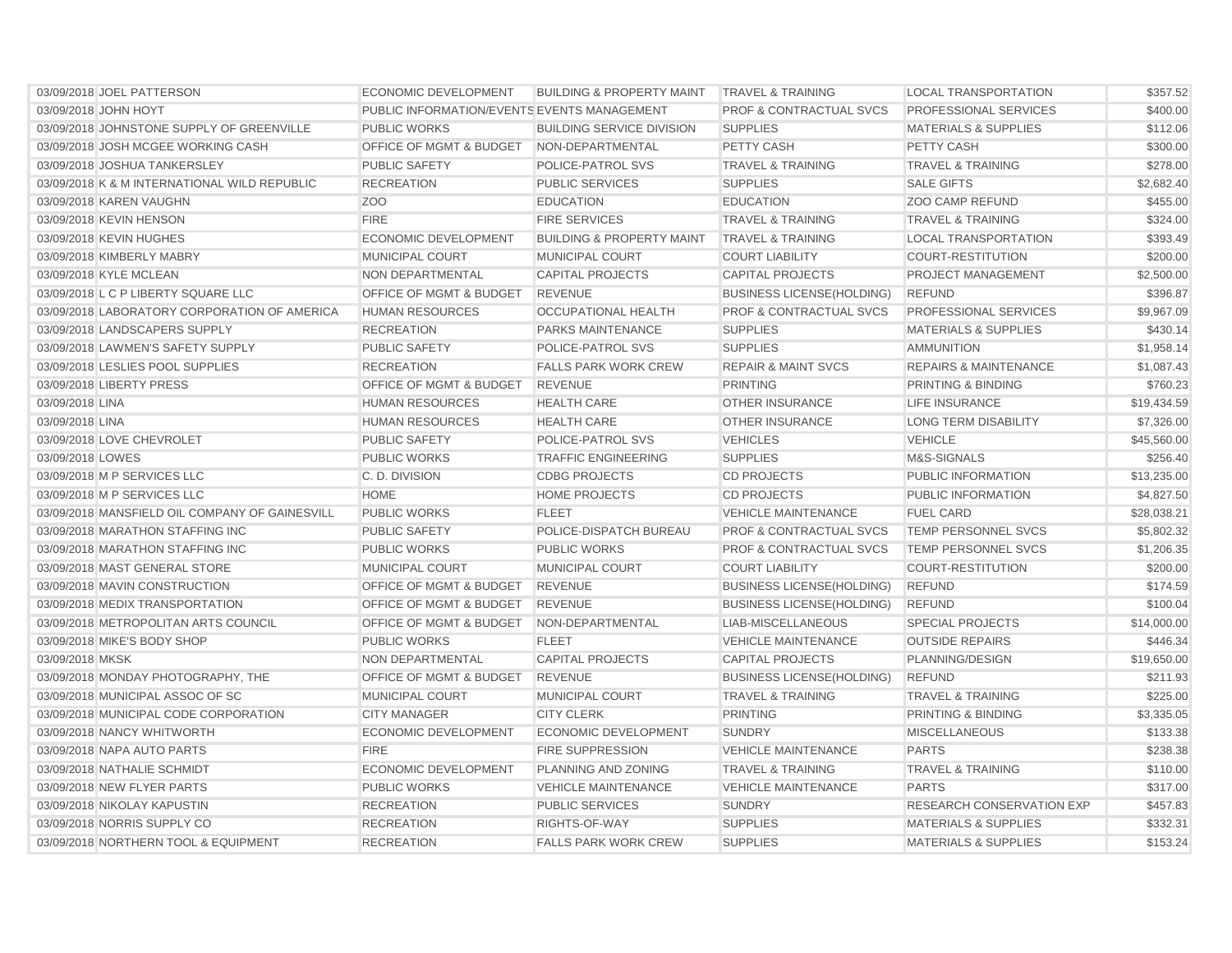| 03/09/2018 OFFICE DEPOT BSD                         | <b>PUBLIC WORKS</b>                | PARKING ADMINISTRATION           | <b>SUPPLIES</b>                    | OFFICE SUPPLIES&MATERIALS            | \$748.51     |
|-----------------------------------------------------|------------------------------------|----------------------------------|------------------------------------|--------------------------------------|--------------|
| 03/09/2018 OGLETREE DEAKINS NASH SMOAK & STEWA      | <b>HUMAN RESOURCES</b>             | <b>HUMAN RESOURCES</b>           | <b>PROF &amp; CONTRACTUAL SVCS</b> | PROFESSIONAL SERVICES                | \$400.00     |
| 03/09/2018 OLIVER RISGARI GAI                       | <b>FIRE</b>                        | <b>FIRE SUPPRESSION</b>          | <b>TRAVEL &amp; TRAINING</b>       | <b>TRAVEL &amp; TRAINING</b>         | \$134.00     |
| 03/09/2018 OMNILINK SYSTEMS INC                     | <b>PUBLIC SAFETY</b>               | POLICE-PATROL SVS                | <b>PROF &amp; CONTRACTUAL SVCS</b> | <b>SERVICE &amp; MAINT CONTRACTS</b> | \$1,501.50   |
| 03/09/2018 OVERHEAD DOOR COMPANY OF GREENVILLE FIRE |                                    | <b>FIRE SUPPRESSION</b>          | <b>REPAIR &amp; MAINT SVCS</b>     | <b>REPAIRS &amp; MAINTENANCE</b>     | \$201.65     |
| 03/09/2018 PALMETTO UTILITY PROTECTION INC          | <b>PUBLIC WORKS</b>                | <b>SEWERS BUREAU</b>             | <b>PROF &amp; CONTRACTUAL SVCS</b> | PROFESSIONAL SERVICES                | \$1,467.70   |
| 03/09/2018 PANAGERIES INC                           | <b>OFFICE OF MGMT &amp; BUDGET</b> | <b>REVENUE</b>                   | <b>BUSINESS LICENSE(HOLDING)</b>   | <b>REFUND</b>                        | \$1,930.66   |
| 03/09/2018 PEPSI-COLA BOTTLING CO                   | <b>RECREATION</b>                  | <b>PUBLIC SERVICES</b>           | <b>SUPPLIES</b>                    | <b>SALE CONCESSIONS</b>              | \$1,020.28   |
| 03/09/2018 PETERBILT STORE OF GREENVILLE, THE       | <b>PUBLIC WORKS</b>                | <b>VEHICLE MAINTENANCE</b>       | <b>VEHICLE MAINTENANCE</b>         | <b>PARTS</b>                         | \$266.49     |
| 03/09/2018 PIEDMONT NATURAL GAS CO INC              | <b>FIRE</b>                        | <b>FIRE SERVICES</b>             | <b>UTILITIES</b>                   | GAS                                  | \$287.10     |
| 03/09/2018 PRESORT PLUS INC                         | <b>RECREATION</b>                  | <b>PUBLIC SERVICES</b>           | <b>PRINTING</b>                    | <b>PRINTING &amp; BINDING</b>        | \$776.98     |
| 03/09/2018 PRODOH LLC                               | OFFICE OF MGMT & BUDGET            | <b>REVENUE</b>                   | <b>BUSINESS LICENSE (HOLDING)</b>  | <b>REFUND</b>                        | \$976.25     |
| 03/09/2018 PROFESSIONAL PARTY RENTALS INC           | <b>ECONOMIC DEVELOPMENT</b>        | ECONOMIC DEVELOPMENT             | <b>SUPPLIES</b>                    | <b>MATERIALS &amp; SUPPLIES</b>      | \$524.23     |
| 03/09/2018 PROSOURCE LLC                            | <b>PUBLIC WORKS</b>                | <b>BUILDING SERVICE DIVISION</b> | <b>SUPPLIES</b>                    | <b>MATERIALS &amp; SUPPLIES</b>      | \$222.35     |
| 03/09/2018 PROVIDENT LIFE & ACCIDENT INS CO         | <b>HUMAN RESOURCES</b>             | <b>HEALTH CARE</b>               | <b>OTHER INSURANCE</b>             | <b>LIFE INSURANCE</b>                | \$1,850.66   |
| 03/09/2018 PUBLIX                                   | <b>MUNICIPAL COURT</b>             | <b>MUNICIPAL COURT</b>           | <b>COURT LIABILITY</b>             | <b>COURT-RESTITUTION</b>             | \$350.00     |
| 03/09/2018 R E MICHEL COMPANY LLC                   | <b>PUBLIC WORKS</b>                | <b>BUILDING SERVICE DIVISION</b> | <b>SUPPLIES</b>                    | <b>MATERIALS &amp; SUPPLIES</b>      | \$120.54     |
| 03/09/2018 RAY WALKER TRUCKING CO INC               | <b>RECREATION</b>                  | <b>ADMINISTRATION</b>            | <b>SUPPLIES</b>                    | M&S-EXHIBITS                         | \$284.16     |
| 03/09/2018 REHRIG PACIFIC COMPANY                   | <b>PUBLIC WORKS</b>                | RESIDENTIAL COLL BUREAU          | <b>SUPPLIES</b>                    | M&S-CARTS                            | \$10,695.00  |
| 03/09/2018 RHODE ISLAND NOVELTY INC                 | <b>RECREATION</b>                  | <b>PUBLIC SERVICES</b>           | <b>SUPPLIES</b>                    | ASSOCIATED RENTAL COSTS              | \$183.87     |
| 03/09/2018 RIDGELINE CONSTRUCTION GROUP I           | OFFICE OF MGMT & BUDGET            | <b>REVENUE</b>                   | <b>BUSINESS LICENSE(HOLDING)</b>   | <b>REFUND</b>                        | \$448.84     |
| 03/09/2018 RONS CARPET CLEANERS INC                 | OFFICE OF MGMT & BUDGET            | <b>REVENUE</b>                   | <b>BUSINESS LICENSE(HOLDING)</b>   | <b>REFUND</b>                        | \$350.43     |
| 03/09/2018 RYAN GRECO                               | <b>ECONOMIC DEVELOPMENT</b>        | PLANNING AND ZONING              | PLANNING & ZONING DEPOSIT          | <b>REFUND</b>                        | \$150.00     |
| 03/09/2018 S C DEPARTMENT OF REVENUE                | <b>OFFICE OF MGMT &amp; BUDGET</b> | NON-DEPARTMENTAL                 | PR-WH                              | <b>GARNISHMENTS</b>                  | \$633.55     |
| 03/09/2018 S C DEPARTMENT OF REVENUE                | <b>RECREATION</b>                  | <b>PUBLIC SERVICES</b>           | <b>TAX LIABILITIES</b>             | <b>ADMISSION TAXES</b>               | \$2,439.67   |
| 03/09/2018 S C DEPARTMENT OF REVENUE                | <b>RECREATION</b>                  | <b>PUBLIC SERVICES</b>           | <b>TAX LIABILITIES</b>             | <b>SALES TAXES</b>                   | \$1,396.50   |
| 03/09/2018 S C RETIREMENT SYSTEM                    | OFFICE OF MGMT & BUDGET            | NON-DEPARTMENTAL                 | PR-WH                              | RETIREMENT SVS PURCHASE              | \$1,170.61   |
| 03/09/2018 SAFARILAND LLC                           | <b>PUBLIC SAFETY</b>               | <b>POLICE-PATROL SVS</b>         | <b>TRAVEL &amp; TRAINING</b>       | <b>TRAVEL &amp; TRAINING</b>         | \$7,160.00   |
| 03/09/2018 SAFE INDUSTRIES                          | <b>FIRE</b>                        | <b>FIRE SUPPRESSION</b>          | <b>SUPPLIES</b>                    | <b>CLOTHING &amp; UNIFORMS</b>       | \$106,430.36 |
| 03/09/2018 SAFE INDUSTRIES                          | <b>FIRE</b>                        | <b>FIRE SUPPRESSION</b>          | <b>SUPPLIES</b>                    | <b>MATERIALS &amp; SUPPLIES</b>      | \$15,048.82  |
| 03/09/2018 SALUDA CONSTRUCTION LLC                  | NON DEPARTMENTAL                   | <b>CAPITAL PROJECTS</b>          | <b>CAPITAL PROJECTS</b>            | <b>CONSTRUCTION</b>                  | \$38,601.00  |
| 03/09/2018 SC DEPT OF EMPLOYMENT & WORKFORCE        | <b>HUMAN RESOURCES</b>             | <b>HUMAN RESOURCES</b>           | <b>BENEFITS</b>                    | UNEMPLOYMENT COMPENSATION            | \$944.16     |
| 03/09/2018 SCOTT KING                               | <b>FIRE</b>                        | <b>FIRE SUPPRESSION</b>          | <b>TRAVEL &amp; TRAINING</b>       | <b>TRAVEL &amp; TRAINING</b>         | \$134.00     |
| 03/09/2018 SHANNON LAVRIN                           | <b>ECONOMIC DEVELOPMENT</b>        | <b>PLANNING AND ZONING</b>       | <b>TRAVEL &amp; TRAINING</b>       | <b>TRAVEL &amp; TRAINING</b>         | \$110.00     |
| 03/09/2018 SHANNON REEVES                           | <b>ECONOMIC DEVELOPMENT</b>        | <b>PLANNING AND ZONING</b>       | PLANNING & ZONING DEPOSIT          | <b>REFUND</b>                        | \$200.00     |
| 03/09/2018 SHAPE OF BEHAVIOR INC, THE               | <b>OFFICE OF MGMT &amp; BUDGET</b> | <b>REVENUE</b>                   | <b>BUSINESS LIC &amp; PERMITS</b>  | <b>BUSINESS LIC-PROFESSIONAL</b>     | \$1,495.48   |
| 03/09/2018 SIMON'S LIQUOR INC                       | <b>MUNICIPAL COURT</b>             | MUNICIPAL COURT                  | <b>COURT LIABILITY</b>             | <b>COURT-RESTITUTION</b>             | \$285.60     |
| 03/09/2018 SITEONE LANDSCAPE SUPPLY LLC             | <b>RECREATION</b>                  | <b>FALLS PARK WORK CREW</b>      | <b>SUPPLIES</b>                    | <b>MATERIALS &amp; SUPPLIES</b>      | \$188.57     |
| 03/09/2018 SNIDER FLEET SOLUTIONS                   | <b>PUBLIC WORKS</b>                | <b>FLEET</b>                     | <b>VEHICLE MAINTENANCE</b>         | <b>OUTSIDE REPAIRS</b>               | \$827.68     |
| 03/09/2018 SONYA FRANKLIN                           | <b>RECREATION</b>                  | <b>COMMUNITY CENTERS</b>         | <b>COMMUNITY CENTERS</b>           | COMM CTR-BOBBY PEARCE                | \$135.00     |
| 03/09/2018 SOUTHEASTERN JANITORIAL LLC              | <b>FIRE</b>                        | <b>FIRE SERVICES</b>             | <b>PROF &amp; CONTRACTUAL SVCS</b> | <b>SERVICE &amp; MAINT CONTRACTS</b> | \$1,172.84   |
| 03/09/2018 SOUTHEASTERN JANITORIAL LLC              | <b>MUNICIPAL COURT</b>             | MUNICIPAL COURT                  | <b>PROF &amp; CONTRACTUAL SVCS</b> | <b>SERVICE &amp; MAINT CONTRACTS</b> | \$1,629.82   |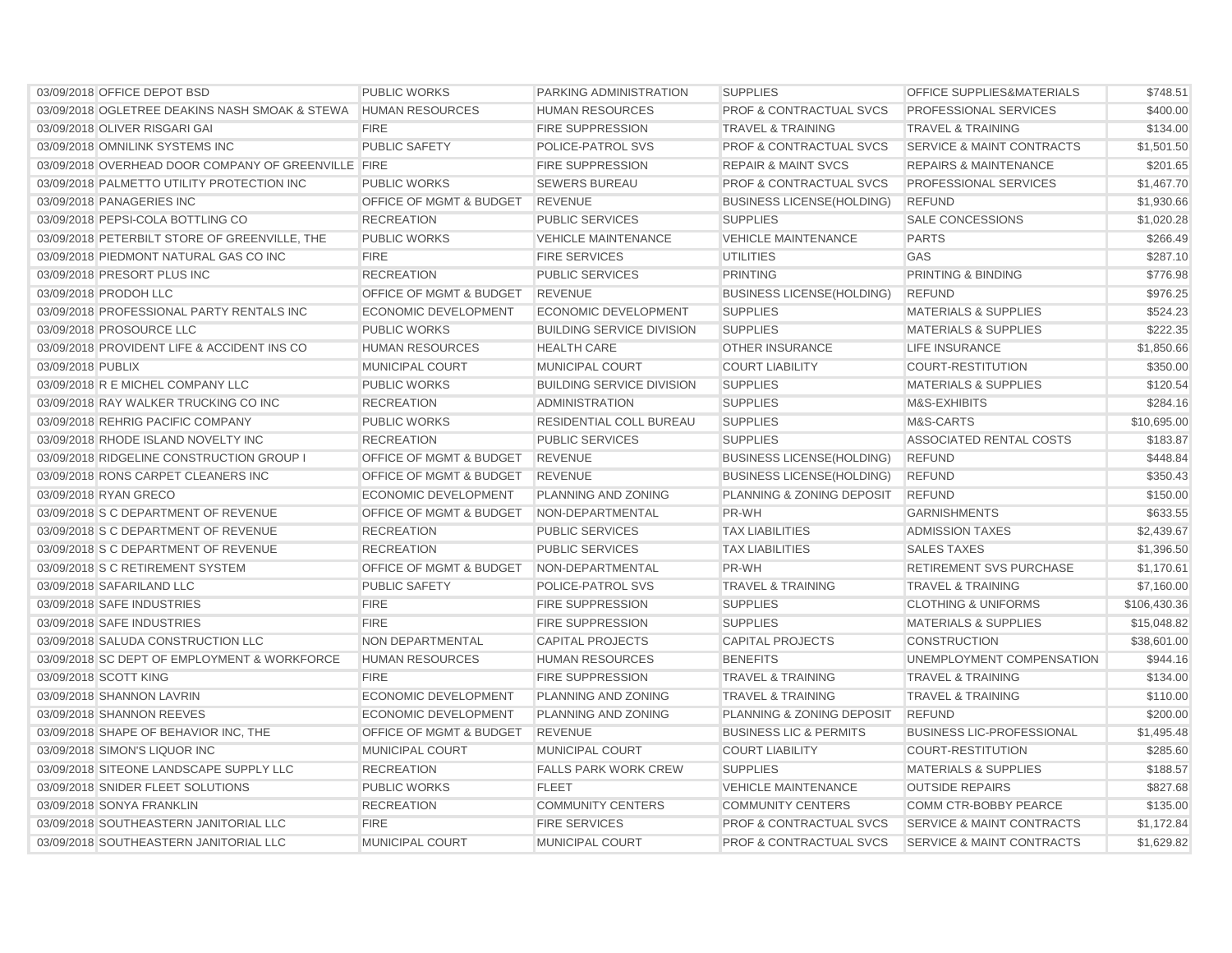| 03/09/2018 SOUTHEASTERN JANITORIAL LLC    | <b>PUBLIC SAFETY</b>               | POLICE-PATROL SVS                    | <b>PROF &amp; CONTRACTUAL SVCS</b> | <b>SERVICE &amp; MAINT CONTRACTS</b> | \$950.00    |
|-------------------------------------------|------------------------------------|--------------------------------------|------------------------------------|--------------------------------------|-------------|
| 03/09/2018 SOUTHEASTERN JANITORIAL LLC    | <b>PUBLIC WORKS</b>                | <b>BUILDING SERVICE DIVISION</b>     | <b>PROF &amp; CONTRACTUAL SVCS</b> | <b>SERVICE &amp; MAINT CONTRACTS</b> | \$6,982.76  |
| 03/09/2018 SOUTHEASTERN JANITORIAL LLC    | <b>PUBLIC WORKS</b>                | <b>FLEET</b>                         | <b>PROF &amp; CONTRACTUAL SVCS</b> | <b>SERVICE &amp; MAINT CONTRACTS</b> | \$424.05    |
| 03/09/2018 SOUTHEASTERN JANITORIAL LLC    | <b>PUBLIC WORKS</b>                | <b>PUBLIC WORKS</b>                  | <b>PROF &amp; CONTRACTUAL SVCS</b> | <b>SERVICE &amp; MAINT CONTRACTS</b> | \$186.72    |
| 03/09/2018 SOUTHEASTERN JANITORIAL LLC    | <b>PUBLIC WORKS</b>                | RESIDENTIAL COLL BUREAU              | <b>PROF &amp; CONTRACTUAL SVCS</b> | MAINTENANCE CONTRACTS                | \$186.72    |
| 03/09/2018 SOUTHEASTERN JANITORIAL LLC    | <b>PUBLIC WORKS</b>                | <b>SEWERS BUREAU</b>                 | <b>PROF &amp; CONTRACTUAL SVCS</b> | MAINTENANCE CONTRACTS                | \$186.72    |
| 03/09/2018 SOUTHEASTERN JANITORIAL LLC    | <b>PUBLIC WORKS</b>                | <b>STORM DRAINS BUREAU</b>           | PROF & CONTRACTUAL SVCS            | <b>SERVICE &amp; MAINT CONTRACTS</b> | \$186.72    |
| 03/09/2018 SOUTHEASTERN JANITORIAL LLC    | <b>PUBLIC WORKS</b>                | <b>STREETS BUREAU</b>                | <b>PROF &amp; CONTRACTUAL SVCS</b> | <b>SERVICE &amp; MAINT CONTRACTS</b> | \$186.72    |
| 03/09/2018 SOUTHEASTERN JANITORIAL LLC    | <b>PUBLIC WORKS</b>                | <b>TRAFFIC ENGINEERING</b>           | <b>PROF &amp; CONTRACTUAL SVCS</b> | <b>SERVICE &amp; MAINT CONTRACTS</b> | \$404.93    |
| 03/09/2018 SOUTHEASTERN PAPER GROUP       | <b>PUBLIC WORKS</b>                | <b>BUILDING SERVICE DIVISION</b>     | <b>SUPPLIES</b>                    | <b>JANITORIAL SUPPLIES</b>           | \$437.57    |
| 03/09/2018 SOUTHEASTERN PAPER GROUP       | <b>RECREATION</b>                  | <b>FALLS PARK WORK CREW</b>          | <b>SUPPLIES</b>                    | <b>JANITORIAL SUPPLIES</b>           | \$356.80    |
| 03/09/2018 SOUTHERN EYE ASSOCIATES OF SC  | OFFICE OF MGMT & BUDGET            | <b>REVENUE</b>                       | <b>BUSINESS LICENSE(HOLDING)</b>   | <b>REFUND</b>                        | \$1,207.99  |
| 03/09/2018 SOUTHERNSIDE COMMUNITY CENTER  | <b>RECREATION</b>                  | <b>COMMUNITY CENTERS</b>             | <b>PROF &amp; CONTRACTUAL SVCS</b> | <b>PROFESSIONAL SERVICES</b>         | \$2,916.66  |
| 03/09/2018 SPINX                          | <b>MUNICIPAL COURT</b>             | MUNICIPAL COURT                      | <b>COURT LIABILITY</b>             | <b>COURT-RESTITUTION</b>             | \$100.00    |
| 03/09/2018 SQUIRE PATTON BOGGS LLP        | <b>CITY MANAGER</b>                | <b>CITY MANAGER</b>                  | <b>PROF &amp; CONTRACTUAL SVCS</b> | PROFESSIONAL SERVICES                | \$5,000.00  |
| 03/09/2018 ST FRANCIS EASTIDE             | <b>MUNICIPAL COURT</b>             | <b>MUNICIPAL COURT</b>               | <b>COURT LIABILITY</b>             | <b>COURT-RESTITUTION</b>             | \$2,045.00  |
| 03/09/2018 STACEY OWENS                   | <b>PUBLIC SAFETY</b>               | POLICE-PATROL SVS                    | <b>TRAVEL &amp; TRAINING</b>       | <b>TRAVEL &amp; TRAINING</b>         | \$226.99    |
| 03/09/2018 STAPLES ADVANTAGE              | <b>OFFICE OF MGMT &amp; BUDGET</b> | <b>ADMINISTRATION</b>                | <b>SUPPLIES</b>                    | OFFICE SUPPLIES&MATERIALS            | \$211.99    |
| 03/09/2018 STAPLES ADVANTAGE              | OFFICE OF MGMT & BUDGET            | <b>PURCHASING</b>                    | <b>SUPPLIES</b>                    | <b>OFFICE SUPPLIES&amp;MATERIALS</b> | \$211.99    |
| 03/09/2018 STATE BUDGET AND CONTROL BOARD | <b>PUBLIC SAFETY</b>               | POLICE-PATROL SVS                    | PROF & CONTRACTUAL SVCS            | SERVICE & MAINT CONTRACTS            | \$112.00    |
| 03/09/2018 STATE TREASURER                | MUNICIPAL COURT                    | <b>MUNICIPAL COURT</b>               | <b>COURT LIABILITY</b>             | <b>COURT-DRUG SURCHARGE</b>          | \$2,273.43  |
| 03/09/2018 STATE TREASURER                | <b>MUNICIPAL COURT</b>             | <b>MUNICIPAL COURT</b>               | <b>COURT LIABILITY</b>             | COURT-DUI SPINAL CORD SUR            | \$128.64    |
| 03/09/2018 STATE TREASURER                | <b>MUNICIPAL COURT</b>             | <b>MUNICIPAL COURT</b>               | <b>COURT LIABILITY</b>             | <b>COURT-STATE ASSESSMENT</b>        | \$18,043.71 |
| 03/09/2018 STATE TREASURER                | <b>MUNICIPAL COURT</b>             | <b>MUNICIPAL COURT</b>               | <b>COURT LIABILITY</b>             | <b>COURT-TRAFFIC SURCHARGE</b>       | \$7,676.13  |
| 03/09/2018 STATE TREASURER                | <b>MUNICIPAL COURT</b>             | <b>MUNICIPAL COURT</b>               | <b>COURT LIABILITY</b>             | <b>DUS HWY PATROL</b>                | \$801.52    |
| 03/09/2018 STEVEN GALLANT                 | <b>ECONOMIC DEVELOPMENT</b>        | <b>BUILDING &amp; PROPERTY MAINT</b> | <b>TRAVEL &amp; TRAINING</b>       | <b>LOCAL TRANSPORTATION</b>          | \$221.82    |
| 03/09/2018 STONE AVE NURSERY LLC          | <b>RECREATION</b>                  | <b>FALLS PARK WORK CREW</b>          | <b>SUPPLIES</b>                    | <b>MATERIALS &amp; SUPPLIES</b>      | \$108.00    |
| 03/09/2018 SUPERION LLC                   | OFFICE OF MGMT & BUDGET            | <b>INFORMATION TECHNOLOGY</b>        | <b>PROF &amp; CONTRACTUAL SVCS</b> | <b>SERVICE &amp; MAINT CONTRACTS</b> | \$159.00    |
| 03/09/2018 SUPPLYWORKS                    | <b>PUBLIC WORKS</b>                | <b>FIXED ROUTE</b>                   | <b>SUPPLIES</b>                    | <b>MATERIALS &amp; SUPPLIES</b>      | \$434.01    |
| 03/09/2018 SUPPLYWORKS                    | PUBLIC WORKS                       | NON VEHICLE MAINTENANCE              | <b>SUPPLIES</b>                    | <b>MATERIALS &amp; SUPPLIES</b>      | \$207.26    |
| 03/09/2018 SUPPLYWORKS                    | <b>PUBLIC WORKS</b>                | <b>VEHICLE MAINTENANCE</b>           | <b>SUPPLIES</b>                    | <b>MATERIALS &amp; SUPPLIES</b>      | \$160.74    |
| 03/09/2018 TALENT MANAGEMENT SOLUTIONS    | <b>HUMAN RESOURCES</b>             | <b>HUMAN RESOURCES</b>               | <b>PROF &amp; CONTRACTUAL SVCS</b> | <b>TEMP PERSONNEL SVCS</b>           | \$654.40    |
| 03/09/2018 TALENT MANAGEMENT SOLUTIONS    | <b>PUBLIC SAFETY</b>               | POLICE-DISPATCH BUREAU               | <b>PROF &amp; CONTRACTUAL SVCS</b> | <b>TEMP PERSONNEL SVCS</b>           | \$293.04    |
| 03/09/2018 TALENT MANAGEMENT SOLUTIONS    | <b>PUBLIC WORKS</b>                | <b>FIXED ROUTE</b>                   | <b>PROF &amp; CONTRACTUAL SVCS</b> | <b>TEMP PERSONNEL SVCS</b>           | \$3,880.56  |
| 03/09/2018 TALENT MANAGEMENT SOLUTIONS    | <b>PUBLIC WORKS</b>                | RESIDENTIAL COLL BUREAU              | PROF & CONTRACTUAL SVCS            | TEMP PERSONNEL SVCS                  | \$5,056.28  |
| 03/09/2018 TALENT MANAGEMENT SOLUTIONS    | <b>PUBLIC WORKS</b>                | <b>STORM DRAINS BUREAU</b>           | <b>PROF &amp; CONTRACTUAL SVCS</b> | <b>TEMP PERSONNEL SVCS</b>           | \$495.00    |
| 03/09/2018 TALENT MANAGEMENT SOLUTIONS    | <b>PUBLIC WORKS</b>                | STORMWATER MANAGEMENT                | <b>PROF &amp; CONTRACTUAL SVCS</b> | TEMP PERSONNEL SVCS                  | \$1,023.36  |
| 03/09/2018 TALENT MANAGEMENT SOLUTIONS    | <b>PUBLIC WORKS</b>                | <b>STREETS BUREAU</b>                | <b>PROF &amp; CONTRACTUAL SVCS</b> | <b>TEMP PERSONNEL SVCS</b>           | \$1,443.75  |
| 03/09/2018 TALENT MANAGEMENT SOLUTIONS    | <b>RECREATION</b>                  | <b>COMMUNITY CENTERS</b>             | <b>PROF &amp; CONTRACTUAL SVCS</b> | TEMP PERSONNEL SVCS                  | \$2,330.13  |
| 03/09/2018 TALENT MANAGEMENT SOLUTIONS    | <b>RECREATION</b>                  | <b>FALLS PARK WORK CREW</b>          | <b>PROF &amp; CONTRACTUAL SVCS</b> | TEMP PERSONNEL SVCS                  | \$596.60    |
| 03/09/2018 TAMIKA TODD                    | <b>MUNICIPAL COURT</b>             | <b>MUNICIPAL COURT</b>               | <b>COURT LIABILITY</b>             | <b>COURT-RESTITUTION</b>             | \$200.00    |
| 03/09/2018 TAMMY SEEL                     | OFFICE OF MGMT & BUDGET            | <b>ADMINISTRATION</b>                | <b>TRAVEL &amp; TRAINING</b>       | <b>TRAVEL &amp; TRAINING</b>         | \$269.80    |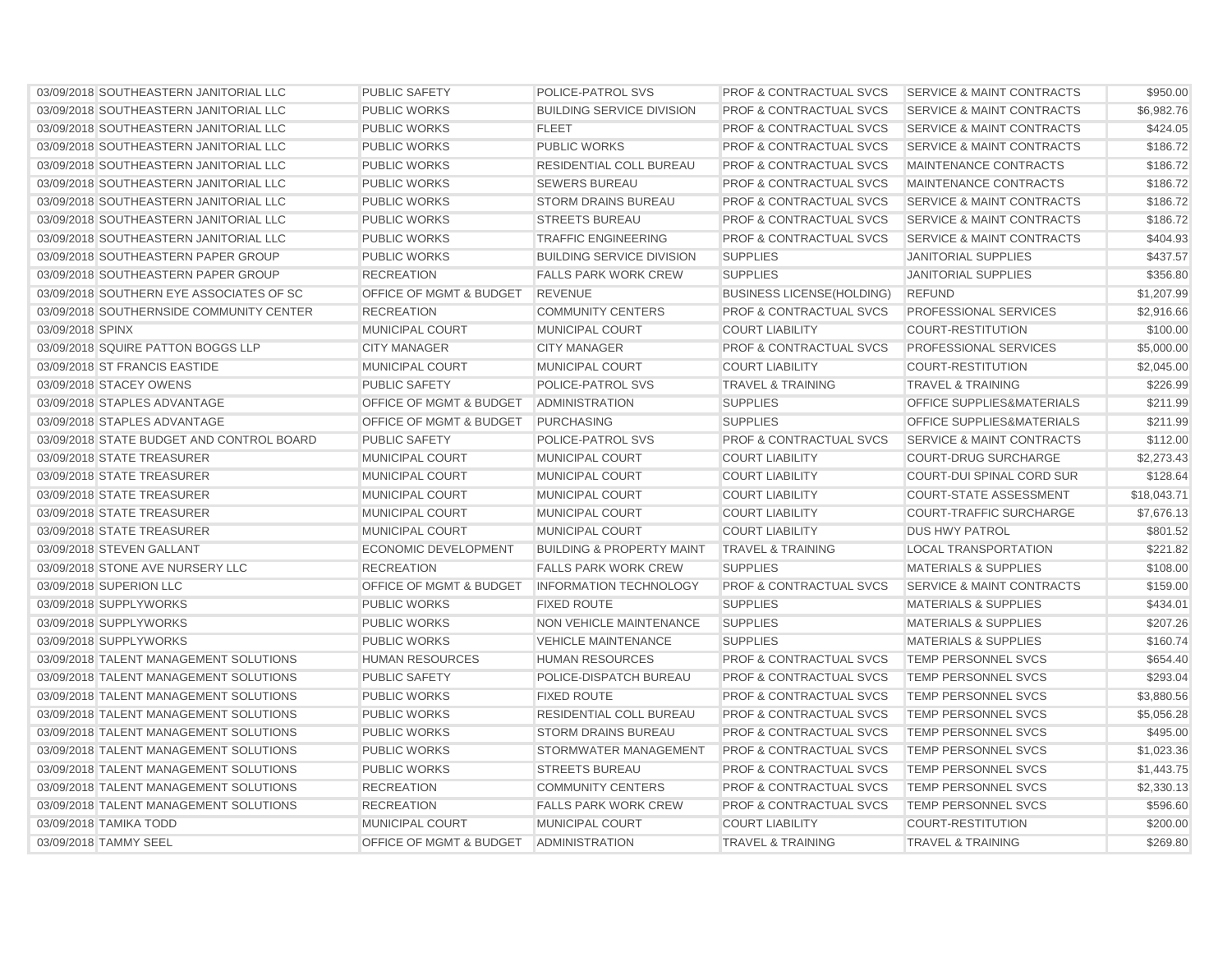| 03/09/2018 TD CARD SERVICES                    | <b>RECREATION</b>                           | <b>COMMUNITY CENTERS</b>             | <b>SUPPLIES</b>                                  | <b>MATERIALS &amp; SUPPLIES</b>  | \$750.15     |
|------------------------------------------------|---------------------------------------------|--------------------------------------|--------------------------------------------------|----------------------------------|--------------|
| 03/09/2018 TEC UTILITIES SUPPLY INC            | <b>PUBLIC WORKS</b>                         | <b>SEWERS BUREAU</b>                 | <b>SUPPLIES</b>                                  | <b>MATERIALS &amp; SUPPLIES</b>  | \$666.39     |
| 03/09/2018 THOMAS TARDO                        | <b>FIRE</b>                                 | <b>FIRE SUPPRESSION</b>              | <b>TRAVEL &amp; TRAINING</b>                     | <b>TRAVEL &amp; TRAINING</b>     | \$134.00     |
| 03/09/2018 THYSSENKRUPP ELEVATOR CORP          | OFFICE OF MGMT & BUDGET                     | <b>REVENUE</b>                       | <b>BUSINESS LICENSE(HOLDING)</b>                 | <b>REFUND</b>                    | \$2,745.00   |
| 03/09/2018 TIM COGGINS                         | <b>ECONOMIC DEVELOPMENT</b>                 | <b>BUILDING &amp; PROPERTY MAINT</b> | <b>TRAVEL &amp; TRAINING</b>                     | <b>LOCAL TRANSPORTATION</b>      | \$419.65     |
| 03/09/2018 TONY MACKEY                         | C. D. DIVISION                              | <b>CDBG PROJECTS</b>                 | <b>CD PROJECTS</b>                               | <b>LAND ACQUISITION</b>          | \$879.36     |
| 03/09/2018 TRAFFIC SIGNAL INC                  | <b>PUBLIC WORKS</b>                         | <b>TRAFFIC ENGINEERING</b>           | <b>SUPPLIES</b>                                  | M&S-SIGNALS                      | \$1,238.00   |
| 03/09/2018 TRANSYSTEMS CORPORATION             | OFFICE OF MGMT & BUDGET                     | <b>REVENUE</b>                       | <b>BUSINESS LICENSE(HOLDING)</b>                 | <b>REFUND</b>                    | \$987.00     |
| 03/09/2018 TRAVELERS REST FEED & SEED INC      | <b>RECREATION</b>                           | <b>ADMINISTRATION</b>                | <b>SUPPLIES</b>                                  | M&S-FOOD                         | \$103.35     |
| 03/09/2018 TRUCKPRO LLC                        | <b>FIRE</b>                                 | <b>FIRE SUPPRESSION</b>              | <b>VEHICLE MAINTENANCE</b>                       | <b>PARTS</b>                     | \$738.74     |
| 03/09/2018 U S BANK                            | <b>NON DEPARTMENTAL</b>                     | <b>HOSPITALITY TAX</b>               | <b>FISCAL AGENT</b>                              | <b>FISCAL AGENT FEES</b>         | \$2,370.50   |
| 03/09/2018 U S BANK                            | <b>PUBLIC WORKS</b>                         | <b>SEWERS BUREAU</b>                 | <b>FISCAL AGENT</b>                              | <b>FISCAL AGENT FEES</b>         | \$2,370.50   |
| 03/09/2018 U S BANK                            | <b>PUBLIC WORKS</b>                         | STORMWATER MANAGEMENT                | <b>FISCAL AGENT</b>                              | <b>FISCAL AGENT FEES</b>         | \$2,370.50   |
| 03/09/2018 U S FOODSERVICE INC                 | PUBLIC INFORMATION/EVENTS EVENTS MANAGEMENT |                                      | <b>SUPPLIES</b>                                  | <b>MATERIALS &amp; SUPPLIES</b>  | \$247.02     |
| 03/09/2018 UBREAKIFIX                          | OFFICE OF MGMT & BUDGET                     | <b>REVENUE</b>                       | <b>BUSINESS LICENSE(HOLDING)</b>                 | <b>REFUND</b>                    | \$549.91     |
| 03/09/2018 UNIFIRST                            | <b>PUBLIC WORKS</b>                         | <b>VEHICLE MAINTENANCE</b>           | <b>SUPPLIES</b>                                  | <b>CLOTHING &amp; UNIFORMS</b>   | \$276.60     |
| 03/09/2018 UNITED CHEMICAL & SUPPLY CO INC     | <b>RECREATION</b>                           | <b>FALLS PARK WORK CREW</b>          | <b>SUPPLIES</b>                                  | <b>JANITORIAL SUPPLIES</b>       | \$258.16     |
| 03/09/2018 UNITED ELECTRICAL DISTRIBUTORS INC  | <b>PUBLIC WORKS</b>                         | <b>BUILDING SERVICE DIVISION</b>     | <b>SUPPLIES</b>                                  | <b>MATERIALS &amp; SUPPLIES</b>  | \$1,046.45   |
| 03/09/2018 UNITED WAY OF GREENVILLE COUNTY     | OFFICE OF MGMT & BUDGET                     | NON-DEPARTMENTAL                     | PR-WH                                            | UNITED WAY                       | \$2,097.02   |
| 03/09/2018 USI INSURANCE SERVICES              | <b>HUMAN RESOURCES</b>                      | <b>HUMAN RESOURCES</b>               | <b>PROF &amp; CONTRACTUAL SVCS</b>               | PROFESSIONAL SERVICES            | \$6,000.00   |
| 03/09/2018 VECTOR SECURITY INC                 | <b>OFFICE OF MGMT &amp; BUDGET</b>          | <b>REVENUE</b>                       | <b>BUSINESS LICENSE(HOLDING)</b>                 | <b>REFUND</b>                    | \$1,404.24   |
| 03/09/2018 VERIZON WIRELESS                    | <b>PUBLIC SAFETY</b>                        | POLICE-PATROL SVS                    | <b>COMMUNICATIONS</b>                            | <b>OTHER</b>                     | \$190.35     |
| 03/09/2018 VERIZON WIRELESS                    | <b>PUBLIC WORKS</b>                         | <b>FIXED ROUTE</b>                   | <b>COMMUNICATIONS</b>                            | <b>CABLE TELEVISION/INTERNET</b> | \$1,030.20   |
| 03/09/2018 VICKY MCCLAIN                       | <b>MUNICIPAL COURT</b>                      | <b>MUNICIPAL COURT</b>               | <b>COURT LIABILITY</b>                           | <b>COURT-RESTITUTION</b>         | \$140.00     |
| 03/09/2018 VICTORIA ANDRESKI                   | <b>PUBLIC WORKS</b>                         | PARKING ADMINISTRATION               | RICHARDSON STREET GARAGE RICHARDSON PARKING GATE |                                  | \$120.00     |
| 03/09/2018 VISION SCREENPRINTING & GRAPHICS IN | <b>PUBLIC WORKS</b>                         | PARKING ADMINISTRATION               | <b>SUNDRY</b>                                    | <b>MISCELLANEOUS</b>             | \$404.33     |
| 03/09/2018 VULCAN MATERIALS                    | <b>RECREATION</b>                           | <b>PARKS MAINTENANCE</b>             | <b>SUPPLIES</b>                                  | <b>MATERIALS &amp; SUPPLIES</b>  | \$250.25     |
| 03/09/2018 WALMART COMMUNITY/RFCSLLC           | <b>PUBLIC SAFETY</b>                        | POLICE-PATROL SVS                    | <b>SUPPLIES</b>                                  | <b>MATERIALS &amp; SUPPLIES</b>  | \$2,177.11   |
| 03/09/2018 WALMART COMMUNITY/RFCSLLC           | <b>RECREATION</b>                           | <b>COMMUNITY CENTERS</b>             | <b>SUPPLIES</b>                                  | <b>MATERIALS &amp; SUPPLIES</b>  | \$1,069.66   |
| 03/09/2018 WATSON FINANCE CO INC               | <b>OFFICE OF MGMT &amp; BUDGET</b>          | <b>REVENUE</b>                       | <b>BUSINESS LICENSE(HOLDING)</b>                 | <b>REFUND</b>                    | \$367.75     |
| 03/09/2018 WELLS FARGO & CO                    | <b>RECREATION</b>                           | <b>FALLS PARK WORK CREW</b>          | <b>PROF &amp; CONTRACTUAL SVCS</b>               | PROFESSIONAL SERVICES            | \$100.00     |
| 03/09/2018 WHITE HORSE PACKAGING CO            | <b>RECREATION</b>                           | <b>ADMINISTRATION</b>                | <b>SUPPLIES</b>                                  | <b>JANITORIAL SUPPLIES</b>       | \$396.87     |
| 03/09/2018 WILDLANDS ENGINEERING INC           | NON DEPARTMENTAL                            | <b>CAPITAL PROJECTS</b>              | <b>CAPITAL PROJECTS</b>                          | PLANNING/DESIGN                  | \$21,546.42  |
| 03/09/2018 WOOLPERT INC                        | NON DEPARTMENTAL                            | <b>CAPITAL PROJECTS</b>              | <b>CAPITAL PROJECTS</b>                          | <b>CONSTRUCTION</b>              | \$5,637.75   |
| 03/09/2018 WOOLPERT INC                        | NON DEPARTMENTAL                            | <b>CAPITAL PROJECTS</b>              | <b>CAPITAL PROJECTS</b>                          | PLANNING/DESIGN                  | \$165.765.17 |
| 03/09/2018 WP LAW INC                          | <b>RECREATION</b>                           | <b>FALLS PARK WORK CREW</b>          | <b>REPAIR &amp; MAINT SVCS</b>                   | <b>REPAIRS &amp; MAINTENANCE</b> | \$2,411.50   |
| 03/09/2018 WSP USA INC                         | <b>NON DEPARTMENTAL</b>                     | <b>CAPITAL PROJECTS</b>              | <b>CAPITAL PROJECTS</b>                          | <b>CONSTRUCTION</b>              | \$13,963.20  |
| 03/09/2018 WYOMING CHILD SUPPORT ENFORCEMENT   | OFFICE OF MGMT & BUDGET                     | NON-DEPARTMENTAL                     | PR-WH                                            | <b>GARNISHMENTS</b>              | \$154.61     |
| 03/09/2018 XEROX CORPORATION                   | OFFICE OF MGMT & BUDGET                     | <b>INFORMATION TECHNOLOGY</b>        | <b>PROF &amp; CONTRACTUAL SVCS</b>               | <b>EQUIPMENT RENTAL</b>          | \$1,238.84   |
| 03/09/2018 XEROX CORPORATION                   | <b>OFFICE OF MGMT &amp; BUDGET</b>          | <b>INFORMATION TECHNOLOGY</b>        | <b>SUPPLIES</b>                                  | <b>MATERIALS &amp; SUPPLIES</b>  | \$1,037.74   |
| 03/09/2018 XEROX CORPORATION                   | <b>PUBLIC WORKS</b>                         | RESIDENTIAL COLL BUREAU              | <b>SUPPLIES</b>                                  | <b>MATERIALS &amp; SUPPLIES</b>  | \$259.45     |
| 03/09/2018 XEROX CORPORATION                   | <b>PUBLIC WORKS</b>                         | <b>SEWERS BUREAU</b>                 | <b>SUPPLIES</b>                                  | <b>MATERIALS &amp; SUPPLIES</b>  | \$259.43     |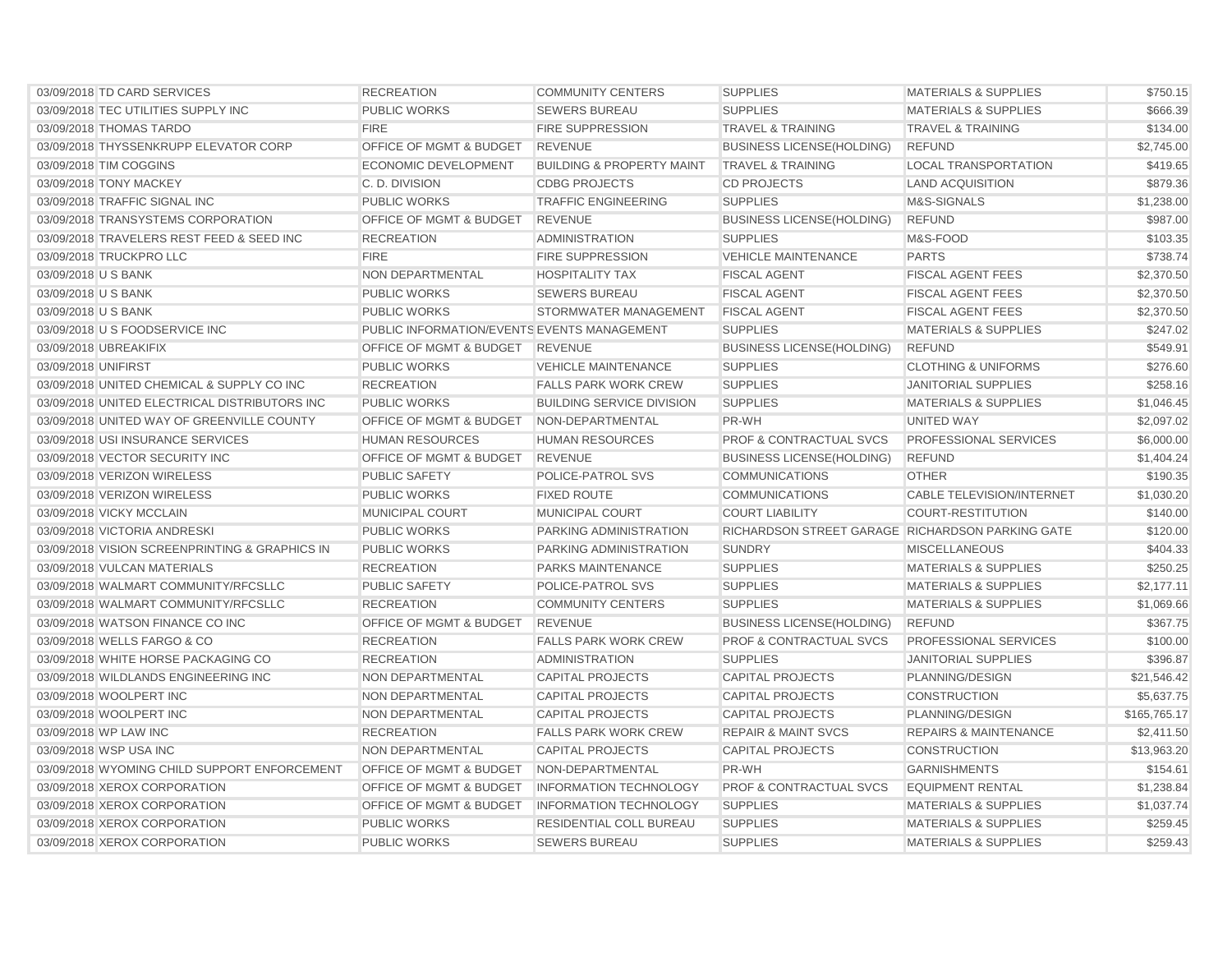| 03/09/2018 XEROX CORPORATION                   | <b>PUBLIC WORKS</b>                        | <b>STORM DRAINS BUREAU</b>           | <b>SUPPLIES</b>                                  | <b>MATERIALS &amp; SUPPLIES</b>      | \$259.43    |
|------------------------------------------------|--------------------------------------------|--------------------------------------|--------------------------------------------------|--------------------------------------|-------------|
| 03/09/2018 XEROX CORPORATION                   | <b>PUBLIC WORKS</b>                        | <b>STREETS BUREAU</b>                | <b>SUPPLIES</b>                                  | <b>MATERIALS &amp; SUPPLIES</b>      | \$259.43    |
| 03/09/2018 ZACHARY SILVERNAIL                  | <b>FIRE</b>                                | <b>FIRE SUPPRESSION</b>              | <b>TRAVEL &amp; TRAINING</b>                     | <b>TRAVEL &amp; TRAINING</b>         | \$134.00    |
| 03/09/2018 ZEP INC                             | <b>FIRE</b>                                | <b>FIRE SUPPRESSION</b>              | <b>SUPPLIES</b>                                  | <b>JANITORIAL SUPPLIES</b>           | \$374.42    |
| 03/12/2018 JACOB MOFFITT                       | OFFICE OF MGMT & BUDGET                    | <b>ACCOUNTING</b>                    | LIAB-MISCELLANEOUS                               | <b>REFUND</b>                        | \$300.00    |
| 03/16/2018 13TH CIRCUIT ASSET FORFEITURES      | <b>LAW ENFORCEMENT</b>                     | <b>LAW ENFORCEMENT</b>               | COURT LIAB-CLAIMS/JUDGMNT LEC-CONFISCATED MONIES |                                      | \$604.44    |
| 03/16/2018 1ST TIMOTHY 4:4 LLC                 | <b>PUBLIC WORKS</b>                        | PARKING ADMINISTRATION               | <b>PROF &amp; CONTRACTUAL SVCS</b>               | <b>RENTAL EXPENSE</b>                | \$400.00    |
| 03/16/2018 A & H LAWN MAINTENANCE              | <b>RECREATION</b>                          | PARKS MAINTENANCE                    | <b>PROF &amp; CONTRACTUAL SVCS</b>               | <b>SERVICE &amp; MAINT CONTRACTS</b> | \$2,100.00  |
| 03/16/2018 A SERVICES GROUP LLC                | <b>RECREATION</b>                          | <b>ADMINISTRATION</b>                | <b>PROF &amp; CONTRACTUAL SVCS</b>               | <b>SERVICE &amp; MAINT CONTRACTS</b> | \$1,389.15  |
| 03/16/2018 AAA LOCKSMITHS & ALARM COMPANY INC  | <b>PUBLIC WORKS</b>                        | PARKING ADMINISTRATION               | <b>REPAIR &amp; MAINT SVCS</b>                   | <b>REPAIRS &amp; MAINTENANCE</b>     | \$152.50    |
| 03/16/2018 ABC LOCKSMITH LLC                   | <b>PUBLIC WORKS</b>                        | PARKING ADMINISTRATION               | <b>REPAIR &amp; MAINT SVCS</b>                   | <b>REPAIRS &amp; MAINTENANCE</b>     | \$235.41    |
| 03/16/2018 ADVANCED FIRE PROTECTION            | <b>PUBLIC WORKS</b>                        | <b>CHURCH STREET GARAGE</b>          | <b>REPAIR &amp; MAINT SVCS</b>                   | <b>REPAIRS &amp; MAINTENANCE</b>     | \$540.00    |
| 03/16/2018 ADVANCED SECURITY CONNECTIONS LLC   | <b>NON DEPARTMENTAL</b>                    | <b>CAPITAL PROJECTS</b>              | <b>CAPITAL PROJECTS</b>                          | <b>EQUIPMENT</b>                     | \$2,420.83  |
| 03/16/2018 AIKEN BROTHERS OF THE UPSTATE       | <b>RECREATION</b>                          | <b>PARKS AND RECREATION</b>          | <b>REPAIR &amp; MAINT SVCS</b>                   | <b>REPAIRS &amp; MAINTENANCE</b>     | \$1,258.18  |
| 03/16/2018 ALAN JOHNSON                        | <b>PUBLIC SAFETY</b>                       | <b>POLICE-PATROL SVS</b>             | <b>TRAVEL &amp; TRAINING</b>                     | <b>TRAVEL &amp; TRAINING</b>         | \$245.00    |
| 03/16/2018 ALDRIDGE FAMILY PRODUCE             | <b>RECREATION</b>                          | <b>ADMINISTRATION</b>                | <b>SUPPLIES</b>                                  | M&S-FOOD                             | \$452.94    |
| 03/16/2018 ALLEN TEMPLE CEDC                   | NON DEPARTMENTAL                           | <b>MISC GRANTS</b>                   | <b>CD PROJECTS</b>                               | AT CEDC PLEASANT VALLEY              | \$12,294.00 |
| 03/16/2018 ALLISON BROCKMAN                    | <b>NON DEPARTMENTAL</b>                    | <b>MISC GRANTS</b>                   | <b>SUPPLIES</b>                                  | <b>MATERIALS &amp; SUPPLIES</b>      | \$301.67    |
| 03/16/2018 ALLISON BROCKMAN                    | <b>PUBLIC WORKS</b>                        | <b>RECYCLING</b>                     | <b>TRAVEL &amp; TRAINING</b>                     | <b>TRAVEL &amp; TRAINING</b>         | \$130.00    |
| 03/16/2018 AMERICAN ASSOCIATION OF ZOO KEEPERS | <b>RECREATION</b>                          | <b>ADMINISTRATION</b>                | <b>SUNDRY</b>                                    | DUES, SUBSCRIPTN, PUBLICATN          | \$135.00    |
| 03/16/2018 AMTECK LLC                          | <b>PUBLIC WORKS</b>                        | <b>MAINTENANCE</b>                   | <b>REPAIR &amp; MAINT SVCS</b>                   | <b>REPAIRS &amp; MAINTENANCE</b>     | \$755.51    |
| 03/16/2018 ANDREW HAMILTON                     | <b>PUBLIC SAFETY</b>                       | <b>POLICE-PATROL SVS</b>             | <b>TRAVEL &amp; TRAINING</b>                     | <b>TRAVEL &amp; TRAINING</b>         | \$138.00    |
| 03/16/2018 ANGIE PROSSER WORKING CASH          | PUBLIC INFORMATION/EVENTS NON-DEPARTMENTAL |                                      | <b>PETTY CASH</b>                                | <b>PETTY CASH</b>                    | \$2,500.00  |
| 03/16/2018 ANTECH DIAGNOSTICS INC              | <b>RECREATION</b>                          | <b>ADMINISTRATION</b>                | <b>PROF &amp; CONTRACTUAL SVCS</b>               | <b>PROFESSIONAL SERVICES</b>         | \$919.46    |
| 03/16/2018 ASSA ABLOY ENTRANCE SYSTEMS GREENVI | <b>FIRE</b>                                | <b>FIRE SUPPRESSION</b>              | <b>REPAIR &amp; MAINT SVCS</b>                   | <b>REPAIRS &amp; MAINTENANCE</b>     | \$1,528.55  |
| 03/16/2018 AT & T                              | <b>OFFICE OF MGMT &amp; BUDGET</b>         | <b>INFORMATION TECHNOLOGY</b>        | <b>COMMUNICATIONS</b>                            | TELECOMMUNICATIONS/WIRELE            | \$127.65    |
| 03/16/2018 BEACON RISK STRATEGIES              | <b>HUMAN RESOURCES</b>                     | <b>HEALTH CARE</b>                   | <b>HEALTH</b>                                    | <b>HEALTH STOP LOSS</b>              | \$67,219.62 |
| 03/16/2018 BILL BOWEN                          | <b>ECONOMIC DEVELOPMENT</b>                | <b>BUILDING &amp; PROPERTY MAINT</b> | <b>SUNDRY</b>                                    | DUES, SUBSCRIPTN, PUBLICATN          | \$120.00    |
| 03/16/2018 BILL BOWEN                          | <b>ECONOMIC DEVELOPMENT</b>                | <b>BUILDING &amp; PROPERTY MAINT</b> | <b>TRAVEL &amp; TRAINING</b>                     | <b>TRAVEL &amp; TRAINING</b>         | \$727.48    |
| 03/16/2018 BLANCHARD MACHINERY CO              | <b>PUBLIC WORKS</b>                        | <b>FLEET</b>                         | <b>VEHICLE MAINTENANCE</b>                       | <b>OUTSIDE REPAIRS</b>               | \$2,844.11  |
| 03/16/2018 BLUE EAGLE RENTALS INC              | <b>PUBLIC WORKS</b>                        | <b>SEWERS BUREAU</b>                 | <b>SUPPLIES</b>                                  | <b>MATERIALS &amp; SUPPLIES</b>      | \$273.00    |
| 03/16/2018 BOARDWALK                           | OFFICE OF MGMT & BUDGET                    | <b>REVENUE</b>                       | <b>BUSINESS LICENSE(HOLDING)</b>                 | <b>REFUND</b>                        | \$1,006.66  |
| 03/16/2018 BONITZ                              | <b>RECREATION</b>                          | <b>ADMINISTRATION</b>                | <b>REPAIR &amp; MAINT SVCS</b>                   | <b>REPAIRS &amp; MAINTENANCE</b>     | \$431.86    |
| 03/16/2018 BONITZ                              | <b>RECREATION</b>                          | <b>EDUCATION</b>                     | <b>REPAIR &amp; MAINT SVCS</b>                   | <b>REPAIRS &amp; MAINTENANCE</b>     | \$6,500.14  |
| 03/16/2018 BROTHERS PLUMBING AIR AND ELEC      | <b>OFFICE OF MGMT &amp; BUDGET</b>         | <b>REVENUE</b>                       | <b>BUSINESS LICENSE(HOLDING)</b>                 | <b>REFUND</b>                        | \$267.00    |
| 03/16/2018 CALEA                               | <b>PUBLIC SAFETY</b>                       | POLICE-PATROL SVS                    | <b>PROF &amp; CONTRACTUAL SVCS</b>               | <b>SERVICE &amp; MAINT CONTRACTS</b> | \$5,450.00  |
| 03/16/2018 CAMPBELL-BROWN INC                  | <b>PUBLIC SAFETY</b>                       | POLICE-PATROL SVS                    | <b>VEHICLE MAINTENANCE</b>                       | POLICE CAR UPFITS                    | \$16,015.30 |
| 03/16/2018 CARMEN TALLEY DURHAM                | <b>OFFICE OF MGMT &amp; BUDGET</b>         | <b>GIS</b>                           | <b>TRAVEL &amp; TRAINING</b>                     | <b>TRAVEL &amp; TRAINING</b>         | \$1,192.02  |
| 03/16/2018 CAROL BALDWIN                       | <b>RECREATION</b>                          | <b>COMMUNITY CENTERS</b>             | REC CLASS INSTRUCTOR LIAB                        | <b>COMMUNITY CENTER</b>              | \$112.00    |
| 03/16/2018 CAROLINA AIR CARE LLC               | OFFICE OF MGMT & BUDGET                    | <b>REVENUE</b>                       | <b>BUSINESS LICENSE(HOLDING)</b>                 | <b>REFUND</b>                        | \$219.40    |
| 03/16/2018 CAROLINA LAWN & TRACTOR INC         | <b>RECREATION</b>                          | <b>PARKS AND RECREATION</b>          | <b>REPAIR &amp; MAINT SVCS</b>                   | <b>REPAIRS &amp; MAINTENANCE</b>     | \$697.48    |
| 03/16/2018 CAROLINA POWER                      | <b>PUBLIC WORKS</b>                        | <b>BUILDING SERVICE DIVISION</b>     | <b>REPAIR &amp; MAINT SVCS</b>                   | <b>REPAIRS &amp; MAINTENANCE</b>     | \$255.00    |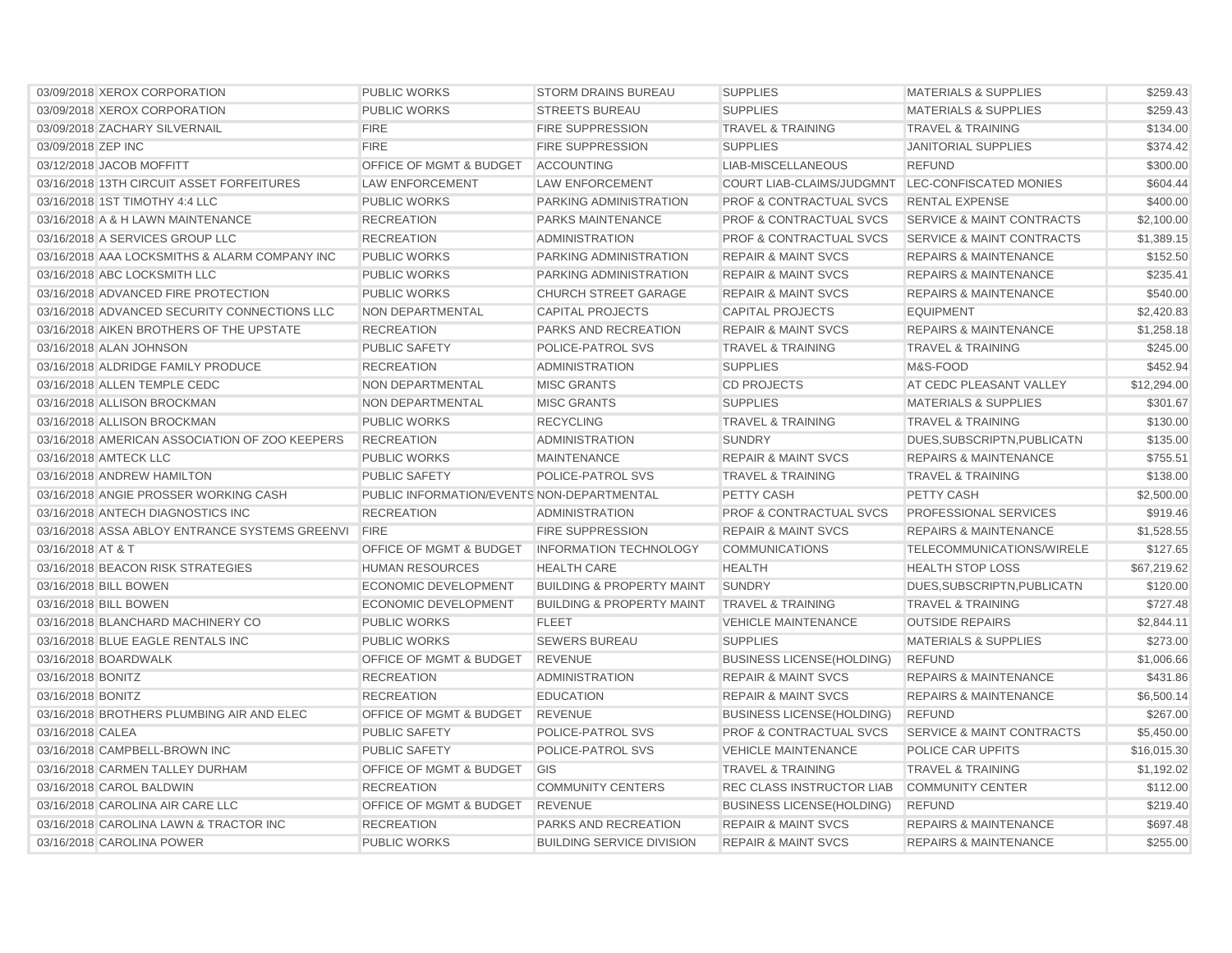| 03/16/2018 CHARTER COMMUNICATIONS              | OFFICE OF MGMT & BUDGET   INFORMATION TECHNOLOGY |                                      | <b>COMMUNICATIONS</b>              | TELECOMMUNICATIONS/WIRELE            | \$122.78    |
|------------------------------------------------|--------------------------------------------------|--------------------------------------|------------------------------------|--------------------------------------|-------------|
| 03/16/2018 CHARTER COMMUNICATIONS              | <b>PUBLIC SAFETY</b>                             | POLICE-PATROL SVS                    | <b>COMMUNICATIONS</b>              | <b>OTHER</b>                         | \$307.58    |
| 03/16/2018 CHARTER COMMUNICATIONS              | <b>PUBLIC WORKS</b>                              | <b>PUBLIC WORKS</b>                  | <b>PROF &amp; CONTRACTUAL SVCS</b> | PROFESSIONAL SERVICES                | \$173.20    |
| 03/16/2018 CHARTER COMMUNICATIONS              | <b>RECREATION</b>                                | <b>COMMUNITY CENTERS</b>             | <b>COMMUNICATIONS</b>              | <b>CABLE TELEVISION/INTERNET</b>     | \$551.82    |
| 03/16/2018 CHRISTOPHER SALTERS                 | <b>ECONOMIC DEVELOPMENT</b>                      | <b>BUILDING &amp; PROPERTY MAINT</b> | <b>TRAVEL &amp; TRAINING</b>       | <b>TRAVEL &amp; TRAINING</b>         | \$671.59    |
| 03/16/2018 CINCINNATI SYSTEMS INC              | <b>PUBLIC WORKS</b>                              | <b>BROAD STREET GARAGE</b>           | <b>REPAIR &amp; MAINT SVCS</b>     | <b>REPAIRS &amp; MAINTENANCE</b>     | \$315.00    |
| 03/16/2018 CINCINNATI SYSTEMS INC              | <b>PUBLIC WORKS</b>                              | ONE GARAGE                           | <b>REPAIR &amp; MAINT SVCS</b>     | <b>REPAIRS &amp; MAINTENANCE</b>     | \$281.25    |
| 03/16/2018 CINCINNATI SYSTEMS INC              | <b>PUBLIC WORKS</b>                              | POINSETT GARAGE                      | <b>REPAIR &amp; MAINT SVCS</b>     | <b>REPAIRS &amp; MAINTENANCE</b>     | \$315.00    |
| 03/16/2018 CINCINNATI SYSTEMS INC              | <b>PUBLIC WORKS</b>                              | S. SPRING STREET GARAGE              | <b>REPAIR &amp; MAINT SVCS</b>     | <b>REPAIRS &amp; MAINTENANCE</b>     | \$247.50    |
| 03/16/2018 CINTAS                              | PUBLIC SAFETY                                    | <b>POLICE-PATROL SVS</b>             | <b>SUNDRY</b>                      | <b>MISCELLANEOUS</b>                 | \$187.28    |
| 03/16/2018 CINTAS                              | <b>PUBLIC WORKS</b>                              | <b>FLEET</b>                         | <b>SUPPLIES</b>                    | <b>CLOTHING &amp; UNIFORMS</b>       | \$462.30    |
| 03/16/2018 CINTAS                              | <b>PUBLIC WORKS</b>                              | <b>PUBLIC WORKS</b>                  | <b>SUPPLIES</b>                    | <b>MATERIALS &amp; SUPPLIES</b>      | \$312.70    |
| 03/16/2018 CINTAS                              | <b>PUBLIC WORKS</b>                              | <b>SEWERS BUREAU</b>                 | <b>SUPPLIES</b>                    | <b>CLOTHING &amp; UNIFORMS</b>       | \$266.61    |
| 03/16/2018 CINTAS                              | <b>PUBLIC WORKS</b>                              | <b>STORM DRAINS BUREAU</b>           | <b>SUPPLIES</b>                    | <b>CLOTHING &amp; UNIFORMS</b>       | \$190.32    |
| 03/16/2018 CINTAS                              | <b>RECREATION</b>                                | <b>BEAUTIFICATION BUREAU</b>         | <b>SUPPLIES</b>                    | <b>CLOTHING &amp; UNIFORMS</b>       | \$136.74    |
| 03/16/2018 CINTAS                              | <b>RECREATION</b>                                | PARKS AND RECREATION                 | PROF & CONTRACTUAL SVCS            | <b>SERVICE &amp; MAINT CONTRACTS</b> | \$139.80    |
| 03/16/2018 CINTAS FIRE PROTECTION              | OFFICE OF MGMT & BUDGET                          | <b>REVENUE</b>                       | <b>BUSINESS LICENSE(HOLDING)</b>   | <b>REFUND</b>                        | \$339.32    |
| 03/16/2018 CITY WELDING SERVICE                | <b>PUBLIC WORKS</b>                              | <b>FLEET</b>                         | <b>VEHICLE MAINTENANCE</b>         | <b>OUTSIDE REPAIRS</b>               | \$1,270.75  |
| 03/16/2018 CITY WELDING SERVICE                | <b>RECREATION</b>                                | PARKS AND RECREATION                 | <b>REPAIR &amp; MAINT SVCS</b>     | <b>REPAIRS &amp; MAINTENANCE</b>     | \$300.00    |
| 03/16/2018 CLASSIC ACE HARDWARE - GREER        | <b>PUBLIC SAFETY</b>                             | POLICE-PATROL SVS                    | <b>SUPPLIES</b>                    | <b>MATERIALS &amp; SUPPLIES</b>      | \$152.08    |
| 03/16/2018 COLONIAL FUEL & LUBRICANT SERVICES  | <b>PUBLIC WORKS</b>                              | <b>ADMINISTRATION</b>                | <b>VEHICLE MAINTENANCE</b>         | <b>FUEL</b>                          | \$30,235.41 |
| 03/16/2018 COMMERCE CLUB                       | <b>CITY MANAGER</b>                              | <b>CITY MANAGER</b>                  | <b>SUNDRY</b>                      | <b>MISCELLANEOUS</b>                 | \$146.00    |
| 03/16/2018 COMMUNICATION SERVICE CENTER INC    | <b>PUBLIC WORKS</b>                              | PARKING ADMINISTRATION               | <b>COMMUNICATIONS</b>              | <b>OTHER</b>                         | \$155.82    |
| 03/16/2018 COMPOUNDING SOLUTIONS PHARMACY      | <b>OFFICE OF MGMT &amp; BUDGET</b>               | <b>REVENUE</b>                       | <b>BUSINESS LICENSE(HOLDING)</b>   | <b>REFUND</b>                        | \$821.16    |
| 03/16/2018 COOK AND BOARDMAN GROUP LLC         | <b>PUBLIC WORKS</b>                              | <b>COMMONS GARAGE</b>                | <b>SUPPLIES</b>                    | <b>MATERIALS &amp; SUPPLIES</b>      | \$131.44    |
| 03/16/2018 CORBIN TURF & ORNAMENTAL SUPPLY INC | <b>RECREATION</b>                                | <b>BEAUTIFICATION BUREAU</b>         | <b>SUPPLIES</b>                    | <b>MATERIALS &amp; SUPPLIES</b>      | \$232.14    |
| 03/16/2018 CORNERSTONE WEALTH                  | OFFICE OF MGMT & BUDGET                          | <b>REVENUE</b>                       | <b>BUSINESS LICENSE(HOLDING)</b>   | <b>REFUND</b>                        | \$1,731.00  |
| 03/16/2018 COURTNEY DEVOE                      | <b>ECONOMIC DEVELOPMENT</b>                      | PLANNING AND ZONING                  | <b>TRAVEL &amp; TRAINING</b>       | <b>TRAVEL &amp; TRAINING</b>         | \$160.00    |
| 03/16/2018 CROSSMARK INC                       | OFFICE OF MGMT & BUDGET                          | <b>REVENUE</b>                       | <b>BUSINESS LICENSE(HOLDING)</b>   | <b>REFUND</b>                        | \$368.18    |
| 03/16/2018 CTM GROUP INC                       | <b>RECREATION</b>                                | <b>PUBLIC SERVICES</b>               | <b>SUPPLIES</b>                    | <b>SALE GIFTS</b>                    | \$312.00    |
| 03/16/2018 CUMMINS ATLANTIC                    | <b>PUBLIC WORKS</b>                              | <b>VEHICLE MAINTENANCE</b>           | <b>VEHICLE MAINTENANCE</b>         | <b>PARTS</b>                         | \$365.79    |
| 03/16/2018 CZB LLC                             | <b>NON DEPARTMENTAL</b>                          | <b>MISC GRANTS</b>                   | <b>SUNDRY</b>                      | <b>MISCELLANEOUS</b>                 | \$22,000.00 |
| 03/16/2018 DELL MARKETING LP                   | <b>OFFICE OF MGMT &amp; BUDGET</b>               | <b>INFORMATION TECHNOLOGY</b>        | <b>MIS PROJECTS</b>                | PCS/UPGRADES                         | \$6,763.44  |
| 03/16/2018 DESIGNLAB INC                       | PUBLIC SAFETY                                    | POLICE-PATROL SVS                    | <b>SUPPLIES</b>                    | <b>CLOTHING &amp; UNIFORMS</b>       | \$237.12    |
| 03/16/2018 DITCH WITCH OF CHARLOTTE            | <b>RECREATION</b>                                | <b>PARKS AND RECREATION</b>          | <b>REPAIR &amp; MAINT SVCS</b>     | <b>REPAIRS &amp; MAINTENANCE</b>     | \$141.86    |
| 03/16/2018 DIXIE RUBBER & PLASTICS INC         | <b>FIRE</b>                                      | <b>FIRE SERVICES</b>                 | <b>SUPPLIES</b>                    | <b>MATERIALS &amp; SUPPLIES</b>      | \$106.67    |
| 03/16/2018 DON ROSS                            | <b>RECREATION</b>                                | <b>COMMUNITY CENTERS</b>             | REC CLASS INSTRUCTOR LIAB          | <b>COMMUNITY CENTER</b>              | \$150.00    |
| 03/16/2018 DUKE ENERGY                         | <b>FIRE</b>                                      | <b>FIRE SERVICES</b>                 | <b>UTILITIES</b>                   | <b>ELECTRICITY</b>                   | \$624.13    |
| 03/16/2018 DUKE ENERGY                         | <b>PUBLIC SAFETY</b>                             | <b>POLICE-PATROL SVS</b>             | <b>UTILITIES</b>                   | <b>ELECTRICITY</b>                   | \$328.94    |
| 03/16/2018 DUKE ENERGY                         | <b>PUBLIC WORKS</b>                              | <b>BUILDING SERVICE DIVISION</b>     | <b>UTILITIES</b>                   | <b>ELECTRICITY</b>                   | \$14,995.63 |
| 03/16/2018 DUKE ENERGY                         | <b>PUBLIC WORKS</b>                              | <b>CHURCH STREET GARAGE</b>          | <b>UTILITIES</b>                   | <b>ELECTRICITY</b>                   | \$2,050.45  |
| 03/16/2018 DUKE ENERGY                         | <b>PUBLIC WORKS</b>                              | RIVERPLACE GARAGE                    | <b>UTILITIES</b>                   | <b>ELECTRICITY</b>                   | \$2,646.80  |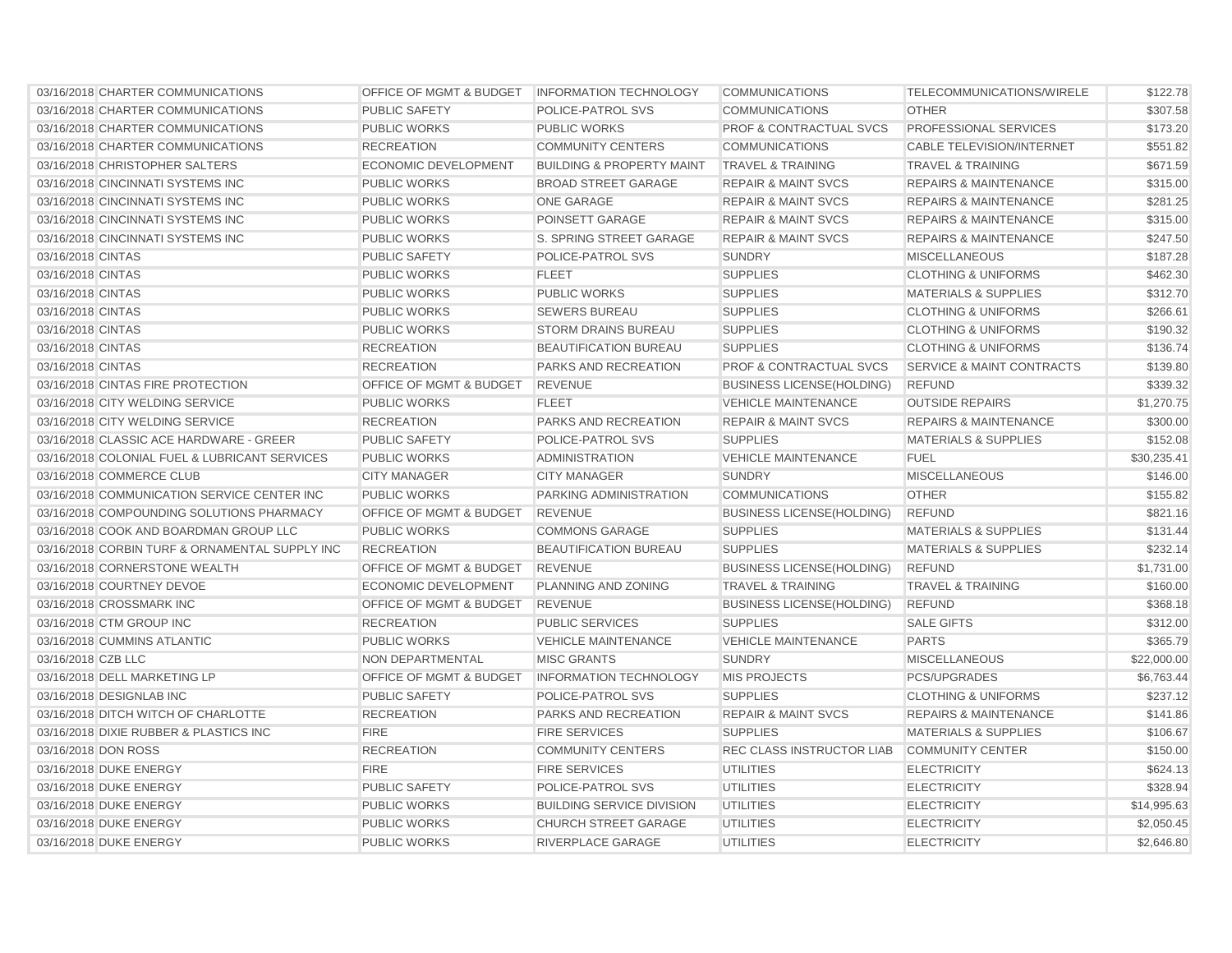| 03/16/2018 DUKE ENERGY                     | <b>PUBLIC WORKS</b>                          | <b>TRAFFIC ENGINEERING</b>           | <b>UTILITIES</b>                                 | <b>ELECTRICITY</b>                   | \$98,303.71  |
|--------------------------------------------|----------------------------------------------|--------------------------------------|--------------------------------------------------|--------------------------------------|--------------|
| 03/16/2018 DUKE ENERGY                     | <b>RECREATION</b>                            | <b>ADMINISTRATION</b>                | <b>UTILITIES</b>                                 | <b>ELECTRICITY</b>                   | \$4,151.42   |
| 03/16/2018 DUKE ENERGY                     | <b>RECREATION</b>                            | <b>COMMUNITY CENTERS</b>             | <b>UTILITIES</b>                                 | <b>ELECTRICITY</b>                   | \$2,245.91   |
| 03/16/2018 DUKE ENERGY                     | <b>RECREATION</b>                            | PARKS AND RECREATION                 | <b>UTILITIES</b>                                 | <b>ELECTRICITY</b>                   | \$660.06     |
| 03/16/2018 DUKE ENERGY                     | <b>RECREATION</b>                            | <b>PARKS MAINTENANCE</b>             | <b>UTILITIES</b>                                 | <b>ELECTRICITY</b>                   | \$6,483.66   |
| 03/16/2018 DUKE ENERGY CORP                | <b>NON DEPARTMENTAL</b>                      | <b>CAPITAL PROJECTS</b>              | <b>CAPITAL PROJECTS</b>                          | <b>CONSTRUCTION</b>                  | \$87,210.86  |
| 03/16/2018 DUNCANS                         | <b>PUBLIC WORKS</b>                          | <b>RESIDENTIAL COLL BUREAU</b>       | <b>SUPPLIES</b>                                  | <b>MATERIALS &amp; SUPPLIES</b>      | \$792.37     |
| 03/16/2018 DUSTIN SHERBERT                 | <b>PUBLIC SAFETY</b>                         | <b>POLICE-PATROL SVS</b>             | <b>TRAVEL &amp; TRAINING</b>                     | <b>TRAVEL &amp; TRAINING</b>         | \$178.00     |
| 03/16/2018 ECHOLS OIL COMPANY INC          | <b>PUBLIC WORKS</b>                          | <b>FIXED ROUTE</b>                   | <b>VEHICLE MAINTENANCE</b>                       | <b>LUBRICANTS</b>                    | \$213.26     |
| 03/16/2018 ECHOLS OIL COMPANY INC          | <b>PUBLIC WORKS</b>                          | <b>FLEET</b>                         | <b>VEHICLE MAINTENANCE</b>                       | <b>FUEL</b>                          | \$16,809.32  |
| 03/16/2018 ECIVIS INC                      | PUBLIC INFORMATION/EVENTS PUBLIC INFORMATION |                                      | <b>SUNDRY</b>                                    | DUES, SUBSCRIPTN, PUBLICATN          | \$5,000.00   |
| 03/16/2018 FEDERAL EXPRESS CORP            | <b>ECONOMIC DEVELOPMENT</b>                  | <b>ECONOMIC DEVELOPMENT</b>          | <b>SUNDRY</b>                                    | <b>MISCELLANEOUS</b>                 | \$150.49     |
| 03/16/2018 FERGUSON ENTERPRISES INC        | <b>RECREATION</b>                            | <b>ADMINISTRATION</b>                | <b>SUPPLIES</b>                                  | <b>JANITORIAL SUPPLIES</b>           | \$368.18     |
| 03/16/2018 FGP INTERNATIONAL               | OFFICE OF MGMT & BUDGET                      | <b>ACCOUNTING</b>                    | PROF & CONTRACTUAL SVCS                          | TEMP PERSONNEL SVCS                  | \$1,318.40   |
| 03/16/2018 FGP INTERNATIONAL               | <b>OFFICE OF MGMT &amp; BUDGET</b>           | <b>REVENUE</b>                       | <b>PROF &amp; CONTRACTUAL SVCS</b>               | <b>TEMP PERSONNEL SVCS</b>           | \$811.73     |
| 03/16/2018 FIRST SUN EAP                   | <b>HUMAN RESOURCES</b>                       | <b>OCCUPATIONAL HEALTH</b>           | <b>PROF &amp; CONTRACTUAL SVCS</b>               | <b>PROFESSIONAL SERVICES</b>         | \$1,554.00   |
| 03/16/2018 FLORES & ASSOCIATES LLC         | <b>HUMAN RESOURCES</b>                       | <b>HEALTH CARE</b>                   | <b>HEALTH</b>                                    | <b>FSA ADMIN FEES</b>                | \$815.00     |
| 03/16/2018 FORTILINE                       | <b>PUBLIC WORKS</b>                          | <b>SEWERS BUREAU</b>                 | <b>SUPPLIES</b>                                  | <b>MATERIALS &amp; SUPPLIES</b>      | \$1,998.10   |
| 03/16/2018 FROG 911                        | <b>FIRE</b>                                  | <b>FIRE SERVICES</b>                 | <b>SUPPLIES</b>                                  | <b>MATERIALS &amp; SUPPLIES</b>      | \$530.00     |
| 03/16/2018 G C A EDUCATION SERVICES INC    | <b>OFFICE OF MGMT &amp; BUDGET</b>           | <b>REVENUE</b>                       | <b>BUSINESS LICENSE(HOLDING)</b>                 | <b>REFUND</b>                        | \$1,391.66   |
| 03/16/2018 GEORGE COLEMAN FORD INC         | <b>PUBLIC WORKS</b>                          | <b>VEHICLE MAINTENANCE</b>           | <b>VEHICLE MAINTENANCE</b>                       | <b>OUTSIDE REPAIRS</b>               | \$2,526.33   |
| 03/16/2018 GILLIG LLC                      | <b>PUBLIC WORKS</b>                          | <b>VEHICLE MAINTENANCE</b>           | <b>VEHICLE MAINTENANCE</b>                       | <b>PARTS</b>                         | \$5,485.07   |
| 03/16/2018 GIMME-A-SIGN CO INC             | PUBLIC INFORMATION/EVENTS EVENTS MANAGEMENT  |                                      | <b>PRINTING</b>                                  | PRINTING & BINDING                   | \$108.12     |
| 03/16/2018 GRAINGER 803858935              | <b>FIRE</b>                                  | <b>FIRE SUPPRESSION</b>              | <b>SUPPLIES</b>                                  | <b>MATERIALS &amp; SUPPLIES</b>      | \$203.39     |
| 03/16/2018 GRAINGER 803858935              | <b>RECREATION</b>                            | <b>BEAUTIFICATION BUREAU</b>         | <b>REPAIR &amp; MAINT SVCS</b>                   | <b>REPAIRS &amp; MAINTENANCE</b>     | \$193.83     |
| 03/16/2018 GREENVILLE ARENA DISTRICT       | <b>PUBLIC WORKS</b>                          | <b>PARKING LOTS</b>                  | <b>LIAB-BSWA PARKING</b>                         | <b>PARKING LEASES</b>                | \$364.91     |
| 03/16/2018 GREENVILLE COUNTY               | <b>LAW ENFORCEMENT</b>                       | <b>LAW ENFORCEMENT</b>               | COURT LIAB-CLAIMS/JUDGMNT LEC-CONFISCATED MONIES |                                      | \$159.60     |
| 03/16/2018 GREENVILLE COUNTY               | <b>OFFICE OF MGMT &amp; BUDGET</b>           | <b>REVENUE</b>                       | <b>HOSPITALITY TAX</b>                           | <b>COUNTY HOLD HARMLESS HTAX</b>     | \$119,651.74 |
| 03/16/2018 GREENVILLE COUNTY               | <b>PUBLIC SAFETY</b>                         | POLICE-PATROL SVS                    | <b>PROF &amp; CONTRACTUAL SVCS</b>               | <b>PROFESSIONAL SERVICES</b>         | \$5,547.96   |
| 03/16/2018 GREENVILLE FENCE SALES INC      | <b>RECREATION</b>                            | <b>PARKS MAINTENANCE</b>             | <b>SUPPLIES</b>                                  | <b>MATERIALS &amp; SUPPLIES</b>      | \$161.86     |
| 03/16/2018 GREENVILLE OFFICE SUPPLY CO INC | <b>ECONOMIC DEVELOPMENT</b>                  | <b>BUILDING &amp; PROPERTY MAINT</b> | <b>SUPPLIES</b>                                  | OFFICE SUPPLIES&MATERIALS            | \$229.45     |
| 03/16/2018 GREENVILLE OFFICE SUPPLY CO INC | <b>HUMAN RESOURCES</b>                       | <b>OCCUPATIONAL HEALTH</b>           | <b>SUPPLIES</b>                                  | <b>MATERIALS &amp; SUPPLIES</b>      | \$341.31     |
| 03/16/2018 GREENVILLE OFFICE SUPPLY CO INC | OFFICE OF MGMT & BUDGET                      | <b>GIS</b>                           | <b>SUPPLIES</b>                                  | <b>MATERIALS &amp; SUPPLIES</b>      | \$119.00     |
| 03/16/2018 GREENVILLE OFFICE SUPPLY CO INC | <b>PUBLIC WORKS</b>                          | STORMWATER MANAGEMENT                | <b>SUPPLIES</b>                                  | <b>OFFICE SUPPLIES&amp;MATERIALS</b> | \$108.87     |
| 03/16/2018 GREENVILLE ZOO PETTY CASH       | <b>RECREATION</b>                            | <b>ADMINISTRATION</b>                | <b>SUPPLIES</b>                                  | M&S-FOOD                             | \$170.00     |
| 03/16/2018 GREG WOOD                       | <b>PUBLIC SAFETY</b>                         | POLICE-PATROL SVS                    | <b>SUPPLIES</b>                                  | <b>CLOTHING &amp; UNIFORMS</b>       | \$106.00     |
| 03/16/2018 GREYSTAR MANAGEMENT SERVICES    | <b>OFFICE OF MGMT &amp; BUDGET</b>           | <b>REVENUE</b>                       | <b>BUSINESS LICENSE (HOLDING)</b>                | <b>REFUND</b>                        | \$765.11     |
| 03/16/2018 GROWLER HAUS 4                  | <b>OFFICE OF MGMT &amp; BUDGET</b>           | <b>REVENUE</b>                       | <b>BUSINESS LICENSE (HOLDING)</b>                | <b>REFUND</b>                        | \$151.09     |
| 03/16/2018 H2L CONSULTING ENGINEERS        | <b>NON DEPARTMENTAL</b>                      | <b>CAPITAL PROJECTS</b>              | <b>CAPITAL PROJECTS</b>                          | PLANNING/DESIGN                      | \$1,000.00   |
| 03/16/2018 HARRISON'S WORKWEAR             | <b>PUBLIC WORKS</b>                          | STORMWATER MANAGEMENT                | <b>SUPPLIES</b>                                  | <b>CLOTHING &amp; UNIFORMS</b>       | \$148.39     |
| 03/16/2018 HAYNSWORTH SINKLER BOYD PA      | <b>CITY ATTORNEY</b>                         | <b>CITY ATTORNEY</b>                 | <b>PROF &amp; CONTRACTUAL SVCS</b>               | <b>PROFESSIONAL SERVICES</b>         | \$360.00     |
| 03/16/2018 HOLLIDAY LAW FIRM               | <b>PUBLIC WORKS</b>                          | PARKING ADMINISTRATION               | <b>PARKING DEPOSITS</b>                          | PKG DEPOSITS-POINSETT                | \$216.00     |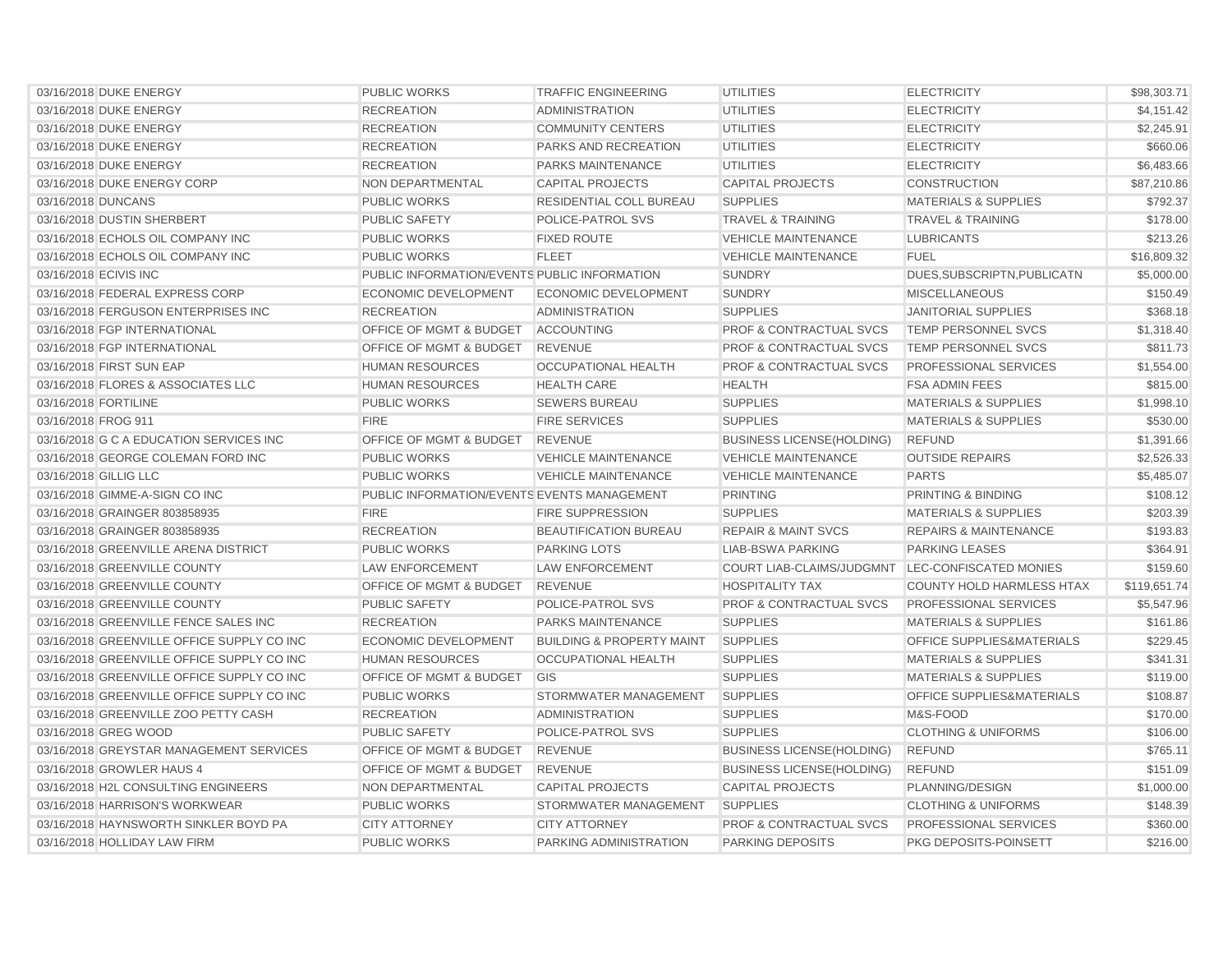| 03/16/2018 HOME DEPOT CREDIT SERVICE 3104 | <b>PUBLIC WORKS</b>                | <b>COMMONS GARAGE</b>                | <b>SUPPLIES</b>                    | <b>MATERIALS &amp; SUPPLIES</b>      | \$132.17    |
|-------------------------------------------|------------------------------------|--------------------------------------|------------------------------------|--------------------------------------|-------------|
| 03/16/2018 HOME DEPOT CREDIT SERVICE 3104 | <b>PUBLIC WORKS</b>                | <b>MAINTENANCE</b>                   | <b>SUPPLIES</b>                    | <b>MATERIALS &amp; SUPPLIES</b>      | \$293.62    |
| 03/16/2018 HOME DEPOT CREDIT SERVICE 5906 | <b>PUBLIC WORKS</b>                | <b>BUILDING SERVICE DIVISION</b>     | <b>SUPPLIES</b>                    | <b>MATERIALS &amp; SUPPLIES</b>      | \$110.66    |
| 03/16/2018 HOME DEPOT CREDIT SERVICE 5922 | <b>RECREATION</b>                  | PARKS MAINTENANCE                    | <b>SUPPLIES</b>                    | <b>MATERIALS &amp; SUPPLIES</b>      | \$772.69    |
| 03/16/2018 HUTCHINSON PUBLISHING CORP     | <b>RECREATION</b>                  | PARKS AND RECREATION                 | <b>SUNDRY</b>                      | DUES, SUBSCRIPTN, PUBLICATN          | \$129.90    |
| 03/16/2018 I/O SOLUTIONS INC              | <b>HUMAN RESOURCES</b>             | <b>HUMAN RESOURCES</b>               | <b>PROF &amp; CONTRACTUAL SVCS</b> | PROFESSIONAL SERVICES                | \$432.00    |
| 03/16/2018 IDEAL SURPLUS LLC              | <b>RECREATION</b>                  | <b>PARKS MAINTENANCE</b>             | <b>SUPPLIES</b>                    | <b>MATERIALS &amp; SUPPLIES</b>      | \$156.88    |
| 03/16/2018 IN2VATE LLC                    | OFFICE OF MGMT & BUDGET            | <b>RISK MANAGEMENT</b>               | <b>PROF &amp; CONTRACTUAL SVCS</b> | PROFESSIONAL SERVICES                | \$2,793.00  |
| 03/16/2018 INNOVYZE INC                   | NON DEPARTMENTAL                   | <b>CAPITAL PROJECTS</b>              | <b>CAPITAL PROJECTS</b>            | <b>EQUIPMENT</b>                     | \$3,750.00  |
| 03/16/2018 INTERNATIONAL CODE COUNCIL INC | <b>ECONOMIC DEVELOPMENT</b>        | <b>BUILDING &amp; PROPERTY MAINT</b> | <b>SUPPLIES</b>                    | OFFICE SUPPLIES&MATERIALS            | \$154.71    |
| 03/16/2018 INTERNATIONAL CODE COUNCIL INC | <b>ECONOMIC DEVELOPMENT</b>        | <b>BUILDING &amp; PROPERTY MAINT</b> | <b>TRAVEL &amp; TRAINING</b>       | <b>TRAVEL &amp; TRAINING</b>         | \$418.00    |
| 03/16/2018 IRON MOUNTAIN 27128            | <b>MUNICIPAL COURT</b>             | <b>MUNICIPAL COURT</b>               | <b>PROF &amp; CONTRACTUAL SVCS</b> | <b>PROFESSIONAL SERVICES</b>         | \$104.82    |
| 03/16/2018 IRON MOUNTAIN 27128            | <b>PUBLIC SAFETY</b>               | POLICE-PATROL SVS                    | <b>PROF &amp; CONTRACTUAL SVCS</b> | <b>SERVICE &amp; MAINT CONTRACTS</b> | \$352.58    |
| 03/16/2018 IVEY COMMUNICATIONS INC        | <b>NON DEPARTMENTAL</b>            | <b>CAPITAL PROJECTS</b>              | <b>CAPITAL PROJECTS</b>            | <b>CONSTRUCTION</b>                  | \$52,332.83 |
| 03/16/2018 IVEY COMMUNICATIONS INC        | <b>NON DEPARTMENTAL</b>            | <b>CAPITAL PROJECTS</b>              | <b>CAPITAL PROJECTS</b>            | <b>EQUIPMENT</b>                     | \$288.00    |
| 03/16/2018 IVEY COMMUNICATIONS INC        | <b>NON DEPARTMENTAL</b>            | <b>CAPITAL PROJECTS</b>              | <b>CAPITAL PROJECTS</b>            | <b>PROJECT EXPENSE</b>               | \$521.56    |
| 03/16/2018 IVEY COMMUNICATIONS INC        | OFFICE OF MGMT & BUDGET            | <b>INFORMATION TECHNOLOGY</b>        | <b>REPAIR &amp; MAINT SVCS</b>     | <b>REPAIRS &amp; MAINTENANCE</b>     | \$4,476.02  |
| 03/16/2018 JOHN PRAIN                     | <b>PUBLIC SAFETY</b>               | POLICE-PATROL SVS                    | <b>SUPPLIES</b>                    | <b>MATERIALS &amp; SUPPLIES</b>      | \$196.50    |
| 03/16/2018 JOSEPHINE CURETON TRUST        | <b>PUBLIC WORKS</b>                | <b>PARKING LOTS</b>                  | <b>PROF &amp; CONTRACTUAL SVCS</b> | PARKING-LEASES                       | \$912.53    |
| 03/16/2018 JULIA HORTON                   | <b>CITY MANAGER</b>                | <b>CITY MANAGER</b>                  | <b>COMMUNICATIONS</b>              | <b>OTHER</b>                         | \$120.00    |
| 03/16/2018 JULIA HORTON                   | <b>CITY MANAGER</b>                | <b>CITY MANAGER</b>                  | <b>TRAVEL &amp; TRAINING</b>       | <b>TRAVEL &amp; TRAINING</b>         | \$598.69    |
| 03/16/2018 KING ASPHALT INC               | <b>PUBLIC WORKS</b>                | <b>STORM DRAINS BUREAU</b>           | <b>SUPPLIES</b>                    | <b>MATERIALS &amp; SUPPLIES</b>      | \$128.37    |
| 03/16/2018 KIRKLANDS 1024                 | <b>OFFICE OF MGMT &amp; BUDGET</b> | <b>REVENUE</b>                       | <b>BUSINESS LIC &amp; PERMITS</b>  | <b>BUSINESS LIC-RETAIL</b>           | \$3,218.66  |
| 03/16/2018 KNOX WHITE                     | <b>MAYOR</b>                       | <b>MAYOR</b>                         | <b>COMMUNICATIONS</b>              | <b>OTHER</b>                         | \$139.26    |
| 03/16/2018 KNOX WHITE                     | <b>MAYOR</b>                       | <b>MAYOR</b>                         | <b>TRAVEL &amp; TRAINING</b>       | <b>TRAVEL &amp; TRAINING</b>         | \$930.79    |
| 03/16/2018 KRAV MAGA WORLDWIDE INC        | PUBLIC SAFETY                      | <b>POLICE-PATROL SVS</b>             | <b>TRAVEL &amp; TRAINING</b>       | <b>TRAVEL &amp; TRAINING</b>         | \$3,750.00  |
| 03/16/2018 LANDS END INC                  | OFFICE OF MGMT & BUDGET            | <b>REVENUE</b>                       | <b>BUSINESS LICENSE(HOLDING)</b>   | <b>REFUND</b>                        | \$1,053.91  |
| 03/16/2018 LANIER PARKING SOLUTIONS       | OFFICE OF MGMT & BUDGET            | <b>REVENUE</b>                       | <b>BUSINESS LICENSE(HOLDING)</b>   | <b>REFUND</b>                        | \$1,069.66  |
| 03/16/2018 LET PEOPLE SEE                 | <b>PUBLIC WORKS</b>                | PARKING ADMINISTRATION               | <b>PARKING DEPOSITS</b>            | PKG DEP-ONE GARAGE                   | \$382.00    |
| 03/16/2018 LEXISNEXIS 1403290             | <b>ECONOMIC DEVELOPMENT</b>        | <b>BUILDING &amp; PROPERTY MAINT</b> | <b>PROF &amp; CONTRACTUAL SVCS</b> | PROFESSIONAL SERVICES                | \$156.35    |
| 03/16/2018 LORI SONDOV                    | <b>CITY MANAGER</b>                | <b>CITY CLERK</b>                    | <b>TRAVEL &amp; TRAINING</b>       | <b>TRAVEL &amp; TRAINING</b>         | \$210.54    |
| 03/16/2018 LOWES                          | <b>PUBLIC WORKS</b>                | <b>STORM DRAINS BUREAU</b>           | <b>SUPPLIES</b>                    | <b>MATERIALS &amp; SUPPLIES</b>      | \$963.24    |
| 03/16/2018 LYNNSTAR CONSTRUCTION CO INC   | <b>NON DEPARTMENTAL</b>            | <b>CAPITAL PROJECTS</b>              | <b>CAPITAL PROJECTS</b>            | <b>CONSTRUCTION</b>                  | \$55,259.07 |
| 03/16/2018 MANDARIN EXPRESS               | OFFICE OF MGMT & BUDGET            | <b>REVENUE</b>                       | <b>BUSINESS LICENSE(HOLDING)</b>   | <b>REFUND</b>                        | \$579.25    |
| 03/16/2018 MARATHON STAFFING INC          | <b>PUBLIC SAFETY</b>               | POLICE-DISPATCH BUREAU               | PROF & CONTRACTUAL SVCS            | <b>TEMP PERSONNEL SVCS</b>           | \$7,378.30  |
| 03/16/2018 MCKINNEY LUMBER & HARDWARE LLC | <b>RECREATION</b>                  | <b>COMMUNITY CENTERS</b>             | <b>REPAIR &amp; MAINT SVCS</b>     | <b>REPAIRS &amp; MAINTENANCE</b>     | \$303.08    |
| 03/16/2018 MCKINNEY LUMBER & HARDWARE LLC | <b>RECREATION</b>                  | <b>PARKS MAINTENANCE</b>             | <b>SUPPLIES</b>                    | <b>MATERIALS &amp; SUPPLIES</b>      | \$345.17    |
| 03/16/2018 MCMILLAN PAZDAN SMITH LLC      | OFFICE OF MGMT & BUDGET            | <b>REVENUE</b>                       | <b>BUSINESS LICENSE (HOLDING)</b>  | <b>REFUND</b>                        | \$175.92    |
| 03/16/2018 METROPOLITAN ARTS COUNCIL      | NON DEPARTMENTAL                   | <b>ACCOMMODATION TAX</b>             | <b>PROF &amp; CONTRACTUAL SVCS</b> | <b>SPECIAL PROJECTS</b>              | \$69,102.27 |
| 03/16/2018 MIKE JANN                      | OFFICE OF MGMT & BUDGET            | <b>INFORMATION TECHNOLOGY</b>        | <b>TRAVEL &amp; TRAINING</b>       | <b>TRAVEL &amp; TRAINING</b>         | \$256.00    |
| 03/16/2018 MIKE'S BODY SHOP               | <b>PUBLIC WORKS</b>                | <b>VEHICLE MAINTENANCE</b>           | PROF & CONTRACTUAL SVCS            | SERVICE & MAINT CONTRACTS            | \$685.00    |
| 03/16/2018 MILDRED LEE                    | NON DEPARTMENTAL                   | <b>MISC GRANTS</b>                   | <b>SUPPLIES</b>                    | <b>MATERIALS &amp; SUPPLIES</b>      | \$301.67    |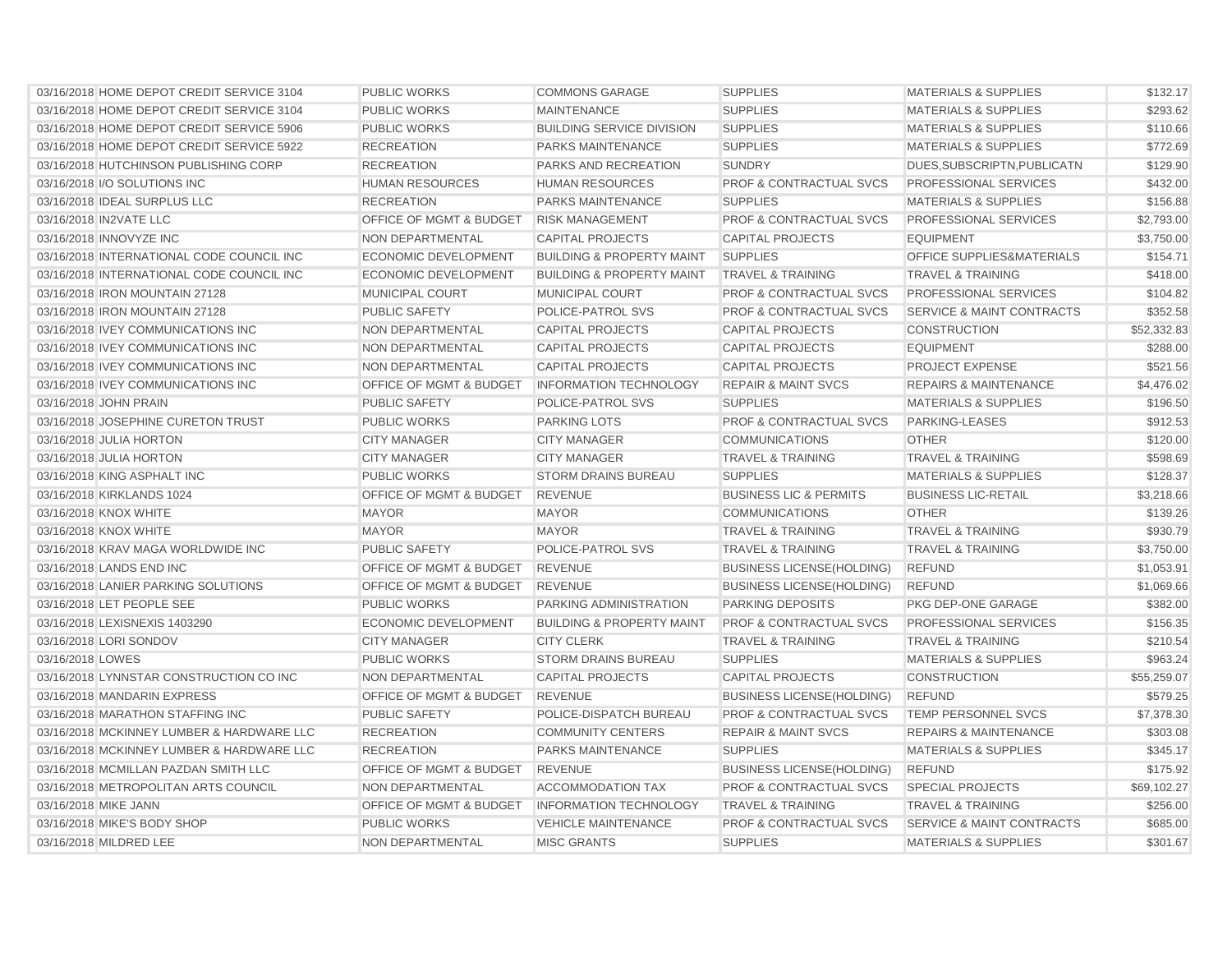| 03/16/2018 MILDRED LEE                        | <b>PUBLIC WORKS</b>                         | RESIDENTIAL COLL BUREAU     | <b>TRAVEL &amp; TRAINING</b>       | <b>TRAVEL &amp; TRAINING</b>         | \$130.00    |
|-----------------------------------------------|---------------------------------------------|-----------------------------|------------------------------------|--------------------------------------|-------------|
| 03/16/2018 MOHAWK SOUTHEAST INC               | NON DEPARTMENTAL                            | <b>CAPITAL PROJECTS</b>     | <b>CAPITAL PROJECTS</b>            | <b>PROJECT EXPENSE</b>               | \$8,772.84  |
| 03/16/2018 MOSAIC ENGINEERING & CONSULTING PC | NON DEPARTMENTAL                            | <b>CAPITAL PROJECTS</b>     | <b>CAPITAL PROJECTS</b>            | PLANNING/DESIGN                      | \$61,350.00 |
| 03/16/2018 MR ROOTER PLUMBING                 | <b>RECREATION</b>                           | <b>FALLS PARK WORK CREW</b> | <b>REPAIR &amp; MAINT SVCS</b>     | <b>REPAIRS &amp; MAINTENANCE</b>     | \$390.64    |
| 03/16/2018 MUNCIE NOVELTY CO INC              | PUBLIC INFORMATION/EVENTS EVENTS MANAGEMENT |                             | <b>SUPPLIES</b>                    | <b>MATERIALS &amp; SUPPLIES</b>      | \$818.57    |
| 03/16/2018 MUSE SHOE STUDIO                   | OFFICE OF MGMT & BUDGET                     | <b>REVENUE</b>              | <b>BUSINESS LICENSE(HOLDING)</b>   | <b>REFUND</b>                        | \$1,250.74  |
| 03/16/2018 NAPA                               | <b>PUBLIC WORKS</b>                         | <b>FLEET</b>                | <b>VEHICLE MAINTENANCE</b>         | <b>PARTS</b>                         | \$45,360.64 |
| 03/16/2018 NAPA                               | <b>PUBLIC WORKS</b>                         | <b>FLEET</b>                | <b>VEHICLE MAINTENANCE</b>         | PARTS MANAGEMENT FEES                | \$14,229.00 |
| 03/16/2018 NAPA AUTO PARTS                    | <b>FIRE</b>                                 | <b>FIRE SUPPRESSION</b>     | <b>VEHICLE MAINTENANCE</b>         | <b>PARTS</b>                         | \$817.53    |
| 03/16/2018 NEXT UPSTATE LLC                   | <b>ECONOMIC DEVELOPMENT</b>                 | <b>ECONOMIC DEVELOPMENT</b> | <b>PROF &amp; CONTRACTUAL SVCS</b> | PROFESSIONAL SERVICES                | \$25,000.00 |
| 03/16/2018 NORTHERN SAFETY CO INC             | <b>RECREATION</b>                           | BEAUTIFICATION BUREAU       | <b>SUPPLIES</b>                    | <b>MATERIALS &amp; SUPPLIES</b>      | \$2,240.82  |
| 03/16/2018 OFFICE DEPOT BSD                   | <b>PUBLIC WORKS</b>                         | PARKING ADMINISTRATION      | <b>SUPPLIES</b>                    | <b>OFFICE SUPPLIES&amp;MATERIALS</b> | \$323.82    |
| 03/16/2018 ONE WAY EYEGLASSES                 | OFFICE OF MGMT & BUDGET                     | <b>REVENUE</b>              | <b>BUSINESS LICENSE(HOLDING)</b>   | <b>REFUND</b>                        | \$194.34    |
| 03/16/2018 P M C REAL ESTATE CAPITAL          | OFFICE OF MGMT & BUDGET                     | <b>REVENUE</b>              | <b>BUSINESS LICENSE(HOLDING)</b>   | <b>REFUND</b>                        | \$2,329.66  |
| 03/16/2018 PANAGAKOS ASPHALT INC              | <b>PUBLIC WORKS</b>                         | <b>SEWERS BUREAU</b>        | <b>SUPPLIES</b>                    | <b>MATERIALS &amp; SUPPLIES</b>      | \$137.14    |
| 03/16/2018 PANAGAKOS ASPHALT INC              | <b>PUBLIC WORKS</b>                         | <b>STORM DRAINS BUREAU</b>  | <b>SUPPLIES</b>                    | <b>MATERIALS &amp; SUPPLIES</b>      | \$137.14    |
| 03/16/2018 PANAGAKOS ASPHALT INC              | <b>PUBLIC WORKS</b>                         | <b>STREETS BUREAU</b>       | <b>SUPPLIES</b>                    | <b>MATERIALS &amp; SUPPLIES</b>      | \$274.27    |
| 03/16/2018 PAUL B WICKENSIMER                 | MUNICIPAL COURT                             | <b>MUNICIPAL COURT</b>      | <b>COURT LIABILITY</b>             | <b>COURT-STATE BOND</b>              | \$7,750.00  |
| 03/16/2018 PEPSI-COLA BOTTLING CO             | <b>RECREATION</b>                           | <b>PUBLIC SERVICES</b>      | <b>SUPPLIES</b>                    | <b>SALE CONCESSIONS</b>              | \$435.19    |
| 03/16/2018 PETERBILT STORE OF GREENVILLE, THE | <b>PUBLIC WORKS</b>                         | <b>VEHICLE MAINTENANCE</b>  | <b>VEHICLE MAINTENANCE</b>         | <b>PARTS</b>                         | \$2,897.67  |
| 03/16/2018 PIEDMONT NATURAL GAS CO INC        | <b>FIRE</b>                                 | <b>FIRE SERVICES</b>        | <b>UTILITIES</b>                   | <b>GAS</b>                           | \$595.10    |
| 03/16/2018 POSITIVE PROMOTIONS INC            | <b>PUBLIC SAFETY</b>                        | POLICE-PATROL SVS           | <b>SUPPLIES</b>                    | <b>MATERIALS &amp; SUPPLIES</b>      | \$146.21    |
| 03/16/2018 PRESORT PLUS INC                   | OFFICE OF MGMT & BUDGET                     | PURCHASING                  | <b>COMMUNICATIONS</b>              | <b>POSTAGE</b>                       | \$9,534.00  |
| 03/16/2018 PRESORT PLUS INC                   | <b>RECREATION</b>                           | <b>EDUCATION</b>            | <b>PRINTING</b>                    | PRINTING & BINDING                   | \$1,597.42  |
| 03/16/2018 PRESORT PLUS INC                   | <b>RECREATION</b>                           | <b>PUBLIC SERVICES</b>      | <b>COMMUNICATIONS</b>              | <b>POSTAGE</b>                       | \$690.63    |
| 03/16/2018 PROFORMA                           | <b>ECONOMIC DEVELOPMENT</b>                 | <b>PLANNING AND ZONING</b>  | <b>PRINTING</b>                    | PRINTING & BINDING                   | \$2,894.26  |
| 03/16/2018 PROFORMA                           | <b>RECREATION</b>                           | <b>EDUCATION</b>            | <b>PRINTING</b>                    | PRINTING & BINDING                   | \$521.57    |
| 03/16/2018 PUMPERS LAUNDRY II LLC             | OFFICE OF MGMT & BUDGET                     | <b>REVENUE</b>              | <b>BUSINESS LICENSE(HOLDING)</b>   | <b>REFUND</b>                        | \$2,027.56  |
| 03/16/2018 PUMPERS LAUNDRY LLC                | OFFICE OF MGMT & BUDGET                     | <b>REVENUE</b>              | <b>BUSINESS LICENSE(HOLDING)</b>   | <b>REFUND</b>                        | \$1,711.04  |
| 03/16/2018 RAPPS DOES IT ALL                  | <b>OFFICE OF MGMT &amp; BUDGET</b>          | <b>REVENUE</b>              | <b>BUSINESS LICENSE(HOLDING)</b>   | <b>REFUND</b>                        | \$120.00    |
| 03/16/2018 REDEMPTION BOOKSTORE               | <b>OFFICE OF MGMT &amp; BUDGET</b>          | <b>REVENUE</b>              | <b>BUSINESS LICENSE(HOLDING)</b>   | <b>REFUND</b>                        | \$100.20    |
| 03/16/2018 REVOLUTION DANCEWEAR LLC           | <b>RECREATION</b>                           | <b>COMMUNITY CENTERS</b>    | <b>REC CLASS INSTRUCTOR LIAB</b>   | <b>COMMUNITY CENTER</b>              | \$1,065.81  |
| 03/16/2018 RIVERPLACE DEVELOPMENT II LLC      | <b>PUBLIC WORKS</b>                         | RIVERPLACE GARAGE           | <b>UTILITIES</b>                   | <b>ELECTRICITY</b>                   | \$244.91    |
| 03/16/2018 ROGERS & CALLCOTT ENVIRONMENTAL    | <b>PUBLIC WORKS</b>                         | <b>SEWERS BUREAU</b>        | <b>PROF &amp; CONTRACTUAL SVCS</b> | PROFESSIONAL SERVICES                | \$638.13    |
| 03/16/2018 RON TURLEY ASSOCIATES INC          | <b>PUBLIC WORKS</b>                         | <b>FLEET</b>                | <b>REPAIR &amp; MAINT SVCS</b>     | <b>REPAIRS &amp; MAINTENANCE</b>     | \$908.34    |
| 03/16/2018 S C DEPARTMENT OF CORRECTIONS      | <b>RECREATION</b>                           | <b>PARKS MAINTENANCE</b>    | <b>PROF &amp; CONTRACTUAL SVCS</b> | <b>TEMP PERSONNEL SVCS</b>           | \$624.00    |
| 03/16/2018 S C DEPARTMENT OF REVENUE          | <b>CITY MANAGER</b>                         | NON-DEPARTMENTAL            | <b>SUNDRY</b>                      | <b>TAXES</b>                         | \$1,385.96  |
| 03/16/2018 S C POWER TECH INC                 | <b>PUBLIC WORKS</b>                         | <b>SEWERS BUREAU</b>        | <b>SUPPLIES</b>                    | <b>MATERIALS &amp; SUPPLIES</b>      | \$3,943.20  |
| 03/16/2018 SAF-GARD SAFETY SHOE COMPANY       | <b>FIRE</b>                                 | <b>FIRE SUPPRESSION</b>     | <b>SUPPLIES</b>                    | <b>CLOTHING &amp; UNIFORMS</b>       | \$363.55    |
| 03/16/2018 SAFARI THATCH INC                  | <b>RECREATION</b>                           | <b>ADMINISTRATION</b>       | <b>SUPPLIES</b>                    | M&S-EXHIBITS                         | \$3.726.00  |
| 03/16/2018 SAFE INDUSTRIES                    | <b>FIRE</b>                                 | <b>FIRE SUPPRESSION</b>     | <b>SUPPLIES</b>                    | <b>CLOTHING &amp; UNIFORMS</b>       | \$2,817.48  |
| 03/16/2018 SALUDA RIVER PET FOOD CENTER INC   | <b>PUBLIC SAFETY</b>                        | <b>POLICE-PATROL SVS</b>    | <b>SUPPLIES</b>                    | <b>MATERIALS &amp; SUPPLIES</b>      | \$116.63    |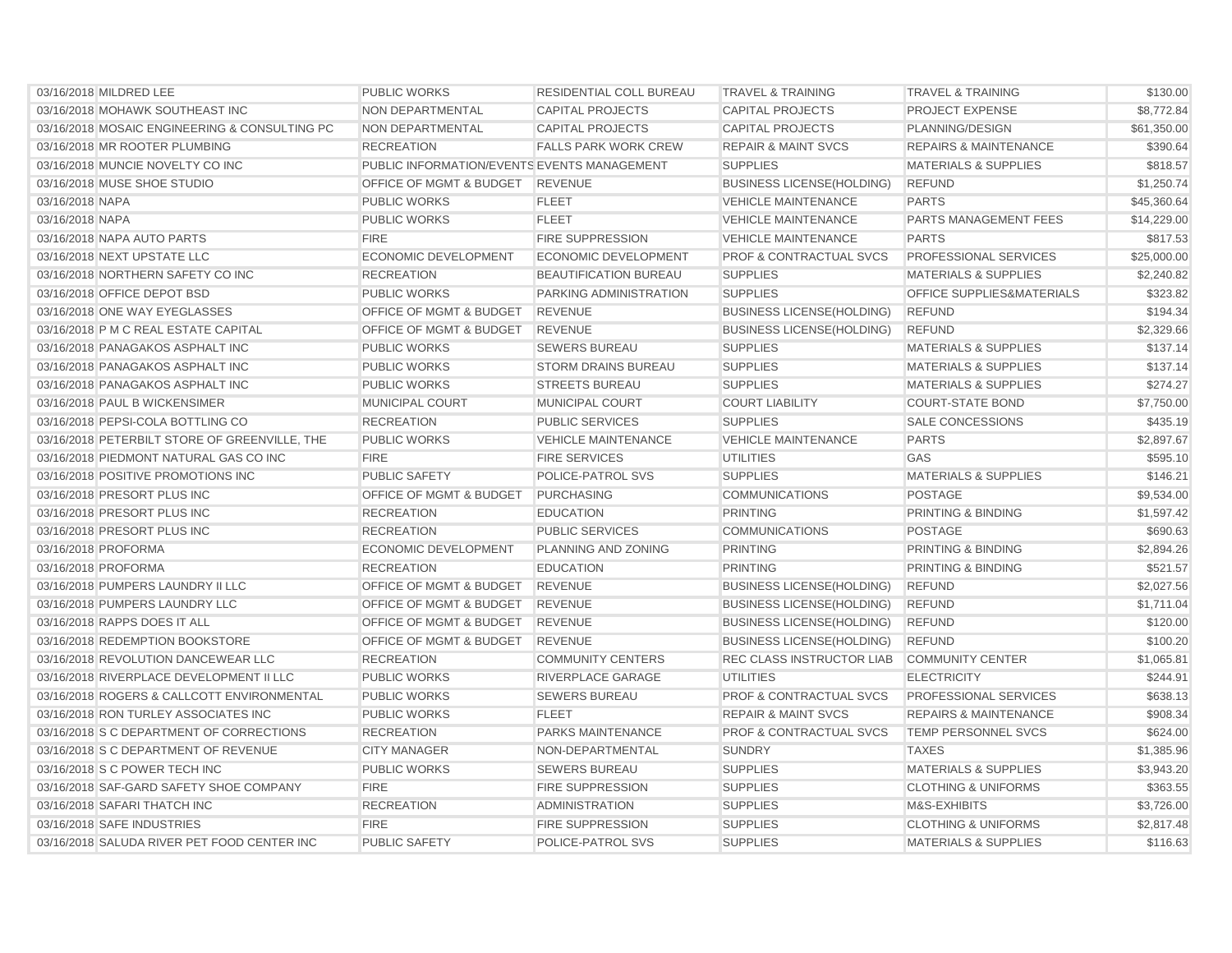| 03/16/2018 SAM'S CLUB                     | <b>FIRE</b>                        | <b>FIRE SERVICES</b>             | <b>SUPPLIES</b>                    | <b>MATERIALS &amp; SUPPLIES</b>      | \$622.15    |
|-------------------------------------------|------------------------------------|----------------------------------|------------------------------------|--------------------------------------|-------------|
| 03/16/2018 SAM'S CLUB                     | <b>FIRE</b>                        | <b>FIRE SUPPRESSION</b>          | <b>SUPPLIES</b>                    | <b>JANITORIAL SUPPLIES</b>           | \$448.19    |
| 03/16/2018 SAM'S CLUB                     | <b>FIRE</b>                        | <b>FIRE SUPPRESSION</b>          | <b>SUPPLIES</b>                    | <b>MATERIALS &amp; SUPPLIES</b>      | \$494.27    |
| 03/16/2018 SAM'S CLUB                     | <b>RECREATION</b>                  | <b>PUBLIC SERVICES</b>           | <b>SUPPLIES</b>                    | <b>SALE CONCESSIONS</b>              | \$179.34    |
| 03/16/2018 SCHLAICH BERGERMANN PARTNER LP | OFFICE OF MGMT & BUDGET            | <b>REVENUE</b>                   | <b>BUSINESS LICENSE(HOLDING)</b>   | <b>REFUND</b>                        | \$115.28    |
| 03/16/2018 SCOTT JOHNSON                  | PUBLIC SAFETY                      | POLICE-PATROL SVS                | <b>TRAVEL &amp; TRAINING</b>       | <b>TRAVEL &amp; TRAINING</b>         | \$360.00    |
| 03/16/2018 SECOND AND CHARLES             | OFFICE OF MGMT & BUDGET            | <b>REVENUE</b>                   | <b>BUSINESS LICENSE (HOLDING)</b>  | <b>REFUND</b>                        | \$2,860.29  |
| 03/16/2018 SECURITAS SECURITY SERVICES    | OFFICE OF MGMT & BUDGET            | <b>REVENUE</b>                   | <b>BUSINESS LICENSE(HOLDING)</b>   | <b>REFUND</b>                        | \$349.32    |
| 03/16/2018 SEON SYSTEM SALES INC          | <b>PUBLIC WORKS</b>                | <b>VEHICLE MAINTENANCE</b>       | <b>VEHICLE MAINTENANCE</b>         | <b>PARTS</b>                         | \$220.00    |
| 03/16/2018 SHARON NELSON                  | <b>HUMAN RESOURCES</b>             | <b>HUMAN RESOURCES</b>           | <b>SUNDRY</b>                      | <b>MISCELLANEOUS</b>                 | \$318.17    |
| 03/16/2018 SHARON TINSLEY                 | <b>CITY MANAGER</b>                | UTILITY UNDERGROUNDING FU SUNDRY |                                    | <b>METER BOX CONVERSIONS</b>         | \$300.00    |
| 03/16/2018 SHRED-IT                       | <b>PUBLIC WORKS</b>                | PARKING ADMINISTRATION           | <b>REPAIR &amp; MAINT SVCS</b>     | <b>REPAIRS &amp; MAINTENANCE</b>     | \$803.64    |
| 03/16/2018 SNIDER FLEET SOLUTIONS         | <b>PUBLIC WORKS</b>                | <b>FLEET</b>                     | <b>VEHICLE MAINTENANCE</b>         | <b>OUTSIDE REPAIRS</b>               | \$107.00    |
| 03/16/2018 SOUTHEASTERN CHAPTER NSC       | <b>PUBLIC WORKS</b>                | <b>SEWERS BUREAU</b>             | <b>TRAVEL &amp; TRAINING</b>       | <b>TRAVEL &amp; TRAINING</b>         | \$194.58    |
| 03/16/2018 SOUTHEASTERN CHAPTER NSC       | <b>PUBLIC WORKS</b>                | STORMWATER MANAGEMENT            | <b>TRAVEL &amp; TRAINING</b>       | <b>TRAVEL &amp; TRAINING</b>         | \$101.25    |
| 03/16/2018 SOUTHEASTERN CHAPTER NSC       | <b>PUBLIC WORKS</b>                | <b>STREETS BUREAU</b>            | <b>TRAVEL &amp; TRAINING</b>       | <b>TRAVEL &amp; TRAINING</b>         | \$194.58    |
| 03/16/2018 SOUTHEASTERN CHAPTER NSC       | <b>PUBLIC WORKS</b>                | <b>TRAFFIC ENGINEERING</b>       | <b>TRAVEL &amp; TRAINING</b>       | <b>TRAVEL &amp; TRAINING</b>         | \$194.60    |
| 03/16/2018 SOUTHEASTERN DOCK & DOOR LLC   | <b>PUBLIC WORKS</b>                | PARKING ADMINISTRATION           | <b>REPAIR &amp; MAINT SVCS</b>     | <b>REPAIRS &amp; MAINTENANCE</b>     | \$942.41    |
| 03/16/2018 SOUTHEASTERN JANITORIAL LLC    | <b>PUBLIC WORKS</b>                | PARKING ADMINISTRATION           | PROF & CONTRACTUAL SVCS            | <b>SERVICE &amp; MAINT CONTRACTS</b> | \$875.00    |
| 03/16/2018 SOUTHEASTERN PAPER GROUP       | <b>RECREATION</b>                  | <b>PARKS MAINTENANCE</b>         | <b>SUPPLIES</b>                    | <b>JANITORIAL SUPPLIES</b>           | \$681.47    |
| 03/16/2018 SPECIAL SYSTEMS INC            | <b>PUBLIC WORKS</b>                | <b>BROAD STREET GARAGE</b>       | PROF & CONTRACTUAL SVCS            | <b>SERVICE &amp; MAINT CONTRACTS</b> | \$2,408.63  |
| 03/16/2018 SPECIAL SYSTEMS INC            | <b>RECREATION</b>                  | <b>BEAUTIFICATION BUREAU</b>     | <b>PROF &amp; CONTRACTUAL SVCS</b> | <b>SERVICE &amp; MAINT CONTRACTS</b> | \$1,116.37  |
| 03/16/2018 STONE AVE NURSERY LLC          | <b>RECREATION</b>                  | <b>BEAUTIFICATION BUREAU</b>     | <b>SUPPLIES</b>                    | <b>MATERIALS &amp; SUPPLIES</b>      | \$1,971.00  |
| 03/16/2018 STUDIO 17                      | OFFICE OF MGMT & BUDGET            | <b>REVENUE</b>                   | <b>BUSINESS LICENSE(HOLDING)</b>   | <b>REFUND</b>                        | \$110.06    |
| 03/16/2018 SUBURBAN PROPANE               | <b>RECREATION</b>                  | <b>PARKS AND RECREATION</b>      | <b>UTILITIES</b>                   | GAS                                  | \$202.48    |
| 03/16/2018 SUPERION LLC                   | <b>OFFICE OF MGMT &amp; BUDGET</b> | <b>INFORMATION TECHNOLOGY</b>    | <b>PROF &amp; CONTRACTUAL SVCS</b> | <b>SERVICE &amp; MAINT CONTRACTS</b> | \$14,292.72 |
| 03/16/2018 SUPPLYWORKS                    | <b>PUBLIC WORKS</b>                | NON VEHICLE MAINTENANCE          | <b>SUPPLIES</b>                    | <b>MATERIALS &amp; SUPPLIES</b>      | \$158.78    |
| 03/16/2018 SWANA                          | <b>PUBLIC WORKS</b>                | RESIDENTIAL COLL BUREAU          | <b>SUPPLIES</b>                    | <b>MATERIALS &amp; SUPPLIES</b>      | \$257.00    |
| 03/16/2018 SWANA                          | <b>PUBLIC WORKS</b>                | RESIDENTIAL COLL BUREAU          | <b>TRAVEL &amp; TRAINING</b>       | <b>TRAVEL &amp; TRAINING</b>         | \$500.00    |
| 03/16/2018 T2 SYSTEMS CANADA INC          | <b>PUBLIC WORKS</b>                | <b>PARKING LOTS</b>              | <b>COMMUNICATIONS</b>              | <b>WEST END PARK &amp; RIDE</b>      | \$106.00    |
| 03/16/2018 TALENT MANAGEMENT SOLUTIONS    | <b>HUMAN RESOURCES</b>             | <b>HUMAN RESOURCES</b>           | <b>PROF &amp; CONTRACTUAL SVCS</b> | <b>TEMP PERSONNEL SVCS</b>           | \$818.00    |
| 03/16/2018 TALENT MANAGEMENT SOLUTIONS    | <b>PUBLIC SAFETY</b>               | POLICE-DISPATCH BUREAU           | <b>PROF &amp; CONTRACTUAL SVCS</b> | <b>TEMP PERSONNEL SVCS</b>           | \$566.54    |
| 03/16/2018 TALENT MANAGEMENT SOLUTIONS    | <b>PUBLIC WORKS</b>                | <b>FIXED ROUTE</b>               | PROF & CONTRACTUAL SVCS            | TEMP PERSONNEL SVCS                  | \$3,500.05  |
| 03/16/2018 TALENT MANAGEMENT SOLUTIONS    | <b>PUBLIC WORKS</b>                | <b>MAINTENANCE</b>               | PROF & CONTRACTUAL SVCS            | <b>TEMP PERSONNEL SVCS</b>           | \$407.26    |
| 03/16/2018 TALENT MANAGEMENT SOLUTIONS    | <b>PUBLIC WORKS</b>                | RESIDENTIAL COLL BUREAU          | <b>PROF &amp; CONTRACTUAL SVCS</b> | <b>TEMP PERSONNEL SVCS</b>           | \$3,635.40  |
| 03/16/2018 TALENT MANAGEMENT SOLUTIONS    | <b>PUBLIC WORKS</b>                | <b>STORM DRAINS BUREAU</b>       | <b>PROF &amp; CONTRACTUAL SVCS</b> | <b>TEMP PERSONNEL SVCS</b>           | \$627.00    |
| 03/16/2018 TALENT MANAGEMENT SOLUTIONS    | <b>PUBLIC WORKS</b>                | STORMWATER MANAGEMENT            | <b>PROF &amp; CONTRACTUAL SVCS</b> | <b>TEMP PERSONNEL SVCS</b>           | \$1,023.36  |
| 03/16/2018 TALENT MANAGEMENT SOLUTIONS    | <b>PUBLIC WORKS</b>                | <b>STREETS BUREAU</b>            | <b>PROF &amp; CONTRACTUAL SVCS</b> | <b>TEMP PERSONNEL SVCS</b>           | \$1,320.00  |
| 03/16/2018 TALENT MANAGEMENT SOLUTIONS    | <b>RECREATION</b>                  | <b>COMMUNITY CENTERS</b>         | PROF & CONTRACTUAL SVCS            | <b>TEMP PERSONNEL SVCS</b>           | \$1,365.48  |
| 03/16/2018 TALENT MANAGEMENT SOLUTIONS    | <b>RECREATION</b>                  | <b>FALLS PARK WORK CREW</b>      | <b>PROF &amp; CONTRACTUAL SVCS</b> | TEMP PERSONNEL SVCS                  | \$628.00    |
| 03/16/2018 TALENT MANAGEMENT SOLUTIONS    | <b>RECREATION</b>                  | <b>PUBLIC SERVICES</b>           | <b>PROF &amp; CONTRACTUAL SVCS</b> | <b>TEMP PERSONNEL SVCS</b>           | \$227.84    |
| 03/16/2018 TD CONVENTION CENTER           | <b>FIRE</b>                        | <b>FIRE SERVICES</b>             | <b>SUPPLIES</b>                    | <b>MATERIALS &amp; SUPPLIES</b>      | \$156.32    |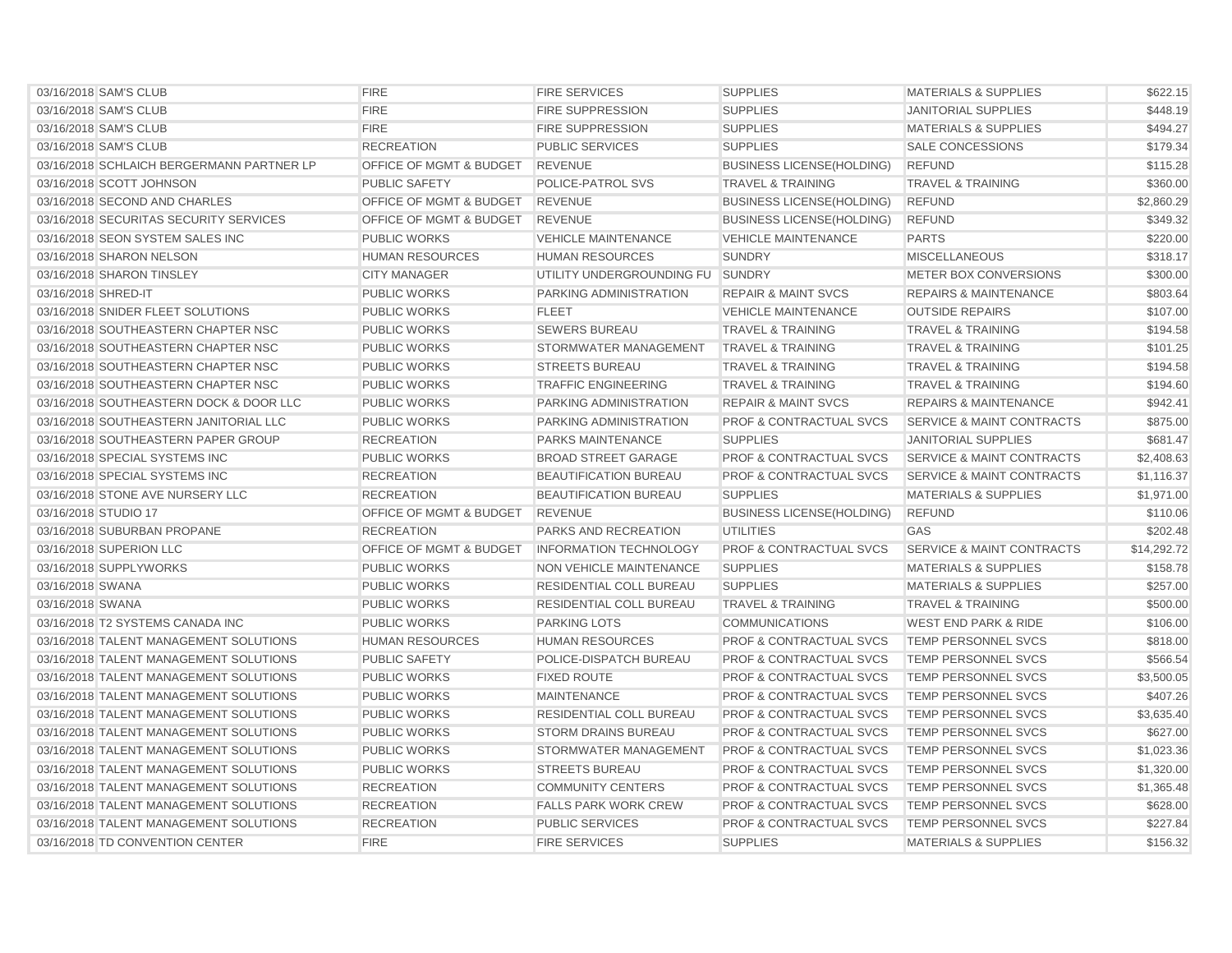| 03/16/2018 THE PETTING ZOO INC                               | <b>RECREATION</b>                           | PUBLIC SERVICES                          | <b>SUPPLIES</b>                    | <b>SALE GIFTS</b>                | \$2,813.02 |
|--------------------------------------------------------------|---------------------------------------------|------------------------------------------|------------------------------------|----------------------------------|------------|
| 03/16/2018 THERMO KING OF GREENVILLE                         | <b>PUBLIC WORKS</b>                         | <b>VEHICLE MAINTENANCE</b>               | <b>VEHICLE MAINTENANCE</b>         | <b>PARTS</b>                     | \$619.97   |
| 03/16/2018 THOMSON REUTERS - WEST                            | <b>CITY ATTORNEY</b>                        | <b>CITY ATTORNEY</b>                     | <b>SUNDRY</b>                      | DUES, SUBSCRIPTN, PUBLICATN      | \$2,215.66 |
| 03/16/2018 TOUCHPOINT INTERNATIONAL DEVELOPMEN PUBLIC SAFETY |                                             | POLICE-PATROL SVS                        | <b>SUPPLIES</b>                    | <b>MATERIALS &amp; SUPPLIES</b>  | \$2,487.00 |
| 03/16/2018 TRANSITTALENT.COM LLC                             | <b>HUMAN RESOURCES</b>                      | <b>HUMAN RESOURCES</b>                   | <b>SUNDRY</b>                      | <b>RECRUITMENT ADS</b>           | \$220.00   |
| 03/16/2018 TRUCKPRO LLC                                      | <b>FIRE</b>                                 | <b>FIRE SUPPRESSION</b>                  | <b>VEHICLE MAINTENANCE</b>         | <b>PARTS</b>                     | \$317.79   |
| 03/16/2018 TRUCKPRO LLC                                      | <b>PUBLIC WORKS</b>                         | <b>VEHICLE MAINTENANCE</b>               | <b>VEHICLE MAINTENANCE</b>         | <b>PARTS</b>                     | \$709.98   |
| 03/16/2018 UNITED CHEMICAL & SUPPLY CO INC                   | <b>RECREATION</b>                           | <b>BEAUTIFICATION BUREAU</b>             | <b>SUPPLIES</b>                    | <b>JANITORIAL SUPPLIES</b>       | \$383.72   |
| 03/16/2018 UNITED CHEMICAL & SUPPLY CO INC                   | <b>RECREATION</b>                           | <b>PARKS MAINTENANCE</b>                 | <b>SUPPLIES</b>                    | <b>JANITORIAL SUPPLIES</b>       | \$2,109.02 |
| 03/16/2018 UNIVERSITY OF LOUISVILLE                          | <b>PUBLIC SAFETY</b>                        | POLICE-PATROL SVS                        | <b>TRAVEL &amp; TRAINING</b>       | <b>TRAVEL &amp; TRAINING</b>     | \$1,045.00 |
| 03/16/2018 UPPER STATE CODE ENF ASSOC OF SC                  | <b>ECONOMIC DEVELOPMENT</b>                 | <b>BUILDING &amp; PROPERTY MAINT</b>     | <b>TRAVEL &amp; TRAINING</b>       | <b>TRAVEL &amp; TRAINING</b>     | \$375.00   |
| 03/16/2018 UPSTATE ROPE                                      | <b>RECREATION</b>                           | <b>PUBLIC SERVICES</b>                   | <b>SUNDRY</b>                      | <b>RESEARCH ENRICHMENT EXP</b>   | \$349.80   |
| 03/16/2018 VAUGHN AND MELTON                                 | <b>CITY MANAGER</b>                         | UTILITY UNDERGROUNDING FU SUNDRY         |                                    | UNDERGROUNDING COMMERCIAL        | \$481.25   |
| 03/16/2018 VAUGHN AND MELTON                                 | <b>NON DEPARTMENTAL</b>                     | <b>MISC GRANTS</b>                       | CAPITAL PROJECTS                   | <b>CONSTRUCTION</b>              | \$2,765.00 |
| 03/16/2018 VERIZON WIRELESS                                  | <b>ECONOMIC DEVELOPMENT</b>                 | <b>BUILDING &amp; PROPERTY MAINT</b>     | <b>COMMUNICATIONS</b>              | <b>OTHER</b>                     | \$281.67   |
| 03/16/2018 VERIZON WIRELESS                                  | <b>ECONOMIC DEVELOPMENT</b>                 | <b>ECONOMIC DEVELOPMENT</b>              | <b>COMMUNICATIONS</b>              | <b>OTHER</b>                     | \$126.82   |
| 03/16/2018 VERIZON WIRELESS                                  | <b>FIRE</b>                                 | <b>FIRE</b>                              | <b>COMMUNICATIONS</b>              | <b>OTHER</b>                     | \$2,416.10 |
| 03/16/2018 VERIZON WIRELESS                                  | <b>OFFICE OF MGMT &amp; BUDGET</b>          | <b>INFORMATION TECHNOLOGY</b>            | <b>COMMUNICATIONS</b>              | <b>TELECOMMUNICATIONS/WIRELE</b> | \$820.37   |
| 03/16/2018 VERIZON WIRELESS                                  | <b>OFFICE OF MGMT &amp; BUDGET</b>          | <b>REVENUE</b>                           | <b>COMMUNICATIONS</b>              | <b>OTHER</b>                     | \$165.93   |
| 03/16/2018 VERIZON WIRELESS                                  | <b>OFFICE OF MGMT &amp; BUDGET</b>          | <b>REVENUE</b>                           | <b>SUPPLIES</b>                    | OFFICE SUPPLIES&MATERIALS        | \$1,314.34 |
| 03/16/2018 VERIZON WIRELESS                                  | PUBLIC INFORMATION/EVENTS EVENTS MANAGEMENT |                                          | <b>COMMUNICATIONS</b>              | <b>OTHER</b>                     | \$106.61   |
| 03/16/2018 VERIZON WIRELESS                                  | PUBLIC INFORMATION/EVENTS SPECIAL EVENTS    |                                          | <b>COMMUNICATIONS</b>              | <b>OTHER</b>                     | \$209.65   |
| 03/16/2018 VERIZON WIRELESS                                  | <b>PUBLIC SAFETY</b>                        | POLICE-PATROL SVS                        | <b>COMMUNICATIONS</b>              | <b>OTHER</b>                     | \$5,655.43 |
| 03/16/2018 VERIZON WIRELESS                                  | <b>PUBLIC WORKS</b>                         | <b>BUILDING SERVICE DIVISION</b>         | <b>COMMUNICATIONS</b>              | <b>OTHER</b>                     | \$366.95   |
| 03/16/2018 VERIZON WIRELESS                                  | <b>PUBLIC WORKS</b>                         | CONSTRUCTION & INSPECTION COMMUNICATIONS |                                    | <b>OTHER</b>                     | \$425.19   |
| 03/16/2018 VERIZON WIRELESS                                  | <b>PUBLIC WORKS</b>                         | <b>ENGINEERING</b>                       | <b>COMMUNICATIONS</b>              | <b>OTHER</b>                     | \$276.18   |
| 03/16/2018 VERIZON WIRELESS                                  | <b>PUBLIC WORKS</b>                         | <b>FLEET</b>                             | <b>COMMUNICATIONS</b>              | <b>OTHER</b>                     | \$260.45   |
| 03/16/2018 VERIZON WIRELESS                                  | <b>PUBLIC WORKS</b>                         | PARKING ADMINISTRATION                   | <b>COMMUNICATIONS</b>              | <b>OTHER</b>                     | \$937.86   |
| 03/16/2018 VERIZON WIRELESS                                  | <b>PUBLIC WORKS</b>                         | <b>PUBLIC WORKS</b>                      | <b>COMMUNICATIONS</b>              | <b>OTHER</b>                     | \$544.25   |
| 03/16/2018 VERIZON WIRELESS                                  | <b>PUBLIC WORKS</b>                         | RESIDENTIAL COLL BUREAU                  | <b>COMMUNICATIONS</b>              | <b>OTHER</b>                     | \$1,048.10 |
| 03/16/2018 VERIZON WIRELESS                                  | <b>PUBLIC WORKS</b>                         | <b>SEWERS BUREAU</b>                     | <b>COMMUNICATIONS</b>              | <b>OTHER</b>                     | \$750.16   |
| 03/16/2018 VERIZON WIRELESS                                  | <b>PUBLIC WORKS</b>                         | <b>STORM DRAINS BUREAU</b>               | <b>COMMUNICATIONS</b>              | <b>OTHER</b>                     | \$472.27   |
| 03/16/2018 VERIZON WIRELESS                                  | <b>PUBLIC WORKS</b>                         | <b>STORMWATER MANAGEMENT</b>             | <b>COMMUNICATIONS</b>              | <b>TELEPHONE</b>                 | \$543.90   |
| 03/16/2018 VERIZON WIRELESS                                  | <b>PUBLIC WORKS</b>                         | <b>STORMWATER MANAGEMENT</b>             | <b>SUPPLIES</b>                    | <b>MATERIALS &amp; SUPPLIES</b>  | \$720.78   |
| 03/16/2018 VERIZON WIRELESS                                  | <b>PUBLIC WORKS</b>                         | <b>STREETS BUREAU</b>                    | <b>COMMUNICATIONS</b>              | <b>OTHER</b>                     | \$476.59   |
| 03/16/2018 VERIZON WIRELESS                                  | <b>PUBLIC WORKS</b>                         | <b>TRAFFIC ENGINEERING</b>               | <b>COMMUNICATIONS</b>              | <b>OTHER</b>                     | \$131.61   |
| 03/16/2018 VERIZON WIRELESS                                  | <b>PUBLIC WORKS</b>                         | <b>VEHICLE MAINTENANCE</b>               | <b>COMMUNICATIONS</b>              | <b>CELLULAR PHONE SERVICE</b>    | \$824.69   |
| 03/16/2018 VERIZON WIRELESS                                  | <b>RECREATION</b>                           | PARKS MAINTENANCE                        | <b>COMMUNICATIONS</b>              | <b>OTHER</b>                     | \$1,142.47 |
| 03/16/2018 VICS PIZZA                                        | OFFICE OF MGMT & BUDGET                     | <b>REVENUE</b>                           | <b>BUSINESS LICENSE(HOLDING)</b>   | <b>REFUND</b>                    | \$306.50   |
| 03/16/2018 VINTAGE CONSTRUCTION MANAGEMEN                    | <b>OFFICE OF MGMT &amp; BUDGET</b>          | <b>REVENUE</b>                           | <b>BUSINESS LIC &amp; PERMITS</b>  | <b>BUSINESS LIC-CONTRACTOR</b>   | \$3,019.77 |
| 03/16/2018 VIRTUAL ACADEMY                                   | <b>PUBLIC SAFETY</b>                        | POLICE-PATROL SVS                        | <b>PROF &amp; CONTRACTUAL SVCS</b> | PROFESSIONAL SERVICES            | \$9,516.00 |
| 03/16/2018 WAYNE OWENS                                       | <b>PUBLIC WORKS</b>                         | <b>SEWERS BUREAU</b>                     | <b>TRAVEL &amp; TRAINING</b>       | <b>TRAVEL &amp; TRAINING</b>     | \$395.00   |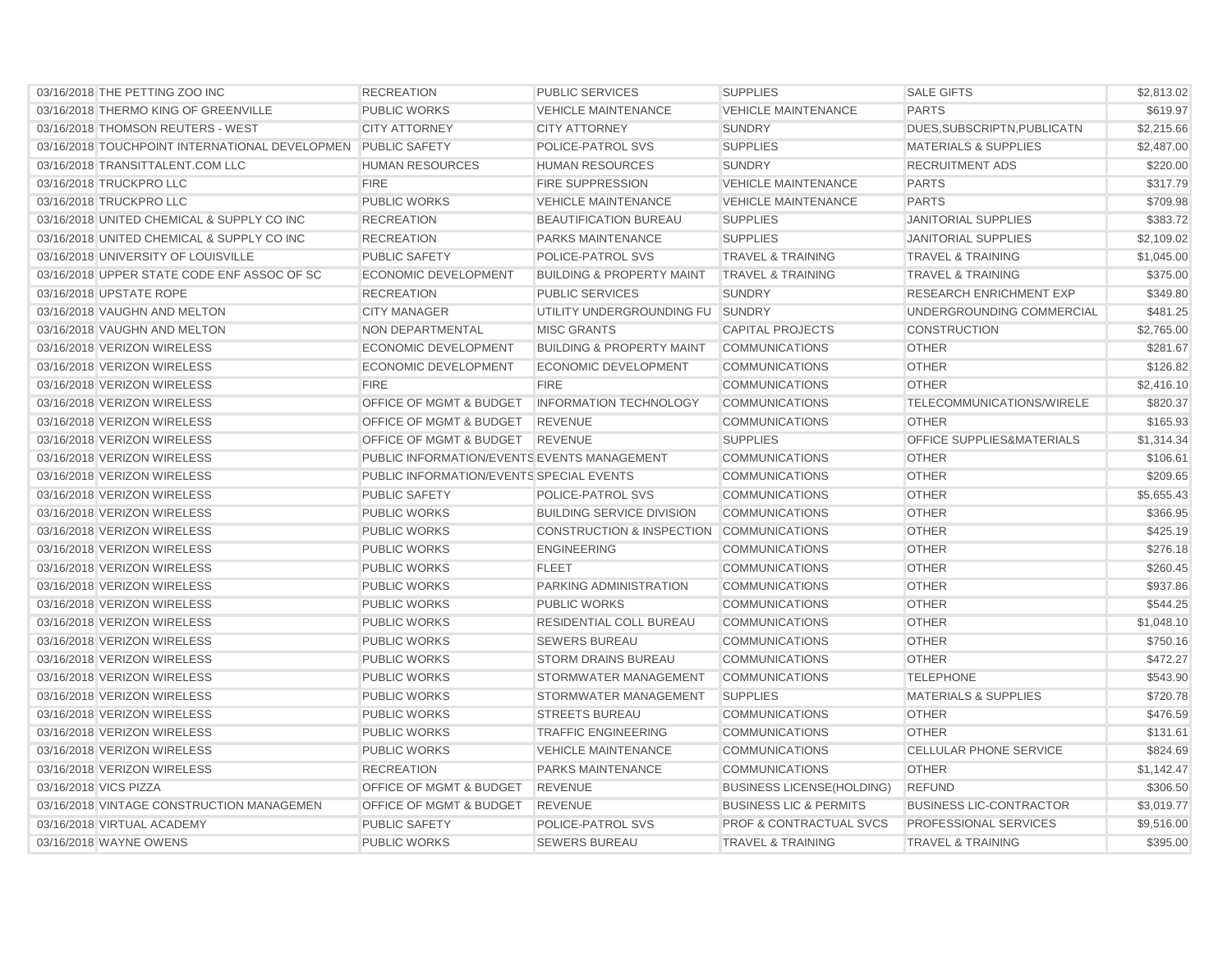| 03/16/2018 WAYNE OWENS                                         | <b>PUBLIC WORKS</b>                | <b>STORM DRAINS BUREAU</b>                | <b>TRAVEL &amp; TRAINING</b>       | <b>TRAVEL &amp; TRAINING</b>         | \$158.00    |
|----------------------------------------------------------------|------------------------------------|-------------------------------------------|------------------------------------|--------------------------------------|-------------|
| 03/16/2018 WEST ENVIRONMENTAL                                  | <b>ECONOMIC DEVELOPMENT</b>        | <b>BUILDING &amp; PROPERTY MAINT</b>      | <b>PROF &amp; CONTRACTUAL SVCS</b> | <b>DEMOLITIONS</b>                   | \$995.00    |
| 03/16/2018 WILSON'S 5 TO \$1 STORES INC                        | <b>RECREATION</b>                  | <b>EDUCATION</b>                          | <b>SUPPLIES</b>                    | SUPPLIES ZOO CAMP                    | \$137.81    |
| 03/16/2018 WORKWELL OCCUPATIONAL HEALTH CENTER HUMAN RESOURCES |                                    | <b>HEALTH CARE</b>                        | <b>SUNDRY</b>                      | <b>WELLNESS ACTIVITIES</b>           | \$1,700.00  |
| 03/16/2018 WURTH USA INC                                       | <b>RECREATION</b>                  | PARKS AND RECREATION                      | <b>SUPPLIES</b>                    | <b>MATERIALS &amp; SUPPLIES</b>      | \$664.65    |
| 03/16/2018 XEROX CORP                                          | <b>OFFICE OF MGMT &amp; BUDGET</b> | <b>INFORMATION TECHNOLOGY</b>             | <b>PROF &amp; CONTRACTUAL SVCS</b> | <b>EQUIPMENT RENTAL</b>              | \$4,360.01  |
| 03/16/2018 ZOO CONSERVATION OUTREACH GROUP                     | <b>RECREATION</b>                  | <b>PUBLIC SERVICES</b>                    | <b>SUNDRY</b>                      | <b>RESEARCH CONSERVATION EXP</b>     | \$3,000.00  |
| 03/20/2018 DUKE ENERGY                                         | MUNICIPAL COURT                    | MUNICIPAL COURT                           | UTILITIES                          | <b>ELECTRICITY</b>                   | \$924.56    |
| 03/20/2018 DUKE ENERGY                                         | <b>PUBLIC SAFETY</b>               | POLICE-PATROL SVS                         | <b>UTILITIES</b>                   | <b>ELECTRICITY</b>                   | \$924.56    |
| 03/20/2018 DUKE ENERGY                                         | <b>PUBLIC WORKS</b>                | <b>BROAD STREET GARAGE</b>                | <b>UTILITIES</b>                   | <b>ELECTRICITY</b>                   | \$584.00    |
| 03/20/2018 DUKE ENERGY                                         | <b>PUBLIC WORKS</b>                | <b>BUILDING SERVICE DIVISION</b>          | <b>UTILITIES</b>                   | <b>ELECTRICITY</b>                   | \$1,125.24  |
| 03/20/2018 DUKE ENERGY                                         | <b>PUBLIC WORKS</b>                | <b>COMMONS GARAGE</b>                     | UTILITIES                          | <b>ELECTRICITY</b>                   | \$1,505.90  |
| 03/20/2018 DUKE ENERGY                                         | <b>PUBLIC WORKS</b>                | <b>FIXED ROUTE</b>                        | <b>UTILITIES</b>                   | <b>ELECTRICITY</b>                   | \$3,095.13  |
| 03/20/2018 DUKE ENERGY                                         | <b>PUBLIC WORKS</b>                | <b>FLEET</b>                              | <b>UTILITIES</b>                   | <b>ELECTRICITY</b>                   | \$418.73    |
| 03/20/2018 DUKE ENERGY                                         | <b>PUBLIC WORKS</b>                | <b>LIBERTY SQUARE GARAGE</b>              | <b>UTILITIES</b>                   | <b>ELECTRICITY</b>                   | \$1,828.80  |
| 03/20/2018 DUKE ENERGY                                         | <b>PUBLIC WORKS</b>                | N LAURENS ST GARAGE                       | <b>UTILITIES</b>                   | <b>ELECTRICITY</b>                   | \$415.94    |
| 03/20/2018 DUKE ENERGY                                         | <b>PUBLIC WORKS</b>                | <b>ONE GARAGE</b>                         | UTILITIES                          | <b>ELECTRICITY</b>                   | \$2,079.46  |
| 03/20/2018 DUKE ENERGY                                         | <b>PUBLIC WORKS</b>                | PARKING ADMINISTRATION                    | <b>UTILITIES</b>                   | <b>ELECTRICITY</b>                   | \$497.52    |
| 03/20/2018 DUKE ENERGY                                         | <b>PUBLIC WORKS</b>                | <b>POINSETT GARAGE</b>                    | <b>UTILITIES</b>                   | <b>ELECTRICITY</b>                   | \$2,063.40  |
| 03/20/2018 DUKE ENERGY                                         | <b>PUBLIC WORKS</b>                | <b>RICHARDSON STREET GARAGE UTILITIES</b> |                                    | <b>ELECTRICITY</b>                   | \$3,336.23  |
| 03/20/2018 DUKE ENERGY                                         | <b>PUBLIC WORKS</b>                | <b>RIVER STREET GARAGE</b>                | UTILITIES                          | <b>ELECTRICITY</b>                   | \$1,156.30  |
| 03/20/2018 DUKE ENERGY                                         | <b>PUBLIC WORKS</b>                | S. SPRING STREET GARAGE                   | UTILITIES                          | <b>ELECTRICITY</b>                   | \$2,360.48  |
| 03/20/2018 DUKE ENERGY                                         | <b>RECREATION</b>                  | <b>COMMUNITY CENTERS</b>                  | <b>UTILITIES</b>                   | <b>ELECTRICITY</b>                   | \$1,655.96  |
| 03/20/2018 DUKE ENERGY                                         | <b>RECREATION</b>                  | PARKS MAINTENANCE                         | <b>UTILITIES</b>                   | <b>ELECTRICITY</b>                   | \$15,886.15 |
| 03/20/2018 GREENVILLE WATER                                    | <b>PUBLIC WORKS</b>                | <b>BUILDING SERVICE DIVISION</b>          | <b>UTILITIES</b>                   | <b>OTHER</b>                         | \$5.846.99  |
| 03/20/2018 GREENVILLE WATER                                    | <b>PUBLIC WORKS</b>                | NON VEHICLE MAINTENANCE                   | UTILITIES                          | WATER/WASTEWATER                     | \$590.93    |
| 03/20/2018 GREENVILLE WATER                                    | <b>RECREATION</b>                  | <b>FALLS PARK WORK CREW</b>               | <b>UTILITIES</b>                   | <b>OTHER</b>                         | \$653.73    |
| 03/20/2018 PIEDMONT NATURAL GAS CO INC                         | <b>PUBLIC WORKS</b>                | <b>BUILDING SERVICE DIVISION</b>          | <b>UTILITIES</b>                   | GAS                                  | \$1,800.85  |
| 03/20/2018 PIEDMONT NATURAL GAS CO INC                         | <b>PUBLIC WORKS</b>                | <b>FIXED ROUTE</b>                        | <b>UTILITIES</b>                   | GAS                                  | \$1,281.97  |
| 03/20/2018 PIEDMONT NATURAL GAS CO INC                         | <b>PUBLIC WORKS</b>                | <b>FLEET</b>                              | UTILITIES                          | GAS                                  | \$831.77    |
| 03/20/2018 PIEDMONT NATURAL GAS CO INC                         | <b>PUBLIC WORKS</b>                | <b>PARKING ADMINISTRATION</b>             | UTILITIES                          | GAS                                  | \$111.32    |
| 03/20/2018 PIEDMONT NATURAL GAS CO INC                         | <b>PUBLIC WORKS</b>                | <b>PUBLIC WORKS</b>                       | <b>UTILITIES</b>                   | GAS                                  | \$554.79    |
| 03/20/2018 PIEDMONT NATURAL GAS CO INC                         | <b>PUBLIC WORKS</b>                | <b>TRAFFIC ENGINEERING</b>                | <b>UTILITIES</b>                   | GAS                                  | \$309.86    |
| 03/20/2018 PIEDMONT NATURAL GAS CO INC                         | <b>RECREATION</b>                  | <b>ADMINISTRATION</b>                     | <b>UTILITIES</b>                   | GAS                                  | \$797.58    |
| 03/20/2018 PIEDMONT NATURAL GAS CO INC                         | <b>RECREATION</b>                  | <b>PARKS AND RECREATION</b>               | <b>UTILITIES</b>                   | GAS                                  | \$1,961.68  |
| 03/20/2018 TD CARD SERVICES                                    | C. D. DIVISION                     | <b>CDBG PROJECTS</b>                      | <b>CD PROJECTS</b>                 | PUBLIC SERVICES (GENERAL)            | \$440.61    |
| 03/20/2018 TD CARD SERVICES                                    | <b>CITY MANAGER</b>                | <b>CITY CLERK</b>                         | <b>SUPPLIES</b>                    | <b>OFFICE SUPPLIES&amp;MATERIALS</b> | \$111.27    |
| 03/20/2018 TD CARD SERVICES                                    | <b>COUNCIL</b>                     | <b>CITY COUNCIL</b>                       | <b>COMMUNICATIONS</b>              | <b>OTHER</b>                         | \$742.54    |
| 03/20/2018 TD CARD SERVICES                                    | <b>COUNCIL</b>                     | <b>CITY COUNCIL</b>                       | <b>SUNDRY</b>                      | DUES, SUBSCRIPTN, PUBLICATN          | \$312.00    |
| 03/20/2018 TD CARD SERVICES                                    | <b>COUNCIL</b>                     | <b>CITY COUNCIL</b>                       | <b>SUNDRY</b>                      | <b>MISCELLANEOUS</b>                 | \$1,370.42  |
| 03/20/2018 TD CARD SERVICES                                    | <b>COUNCIL</b>                     | <b>CITY COUNCIL</b>                       | <b>TRAVEL &amp; TRAINING</b>       | <b>TRAVEL &amp; TRAINING</b>         | \$538.88    |
| 03/20/2018 TD CARD SERVICES                                    | <b>ECONOMIC DEVELOPMENT</b>        | <b>BUILDING &amp; PROPERTY MAINT</b>      | <b>SUNDRY</b>                      | DUES, SUBSCRIPTN, PUBLICATN          | \$250.00    |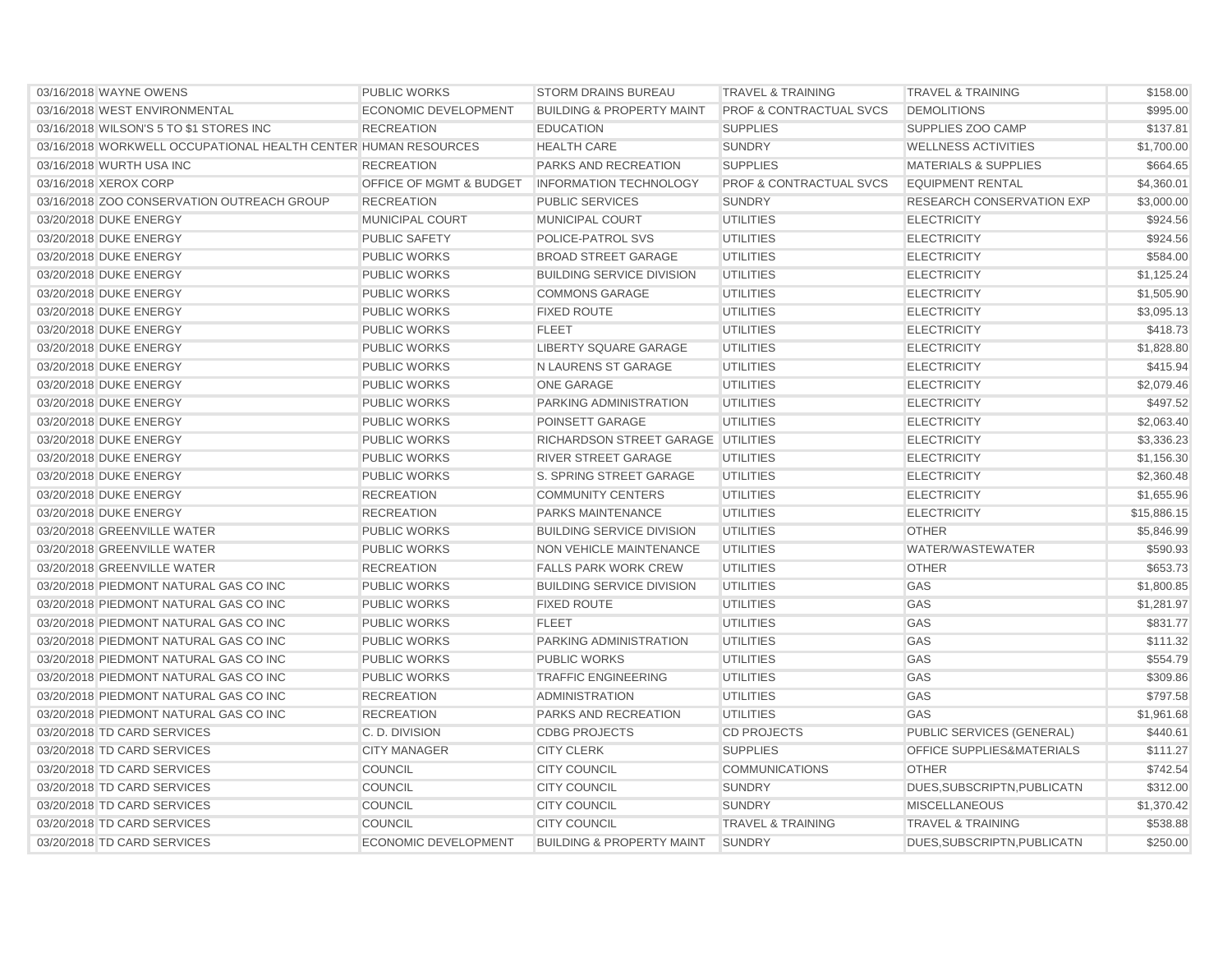| 03/20/2018 TD CARD SERVICES | ECONOMIC DEVELOPMENT               | <b>BUILDING &amp; PROPERTY MAINT</b> | <b>TRAVEL &amp; TRAINING</b>       | <b>TRAVEL &amp; TRAINING</b>         | \$3,489.52 |
|-----------------------------|------------------------------------|--------------------------------------|------------------------------------|--------------------------------------|------------|
| 03/20/2018 TD CARD SERVICES | ECONOMIC DEVELOPMENT               | ECONOMIC DEVELOPMENT                 | <b>SUNDRY</b>                      | <b>MISCELLANEOUS</b>                 | \$261.12   |
| 03/20/2018 TD CARD SERVICES | <b>ECONOMIC DEVELOPMENT</b>        | ECONOMIC DEVELOPMENT                 | <b>TRAVEL &amp; TRAINING</b>       | <b>TRAVEL &amp; TRAINING</b>         | \$710.95   |
| 03/20/2018 TD CARD SERVICES | <b>FIRE</b>                        | <b>FIRE PREVENTION</b>               | <b>TRAVEL &amp; TRAINING</b>       | <b>TRAVEL &amp; TRAINING</b>         | \$382.86   |
| 03/20/2018 TD CARD SERVICES | <b>FIRE</b>                        | <b>FIRE SERVICES</b>                 | <b>SUNDRY</b>                      | <b>MISCELLANEOUS</b>                 | \$104.00   |
| 03/20/2018 TD CARD SERVICES | <b>FIRE</b>                        | <b>FIRE SERVICES</b>                 | <b>SUPPLIES</b>                    | <b>MATERIALS &amp; SUPPLIES</b>      | \$924.36   |
| 03/20/2018 TD CARD SERVICES | <b>FIRE</b>                        | <b>FIRE SUPPRESSION</b>              | <b>SUPPLIES</b>                    | <b>MATERIALS &amp; SUPPLIES</b>      | \$143.72   |
| 03/20/2018 TD CARD SERVICES | <b>FIRE</b>                        | <b>FIRE SUPPRESSION</b>              | <b>TRAVEL &amp; TRAINING</b>       | <b>TRAVEL &amp; TRAINING</b>         | \$1,111.92 |
| 03/20/2018 TD CARD SERVICES | <b>FIRE</b>                        | <b>FIRE SUPPRESSION</b>              | <b>VEHICLE MAINTENANCE</b>         | <b>PARTS</b>                         | \$147.13   |
| 03/20/2018 TD CARD SERVICES | <b>HUMAN RESOURCES</b>             | <b>HUMAN RESOURCES</b>               | <b>SUNDRY</b>                      | <b>RECRUITMENT ADS</b>               | \$295.00   |
| 03/20/2018 TD CARD SERVICES | <b>HUMAN RESOURCES</b>             | <b>HUMAN RESOURCES</b>               | <b>TRAVEL &amp; TRAINING</b>       | <b>TRAVEL &amp; TRAINING</b>         | \$1,680.00 |
| 03/20/2018 TD CARD SERVICES | <b>MAYOR</b>                       | <b>MAYOR</b>                         | <b>SUNDRY</b>                      | <b>MISCELLANEOUS</b>                 | \$162.16   |
| 03/20/2018 TD CARD SERVICES | <b>MAYOR</b>                       | <b>MAYOR</b>                         | <b>TRAVEL &amp; TRAINING</b>       | <b>TRAVEL &amp; TRAINING</b>         | \$485.97   |
| 03/20/2018 TD CARD SERVICES | OFFICE OF MGMT & BUDGET            | GIS                                  | <b>TRAVEL &amp; TRAINING</b>       | <b>TRAVEL &amp; TRAINING</b>         | \$1,271.97 |
| 03/20/2018 TD CARD SERVICES | <b>OFFICE OF MGMT &amp; BUDGET</b> | <b>INFORMATION TECHNOLOGY</b>        | <b>MIS PROJECTS</b>                | <b>PCS/UPGRADES</b>                  | \$1,333.38 |
| 03/20/2018 TD CARD SERVICES | <b>OFFICE OF MGMT &amp; BUDGET</b> | <b>INFORMATION TECHNOLOGY</b>        | <b>SUPPLIES</b>                    | <b>MATERIALS &amp; SUPPLIES</b>      | \$401.92   |
| 03/20/2018 TD CARD SERVICES | <b>OFFICE OF MGMT &amp; BUDGET</b> | <b>INFORMATION TECHNOLOGY</b>        | <b>TRAVEL &amp; TRAINING</b>       | <b>TRAVEL &amp; TRAINING</b>         | \$861.50   |
| 03/20/2018 TD CARD SERVICES | OFFICE OF MGMT & BUDGET            | <b>REVENUE</b>                       | <b>SUPPLIES</b>                    | <b>OFFICE SUPPLIES&amp;MATERIALS</b> | \$338.04   |
| 03/20/2018 TD CARD SERVICES | <b>PUBLIC SAFETY</b>               | <b>POLICE-PATROL SVS</b>             | <b>SUNDRY</b>                      | <b>MISCELLANEOUS</b>                 | \$2,232.25 |
| 03/20/2018 TD CARD SERVICES | <b>PUBLIC SAFETY</b>               | <b>POLICE-PATROL SVS</b>             | <b>SUPPLIES</b>                    | <b>MATERIALS &amp; SUPPLIES</b>      | \$2,649.91 |
| 03/20/2018 TD CARD SERVICES | <b>PUBLIC SAFETY</b>               | POLICE-PATROL SVS                    | <b>TRAVEL &amp; TRAINING</b>       | <b>TRAVEL &amp; TRAINING</b>         | \$5,716.03 |
| 03/20/2018 TD CARD SERVICES | <b>PUBLIC WORKS</b>                | <b>ADMINISTRATION</b>                | <b>SUPPLIES</b>                    | <b>MATERIALS &amp; SUPPLIES</b>      | \$158.93   |
| 03/20/2018 TD CARD SERVICES | <b>PUBLIC WORKS</b>                | <b>ADMINISTRATION</b>                | <b>TRAVEL &amp; TRAINING</b>       | <b>TRAVEL &amp; TRAINING</b>         | \$1,492.00 |
| 03/20/2018 TD CARD SERVICES | <b>PUBLIC WORKS</b>                | <b>BUILDING SERVICE DIVISION</b>     | <b>SUNDRY</b>                      | <b>MISCELLANEOUS</b>                 | \$303.90   |
| 03/20/2018 TD CARD SERVICES | <b>PUBLIC WORKS</b>                | <b>ENGINEERING</b>                   | <b>SUPPLIES</b>                    | <b>OFFICE SUPPLIES&amp;MATERIALS</b> | \$303.90   |
| 03/20/2018 TD CARD SERVICES | <b>PUBLIC WORKS</b>                | <b>ENGINEERING</b>                   | <b>TRAVEL &amp; TRAINING</b>       | <b>TRAVEL &amp; TRAINING</b>         | \$249.00   |
| 03/20/2018 TD CARD SERVICES | <b>PUBLIC WORKS</b>                | <b>FIXED ROUTE</b>                   | <b>TRAVEL &amp; TRAINING</b>       | <b>TRAVEL &amp; TRAINING</b>         | \$474.30   |
| 03/20/2018 TD CARD SERVICES | <b>PUBLIC WORKS</b>                | <b>FLEET</b>                         | <b>REPAIR &amp; MAINT SVCS</b>     | <b>REPAIRS &amp; MAINTENANCE</b>     | \$470.00   |
| 03/20/2018 TD CARD SERVICES | <b>PUBLIC WORKS</b>                | <b>FLEET</b>                         | <b>TRAVEL &amp; TRAINING</b>       | <b>TRAVEL &amp; TRAINING</b>         | \$114.08   |
| 03/20/2018 TD CARD SERVICES | <b>PUBLIC WORKS</b>                | <b>FLEET</b>                         | <b>VEHICLE MAINTENANCE</b>         | <b>OUTSIDE REPAIRS</b>               | \$350.00   |
| 03/20/2018 TD CARD SERVICES | <b>PUBLIC WORKS</b>                | NON VEHICLE MAINTENANCE              | <b>SUPPLIES</b>                    | <b>MATERIALS &amp; SUPPLIES</b>      | \$114.15   |
| 03/20/2018 TD CARD SERVICES | <b>PUBLIC WORKS</b>                | PARKING ADMINISTRATION               | <b>TRAVEL &amp; TRAINING</b>       | <b>TRAVEL &amp; TRAINING</b>         | \$153.28   |
| 03/20/2018 TD CARD SERVICES | <b>PUBLIC WORKS</b>                | <b>PUBLIC WORKS</b>                  | <b>SUNDRY</b>                      | <b>MISCELLANEOUS</b>                 | \$653.34   |
| 03/20/2018 TD CARD SERVICES | <b>PUBLIC WORKS</b>                | <b>PUBLIC WORKS</b>                  | <b>SUPPLIES</b>                    | <b>MATERIALS &amp; SUPPLIES</b>      | \$238.70   |
| 03/20/2018 TD CARD SERVICES | <b>PUBLIC WORKS</b>                | <b>RESIDENTIAL COLL BUREAU</b>       | <b>SUNDRY</b>                      | <b>MISCELLANEOUS</b>                 | \$153.28   |
| 03/20/2018 TD CARD SERVICES | <b>PUBLIC WORKS</b>                | <b>SEWERS BUREAU</b>                 | <b>PROF &amp; CONTRACTUAL SVCS</b> | <b>PROFESSIONAL SERVICES</b>         | \$153.28   |
| 03/20/2018 TD CARD SERVICES | <b>PUBLIC WORKS</b>                | <b>STORM DRAINS BUREAU</b>           | <b>REPAIR &amp; MAINT SVCS</b>     | <b>REPAIRS &amp; MAINTENANCE</b>     | \$303.90   |
| 03/20/2018 TD CARD SERVICES | <b>PUBLIC WORKS</b>                | STORMWATER MANAGEMENT                | <b>SUNDRY</b>                      | <b>MISCELLANEOUS</b>                 | \$153.28   |
| 03/20/2018 TD CARD SERVICES | <b>PUBLIC WORKS</b>                | STORMWATER MANAGEMENT                | <b>SUPPLIES</b>                    | <b>MATERIALS &amp; SUPPLIES</b>      |            |
|                             |                                    |                                      |                                    |                                      | \$158.99   |
| 03/20/2018 TD CARD SERVICES | <b>PUBLIC WORKS</b>                | STORMWATER MANAGEMENT                | <b>TRAVEL &amp; TRAINING</b>       | <b>TRAVEL &amp; TRAINING</b>         | \$636.78   |
| 03/20/2018 TD CARD SERVICES | <b>PUBLIC WORKS</b>                | <b>STREETS BUREAU</b>                | <b>SUPPLIES</b>                    | <b>MATERIALS &amp; SUPPLIES</b>      | \$151.28   |
| 03/20/2018 TD CARD SERVICES | <b>PUBLIC WORKS</b>                | <b>VEHICLE MAINTENANCE</b>           | <b>TRAVEL &amp; TRAINING</b>       | <b>TRAVEL &amp; TRAINING</b>         | \$236.00   |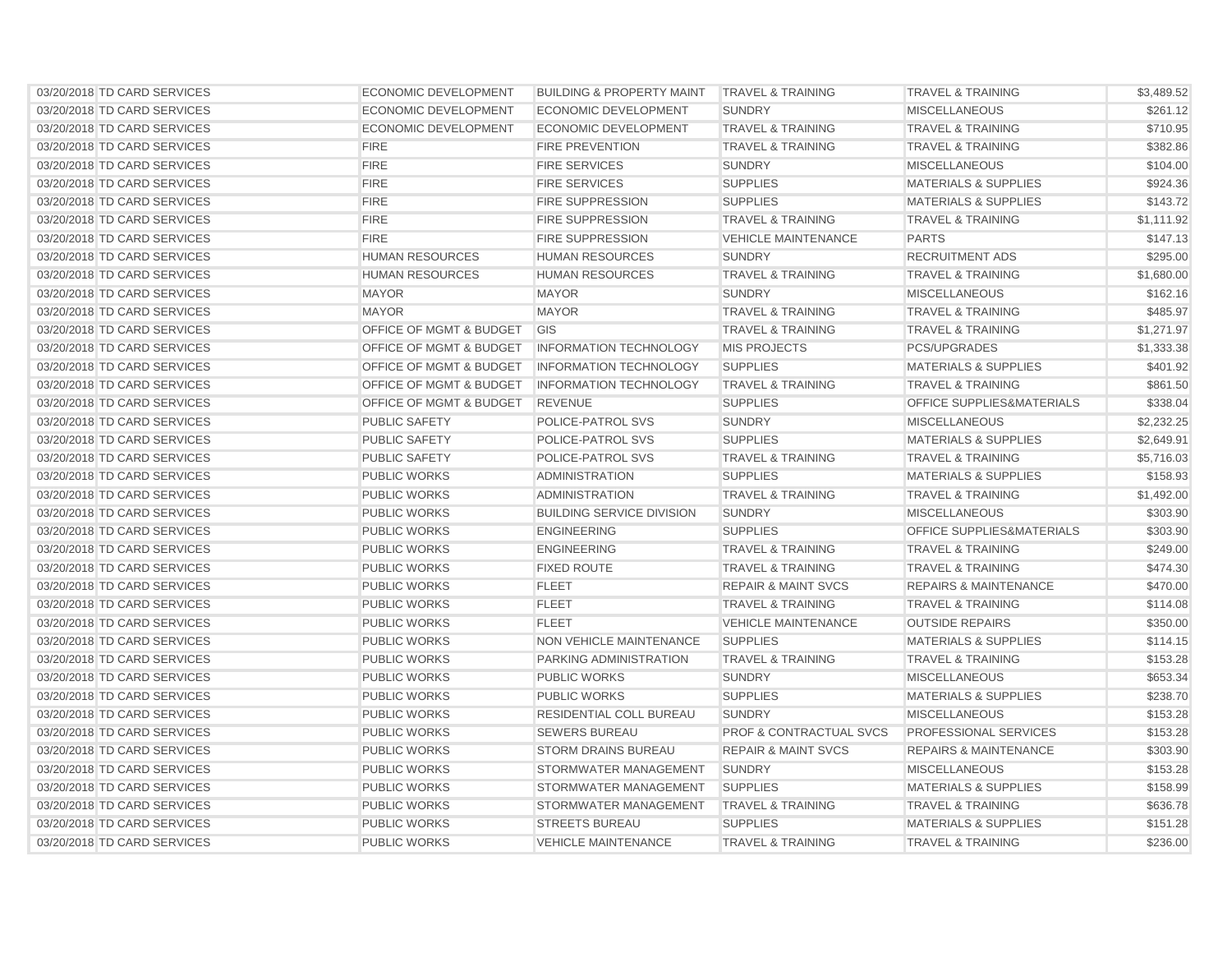| 03/20/2018 TD CARD SERVICES                  | <b>PUBLIC WORKS</b>                         | <b>VEHICLE MAINTENANCE</b>     | <b>VEHICLE MAINTENANCE</b>         | <b>PARTS</b>                         | \$125.80    |
|----------------------------------------------|---------------------------------------------|--------------------------------|------------------------------------|--------------------------------------|-------------|
| 03/20/2018 TD CARD SERVICES                  | <b>RECREATION</b>                           | <b>ADMINISTRATION</b>          | <b>SUNDRY</b>                      | DUES, SUBSCRIPTN, PUBLICATN          | \$185.00    |
| 03/20/2018 TD CARD SERVICES                  | <b>RECREATION</b>                           | <b>EDUCATION</b>               | <b>SUNDRY</b>                      | <b>RESTRD DONATION EXPENSE</b>       | \$1,047.94  |
| 03/20/2018 TD CARD SERVICES                  | <b>RECREATION</b>                           | <b>EDUCATION</b>               | <b>SUPPLIES</b>                    | <b>OFFICE SUPPLIES&amp;MATERIALS</b> | \$199.27    |
| 03/20/2018 TD CARD SERVICES                  | <b>RECREATION</b>                           | <b>EDUCATION</b>               | <b>TRAVEL &amp; TRAINING</b>       | <b>TRAVEL &amp; TRAINING</b>         | \$349.00    |
| 03/20/2018 TD CARD SERVICES                  | <b>RECREATION</b>                           | PARKS AND RECREATION           | <b>TRAVEL &amp; TRAINING</b>       | <b>TRAVEL &amp; TRAINING</b>         | \$1,662.50  |
| 03/20/2018 TD CARD SERVICES                  | <b>RECREATION</b>                           | <b>PUBLIC SERVICES</b>         | <b>SUNDRY</b>                      | <b>RESEARCH CONSERVATION EXP</b>     | \$126.96    |
| 03/20/2018 TD CARD SERVICES                  | <b>RECREATION</b>                           | <b>PUBLIC SERVICES</b>         | <b>SUPPLIES</b>                    | <b>OFFICE SUPPLIES&amp;MATERIALS</b> | \$250.24    |
| 03/20/2018 TD CARD SERVICES                  | <b>RECREATION</b>                           | <b>PUBLIC SERVICES</b>         | <b>SUPPLIES</b>                    | <b>SUPPLIES PROMOTIONS</b>           | \$553.47    |
| 03/23/2018 A 1 MINI STORAGE                  | OFFICE OF MGMT & BUDGET                     | <b>REVENUE</b>                 | <b>BUSINESS LICENSE (HOLDING)</b>  | <b>REFUND</b>                        | \$192.90    |
| 03/23/2018 A M SYSTEMS INC                   | <b>PUBLIC WORKS</b>                         | RIVERPLACE GARAGE              | <b>SUPPLIES</b>                    | <b>MATERIALS &amp; SUPPLIES</b>      | \$507.55    |
| 03/23/2018 A SERVICES GROUP LLC              | <b>PUBLIC WORKS</b>                         | PARKING ADMINISTRATION         | PROF & CONTRACTUAL SVCS            | <b>SERVICE &amp; MAINT CONTRACTS</b> | \$7,241.65  |
| 03/23/2018 A SERVICES GROUP LLC              | <b>RECREATION</b>                           | <b>ADMINISTRATION</b>          | <b>PROF &amp; CONTRACTUAL SVCS</b> | <b>SERVICE &amp; MAINT CONTRACTS</b> | \$1,366.00  |
| 03/23/2018 ADT SECURITY SERVICES             | <b>RECREATION</b>                           | PARKS AND RECREATION           | <b>PROF &amp; CONTRACTUAL SVCS</b> | <b>SERVICE &amp; MAINT CONTRACTS</b> | \$158.46    |
| 03/23/2018 ADVANCE AUTO PARTS                | <b>PUBLIC WORKS</b>                         | <b>VEHICLE MAINTENANCE</b>     | <b>VEHICLE MAINTENANCE</b>         | <b>PARTS</b>                         | \$435.22    |
| 03/23/2018 AID UPSTATE INC                   | C. D. DIVISION                              | <b>HOPWA</b>                   | <b>CD PROJECTS</b>                 | <b>HOUSING PLACEMNT-AID UPST</b>     | \$5,657.50  |
| 03/23/2018 AID UPSTATE INC                   | C. D. DIVISION                              | <b>HOPWA</b>                   | <b>CD PROJECTS</b>                 | S-T RENT, MORT, UTIL-AID UP          | \$21,594.36 |
| 03/23/2018 AID UPSTATE INC                   | C. D. DIVISION                              | <b>HOPWA</b>                   | <b>CD PROJECTS</b>                 | SUPPORTING SVC-AID UPSTAT            | \$148.33    |
| 03/23/2018 AID UPSTATE INC                   | C. D. DIVISION                              | <b>HOPWA</b>                   | <b>CD PROJECTS</b>                 | TENANT RENT ASSIST-AID UP            | \$4,806.11  |
| 03/23/2018 AIRGAS USA LLC                    | <b>PUBLIC SAFETY</b>                        | POLICE-PATROL SVS              | <b>SUPPLIES</b>                    | <b>MATERIALS &amp; SUPPLIES</b>      | \$123.04    |
| 03/23/2018 ALDRIDGE FAMILY PRODUCE           | <b>RECREATION</b>                           | <b>ADMINISTRATION</b>          | <b>SUPPLIES</b>                    | M&S-FOOD                             | \$501.48    |
| 03/23/2018 ALLEN MANN                        | <b>FIRE</b>                                 | <b>FIRE SUPPRESSION</b>        | <b>TRAVEL &amp; TRAINING</b>       | <b>TRAVEL &amp; TRAINING</b>         | \$188.00    |
| 03/23/2018 ALTEC INDUSTRIES                  | <b>PUBLIC WORKS</b>                         | <b>FLEET</b>                   | <b>VEHICLE MAINTENANCE</b>         | <b>OUTSIDE REPAIRS</b>               | \$495.50    |
| 03/23/2018 AMERICAN LOCK & KEY               | <b>RECREATION</b>                           | <b>PARKS MAINTENANCE</b>       | <b>SUPPLIES</b>                    | <b>MATERIALS &amp; SUPPLIES</b>      | \$976.70    |
| 03/23/2018 APCO PLASTICS                     | <b>PUBLIC WORKS</b>                         | <b>RIVERPLACE GARAGE</b>       | <b>PROF &amp; CONTRACTUAL SVCS</b> | <b>SERVICE &amp; MAINT CONTRACTS</b> | \$7,840.16  |
| 03/23/2018 APEX SYSTEMS A DIVISION OF ON     | <b>OFFICE OF MGMT &amp; BUDGET</b>          | <b>REVENUE</b>                 | <b>BUSINESS LICENSE(HOLDING)</b>   | <b>REFUND</b>                        | \$5,264.02  |
| 03/23/2018 ARLINGTON PROPERTIES INC          | OFFICE OF MGMT & BUDGET                     | <b>REVENUE</b>                 | <b>BUSINESS LICENSE(HOLDING)</b>   | <b>REFUND</b>                        | \$274.12    |
| 03/23/2018 ARNETT MULDROW AND ASSOCIATES     | OFFICE OF MGMT & BUDGET                     | <b>REVENUE</b>                 | <b>BUSINESS LICENSE(HOLDING)</b>   | <b>REFUND</b>                        | \$174.18    |
| 03/23/2018 ASHLEY OWEN HAIR                  | <b>OFFICE OF MGMT &amp; BUDGET</b>          | <b>REVENUE</b>                 | <b>BUSINESS LICENSE(HOLDING)</b>   | <b>REFUND</b>                        | \$105.05    |
| 03/23/2018 AT & T MOBILITY                   | <b>OFFICE OF MGMT &amp; BUDGET</b>          | <b>INFORMATION TECHNOLOGY</b>  | <b>COMMUNICATIONS</b>              | TELECOMMUNICATIONS/WIRELE            | \$544.86    |
| 03/23/2018 AT & T MOBILITY                   | <b>PUBLIC SAFETY</b>                        | <b>POLICE-PATROL SVS</b>       | <b>COMMUNICATIONS</b>              | <b>OTHER</b>                         | \$159.96    |
| 03/23/2018 AURORA WORLD INC                  | <b>RECREATION</b>                           | <b>PUBLIC SERVICES</b>         | <b>SUPPLIES</b>                    | <b>SALE GIFTS</b>                    | \$1,427.52  |
| 03/23/2018 AUTUMN LEAVES OF GREENVILLE       | OFFICE OF MGMT & BUDGET                     | <b>REVENUE</b>                 | <b>BUSINESS LICENSE(HOLDING)</b>   | <b>REFUND</b>                        | \$1,428.41  |
| 03/23/2018 BELEZA HAIR AND WIG SALON         | <b>OFFICE OF MGMT &amp; BUDGET</b>          | <b>REVENUE</b>                 | <b>BUSINESS LICENSE(HOLDING)</b>   | <b>REFUND</b>                        | \$235.30    |
| 03/23/2018 BENSON FORD INC                   | <b>PUBLIC WORKS</b>                         | <b>VEHICLE MAINTENANCE</b>     | <b>VEHICLE MAINTENANCE</b>         | <b>PARTS</b>                         | \$153.17    |
| 03/23/2018 BLACK BEAR FARM                   | <b>RECREATION</b>                           | <b>TREE MAINTENANCE BUREAU</b> | <b>SUPPLIES</b>                    | <b>MATERIALS &amp; SUPPLIES</b>      | \$210.00    |
| 03/23/2018 BLUE EAGLE RENTALS INC            | <b>PUBLIC WORKS</b>                         | <b>SEWERS BUREAU</b>           | <b>PROF &amp; CONTRACTUAL SVCS</b> | <b>EQUIPMENT RENTAL</b>              | \$1,418.01  |
| 03/23/2018 BRASFIELD AND GORRIE LLC          | OFFICE OF MGMT & BUDGET                     | <b>REVENUE</b>                 | <b>BUSINESS LICENSE (HOLDING)</b>  | <b>REFUND</b>                        | \$429.00    |
| 03/23/2018 BREAKTHRU BEVERAGE SOUTH CAROLINA | PUBLIC INFORMATION/EVENTS EVENTS MANAGEMENT |                                | <b>SUPPLIES</b>                    | M&S-FOOD & BEVERAGE                  | \$1,132.20  |
| 03/23/2018 BREATHING AIR SYSTEMS             | <b>FIRE</b>                                 | <b>FIRE SUPPRESSION</b>        | <b>VEHICLE MAINTENANCE</b>         | <b>PARTS</b>                         | \$301.00    |
| 03/23/2018 C D M SMITH INC                   | OFFICE OF MGMT & BUDGET                     | <b>REVENUE</b>                 | <b>BUSINESS LICENSE(HOLDING)</b>   | <b>REFUND</b>                        | \$814.00    |
| 03/23/2018 C.A. CARTER INC                   | <b>PUBLIC WORKS</b>                         | <b>STREETS BUREAU</b>          | <b>SUPPLIES</b>                    | <b>MATERIALS &amp; SUPPLIES</b>      | \$143.10    |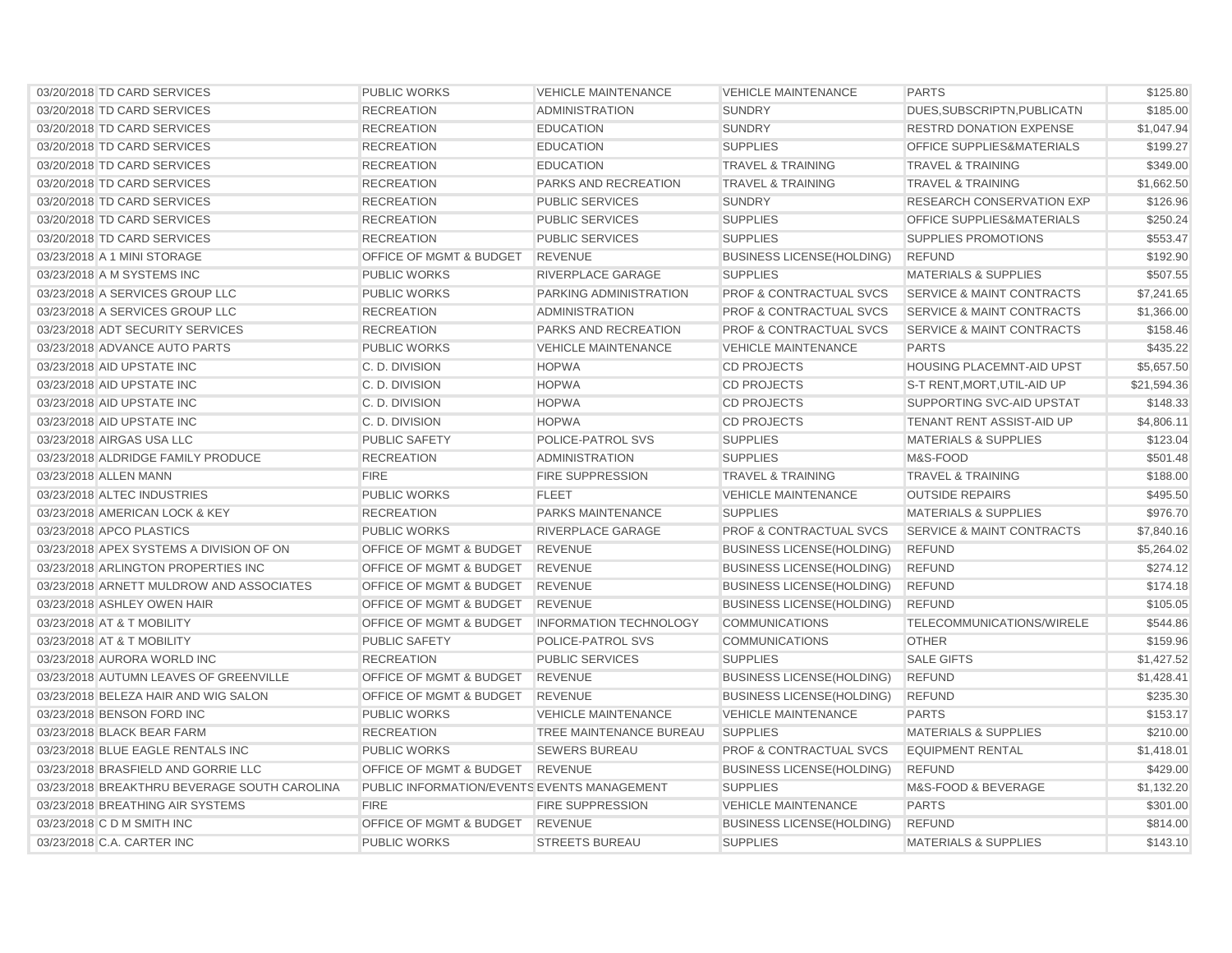| 03/23/2018 CAMP BOW WOW                        | OFFICE OF MGMT & BUDGET REVENUE    |                                                   | <b>BUSINESS LICENSE(HOLDING)</b>   | <b>REFUND</b>                        | \$2,252.66  |
|------------------------------------------------|------------------------------------|---------------------------------------------------|------------------------------------|--------------------------------------|-------------|
| 03/23/2018 CASON COMPANIES CAROLINA MULCH PLUS | <b>RECREATION</b>                  | RIGHTS-OF-WAY                                     | <b>PROF &amp; CONTRACTUAL SVCS</b> | <b>SERVICE &amp; MAINT CONTRACTS</b> | \$11.336.70 |
| 03/23/2018 CCT INC                             | <b>OFFICE OF MGMT &amp; BUDGET</b> | GIS                                               | <b>TRAVEL &amp; TRAINING</b>       | <b>TRAVEL &amp; TRAINING</b>         | \$795.00    |
| 03/23/2018 CDW/G                               | <b>OFFICE OF MGMT &amp; BUDGET</b> | <b>INFORMATION TECHNOLOGY</b>                     | <b>SUPPLIES</b>                    | <b>MATERIALS &amp; SUPPLIES</b>      | \$14,243.69 |
| 03/23/2018 CDW/G                               | <b>PUBLIC SAFETY</b>               | POLICE-PATROL SVS                                 | <b>VEHICLE MAINTENANCE</b>         | POLICE CAR UPFITS                    | \$202.99    |
| 03/23/2018 CHERISH LAWRENCE                    | <b>RECREATION</b>                  | <b>PUBLIC SERVICES</b>                            | <b>RECREATION FEES</b>             | REC FEES-SUPER SUMMER REFUNI         | \$180.00    |
| 03/23/2018 CHRISTOPHER TRUCKS INC              | <b>PUBLIC WORKS</b>                | <b>FLEET</b>                                      | <b>VEHICLE MAINTENANCE</b>         | <b>OUTSIDE REPAIRS</b>               | \$1,284.32  |
| 03/23/2018 CINCINNATI SYSTEMS INC              | <b>PUBLIC WORKS</b>                | <b>ONE GARAGE</b>                                 | <b>REPAIR &amp; MAINT SVCS</b>     | <b>REPAIRS &amp; MAINTENANCE</b>     | \$180.00    |
| 03/23/2018 CINCINNATI SYSTEMS INC              | <b>PUBLIC WORKS</b>                | PARKING ADMINISTRATION                            | <b>REPAIR &amp; MAINT SVCS</b>     | <b>REPAIRS &amp; MAINTENANCE</b>     | \$135.00    |
| 03/23/2018 CINCINNATI SYSTEMS INC              | <b>PUBLIC WORKS</b>                | POINSETT GARAGE                                   | <b>REPAIR &amp; MAINT SVCS</b>     | <b>REPAIRS &amp; MAINTENANCE</b>     | \$845.68    |
| 03/23/2018 CINTAS                              | <b>PUBLIC WORKS</b>                | <b>FLEET</b>                                      | <b>SUPPLIES</b>                    | <b>CLOTHING &amp; UNIFORMS</b>       | \$153.31    |
| 03/23/2018 CINTAS FIRE PROTECTION 636525       | <b>FIRE</b>                        | FIRE SUPPRESSION                                  | <b>REPAIR &amp; MAINT SVCS</b>     | <b>REPAIRS &amp; MAINTENANCE</b>     | \$740.00    |
| 03/23/2018 CITY OF CHARLESTON                  | <b>FIRE</b>                        | <b>FIRE SUPPRESSION</b>                           | <b>TRAVEL &amp; TRAINING</b>       | <b>TRAVEL &amp; TRAINING</b>         | \$500.00    |
| 03/23/2018 CITY WELDING SERVICE                | <b>PUBLIC WORKS</b>                | <b>FLEET</b>                                      | <b>VEHICLE MAINTENANCE</b>         | <b>OUTSIDE REPAIRS</b>               | \$672.50    |
| 03/23/2018 CLERK OF COURT-SPARTANBURG          | <b>OFFICE OF MGMT &amp; BUDGET</b> | NON-DEPARTMENTAL                                  | PR-WH                              | <b>GARNISHMENTS</b>                  | \$688.80    |
| 03/23/2018 CLERK OF COURT ANDERSON             | OFFICE OF MGMT & BUDGET            | NON-DEPARTMENTAL                                  | PR-WH                              | <b>GARNISHMENTS</b>                  | \$353.28    |
| 03/23/2018 CLERK OF COURT PICKENS COUNTY       | <b>OFFICE OF MGMT &amp; BUDGET</b> | NON-DEPARTMENTAL                                  | PR-WH                              | <b>GARNISHMENTS</b>                  | \$304.34    |
| 03/23/2018 CLERK OF COURT ROCK HILL            | <b>OFFICE OF MGMT &amp; BUDGET</b> | NON-DEPARTMENTAL                                  | PR-WH                              | <b>GARNISHMENTS</b>                  | \$211.05    |
| 03/23/2018 COMMUNICATION SERVICE CENTER INC    | <b>PUBLIC SAFETY</b>               | <b>POLICE-PATROL SVS</b>                          | <b>REPAIR &amp; MAINT SVCS</b>     | <b>REPAIRS &amp; MAINTENANCE</b>     | \$465.00    |
| 03/23/2018 COMMUNICATION SERVICE CENTER INC    | <b>PUBLIC WORKS</b>                | CONSTRUCTION & INSPECTION PROF & CONTRACTUAL SVCS |                                    | <b>SERVICE &amp; MAINT CONTRACTS</b> | \$111.30    |
| 03/23/2018 COMMUNICATION SERVICE CENTER INC    | <b>PUBLIC WORKS</b>                | <b>TRAFFIC ENGINEERING</b>                        | <b>SUNDRY</b>                      | <b>MISCELLANEOUS</b>                 | \$111.30    |
| 03/23/2018 CORBIN TURF & ORNAMENTAL SUPPLY INC | <b>RECREATION</b>                  | PARKS MAINTENANCE                                 | <b>SUPPLIES</b>                    | <b>MATERIALS &amp; SUPPLIES</b>      | \$270.30    |
| 03/23/2018 COVERTTRACK GROUP INC               | <b>PUBLIC SAFETY</b>               | <b>POLICE-PATROL SVS</b>                          | <b>SUPPLIES</b>                    | <b>MATERIALS &amp; SUPPLIES</b>      | \$1,714.95  |
| 03/23/2018 COWART AWARDS INC                   | <b>RECREATION</b>                  | <b>COMMUNITY CENTERS</b>                          | <b>SUNDRY</b>                      | <b>AWARDS</b>                        | \$326.48    |
| 03/23/2018 CROMER'S P-NUTS LLC                 | <b>RECREATION</b>                  | <b>PUBLIC SERVICES</b>                            | <b>SUPPLIES</b>                    | <b>SALE CONCESSIONS</b>              | \$365.62    |
| 03/23/2018 CROSSROADS TREATMENT CENTER         | OFFICE OF MGMT & BUDGET            | <b>REVENUE</b>                                    | <b>BUSINESS LICENSE(HOLDING)</b>   | <b>REFUND</b>                        | \$346.84    |
| 03/23/2018 CUBESMART 6916                      | OFFICE OF MGMT & BUDGET            | <b>REVENUE</b>                                    | <b>BUSINESS LICENSE(HOLDING)</b>   | <b>REFUND</b>                        | \$401.83    |
| 03/23/2018 DAVID GARRISON                      | <b>PUBLIC SAFETY</b>               | POLICE-PATROL SVS                                 | <b>TRAVEL &amp; TRAINING</b>       | <b>TRAVEL &amp; TRAINING</b>         | \$138.00    |
| 03/23/2018 DAVID HOUGHTON                      | <b>FIRE</b>                        | <b>FIRE SUPPRESSION</b>                           | <b>TRAVEL &amp; TRAINING</b>       | <b>TRAVEL &amp; TRAINING</b>         | \$188.00    |
| 03/23/2018 DAVID KERN                          | <b>PUBLIC SAFETY</b>               | POLICE-PATROL SVS                                 | <b>SUPPLIES</b>                    | <b>MATERIALS &amp; SUPPLIES</b>      | \$1,595.91  |
| 03/23/2018 DAVID PAROBY                        | <b>PUBLIC SAFETY</b>               | POLICE-PATROL SVS                                 | <b>SUPPLIES</b>                    | <b>CLOTHING &amp; UNIFORMS</b>       | \$106.00    |
| 03/23/2018 DESIGNLAB INC                       | <b>PUBLIC SAFETY</b>               | POLICE-PATROL SVS                                 | <b>SUPPLIES</b>                    | <b>CLOTHING &amp; UNIFORMS</b>       | \$360.40    |
| 03/23/2018 DESIGNLAB INC                       | <b>PUBLIC SAFETY</b>               | POLICE-PATROL SVS                                 | <b>SUPPLIES</b>                    | <b>MATERIALS &amp; SUPPLIES</b>      | \$1,455.04  |
| 03/23/2018 DIXIE RUBBER & PLASTICS INC         | <b>FIRE</b>                        | <b>FIRE SERVICES</b>                              | <b>SUPPLIES</b>                    | <b>MATERIALS &amp; SUPPLIES</b>      | \$189.90    |
| 03/23/2018 DIXIE RUBBER & PLASTICS INC         | <b>RECREATION</b>                  | <b>PARKS MAINTENANCE</b>                          | <b>REPAIR &amp; MAINT SVCS</b>     | <b>REPAIRS &amp; MAINTENANCE</b>     | \$530.00    |
| 03/23/2018 DNA PROPERTY MANAGEMENT LLC         | <b>PUBLIC WORKS</b>                | PARKING ADMINISTRATION                            | <b>PARKING DEPOSITS</b>            | PKG DEPOSITS-S. SPRING ST            | \$720.00    |
| 03/23/2018 DONNIE ALEXANDER                    | <b>PUBLIC SAFETY</b>               | POLICE-PATROL SVS                                 | <b>PROF &amp; CONTRACTUAL SVCS</b> | TEMP PERSONNEL SVCS                  | \$397.50    |
| 03/23/2018 DP3 ARCHITECTS LTD                  | NON DEPARTMENTAL                   | <b>CAPITAL PROJECTS</b>                           | <b>CAPITAL PROJECTS</b>            | PLANNING/DESIGN                      | \$3,600.00  |
| 03/23/2018 DRESS BARN #182                     | <b>OFFICE OF MGMT &amp; BUDGET</b> | <b>REVENUE</b>                                    | <b>BUSINESS LICENSE (HOLDING)</b>  | <b>REFUND</b>                        | \$1,368.91  |
| 03/23/2018 DUKE ENERGY                         | C. D. DIVISION                     | <b>CDBG PROJECTS</b>                              | <b>CD PROJECTS</b>                 | PUBLIC SERVICES (GENERAL)            | \$125.80    |
| 03/23/2018 DUKE ENERGY                         | <b>FIRE</b>                        | <b>FIRE SERVICES</b>                              | <b>UTILITIES</b>                   | <b>ELECTRICITY</b>                   | \$477.53    |
| 03/23/2018 DUKE ENERGY                         | <b>PUBLIC WORKS</b>                | PARKING ADMINISTRATION                            | <b>UTILITIES</b>                   | <b>ELECTRICITY</b>                   | \$298.96    |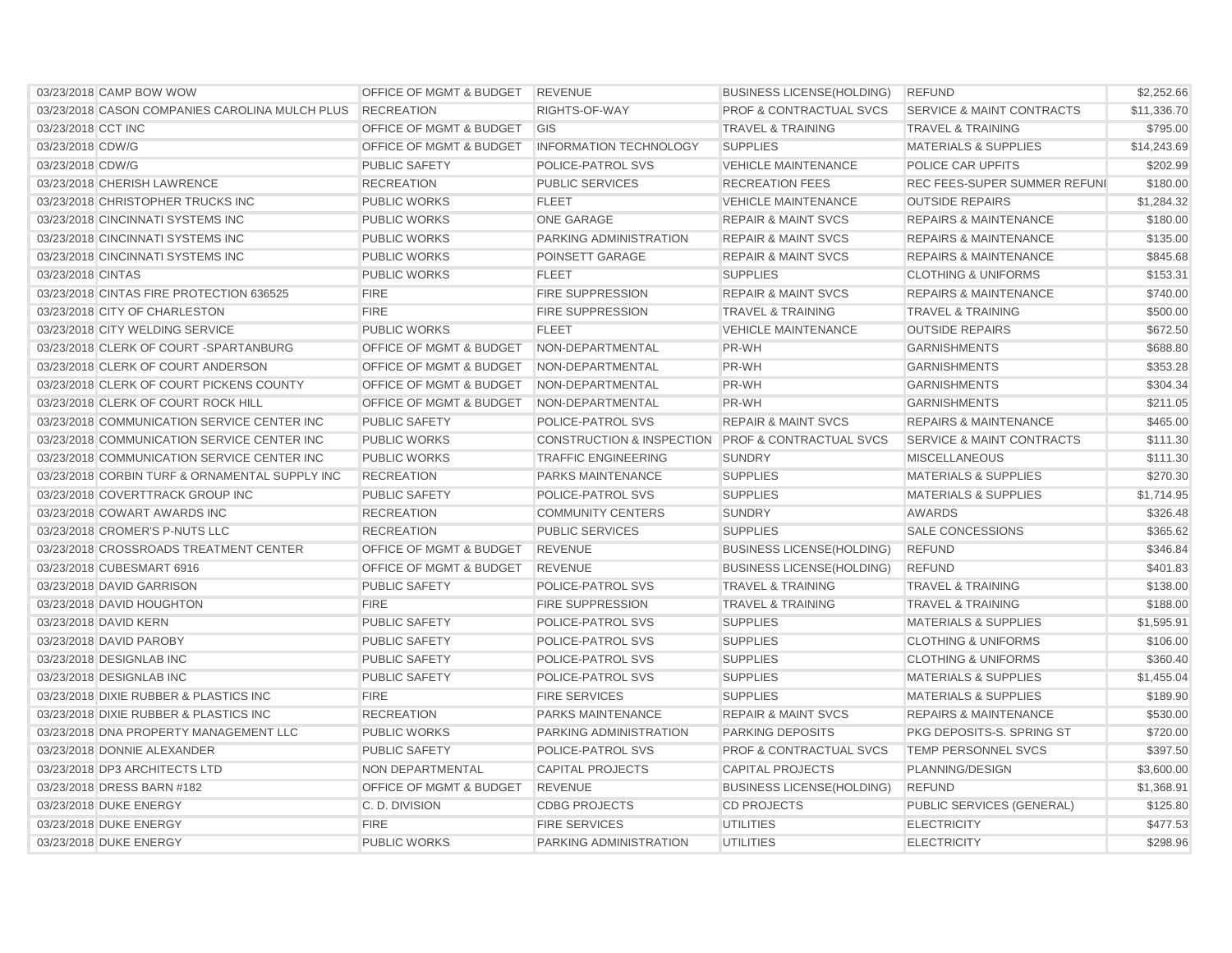| 03/23/2018 DUKE ENERGY                     | <b>PUBLIC WORKS</b>                | <b>PUBLIC WORKS</b>                           | <b>UTILITIES</b>                   | <b>ELECTRICITY</b>                   | \$1,329.95  |
|--------------------------------------------|------------------------------------|-----------------------------------------------|------------------------------------|--------------------------------------|-------------|
| 03/23/2018 DUKE ENERGY                     | <b>PUBLIC WORKS</b>                | <b>TRAFFIC ENGINEERING</b>                    | <b>UTILITIES</b>                   | <b>ELECTRICITY</b>                   | \$5,081.01  |
| 03/23/2018 DUKE ENERGY                     | <b>RECREATION</b>                  | <b>COMMUNITY CENTERS</b>                      | <b>UTILITIES</b>                   | <b>ELECTRICITY</b>                   | \$1,124.71  |
| 03/23/2018 DUKE ENERGY                     | <b>RECREATION</b>                  | <b>PARKS MAINTENANCE</b>                      | <b>UTILITIES</b>                   | <b>ELECTRICITY</b>                   | \$3,209.95  |
| 03/23/2018 ECHOLS OIL COMPANY INC          | <b>PUBLIC WORKS</b>                | <b>FLEET</b>                                  | <b>VEHICLE MAINTENANCE</b>         | <b>FUEL</b>                          | \$14,150.18 |
| 03/23/2018 EDWARD MYERS III                | <b>PUBLIC WORKS</b>                | <b>BUILDING SERVICE DIVISION</b>              | <b>TRAVEL &amp; TRAINING</b>       | <b>TRAVEL &amp; TRAINING</b>         | \$168.46    |
| 03/23/2018 ELITE METRO CORP LLC            | OFFICE OF MGMT & BUDGET            | <b>REVENUE</b>                                | <b>BUSINESS LICENSE(HOLDING)</b>   | <b>REFUND</b>                        | \$313.62    |
| 03/23/2018 EMPLOYMENT SCREENING RESOURCES  | <b>HUMAN RESOURCES</b>             | <b>HUMAN RESOURCES</b>                        | PROF & CONTRACTUAL SVCS            | PROFESSIONAL SERVICES                | \$389.75    |
| 03/23/2018 ENTERPRISE RENT-A-CAR           | <b>PUBLIC WORKS</b>                | <b>FLEET</b>                                  | <b>VEHICLE MAINTENANCE</b>         | <b>OUTSIDE REPAIRS</b>               | \$210.70    |
| 03/23/2018 FAMILY CT OF THE 13TH CIRCUIT   | OFFICE OF MGMT & BUDGET            | NON-DEPARTMENTAL                              | PR-WH                              | <b>GARNISHMENTS</b>                  | \$3,836.79  |
| 03/23/2018 FARONICS TECHNOLOGIES USA INC   | <b>OFFICE OF MGMT &amp; BUDGET</b> | <b>INFORMATION TECHNOLOGY</b>                 | <b>PROF &amp; CONTRACTUAL SVCS</b> | <b>SERVICE &amp; MAINT CONTRACTS</b> | \$1,080.00  |
| 03/23/2018 FGP INTERNATIONAL               | OFFICE OF MGMT & BUDGET            | <b>ACCOUNTING</b>                             | <b>PROF &amp; CONTRACTUAL SVCS</b> | <b>TEMP PERSONNEL SVCS</b>           | \$1,318.40  |
| 03/23/2018 FGP INTERNATIONAL               | OFFICE OF MGMT & BUDGET            | <b>REVENUE</b>                                | <b>PROF &amp; CONTRACTUAL SVCS</b> | <b>TEMP PERSONNEL SVCS</b>           | \$762.83    |
| 03/23/2018 FLYNN CONSTRUCTION SERVICES     | OFFICE OF MGMT & BUDGET            | <b>REVENUE</b>                                | <b>BUSINESS LIC &amp; PERMITS</b>  | <b>BUSINESS LIC-CONTRACTOR</b>       | \$231.00    |
| 03/23/2018 FOXFIRE SOFTWARE INC.           | <b>OFFICE OF MGMT &amp; BUDGET</b> | <b>REVENUE</b>                                | <b>BUSINESS LICENSE (HOLDING)</b>  | <b>REFUND</b>                        | \$486.50    |
| 03/23/2018 GENERAL ELECTRIC COMPANY        | OFFICE OF MGMT & BUDGET            | <b>REVENUE</b>                                | <b>BUSINESS LICENSE (HOLDING)</b>  | <b>REFUND</b>                        | \$15,455.68 |
| 03/23/2018 GENESIS HOMES                   | C. D. DIVISION                     | <b>CDBG PROJECTS</b>                          | <b>CD PROJECTS</b>                 | <b>DEMOLITION &amp; CLEARANCE</b>    | \$3,986.00  |
| 03/23/2018 GENESIS HOMES                   | NON DEPARTMENTAL                   | <b>MISC GRANTS</b>                            | <b>CD PROJECTS</b>                 | <b>GENESIS NICHOLTOWN</b>            | \$3,039.00  |
| 03/23/2018 GEORGE FLETCHER                 | <b>COUNCIL</b>                     | <b>CITY COUNCIL</b>                           | <b>TRAVEL &amp; TRAINING</b>       | <b>TRAVEL &amp; TRAINING</b>         | \$475.56    |
| 03/23/2018 GIFTS GALORE                    | <b>RECREATION</b>                  | <b>COMMUNITY CENTERS</b>                      | <b>SUPPLIES</b>                    | <b>MATERIALS &amp; SUPPLIES</b>      | \$640.00    |
| 03/23/2018 GILLIG LLC                      | <b>PUBLIC WORKS</b>                | <b>VEHICLE MAINTENANCE</b>                    | <b>VEHICLE MAINTENANCE</b>         | <b>PARTS</b>                         | \$127.35    |
| 03/23/2018 GIMME-A-SIGN CO INC             | <b>PUBLIC WORKS</b>                | RICHARDSON STREET GARAGE SUPPLIES             |                                    | <b>MATERIALS &amp; SUPPLIES</b>      | \$426.12    |
| 03/23/2018 GOODYEAR COMMERCIAL TIRE        | <b>FIRE</b>                        | <b>FIRE SUPPRESSION</b>                       | <b>VEHICLE MAINTENANCE</b>         | <b>PARTS</b>                         | \$1,269.88  |
| 03/23/2018 GRAINGER 803858935              | <b>FIRE</b>                        | <b>FIRE SUPPRESSION</b>                       | <b>SUPPLIES</b>                    | <b>MATERIALS &amp; SUPPLIES</b>      | \$279.00    |
| 03/23/2018 GRAINGER 803858935              | <b>PUBLIC WORKS</b>                | <b>BUILDING SERVICE DIVISION</b>              | <b>SUPPLIES</b>                    | <b>MATERIALS &amp; SUPPLIES</b>      | \$269.66    |
| 03/23/2018 GREENVILLE COUNTY               | MUNICIPAL COURT                    | <b>MUNICIPAL COURT</b>                        | <b>PROF &amp; CONTRACTUAL SVCS</b> | <b>PROFESSIONAL SERVICES</b>         | \$14,786.20 |
| 03/23/2018 GREENVILLE NEWS                 | <b>ECONOMIC DEVELOPMENT</b>        | PLANNING AND ZONING                           | <b>PROF &amp; CONTRACTUAL SVCS</b> | ADVERTISING EXPENSE                  | \$176.55    |
| 03/23/2018 GREENVILLE NEWS                 | OFFICE OF MGMT & BUDGET            | <b>PURCHASING</b>                             | <b>PROF &amp; CONTRACTUAL SVCS</b> | ADVERTISING EXPENSE                  | \$521.40    |
| 03/23/2018 GREENVILLE NEWS SUBSCRIPTIONS   | <b>ECONOMIC DEVELOPMENT</b>        | PLANNING AND ZONING                           | <b>SUNDRY</b>                      | DUES, SUBSCRIPTN, PUBLICATN          | \$176.02    |
| 03/23/2018 GREENVILLE OFFICE SUPPLY CO INC | <b>HUMAN RESOURCES</b>             | <b>HUMAN RESOURCES</b>                        | <b>SUNDRY</b>                      | <b>AWARDS</b>                        | \$611.83    |
| 03/23/2018 GREENVILLE OFFICE SUPPLY CO INC | <b>HUMAN RESOURCES</b>             | <b>HUMAN RESOURCES</b>                        | <b>SUPPLIES</b>                    | <b>MATERIALS &amp; SUPPLIES</b>      | \$227.37    |
| 03/23/2018 GREENVILLE RUNNING COMPANY      | OFFICE OF MGMT & BUDGET            | <b>REVENUE</b>                                | <b>BUSINESS LICENSE (HOLDING)</b>  | <b>REFUND</b>                        | \$1,198.28  |
| 03/23/2018 GREENVILLE WATER                | <b>PUBLIC WORKS</b>                | <b>BUILDING SERVICE DIVISION</b>              | <b>UTILITIES</b>                   | <b>OTHER</b>                         | \$1,389.40  |
| 03/23/2018 HALL OF FAME                    | OFFICE OF MGMT & BUDGET            | <b>REVENUE</b>                                | <b>BUSINESS LICENSE(HOLDING)</b>   | <b>REFUND</b>                        | \$245.00    |
| 03/23/2018 HARRISON'S WORKWEAR             | <b>PUBLIC WORKS</b>                | <b>CONSTRUCTION &amp; INSPECTION SUPPLIES</b> |                                    | <b>CLOTHING &amp; UNIFORMS</b>       | \$115.00    |
| 03/23/2018 HEALTHSTAT INC                  | <b>OFFICE OF MGMT &amp; BUDGET</b> | <b>REVENUE</b>                                | <b>BUSINESS LICENSE (HOLDING)</b>  | <b>REFUND</b>                        | \$221.00    |
| 03/23/2018 HERALD OFFICE SOLUTIONS         | OFFICE OF MGMT & BUDGET            | <b>REVENUE</b>                                | <b>BUSINESS LICENSE (HOLDING)</b>  | <b>REFUND</b>                        | \$204.84    |
| 03/23/2018 HESC                            | OFFICE OF MGMT & BUDGET            | NON-DEPARTMENTAL                              | PR-WH                              | <b>GARNISHMENTS</b>                  | \$185.75    |
| 03/23/2018 HOME DEPOT CREDIT SERVICE 3104  | <b>PUBLIC WORKS</b>                | <b>LIBERTY SQUARE GARAGE</b>                  | <b>SUPPLIES</b>                    | <b>MATERIALS &amp; SUPPLIES</b>      | \$186.68    |
| 03/23/2018 HOME DEPOT CREDIT SERVICE 4123  | <b>PUBLIC WORKS</b>                | <b>SEWERS BUREAU</b>                          | <b>SUPPLIES</b>                    | <b>MATERIALS &amp; SUPPLIES</b>      | \$291.49    |
| 03/23/2018 HOME DEPOT CREDIT SERVICE 5914  | <b>RECREATION</b>                  | <b>ADMINISTRATION</b>                         | <b>SUPPLIES</b>                    | M&S-GROUNDS                          | \$186.25    |
| 03/23/2018 I/O SOLUTIONS INC               | <b>HUMAN RESOURCES</b>             | <b>HUMAN RESOURCES</b>                        | <b>PROF &amp; CONTRACTUAL SVCS</b> | PROFESSIONAL SERVICES                | \$342.00    |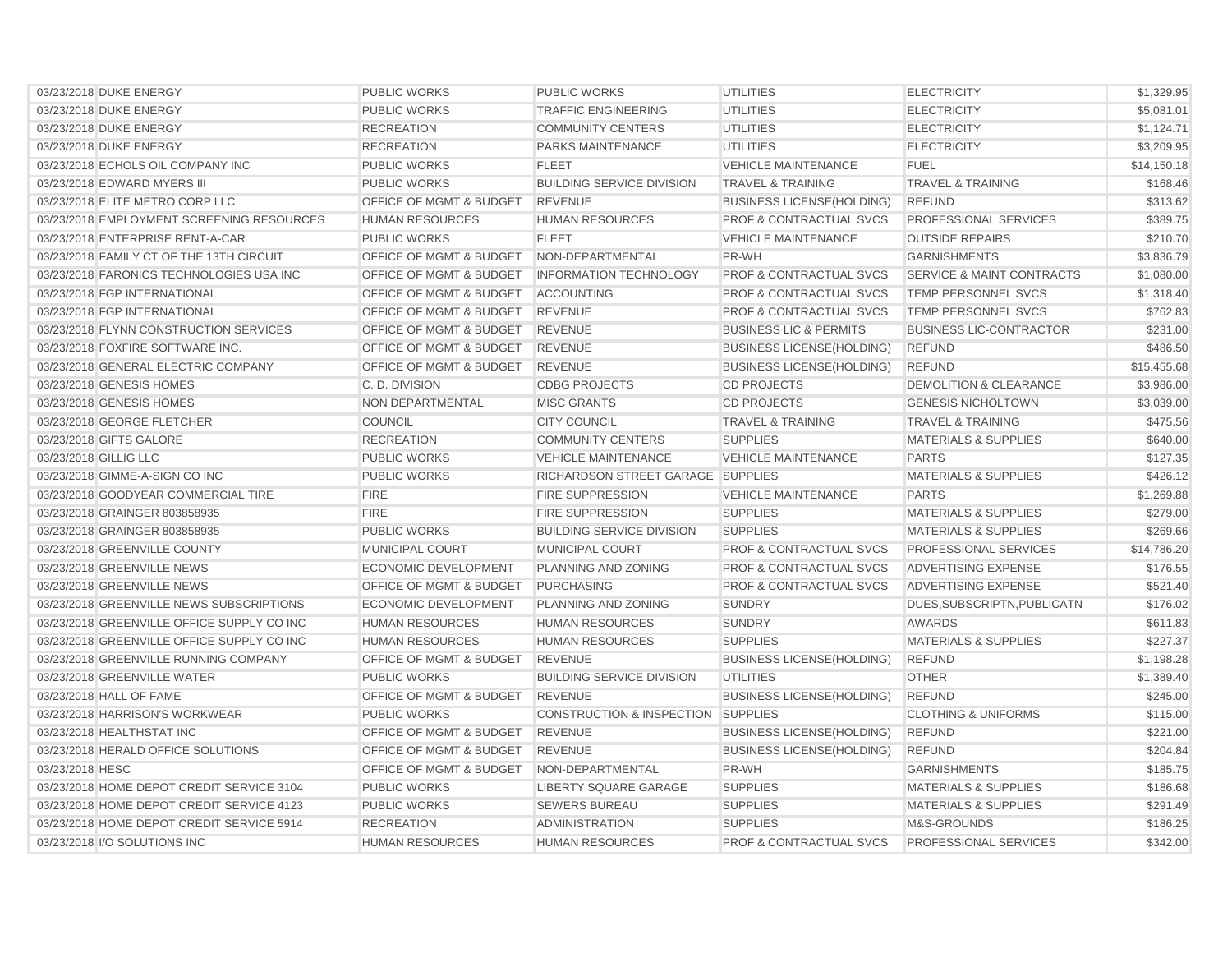| 03/23/2018 INTERNAL REVENUE SERVICE            | OFFICE OF MGMT & BUDGET                     | NON-DEPARTMENTAL                     | PR-WH                              | <b>GARNISHMENTS</b>              | \$202.50    |
|------------------------------------------------|---------------------------------------------|--------------------------------------|------------------------------------|----------------------------------|-------------|
| 03/23/2018 INTERNATIONAL CODE COUNCIL INC      | <b>ECONOMIC DEVELOPMENT</b>                 | <b>BUILDING &amp; PROPERTY MAINT</b> | <b>SUPPLIES</b>                    | OFFICE SUPPLIES&MATERIALS        | \$1,056.93  |
| 03/23/2018 INTERNATIONAL CODE COUNCIL INC      | <b>ECONOMIC DEVELOPMENT</b>                 | <b>BUILDING &amp; PROPERTY MAINT</b> | <b>TRAVEL &amp; TRAINING</b>       | <b>TRAVEL &amp; TRAINING</b>     | \$209.00    |
| 03/23/2018 IRON MOUNTAIN 27129                 | <b>OFFICE OF MGMT &amp; BUDGET</b>          | <b>INFORMATION TECHNOLOGY</b>        | <b>PROF &amp; CONTRACTUAL SVCS</b> | SERVICE & MAINT CONTRACTS        | \$482.13    |
| 03/23/2018 IVEY COMMUNICATIONS INC             | <b>PUBLIC WORKS</b>                         | PARKING ADMINISTRATION               | <b>PROF &amp; CONTRACTUAL SVCS</b> | PROFESSIONAL SERVICES            | \$938.45    |
| 03/23/2018 IVEY COMMUNICATIONS INC             | <b>PUBLIC WORKS</b>                         | PARKING ADMINISTRATION               | <b>REPAIR &amp; MAINT SVCS</b>     | <b>REPAIRS &amp; MAINTENANCE</b> | \$1,288.68  |
| 03/23/2018 JARED LOPEZ                         | OFFICE OF MGMT & BUDGET                     | <b>INFORMATION TECHNOLOGY</b>        | <b>TRAVEL &amp; TRAINING</b>       | <b>LOCAL TRANSPORTATION</b>      | \$212.39    |
| 03/23/2018 JONATHAN JEFFCOAT                   | <b>PUBLIC WORKS</b>                         | <b>TRAFFIC ENGINEERING</b>           | <b>TRAVEL &amp; TRAINING</b>       | <b>TRAVEL &amp; TRAINING</b>     | \$498.35    |
| 03/23/2018 JULIA HORTON                        | <b>CITY MANAGER</b>                         | <b>CITY MANAGER</b>                  | <b>TRAVEL &amp; TRAINING</b>       | <b>TRAVEL &amp; TRAINING</b>     | \$127.36    |
| 03/23/2018 JUSTICE #100                        | OFFICE OF MGMT & BUDGET                     | <b>REVENUE</b>                       | <b>BUSINESS LICENSE(HOLDING)</b>   | <b>REFUND</b>                    | \$2,287.24  |
| 03/23/2018 K-MART STORE 4016                   | <b>RECREATION</b>                           | <b>COMMUNITY CENTERS</b>             | <b>SUPPLIES</b>                    | <b>MATERIALS &amp; SUPPLIES</b>  | \$201.38    |
| 03/23/2018 KEVIN HENSON                        | <b>FIRE</b>                                 | <b>FIRE SERVICES</b>                 | <b>TRAVEL &amp; TRAINING</b>       | <b>TRAVEL &amp; TRAINING</b>     | \$620.21    |
| 03/23/2018 KEY ACUPUNCTURE                     | OFFICE OF MGMT & BUDGET                     | <b>REVENUE</b>                       | <b>BUSINESS LICENSE(HOLDING)</b>   | <b>REFUND</b>                    | \$294.41    |
| 03/23/2018 KNOX WHITE                          | <b>MAYOR</b>                                | <b>MAYOR</b>                         | <b>TRAVEL &amp; TRAINING</b>       | <b>TRAVEL &amp; TRAINING</b>     | \$2,043.30  |
| 03/23/2018 KW BEVERAGE                         | PUBLIC INFORMATION/EVENTS EVENTS MANAGEMENT |                                      | <b>SUPPLIES</b>                    | M&S-FOOD & BEVERAGE              | \$2,640.03  |
| 03/23/2018 LANDSCAPERS SUPPLY                  | <b>PUBLIC WORKS</b>                         | <b>FLEET</b>                         | <b>VEHICLE MAINTENANCE</b>         | <b>OUTSIDE REPAIRS</b>           | \$571.92    |
| 03/23/2018 LEGACY HEALTHCARE SERVICES INC      | <b>OFFICE OF MGMT &amp; BUDGET</b>          | <b>REVENUE</b>                       | <b>BUSINESS LICENSE(HOLDING)</b>   | <b>REFUND</b>                    | \$2,176.50  |
| 03/23/2018 LIN R ROGERS ELECTRICAL             | OFFICE OF MGMT & BUDGET                     | <b>REVENUE</b>                       | <b>BUSINESS LICENSE(HOLDING)</b>   | <b>REFUND</b>                    | \$1,039.50  |
| 03/23/2018 LINA                                | <b>HUMAN RESOURCES</b>                      | <b>HEALTH CARE</b>                   | <b>OTHER INSURANCE</b>             | SHORT-TERM DISABILITY            | \$658.32    |
| 03/23/2018 LISA WELLS                          | <b>PUBLIC WORKS</b>                         | STORMWATER MANAGEMENT                | <b>TRAVEL &amp; TRAINING</b>       | <b>TRAVEL &amp; TRAINING</b>     | \$203.00    |
| 03/23/2018 LOWES                               | <b>PUBLIC WORKS</b>                         | <b>CBD TIF CREW</b>                  | <b>SUPPLIES</b>                    | <b>MATERIALS &amp; SUPPLIES</b>  | \$111.73    |
| 03/23/2018 LS3P ASSOCIATES LTD                 | <b>PUBLIC WORKS</b>                         | PARKING ADMINISTRATION               | <b>PROF &amp; CONTRACTUAL SVCS</b> | PROFESSIONAL SERVICES            | \$1,551.25  |
| 03/23/2018 LUCAS BRYSON                        | <b>PUBLIC WORKS</b>                         | STORMWATER MANAGEMENT                | <b>TRAVEL &amp; TRAINING</b>       | <b>TRAVEL &amp; TRAINING</b>     | \$768.75    |
| 03/23/2018 LUCAS FINANCIAL SERVICES INC        | OFFICE OF MGMT & BUDGET                     | <b>REVENUE</b>                       | <b>BUSINESS LICENSE(HOLDING)</b>   | <b>REFUND</b>                    | \$173.25    |
| 03/23/2018 LYNN WATKINS                        | <b>RECREATION</b>                           | <b>EDUCATION</b>                     | <b>SUPPLIES</b>                    | SUPPLIES ZOO CAMP                | \$106.16    |
| 03/23/2018 MADISON CONSULTING GROUP INC        | <b>OFFICE OF MGMT &amp; BUDGET</b>          | <b>RISK MANAGEMENT</b>               | <b>PROF &amp; CONTRACTUAL SVCS</b> | <b>PROFESSIONAL SERVICES</b>     | \$3,908.75  |
| 03/23/2018 MARATHON STAFFING INC               | PUBLIC INFORMATION/EVENTS EVENTS MANAGEMENT |                                      | <b>PROF &amp; CONTRACTUAL SVCS</b> | TEMP PERSONNEL SVCS              | \$507.00    |
| 03/23/2018 MARATHON STAFFING INC               | <b>PUBLIC SAFETY</b>                        | POLICE-DISPATCH BUREAU               | <b>PROF &amp; CONTRACTUAL SVCS</b> | TEMP PERSONNEL SVCS              | \$5,820.58  |
| 03/23/2018 MARATHON STAFFING INC               | <b>PUBLIC WORKS</b>                         | <b>PUBLIC WORKS</b>                  | <b>PROF &amp; CONTRACTUAL SVCS</b> | TEMP PERSONNEL SVCS              | \$1,206.35  |
| 03/23/2018 MARY DOUGLAS NEAL HIRSCH            | <b>ECONOMIC DEVELOPMENT</b>                 | <b>ECONOMIC DEVELOPMENT</b>          | <b>TRAVEL &amp; TRAINING</b>       | <b>TRAVEL &amp; TRAINING</b>     | \$132.08    |
| 03/23/2018 MCG MECHANICAL INC                  | <b>PUBLIC WORKS</b>                         | <b>BUILDING SERVICE DIVISION</b>     | <b>SUPPLIES</b>                    | <b>MATERIALS &amp; SUPPLIES</b>  | \$903.00    |
| 03/23/2018 MIKE WILLIMON TOWING & RECOVERY INC | <b>PUBLIC WORKS</b>                         | <b>FLEET</b>                         | <b>VEHICLE MAINTENANCE</b>         | <b>OUTSIDE REPAIRS</b>           | \$375.00    |
| 03/23/2018 MIKE'S BODY SHOP                    | <b>PUBLIC WORKS</b>                         | <b>FLEET</b>                         | <b>VEHICLE MAINTENANCE</b>         | <b>OUTSIDE REPAIRS</b>           | \$755.00    |
| 03/23/2018 MOTOROLA SOLUTIONS INC              | <b>PUBLIC SAFETY</b>                        | POLICE-DISPATCH BUREAU               | <b>REPAIR &amp; MAINT SVCS</b>     | <b>RADIO MAINTENANCE</b>         | \$15,830.58 |
| 03/23/2018 MOTOROLA-PALMETTO 800               | <b>PUBLIC WORKS</b>                         | <b>FIXED ROUTE</b>                   | <b>COMMUNICATIONS</b>              | <b>OTHER</b>                     | \$994.50    |
| 03/23/2018 MST CONCRETE PRODUCTS               | <b>PUBLIC WORKS</b>                         | <b>SEWERS BUREAU</b>                 | <b>SUPPLIES</b>                    | <b>MATERIALS &amp; SUPPLIES</b>  | \$971.56    |
| 03/23/2018 NAPA AUTO PARTS                     | <b>FIRE</b>                                 | <b>FIRE SUPPRESSION</b>              | <b>VEHICLE MAINTENANCE</b>         | <b>PARTS</b>                     | \$223.97    |
| 03/23/2018 NATURALAND TRUST                    | NON DEPARTMENTAL                            | <b>CAPITAL PROJECTS</b>              | <b>CAPITAL PROJECTS</b>            | R/O/W SITE ACQUISITION           | \$13,802.78 |
| 03/23/2018 NORTHERN SAFETY CO INC              | <b>RECREATION</b>                           | <b>PARKS AND RECREATION</b>          | <b>SUPPLIES</b>                    | <b>MATERIALS &amp; SUPPLIES</b>  | \$120.53    |
| 03/23/2018 OFFICE DEPOT BSD                    | <b>PUBLIC SAFETY</b>                        | POLICE-PATROL SVS                    | <b>SUPPLIES</b>                    | <b>MATERIALS &amp; SUPPLIES</b>  | \$253.19    |
| 03/23/2018 OGLETREE DEAKINS NASH SMOAK & STEWA | <b>HUMAN RESOURCES</b>                      | <b>HUMAN RESOURCES</b>               | <b>PROF &amp; CONTRACTUAL SVCS</b> | PROFESSIONAL SERVICES            | \$400.00    |
| 03/23/2018 OZONE COLLISION CENTER LLC          | <b>PUBLIC WORKS</b>                         | <b>FLEET</b>                         | <b>VEHICLE MAINTENANCE</b>         | <b>OUTSIDE REPAIRS</b>           | \$2,000.00  |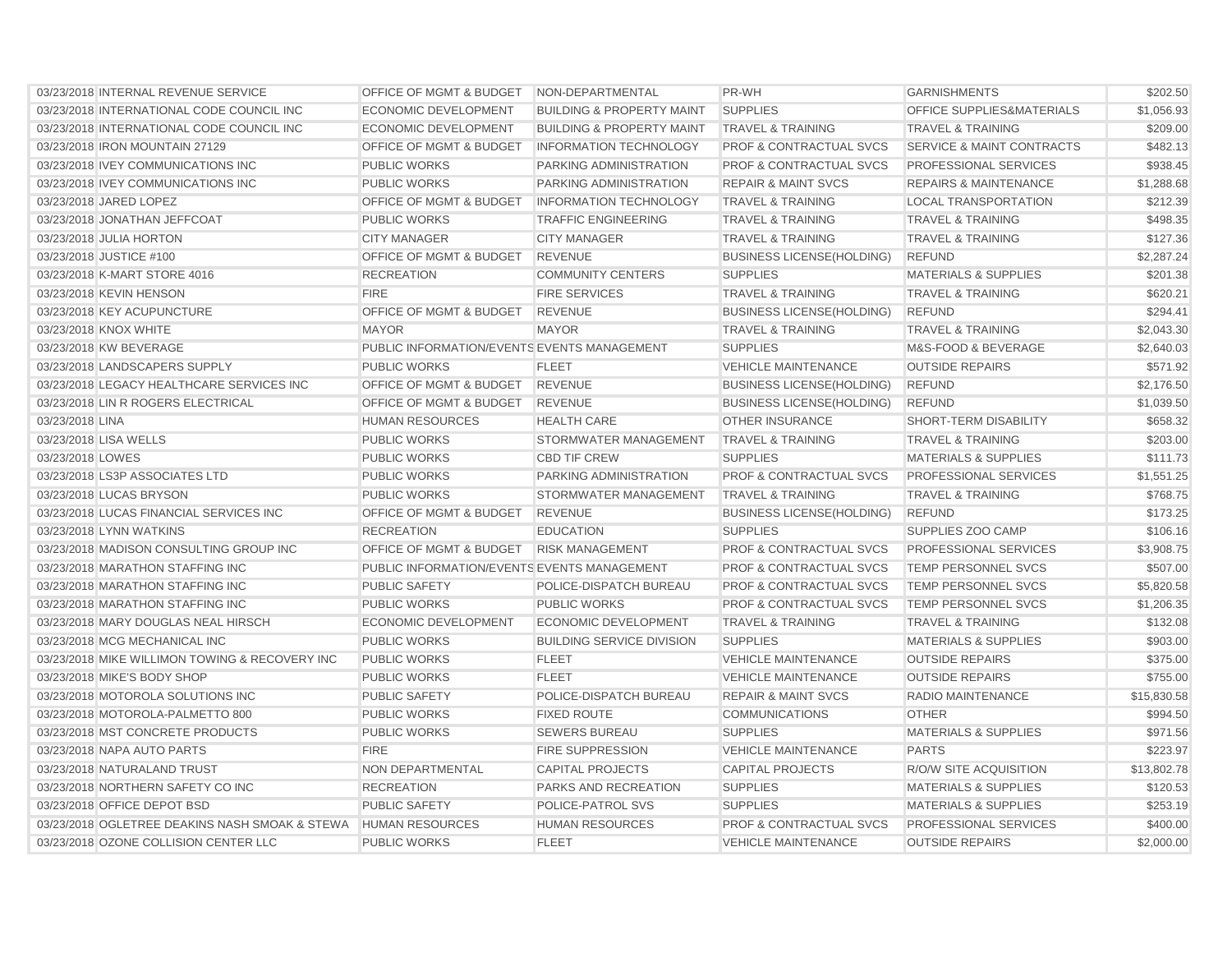| 03/23/2018 PANAGAKOS ASPHALT INC                          | <b>PUBLIC WORKS</b>                         | <b>SEWERS BUREAU</b>             | <b>SUPPLIES</b>                    | <b>MATERIALS &amp; SUPPLIES</b>      | \$228.58    |
|-----------------------------------------------------------|---------------------------------------------|----------------------------------|------------------------------------|--------------------------------------|-------------|
| 03/23/2018 PANAGAKOS ASPHALT INC                          | <b>PUBLIC WORKS</b>                         | <b>STORM DRAINS BUREAU</b>       | <b>SUPPLIES</b>                    | <b>MATERIALS &amp; SUPPLIES</b>      | \$228.58    |
| 03/23/2018 PANAGAKOS ASPHALT INC                          | <b>PUBLIC WORKS</b>                         | <b>STREETS BUREAU</b>            | <b>SUPPLIES</b>                    | <b>MATERIALS &amp; SUPPLIES</b>      | \$457.10    |
| 03/23/2018 PECAN PIE PRODUCTIONS                          | <b>RECREATION</b>                           | <b>PUBLIC SERVICES</b>           | <b>SUPPLIES</b>                    | <b>SUPPLIES PROMOTIONS</b>           | \$233.33    |
| 03/23/2018 PERFECT DELIVERY INC                           | <b>RECREATION</b>                           | <b>COMMUNITY CENTERS</b>         | <b>SUPPLIES</b>                    | <b>MATERIALS &amp; SUPPLIES</b>      | \$170.89    |
| 03/23/2018 PETERBILT STORE OF GREENVILLE, THE             | <b>PUBLIC WORKS</b>                         | <b>VEHICLE MAINTENANCE</b>       | <b>VEHICLE MAINTENANCE</b>         | <b>PARTS</b>                         | \$5,645.69  |
| 03/23/2018 PIEDMONT NATURAL GAS CO INC                    | C. D. DIVISION                              | <b>CDBG PROJECTS</b>             | <b>CD PROJECTS</b>                 | PUBLIC SERVICES (GENERAL)            | \$218.37    |
| 03/23/2018 PIEDMONT NATURAL GAS CO INC                    | <b>FIRE</b>                                 | <b>FIRE SERVICES</b>             | <b>UTILITIES</b>                   | GAS                                  | \$705.53    |
| 03/23/2018 PINNIX INC                                     | OFFICE OF MGMT & BUDGET                     | <b>REVENUE</b>                   | <b>BUSINESS LICENSE(HOLDING)</b>   | <b>REFUND</b>                        | \$877.50    |
| 03/23/2018 PRESORT PLUS INC                               | <b>RECREATION</b>                           | <b>PUBLIC SERVICES</b>           | <b>PRINTING</b>                    | PRINTING & BINDING                   | \$579.63    |
| 03/23/2018 PROFORMA                                       | <b>PUBLIC WORKS</b>                         | PARKING ADMINISTRATION           | <b>SUPPLIES</b>                    | <b>OFFICE SUPPLIES&amp;MATERIALS</b> | \$112.74    |
| 03/23/2018 PSYCHEMEDICS CORPORATION                       | <b>HUMAN RESOURCES</b>                      | OCCUPATIONAL HEALTH              | PROF & CONTRACTUAL SVCS            | PROFESSIONAL SERVICES                | \$1,611.50  |
| 03/23/2018 RED WING BUSINESS ADVANTAGE ACCOUNT FIRE       |                                             | <b>FIRE SUPPRESSION</b>          | <b>SUPPLIES</b>                    | <b>CLOTHING &amp; UNIFORMS</b>       | \$140.00    |
| 03/23/2018 RED WING BUSINESS ADVANTAGE ACCOUNT RECREATION |                                             | <b>BEAUTIFICATION BUREAU</b>     | <b>SUPPLIES</b>                    | <b>CLOTHING &amp; UNIFORMS</b>       | \$115.00    |
| 03/23/2018 RENEWABLE WATER RESOURCES                      | OFFICE OF MGMT & BUDGET                     | <b>REVENUE</b>                   | LIAB-REWA                          | <b>REWA</b>                          | \$95,000.00 |
| 03/23/2018 RILEY POPE & LANEY, LLC                        | <b>CITY MANAGER</b>                         | <b>CITY MANAGER</b>              | <b>PROF &amp; CONTRACTUAL SVCS</b> | PROFESSIONAL SERVICES                | \$5,750.00  |
| 03/23/2018 RIVERPLACE DEVELOPMENT II LLC                  | <b>PUBLIC WORKS</b>                         | RIVERPLACE GARAGE                | <b>UTILITIES</b>                   | <b>ELECTRICITY</b>                   | \$256.55    |
| 03/23/2018 ROGERS & CALLCOTT ENVIRONMENTAL                | <b>PUBLIC WORKS</b>                         | <b>GARBAGE DISPOSAL BUREAU</b>   | <b>PROF &amp; CONTRACTUAL SVCS</b> | PROFESSIONAL SERVICES                | \$4,092.76  |
| 03/23/2018 S & ME, INC.                                   | NON DEPARTMENTAL                            | <b>CAPITAL PROJECTS</b>          | <b>CAPITAL PROJECTS</b>            | <b>PROJECT EXPENSE</b>               | \$3,500.00  |
| 03/23/2018 S C DEPARTMENT OF REVENUE                      | OFFICE OF MGMT & BUDGET                     | NON-DEPARTMENTAL                 | PR-WH                              | <b>GARNISHMENTS</b>                  | \$513.54    |
| 03/23/2018 S C RETIREMENT SYSTEM                          | OFFICE OF MGMT & BUDGET                     | NON-DEPARTMENTAL                 | PR-WH                              | <b>RETIREMENT SVS PURCHASE</b>       | \$1,170.61  |
| 03/23/2018 SAFE INDUSTRIES                                | <b>FIRE</b>                                 | <b>FIRE SUPPRESSION</b>          | <b>SUPPLIES</b>                    | <b>MATERIALS &amp; SUPPLIES</b>      | \$377.78    |
| 03/23/2018 SALUDA CONSTRUCTION LLC                        | <b>NON DEPARTMENTAL</b>                     | <b>CAPITAL PROJECTS</b>          | <b>CAPITAL PROJECTS</b>            | <b>CONSTRUCTION</b>                  | \$29,605.27 |
| 03/23/2018 SAM'S CLUB                                     | <b>RECREATION</b>                           | <b>PUBLIC SERVICES</b>           | <b>SUPPLIES</b>                    | <b>SALE CONCESSIONS</b>              | \$241.71    |
| 03/23/2018 SANDRA TEMPLETON PETTY CASH                    | <b>CITY ATTORNEY</b>                        | <b>CITY ATTORNEY</b>             | <b>SUNDRY</b>                      | <b>COURT COSTS</b>                   | \$179.00    |
| 03/23/2018 SCHNEIDER ELECTRIC BUILDING AM                 | <b>OFFICE OF MGMT &amp; BUDGET</b>          | <b>REVENUE</b>                   | <b>BUSINESS LICENSE(HOLDING)</b>   | <b>REFUND</b>                        | \$2,052.00  |
| 03/23/2018 SEMAKI & BIRD LTD                              | <b>RECREATION</b>                           | <b>PUBLIC SERVICES</b>           | <b>SUPPLIES</b>                    | <b>SALE GIFTS</b>                    | \$864.80    |
| 03/23/2018 SHOPS AT GREENRIDGE LLC                        | OFFICE OF MGMT & BUDGET                     | <b>REVENUE</b>                   | <b>BUSINESS LIC &amp; PERMITS</b>  | <b>BUSINESS LIC-SERVICE</b>          | \$14,599.01 |
| 03/23/2018 SIGNATURE INC                                  | PUBLIC INFORMATION/EVENTS EVENTS MANAGEMENT |                                  | <b>SUPPLIES</b>                    | <b>SALE GIFTS</b>                    | \$498.75    |
| 03/23/2018 SITEONE LANDSCAPE SUPPLY LLC                   | <b>RECREATION</b>                           | <b>PARKS MAINTENANCE</b>         | <b>SUPPLIES</b>                    | <b>MATERIALS &amp; SUPPLIES</b>      | \$435.31    |
| 03/23/2018 SKY LOUNGE AND NIGHTLIFE                       | <b>OFFICE OF MGMT &amp; BUDGET</b>          | <b>REVENUE</b>                   | <b>BUSINESS LICENSE(HOLDING)</b>   | <b>REFUND</b>                        | \$353.17    |
| 03/23/2018 SMG                                            | <b>NON DEPARTMENTAL</b>                     | NON DEPARTMENTAL                 | <b>PROF &amp; CONTRACTUAL SVCS</b> | <b>MANAGEMENT FEES</b>               | \$13,115.67 |
| 03/23/2018 SNIDER FLEET SOLUTIONS                         | <b>PUBLIC WORKS</b>                         | <b>FLEET</b>                     | <b>VEHICLE MAINTENANCE</b>         | <b>OUTSIDE REPAIRS</b>               | \$2,147.63  |
| 03/23/2018 SOUTHEASTERN PAPER GROUP                       | PUBLIC WORKS                                | <b>BUILDING SERVICE DIVISION</b> | <b>SUPPLIES</b>                    | <b>JANITORIAL SUPPLIES</b>           | \$1,108.53  |
| 03/23/2018 SOUTHEASTERN PAPER GROUP                       | <b>RECREATION</b>                           | <b>FALLS PARK WORK CREW</b>      | <b>SUPPLIES</b>                    | <b>JANITORIAL SUPPLIES</b>           | \$299.94    |
| 03/23/2018 SOUTHERN MEP LLC                               | OFFICE OF MGMT & BUDGET                     | <b>REVENUE</b>                   | <b>BUSINESS LICENSE(HOLDING)</b>   | <b>REFUND</b>                        | \$210.00    |
| 03/23/2018 SPECIES360                                     | <b>RECREATION</b>                           | <b>ADMINISTRATION</b>            | <b>SUNDRY</b>                      | DUES, SUBSCRIPTN, PUBLICATN          | \$4,657.10  |
| 03/23/2018 STERICYCLE                                     | <b>HUMAN RESOURCES</b>                      | <b>OCCUPATIONAL HEALTH</b>       | PROF & CONTRACTUAL SVCS            | PROFESSIONAL SERVICES                | \$653.64    |
| 03/23/2018 STEVE HUNT                                     | <b>FIRE</b>                                 | <b>FIRE SUPPRESSION</b>          | <b>TRAVEL &amp; TRAINING</b>       | <b>TRAVEL &amp; TRAINING</b>         | \$188.00    |
| 03/23/2018 STRATEGIC COORDINATING ORGANIZATION            | <b>HUMAN RESOURCES</b>                      | <b>HEALTH CARE</b>               | <b>SUNDRY</b>                      | <b>WELLNESS ACTIVITIES</b>           | \$480.00    |
| 03/23/2018 SUBURBAN PROPANE                               | <b>RECREATION</b>                           | <b>PARKS AND RECREATION</b>      | <b>UTILITIES</b>                   | GAS                                  | \$1,052.26  |
| 03/23/2018 SUPERION LLC                                   | OFFICE OF MGMT & BUDGET                     | <b>INFORMATION TECHNOLOGY</b>    | <b>PROF &amp; CONTRACTUAL SVCS</b> | <b>SERVICE &amp; MAINT CONTRACTS</b> | \$14,451.72 |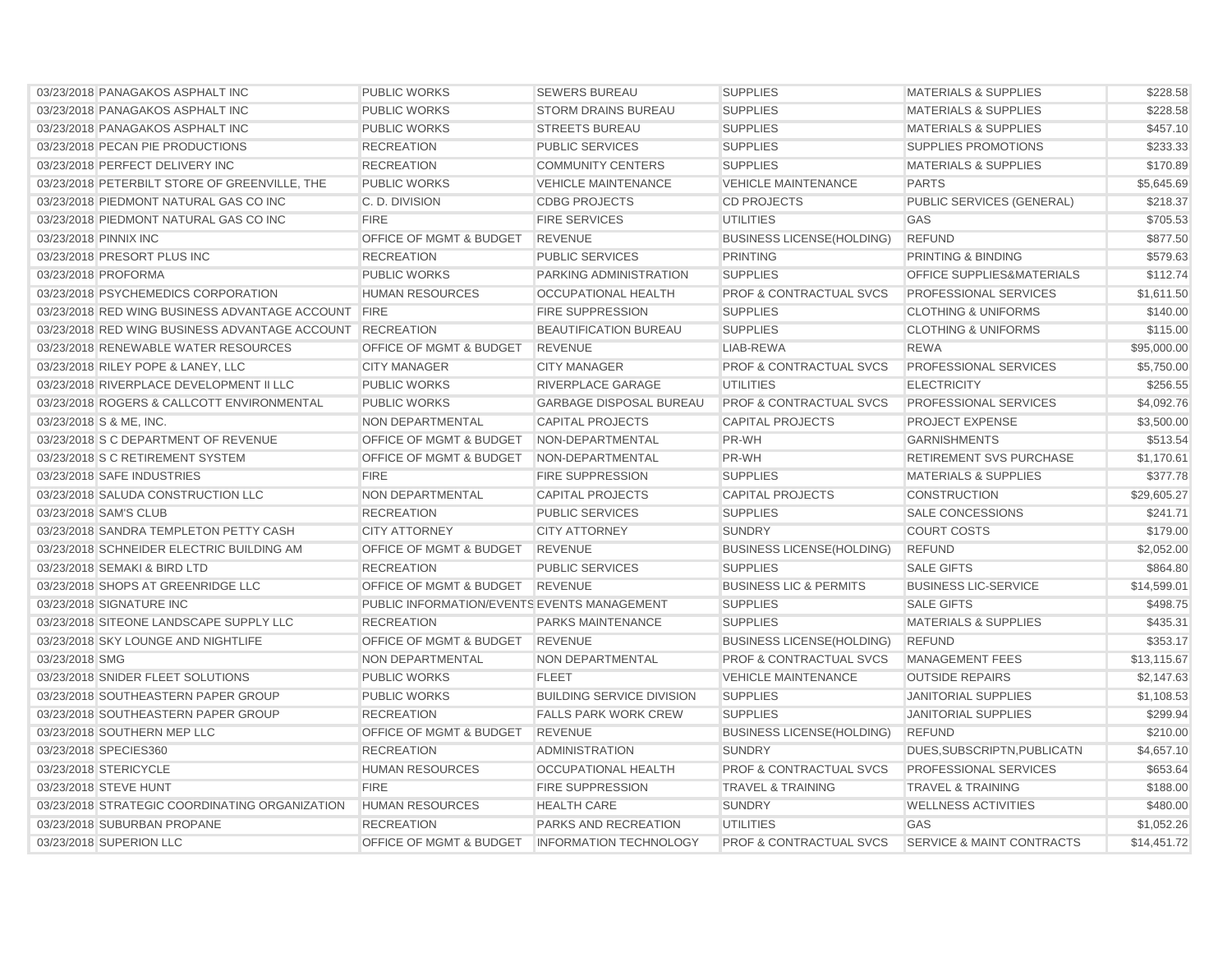| 03/23/2018 T MOBILE                          | <b>OFFICE OF MGMT &amp; BUDGET</b> | <b>REVENUE</b>                | <b>BUSINESS LICENSE(HOLDING)</b>   | <b>REFUND</b>                    | \$302.77    |
|----------------------------------------------|------------------------------------|-------------------------------|------------------------------------|----------------------------------|-------------|
| 03/23/2018 TACO BELL #27326                  | OFFICE OF MGMT & BUDGET            | <b>REVENUE</b>                | <b>BUSINESS LICENSE(HOLDING)</b>   | <b>REFUND</b>                    | \$765.05    |
| 03/23/2018 TACO BELL #27339                  | OFFICE OF MGMT & BUDGET            | <b>REVENUE</b>                | <b>BUSINESS LICENSE(HOLDING)</b>   | <b>REFUND</b>                    | \$703.45    |
| 03/23/2018 TALENT MANAGEMENT SOLUTIONS       | <b>HUMAN RESOURCES</b>             | <b>HUMAN RESOURCES</b>        | <b>PROF &amp; CONTRACTUAL SVCS</b> | TEMP PERSONNEL SVCS              | \$818.00    |
| 03/23/2018 TALENT MANAGEMENT SOLUTIONS       | <b>PUBLIC WORKS</b>                | <b>FIXED ROUTE</b>            | <b>PROF &amp; CONTRACTUAL SVCS</b> | <b>TEMP PERSONNEL SVCS</b>       | \$3,523.51  |
| 03/23/2018 TALENT MANAGEMENT SOLUTIONS       | <b>PUBLIC WORKS</b>                | <b>MAINTENANCE</b>            | <b>PROF &amp; CONTRACTUAL SVCS</b> | <b>TEMP PERSONNEL SVCS</b>       | \$693.20    |
| 03/23/2018 TALENT MANAGEMENT SOLUTIONS       | <b>PUBLIC WORKS</b>                | RESIDENTIAL COLL BUREAU       | <b>PROF &amp; CONTRACTUAL SVCS</b> | TEMP PERSONNEL SVCS              | \$3,153.90  |
| 03/23/2018 TALENT MANAGEMENT SOLUTIONS       | <b>PUBLIC WORKS</b>                | <b>STORM DRAINS BUREAU</b>    | <b>PROF &amp; CONTRACTUAL SVCS</b> | <b>TEMP PERSONNEL SVCS</b>       | \$631.13    |
| 03/23/2018 TALENT MANAGEMENT SOLUTIONS       | <b>PUBLIC WORKS</b>                | <b>STORMWATER MANAGEMENT</b>  | <b>PROF &amp; CONTRACTUAL SVCS</b> | <b>TEMP PERSONNEL SVCS</b>       | \$1,023.36  |
| 03/23/2018 TALENT MANAGEMENT SOLUTIONS       | <b>PUBLIC WORKS</b>                | <b>STREETS BUREAU</b>         | <b>PROF &amp; CONTRACTUAL SVCS</b> | <b>TEMP PERSONNEL SVCS</b>       | \$1,649.18  |
| 03/23/2018 TALENT MANAGEMENT SOLUTIONS       | <b>RECREATION</b>                  | <b>COMMUNITY CENTERS</b>      | <b>PROF &amp; CONTRACTUAL SVCS</b> | <b>TEMP PERSONNEL SVCS</b>       | \$1,405.44  |
| 03/23/2018 TALENT MANAGEMENT SOLUTIONS       | <b>RECREATION</b>                  | <b>FALLS PARK WORK CREW</b>   | <b>PROF &amp; CONTRACTUAL SVCS</b> | <b>TEMP PERSONNEL SVCS</b>       | \$628.00    |
| 03/23/2018 TALENT MANAGEMENT SOLUTIONS       | <b>RECREATION</b>                  | <b>PUBLIC SERVICES</b>        | <b>PROF &amp; CONTRACTUAL SVCS</b> | <b>TEMP PERSONNEL SVCS</b>       | \$341.76    |
| 03/23/2018 TECH SYSTEMS INC                  | OFFICE OF MGMT & BUDGET            | <b>REVENUE</b>                | <b>BUSINESS LICENSE(HOLDING)</b>   | <b>REFUND</b>                    | \$1,179.64  |
| 03/23/2018 THOMAS AND HUTTON ENGINEERING     | <b>OFFICE OF MGMT &amp; BUDGET</b> | <b>REVENUE</b>                | <b>BUSINESS LICENSE (HOLDING)</b>  | <b>REFUND</b>                    | \$242.00    |
| 03/23/2018 TRANSAXLE LLC                     | <b>PUBLIC WORKS</b>                | <b>FLEET</b>                  | <b>VEHICLE MAINTENANCE</b>         | <b>OUTSIDE REPAIRS</b>           | \$186.84    |
| 03/23/2018 TRUCKPRO LLC                      | <b>FIRE</b>                        | <b>FIRE SUPPRESSION</b>       | <b>VEHICLE MAINTENANCE</b>         | <b>PARTS</b>                     | \$144.61    |
| 03/23/2018 TRUCKPRO LLC                      | <b>PUBLIC WORKS</b>                | <b>VEHICLE MAINTENANCE</b>    | <b>VEHICLE MAINTENANCE</b>         | <b>PARTS</b>                     | \$715.71    |
| 03/23/2018 TYLER TECHNOLOGIES INC            | <b>PUBLIC WORKS</b>                | PARKING ADMINISTRATION        | <b>REPAIR &amp; MAINT SVCS</b>     | <b>REPAIRS &amp; MAINTENANCE</b> | \$3,190.60  |
| 03/23/2018 U S SECURITY ASSOCIATES INC       | OFFICE OF MGMT & BUDGET            | <b>REVENUE</b>                | <b>BUSINESS LICENSE(HOLDING)</b>   | <b>REFUND</b>                    | \$315.41    |
| 03/23/2018 UNIFIRST                          | <b>PUBLIC WORKS</b>                | <b>VEHICLE MAINTENANCE</b>    | <b>SUPPLIES</b>                    | <b>CLOTHING &amp; UNIFORMS</b>   | \$536.62    |
| 03/23/2018 UNITED WAY OF GREENVILLE COUNTY   | <b>OFFICE OF MGMT &amp; BUDGET</b> | NON-DEPARTMENTAL              | PR-WH                              | <b>UNITED WAY</b>                | \$2,097.02  |
| 03/23/2018 VANESSA H KORMYLO PA              | OFFICE OF MGMT & BUDGET            | <b>REVENUE</b>                | <b>BUSINESS LICENSE(HOLDING)</b>   | <b>REFUND</b>                    | \$1,127.00  |
| 03/23/2018 VAUGHN AND MELTON                 | <b>CITY MANAGER</b>                | UTILITY UNDERGROUNDING FU     | <b>SUNDRY</b>                      | UNDERGROUNDING COMMERCIAL        | \$1,451.00  |
| 03/23/2018 VERIZON WIRELESS                  | <b>FIRE</b>                        | <b>FIRE</b>                   | <b>COMMUNICATIONS</b>              | <b>OTHER</b>                     | \$1,264.91  |
| 03/23/2018 VERIZON WIRELESS                  | OFFICE OF MGMT & BUDGET            | <b>INFORMATION TECHNOLOGY</b> | <b>COMMUNICATIONS</b>              | TELECOMMUNICATIONS/WIRELE        | \$119.77    |
| 03/23/2018 VERIZON WIRELESS                  | <b>PUBLIC SAFETY</b>               | POLICE-PATROL SVS             | <b>COMMUNICATIONS</b>              | <b>OTHER</b>                     | \$8,421.25  |
| 03/23/2018 VISUAL IMAGE                      | OFFICE OF MGMT & BUDGET            | <b>REVENUE</b>                | <b>BUSINESS LICENSE(HOLDING)</b>   | <b>REFUND</b>                    | \$153.48    |
| 03/23/2018 W W WILLIAMS                      | <b>PUBLIC WORKS</b>                | <b>VEHICLE MAINTENANCE</b>    | <b>VEHICLE MAINTENANCE</b>         | <b>OUTSIDE REPAIRS</b>           | \$130.00    |
| 03/23/2018 WAYNE OWENS                       | <b>PUBLIC WORKS</b>                | <b>STORM DRAINS BUREAU</b>    | <b>TRAVEL &amp; TRAINING</b>       | <b>TRAVEL &amp; TRAINING</b>     | \$771.06    |
| 03/23/2018 WAYNE'S OVERHEAD DOORS            | <b>PUBLIC WORKS</b>                | NON VEHICLE MAINTENANCE       | <b>SUPPLIES</b>                    | <b>MATERIALS &amp; SUPPLIES</b>  | \$840.00    |
| 03/23/2018 WHITE HORSE PACKAGING CO          | <b>PUBLIC WORKS</b>                | <b>MAINTENANCE</b>            | <b>SUPPLIES</b>                    | <b>MATERIALS &amp; SUPPLIES</b>  | \$1,016.96  |
| 03/23/2018 WHITE HORSE PACKAGING CO          | <b>RECREATION</b>                  | <b>ADMINISTRATION</b>         | <b>SUPPLIES</b>                    | <b>JANITORIAL SUPPLIES</b>       | \$186.28    |
| 03/23/2018 WILDLIFE ARTISTS INC              | <b>RECREATION</b>                  | <b>PUBLIC SERVICES</b>        | <b>SUPPLIES</b>                    | <b>SALE GIFTS</b>                | \$928.05    |
| 03/23/2018 WILLIAMS FIRE APPARATUS           | <b>FIRE</b>                        | <b>FIRE SUPPRESSION</b>       | <b>VEHICLE MAINTENANCE</b>         | <b>PARTS</b>                     | \$338.51    |
| 03/23/2018 WILLIS OF SOUTH CAROLINA INC      | OFFICE OF MGMT & BUDGET            | <b>RISK MANAGEMENT</b>        | <b>RISK MANAGEMENT</b>             | <b>WC SERVICE FEES</b>           | \$1,840.00  |
| 03/23/2018 WILLIS OF SOUTH CAROLINA INC      | OFFICE OF MGMT & BUDGET            | <b>RISK MANAGEMENT</b>        | <b>SERVICE FEES</b>                | ADMIN FEES-GEN/PROP LIA          | \$38,130.80 |
| 03/23/2018 WILLIS OF SOUTH CAROLINA INC      | OFFICE OF MGMT & BUDGET            | <b>RISK MANAGEMENT</b>        | <b>SERVICE FEES</b>                | PREMIUMS BUILDING PROP           | \$1,809.00  |
| 03/23/2018 WILMA'S PUMP & TANK CO INC        | <b>PUBLIC WORKS</b>                | <b>VEHICLE MAINTENANCE</b>    | <b>SUPPLIES</b>                    | <b>MATERIALS &amp; SUPPLIES</b>  | \$302.10    |
| 03/23/2018 WYOMING CHILD SUPPORT ENFORCEMENT | OFFICE OF MGMT & BUDGET            | NON-DEPARTMENTAL              | PR-WH                              | <b>GARNISHMENTS</b>              | \$154.61    |
| 03/26/2018 TD CARD SERVICES                  | <b>HUMAN RESOURCES</b>             | <b>OCCUPATIONAL HEALTH</b>    | <b>SUPPLIES</b>                    | <b>MATERIALS &amp; SUPPLIES</b>  | \$337.53    |
| 03/26/2018 TD CARD SERVICES                  | <b>HUMAN RESOURCES</b>             | <b>OCCUPATIONAL HEALTH</b>    | <b>TRAVEL &amp; TRAINING</b>       | <b>TRAVEL &amp; TRAINING</b>     | \$1,135.00  |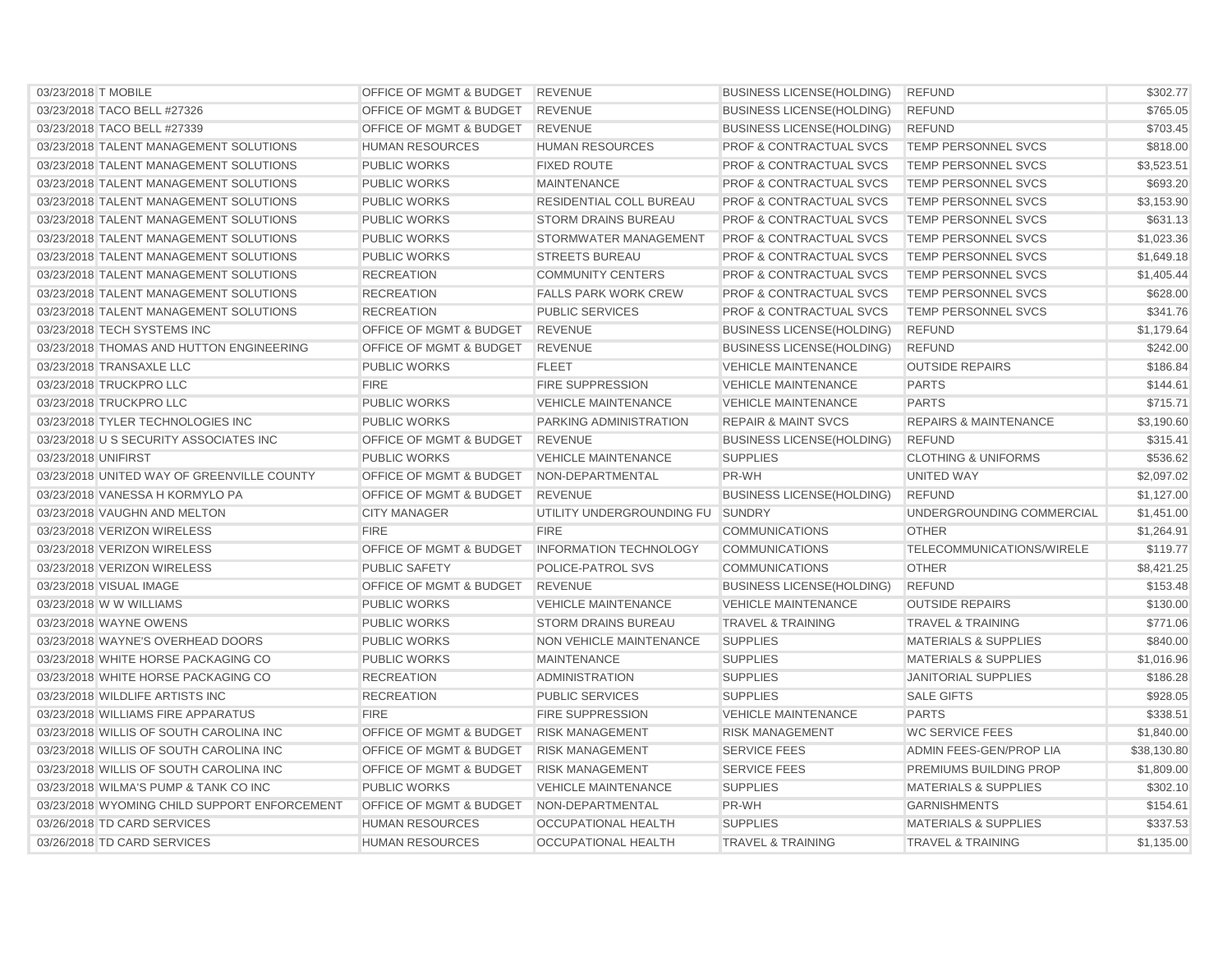| 03/26/2018 TD CARD SERVICES         | NON DEPARTMENTAL                             | <b>CAPITAL PROJECTS</b>              | <b>CAPITAL PROJECTS</b>            | PLANNING/DESIGN                      | \$128.13    |
|-------------------------------------|----------------------------------------------|--------------------------------------|------------------------------------|--------------------------------------|-------------|
| 03/26/2018 TD CARD SERVICES         | PUBLIC INFORMATION/EVENTS EVENTS MANAGEMENT  |                                      | <b>SUPPLIES</b>                    | <b>MATERIALS &amp; SUPPLIES</b>      | \$419.95    |
| 03/26/2018 TD CARD SERVICES         | PUBLIC INFORMATION/EVENTS PUBLIC INFORMATION |                                      | <b>SUNDRY</b>                      | DUES.SUBSCRIPTN.PUBLICATN            | \$868.44    |
| 03/26/2018 TD CARD SERVICES         | PUBLIC INFORMATION/EVENTS PUBLIC INFORMATION |                                      | <b>SUNDRY</b>                      | <b>MISCELLANEOUS</b>                 | \$755.56    |
| 03/26/2018 TD CARD SERVICES         | PUBLIC INFORMATION/EVENTS PUBLIC INFORMATION |                                      | <b>SUPPLIES</b>                    | <b>MATERIALS &amp; SUPPLIES</b>      | \$423.96    |
| 03/26/2018 TD CARD SERVICES         | <b>PUBLIC WORKS</b>                          | <b>ENGINEERING</b>                   | <b>SUNDRY</b>                      | DUES, SUBSCRIPTN, PUBLICATN          | \$151.21    |
| 03/26/2018 TD CARD SERVICES         | <b>PUBLIC WORKS</b>                          | <b>FLEET</b>                         | <b>SUNDRY</b>                      | DUES, SUBSCRIPTN, PUBLICATN          | \$756.05    |
| 03/26/2018 TD CARD SERVICES         | <b>PUBLIC WORKS</b>                          | <b>PARKING ADMINISTRATION</b>        | <b>REPAIR &amp; MAINT SVCS</b>     | <b>REPAIRS &amp; MAINTENANCE</b>     | \$132.99    |
| 03/26/2018 TD CARD SERVICES         | <b>PUBLIC WORKS</b>                          | <b>PARKING ADMINISTRATION</b>        | <b>SUPPLIES</b>                    | <b>MATERIALS &amp; SUPPLIES</b>      | \$5,243.88  |
| 03/26/2018 TD CARD SERVICES         | <b>PUBLIC WORKS</b>                          | <b>PUBLIC WORKS</b>                  | <b>SUNDRY</b>                      | DUES, SUBSCRIPTN, PUBLICATN          | \$212.00    |
| 03/26/2018 TD CARD SERVICES         | <b>PUBLIC WORKS</b>                          | <b>PUBLIC WORKS</b>                  | <b>TRAVEL &amp; TRAINING</b>       | <b>TRAVEL &amp; TRAINING</b>         | \$231.01    |
| 03/26/2018 TD CARD SERVICES         | <b>PUBLIC WORKS</b>                          | <b>RESIDENTIAL COLL BUREAU</b>       | <b>SUNDRY</b>                      | DUES, SUBSCRIPTN, PUBLICATN          | \$151.21    |
| 03/26/2018 TD CARD SERVICES         | <b>PUBLIC WORKS</b>                          | <b>SEWERS BUREAU</b>                 | <b>SUNDRY</b>                      | DUES, SUBSCRIPTN, PUBLICATN          | \$453.63    |
| 03/26/2018 TD CARD SERVICES         | <b>RECREATION</b>                            | ADMINISTRATION                       | <b>SUPPLIES</b>                    | M&S-VETERINARY                       | \$112.19    |
| 03/26/2018 TD CARD SERVICES         | <b>RECREATION</b>                            | <b>COMMUNITY CENTERS</b>             | <b>SUPPLIES</b>                    | <b>MATERIALS &amp; SUPPLIES</b>      | \$141.17    |
| 03/26/2018 TD CARD SERVICES         | <b>RECREATION</b>                            | <b>COMMUNITY CENTERS</b>             | <b>TRAVEL &amp; TRAINING</b>       | <b>TRAVEL &amp; TRAINING</b>         | \$440.00    |
| 03/26/2018 TD CARD SERVICES         | <b>RECREATION</b>                            | <b>FALLS PARK WORK CREW</b>          | <b>REPAIR &amp; MAINT SVCS</b>     | <b>REPAIRS &amp; MAINTENANCE</b>     | \$116.55    |
| 03/26/2018 TD CARD SERVICES         | <b>RECREATION</b>                            | PARKS AND RECREATION                 | <b>TRAVEL &amp; TRAINING</b>       | <b>TRAVEL &amp; TRAINING</b>         | \$252.70    |
| 03/26/2018 TD CARD SERVICES         | <b>RECREATION</b>                            | <b>PARKS MAINTENANCE</b>             | <b>REPAIR &amp; MAINT SVCS</b>     | <b>REPAIRS &amp; MAINTENANCE</b>     | \$782.20    |
| 03/26/2018 TD CARD SERVICES         | <b>RECREATION</b>                            | <b>PARKS MAINTENANCE</b>             | <b>TRAVEL &amp; TRAINING</b>       | <b>TRAVEL &amp; TRAINING</b>         | \$970.00    |
| 03/26/2018 TD CARD SERVICES         | <b>RECREATION</b>                            | TREE MAINTENANCE BUREAU              | <b>SUPPLIES</b>                    | <b>MATERIALS &amp; SUPPLIES</b>      | \$103.60    |
| 03/30/2018 1ST TIMOTHY 4:4 LLC      | <b>PUBLIC WORKS</b>                          | PARKING ADMINISTRATION               | <b>PROF &amp; CONTRACTUAL SVCS</b> | <b>RENTAL EXPENSE</b>                | \$200.00    |
| 03/30/2018 4-10 BERRY INC           | <b>ECONOMIC DEVELOPMENT</b>                  | <b>BUILDING &amp; PROPERTY MAINT</b> | <b>PROF &amp; CONTRACTUAL SVCS</b> | <b>DEMOLITIONS</b>                   | \$6,300.00  |
| 03/30/2018 A SERVICES GROUP LLC     | <b>RECREATION</b>                            | <b>ADMINISTRATION</b>                | <b>PROF &amp; CONTRACTUAL SVCS</b> | <b>SERVICE &amp; MAINT CONTRACTS</b> | \$1,389.15  |
| 03/30/2018 ABC LOCKSMITH LLC        | <b>PUBLIC WORKS</b>                          | <b>ENFORCEMENT</b>                   | <b>SUPPLIES</b>                    | <b>MATERIALS &amp; SUPPLIES</b>      | \$1,061.40  |
| 03/30/2018 ADT SECURITY SERVICES    | <b>RECREATION</b>                            | <b>COMMUNITY CENTERS</b>             | <b>PROF &amp; CONTRACTUAL SVCS</b> | PROFESSIONAL SERVICES                | \$351.54    |
| 03/30/2018 ADVANCE AUTO PARTS       | <b>PUBLIC WORKS</b>                          | <b>VEHICLE MAINTENANCE</b>           | <b>VEHICLE MAINTENANCE</b>         | <b>PARTS</b>                         | \$1,218.38  |
| 03/30/2018 ADVANCED FIRE PROTECTION | <b>PUBLIC WORKS</b>                          | <b>ONE GARAGE</b>                    | <b>REPAIR &amp; MAINT SVCS</b>     | <b>REPAIRS &amp; MAINTENANCE</b>     | \$110.00    |
| 03/30/2018 AFLAC                    | OFFICE OF MGMT & BUDGET                      | NON-DEPARTMENTAL                     | PR-WH                              | <b>INSURANCE-CANCER</b>              | \$12,623.44 |
| 03/30/2018 ALDRIDGE FAMILY PRODUCE  | <b>RECREATION</b>                            | <b>ADMINISTRATION</b>                | <b>SUPPLIES</b>                    | M&S-FOOD                             | \$432.34    |
| 03/30/2018 ALTEC INDUSTRIES         | <b>PUBLIC WORKS</b>                          | <b>FLEET</b>                         | <b>VEHICLE MAINTENANCE</b>         | <b>OUTSIDE REPAIRS</b>               | \$2,061.08  |
| 03/30/2018 AMTEC                    | NON DEPARTMENTAL                             | <b>HOSPITALITY TAX</b>               | <b>FISCAL AGENT</b>                | <b>FISCAL AGENT FEES</b>             | \$500.00    |
| 03/30/2018 AMTEC                    | <b>PUBLIC WORKS</b>                          | <b>SEWERS BUREAU</b>                 | <b>FISCAL AGENT</b>                | <b>FISCAL AGENT FEES</b>             | \$500.00    |
| 03/30/2018 AMTEC                    | <b>PUBLIC WORKS</b>                          | <b>STORMWATER MANAGEMENT</b>         | <b>FISCAL AGENT</b>                | <b>FISCAL AGENT FEES</b>             | \$500.00    |
| 03/30/2018 ANTHEM SPORTS LLC        | <b>RECREATION</b>                            | <b>COMMUNITY CENTERS</b>             | <b>SUPPLIES</b>                    | <b>MATERIALS &amp; SUPPLIES</b>      | \$2,052.60  |
| 03/30/2018 AURORA WORLD INC         | <b>RECREATION</b>                            | <b>PUBLIC SERVICES</b>               | <b>SUPPLIES</b>                    | <b>SALE GIFTS</b>                    | \$1,167.72  |
| 03/30/2018 BALLROOM ALCHEMY LLC     | <b>RECREATION</b>                            | <b>COMMUNITY CENTERS</b>             | <b>REC CLASS INSTRUCTOR LIAB</b>   | <b>COMMUNITY CENTERS</b>             | \$184.80    |
| 03/30/2018 BATTERY SPECIALISTS INC  | <b>RECREATION</b>                            | PARKS AND RECREATION                 | <b>SUPPLIES</b>                    | <b>MATERIALS &amp; SUPPLIES</b>      | \$145.74    |
| 03/30/2018 BLACK BEAR FARM          | <b>RECREATION</b>                            | <b>TREE MAINTENANCE BUREAU</b>       | <b>SUPPLIES</b>                    | <b>MATERIALS &amp; SUPPLIES</b>      | \$3,215.00  |
| 03/30/2018 BLANCHARD MACHINERY CO   | <b>PUBLIC WORKS</b>                          | <b>STORM DRAINS BUREAU</b>           | <b>PROF &amp; CONTRACTUAL SVCS</b> | <b>EQUIPMENT RENTAL</b>              | \$526.10    |
| 03/30/2018 C O G RETIREE INSURANCE  | <b>HUMAN RESOURCES</b>                       | <b>HEALTH CARE</b>                   | <b>OTHER INSURANCE</b>             | <b>HEALTH MEDICARE SUPPL</b>         | \$14,461.04 |
| 03/30/2018 CAMDON TOMLINSON         | PUBLIC INFORMATION/EVENTS EVENTS MANAGEMENT  |                                      | <b>PROF &amp; CONTRACTUAL SVCS</b> | <b>PROFESSIONAL SERVICES</b>         | \$400.00    |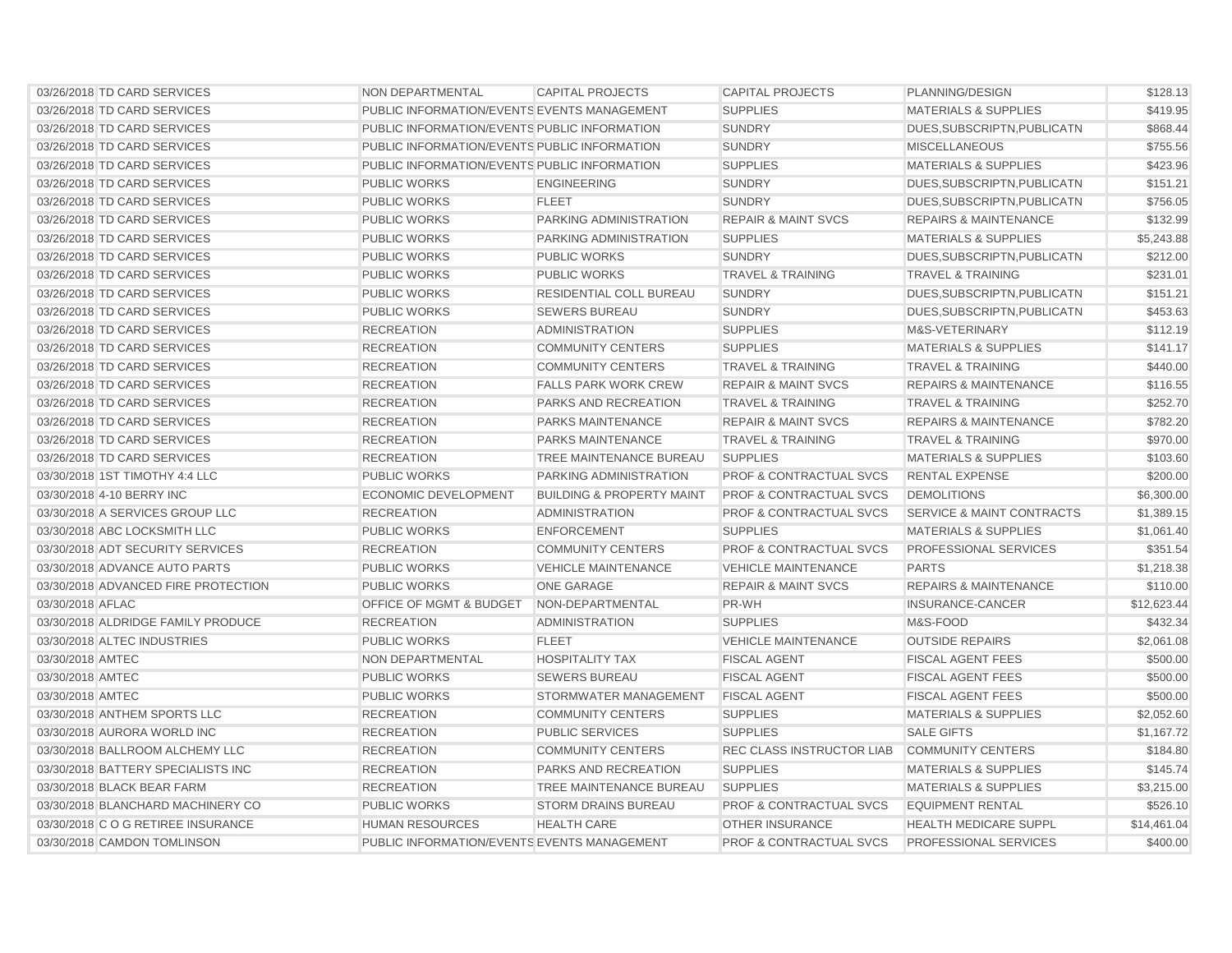| 03/30/2018 CAROLINA MASONRY COMPANY, INC.    | <b>RECREATION</b>           | <b>FALLS PARK WORK CREW</b>      | <b>PROF &amp; CONTRACTUAL SVCS</b> | <b>SERVICE &amp; MAINT CONTRACTS</b> | \$1,835.00  |
|----------------------------------------------|-----------------------------|----------------------------------|------------------------------------|--------------------------------------|-------------|
| 03/30/2018 CARSON'S NUT-BOLT & TOOL CO INC   | <b>PUBLIC WORKS</b>         | <b>TRAFFIC ENGINEERING</b>       | <b>SUPPLIES</b>                    | <b>M&amp;S-TRAFFIC CALMING</b>       | \$190.75    |
| 03/30/2018 CDW/G                             | ECONOMIC DEVELOPMENT        | ECONOMIC DEVELOPMENT             | <b>SUNDRY</b>                      | DUES, SUBSCRIPTN, PUBLICATN          | \$715.50    |
| 03/30/2018 CDW/G                             | MUNICIPAL COURT             | MUNICIPAL COURT                  | <b>SUPPLIES</b>                    | <b>MATERIALS &amp; SUPPLIES</b>      | \$1,060.69  |
| 03/30/2018 CDW/G                             | OFFICE OF MGMT & BUDGET     | <b>INFORMATION TECHNOLOGY</b>    | <b>SUPPLIES</b>                    | <b>MATERIALS &amp; SUPPLIES</b>      | \$218.33    |
| 03/30/2018 CDW/G                             | <b>PUBLIC WORKS</b>         | PARKING ADMINISTRATION           | <b>REPAIR &amp; MAINT SVCS</b>     | <b>REPAIRS &amp; MAINTENANCE</b>     | \$818.69    |
| 03/30/2018 CDW/G                             | <b>PUBLIC WORKS</b>         | <b>STREETS BUREAU</b>            | <b>SUPPLIES</b>                    | <b>MATERIALS &amp; SUPPLIES</b>      | \$103.24    |
| 03/30/2018 CENTERPLATE                       | <b>CITY MANAGER</b>         | <b>CITY MANAGER</b>              | <b>SUNDRY</b>                      | <b>MISCELLANEOUS</b>                 | \$163.30    |
| 03/30/2018 CHEM-AQUA INC                     | <b>PUBLIC WORKS</b>         | <b>BUILDING SERVICE DIVISION</b> | PROF & CONTRACTUAL SVCS            | <b>SERVICE &amp; MAINT CONTRACTS</b> | \$295.74    |
| 03/30/2018 CHI BLAIR                         | <b>PUBLIC SAFETY</b>        | POLICE-PATROL SVS                | <b>TRAVEL &amp; TRAINING</b>       | <b>TRAVEL &amp; TRAINING</b>         | \$220.00    |
| 03/30/2018 CINCINNATI SYSTEMS INC            | <b>PUBLIC WORKS</b>         | <b>BROAD STREET GARAGE</b>       | <b>SUPPLIES</b>                    | <b>MATERIALS &amp; SUPPLIES</b>      | \$723.18    |
| 03/30/2018 CINCINNATI SYSTEMS INC            | PUBLIC WORKS                | <b>COMMONS GARAGE</b>            | <b>SUPPLIES</b>                    | <b>MATERIALS &amp; SUPPLIES</b>      | \$723.20    |
| 03/30/2018 CINCINNATI SYSTEMS INC            | <b>PUBLIC WORKS</b>         | <b>LIBERTY SQUARE GARAGE</b>     | <b>SUPPLIES</b>                    | <b>MATERIALS &amp; SUPPLIES</b>      | \$723.18    |
| 03/30/2018 CINCINNATI SYSTEMS INC            | <b>PUBLIC WORKS</b>         | <b>ONE GARAGE</b>                | <b>SUPPLIES</b>                    | <b>MATERIALS &amp; SUPPLIES</b>      | \$723.18    |
| 03/30/2018 CINCINNATI SYSTEMS INC            | <b>PUBLIC WORKS</b>         | POINSETT GARAGE                  | <b>REPAIR &amp; MAINT SVCS</b>     | <b>REPAIRS &amp; MAINTENANCE</b>     | \$2,951.71  |
| 03/30/2018 CINTAS                            | <b>PUBLIC WORKS</b>         | <b>FLEET</b>                     | <b>SUPPLIES</b>                    | <b>CLOTHING &amp; UNIFORMS</b>       | \$186.66    |
| 03/30/2018 CLASSIC ACE HARDWARE - GREER      | <b>PUBLIC SAFETY</b>        | POLICE-PATROL SVS                | <b>SUPPLIES</b>                    | <b>MATERIALS &amp; SUPPLIES</b>      | \$415.09    |
| 03/30/2018 COMMUNICATION SERVICE CENTER INC  | <b>PUBLIC WORKS</b>         | <b>PARKING ADMINISTRATION</b>    | <b>COMMUNICATIONS</b>              | <b>OTHER</b>                         | \$155.82    |
| 03/30/2018 COMMUNICATION SERVICE CENTER INC  | <b>PUBLIC WORKS</b>         | RESIDENTIAL COLL BUREAU          | <b>COMMUNICATIONS</b>              | <b>OTHER</b>                         | \$534.24    |
| 03/30/2018 COMMUNICATION SERVICE CENTER INC  | <b>PUBLIC WORKS</b>         | <b>SEWERS BUREAU</b>             | <b>SUPPLIES</b>                    | <b>MATERIALS &amp; SUPPLIES</b>      | \$289.38    |
| 03/30/2018 COMMUNICATION SERVICE CENTER INC  | <b>PUBLIC WORKS</b>         | <b>STORM DRAINS BUREAU</b>       | <b>SUPPLIES</b>                    | <b>MATERIALS &amp; SUPPLIES</b>      | \$311.64    |
| 03/30/2018 COMMUNICATION SERVICE CENTER INC  | <b>PUBLIC WORKS</b>         | <b>STREETS BUREAU</b>            | <b>SUPPLIES</b>                    | <b>MATERIALS &amp; SUPPLIES</b>      | \$378.42    |
| 03/30/2018 CONSOLIDATED FLEET SERVICES INC   | <b>FIRE</b>                 | <b>FIRE SERVICES</b>             | <b>PROF &amp; CONTRACTUAL SVCS</b> | <b>SERVICE &amp; MAINT CONTRACTS</b> | \$4,252.02  |
| 03/30/2018 CRAWFORD STRATEGY LLC             | <b>NON DEPARTMENTAL</b>     | <b>MISC GRANTS</b>               | <b>SUPPLIES</b>                    | <b>MATERIALS &amp; SUPPLIES</b>      | \$8,075.34  |
| 03/30/2018 CROMER'S P-NUTS LLC               | <b>RECREATION</b>           | <b>PUBLIC SERVICES</b>           | <b>SUPPLIES</b>                    | <b>SALE CONCESSIONS</b>              | \$501.93    |
| 03/30/2018 CROOK'S BRASS & METAL REFINISHING | <b>ECONOMIC DEVELOPMENT</b> | <b>ECONOMIC DEVELOPMENT</b>      | <b>PROF &amp; CONTRACTUAL SVCS</b> | <b>SERVICE &amp; MAINT CONTRACTS</b> | \$700.00    |
| 03/30/2018 CUMMINS ATLANTIC                  | <b>PUBLIC WORKS</b>         | <b>FLEET</b>                     | <b>REPAIR &amp; MAINT SVCS</b>     | <b>REPAIRS &amp; MAINTENANCE</b>     | \$361.62    |
| 03/30/2018 CUMMINS ATLANTIC                  | <b>PUBLIC WORKS</b>         | <b>FLEET</b>                     | <b>VEHICLE MAINTENANCE</b>         | <b>OUTSIDE REPAIRS</b>               | \$905.60    |
| 03/30/2018 CUMMINS ATLANTIC                  | <b>PUBLIC WORKS</b>         | <b>VEHICLE MAINTENANCE</b>       | <b>PROF &amp; CONTRACTUAL SVCS</b> | <b>SERVICE &amp; MAINT CONTRACTS</b> | \$750.00    |
| 03/30/2018 CUMMINS ATLANTIC                  | <b>PUBLIC WORKS</b>         | <b>VEHICLE MAINTENANCE</b>       | <b>VEHICLE MAINTENANCE</b>         | <b>OUTSIDE REPAIRS</b>               | \$894.40    |
| 03/30/2018 DANA SAFETY SUPPLY INC            | <b>FIRE</b>                 | <b>FIRE SUPPRESSION</b>          | <b>VEHICLE MAINTENANCE</b>         | <b>PARTS</b>                         | \$454.24    |
| 03/30/2018 DUKE ENERGY                       | C. D. DIVISION              | <b>CDBG PROJECTS</b>             | <b>CD PROJECTS</b>                 | PUBLIC SERVICES (GENERAL)            | \$116.16    |
| 03/30/2018 DUKE ENERGY                       | <b>PUBLIC WORKS</b>         | <b>BUILDING SERVICE DIVISION</b> | <b>UTILITIES</b>                   | <b>ELECTRICITY</b>                   | \$7,723.29  |
| 03/30/2018 DUKE ENERGY                       | <b>PUBLIC WORKS</b>         | <b>TRAFFIC ENGINEERING</b>       | <b>UTILITIES</b>                   | <b>ELECTRICITY</b>                   | \$1,814.42  |
| 03/30/2018 DUKE ENERGY                       | <b>RECREATION</b>           | <b>PARKS MAINTENANCE</b>         | <b>UTILITIES</b>                   | <b>ELECTRICITY</b>                   | \$4,650.61  |
| 03/30/2018 DUKE ENERGY CORP                  | NON DEPARTMENTAL            | <b>CAPITAL PROJECTS</b>          | <b>CAPITAL PROJECTS</b>            | <b>CONSTRUCTION</b>                  | \$886.96    |
| 03/30/2018 DUSTIN SHERBERT                   | <b>PUBLIC SAFETY</b>        | POLICE-PATROL SVS                | <b>TRAVEL &amp; TRAINING</b>       | <b>TRAVEL &amp; TRAINING</b>         | \$125.70    |
| 03/30/2018 ECHOLS OIL COMPANY INC            | <b>PUBLIC WORKS</b>         | <b>FLEET</b>                     | <b>VEHICLE MAINTENANCE</b>         | <b>FUEL</b>                          | \$16,734.77 |
| 03/30/2018 ENNIS-FLINT INC                   | <b>PUBLIC WORKS</b>         | <b>TRAFFIC ENGINEERING</b>       | <b>SUPPLIES</b>                    | <b>M&amp;S-MARKINGS</b>              | \$5,396.46  |
| 03/30/2018 ENTERCOM GREENVILLE LLC WSPA-FM   | NON DEPARTMENTAL            | <b>MISC GRANTS</b>               | <b>SUPPLIES</b>                    | <b>MATERIALS &amp; SUPPLIES</b>      | \$1,278.00  |
| 03/30/2018 ENVIRO WORLD CORP                 | NON DEPARTMENTAL            | <b>MISC GRANTS</b>               | <b>SUPPLIES</b>                    | <b>MATERIALS &amp; SUPPLIES</b>      | \$2,200.00  |
| 03/30/2018 FAIRWAY OUTDOOR ADVERTISING LLC   | <b>PUBLIC WORKS</b>         | <b>RECYCLING</b>                 | <b>PRINTING</b>                    | PRINTING & BINDING                   | \$1,085.00  |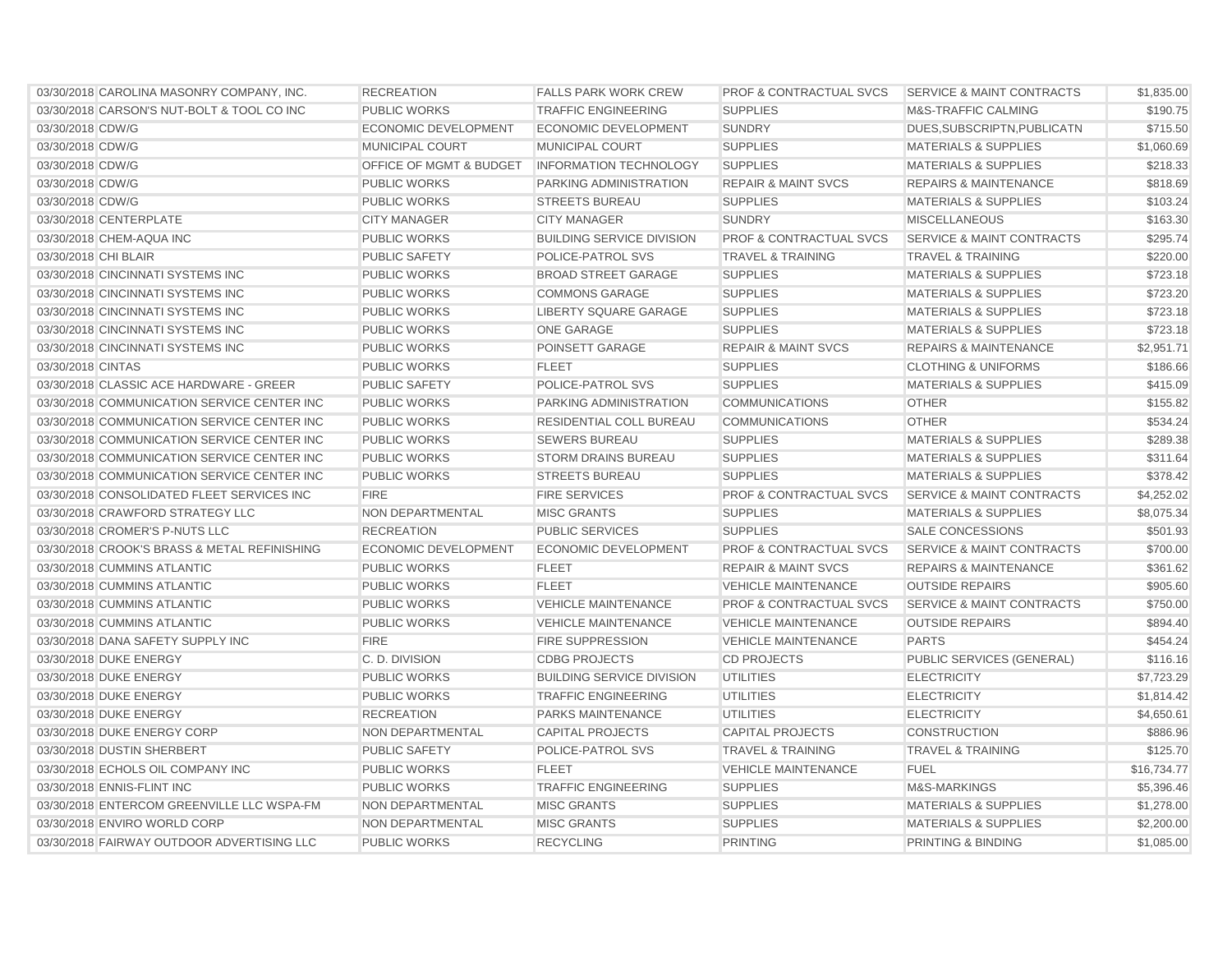| 03/30/2018 FGP INTERNATIONAL               | OFFICE OF MGMT & BUDGET ACCOUNTING          |                                  | <b>PROF &amp; CONTRACTUAL SVCS</b> | <b>TEMP PERSONNEL SVCS</b>           | \$1,104.16   |
|--------------------------------------------|---------------------------------------------|----------------------------------|------------------------------------|--------------------------------------|--------------|
| 03/30/2018 FGP INTERNATIONAL               | OFFICE OF MGMT & BUDGET                     | <b>REVENUE</b>                   | <b>PROF &amp; CONTRACTUAL SVCS</b> | <b>TEMP PERSONNEL SVCS</b>           | \$743.27     |
| 03/30/2018 FORMS & SUPPLY INC              | <b>OFFICE OF MGMT &amp; BUDGET</b>          | <b>PURCHASING</b>                | <b>SUPPLIES</b>                    | <b>OFFICE SUPPLIES&amp;MATERIALS</b> | \$104.81     |
| 03/30/2018 FRAN MOORE                      | <b>PUBLIC SAFETY</b>                        | <b>POLICE-PATROL SVS</b>         | <b>TRAVEL &amp; TRAINING</b>       | <b>TRAVEL &amp; TRAINING</b>         | \$856.81     |
| 03/30/2018 FROG 911                        | <b>FIRE</b>                                 | <b>FIRE SERVICES</b>             | <b>SUPPLIES</b>                    | <b>MATERIALS &amp; SUPPLIES</b>      | \$106.00     |
| 03/30/2018 FUTURE STAR PROPERTIES          | <b>CITY MANAGER</b>                         | UTILITY UNDERGROUNDING FU SUNDRY |                                    | METER BOX CONVERSIONS                | \$300.00     |
| 03/30/2018 GEORGIA BARK COMPANY            | <b>RECREATION</b>                           | <b>BEAUTIFICATION BUREAU</b>     | <b>SUPPLIES</b>                    | <b>MATERIALS &amp; SUPPLIES</b>      | \$1,431.00   |
| 03/30/2018 GILLIG LLC                      | <b>PUBLIC WORKS</b>                         | <b>VEHICLE MAINTENANCE</b>       | <b>VEHICLE MAINTENANCE</b>         | <b>PARTS</b>                         | \$5,336.25   |
| 03/30/2018 GIMME-A-SIGN CO INC             | <b>PUBLIC WORKS</b>                         | <b>TRAFFIC ENGINEERING</b>       | <b>SUPPLIES</b>                    | <b>M&amp;S-TRAFFIC CALMING</b>       | \$224.83     |
| 03/30/2018 GOODYEAR COMMERCIAL TIRE        | <b>FIRE</b>                                 | <b>FIRE SUPPRESSION</b>          | <b>VEHICLE MAINTENANCE</b>         | <b>PARTS</b>                         | \$1,111.54   |
| 03/30/2018 GRAINGER 803858620              | <b>PUBLIC WORKS</b>                         | <b>VEHICLE MAINTENANCE</b>       | <b>SUPPLIES</b>                    | <b>MATERIALS &amp; SUPPLIES</b>      | \$426.40     |
| 03/30/2018 GRAINGER 803858620              | <b>PUBLIC WORKS</b>                         | <b>VEHICLE MAINTENANCE</b>       | <b>VEHICLE MAINTENANCE</b>         | <b>PARTS</b>                         | \$299.30     |
| 03/30/2018 GREENVILLE LINDY HOPPERS        | <b>RECREATION</b>                           | <b>COMMUNITY CENTERS</b>         | REC CLASS INSTRUCTOR LIAB          | <b>COMMUNITY CENTERS</b>             | \$3,172.80   |
| 03/30/2018 GREENVILLE OFFICE SUPPLY CO INC | <b>FIRE</b>                                 | <b>FIRE SUPPRESSION</b>          | <b>SUPPLIES</b>                    | <b>OFFICE SUPPLIES&amp;MATERIALS</b> | \$136.78     |
| 03/30/2018 GREENVILLE OFFICE SUPPLY CO INC | <b>MUNICIPAL COURT</b>                      | <b>MUNICIPAL COURT</b>           | <b>SUPPLIES</b>                    | <b>MATERIALS &amp; SUPPLIES</b>      | \$296.29     |
| 03/30/2018 GREENVILLE OFFICE SUPPLY CO INC | <b>PUBLIC WORKS</b>                         | <b>ENGINEERING</b>               | <b>SUPPLIES</b>                    | <b>OFFICE SUPPLIES&amp;MATERIALS</b> | \$112.62     |
| 03/30/2018 GREENVILLE OFFICE SUPPLY CO INC | <b>PUBLIC WORKS</b>                         | STORMWATER MANAGEMENT            | <b>SUPPLIES</b>                    | <b>OFFICE SUPPLIES&amp;MATERIALS</b> | \$112.62     |
| 03/30/2018 GREGORY PEST SOLUTIONS          | <b>PUBLIC WORKS</b>                         | <b>BUILDING SERVICE DIVISION</b> | <b>PROF &amp; CONTRACTUAL SVCS</b> | <b>SERVICE &amp; MAINT CONTRACTS</b> | \$652.50     |
| 03/30/2018 HALL SIGNS INC                  | <b>PUBLIC WORKS</b>                         | <b>TRAFFIC ENGINEERING</b>       | <b>SUPPLIES</b>                    | M&S-SIGNALS                          | \$217.15     |
| 03/30/2018 HARPER CORPORATION              | NON DEPARTMENTAL                            | <b>CAPITAL PROJECTS</b>          | <b>CAPITAL PROJECTS</b>            | <b>CONSTRUCTION</b>                  | \$300,000.00 |
| 03/30/2018 HAYWOOD MALL                    | <b>RECREATION</b>                           | <b>PUBLIC SERVICES</b>           | <b>SUPPLIES</b>                    | <b>SUPPLIES PROMOTIONS</b>           | \$1,000.00   |
| 03/30/2018 HENRY SCHEIN ANIMAL HEALTH      | <b>RECREATION</b>                           | <b>ADMINISTRATION</b>            | <b>SUPPLIES</b>                    | M&S-MEDICINE                         | \$607.62     |
| 03/30/2018 HERSHEY CREAMERY COMPANY        | <b>RECREATION</b>                           | <b>PUBLIC SERVICES</b>           | <b>SUPPLIES</b>                    | <b>SALE CONCESSIONS</b>              | \$506.66     |
| 03/30/2018 HEWITT COLEMAN & ASSOCIATES INC | OFFICE OF MGMT & BUDGET                     | <b>RISK MANAGEMENT</b>           | <b>RISK MANAGEMENT</b>             | <b>WC SERVICE FEES</b>               | \$7,837.50   |
| 03/30/2018 HEWITT COLEMAN & ASSOCIATES INC | <b>OFFICE OF MGMT &amp; BUDGET</b>          | <b>RISK MANAGEMENT</b>           | <b>SERVICE FEES</b>                | ADMIN FEES-GEN/PROP LIA              | \$15,912.50  |
| 03/30/2018 HOME DEPOT CREDIT SERVICE 0978  | <b>PUBLIC WORKS</b>                         | NON VEHICLE MAINTENANCE          | <b>SUPPLIES</b>                    | <b>MATERIALS &amp; SUPPLIES</b>      | \$116.98     |
| 03/30/2018 HOME DEPOT CREDIT SERVICE 4123  | <b>PUBLIC WORKS</b>                         | <b>SEWERS BUREAU</b>             | <b>SUPPLIES</b>                    | <b>MATERIALS &amp; SUPPLIES</b>      | \$147.34     |
| 03/30/2018 HOME DEPOT CREDIT SERVICE 5898  | <b>FIRE</b>                                 | <b>FIRE SERVICES</b>             | <b>SUPPLIES</b>                    | <b>MATERIALS &amp; SUPPLIES</b>      | \$167.77     |
| 03/30/2018 HOME DEPOT CREDIT SERVICE 5898  | <b>FIRE</b>                                 | <b>FIRE SUPPRESSION</b>          | <b>SUPPLIES</b>                    | <b>MATERIALS &amp; SUPPLIES</b>      | \$371.01     |
| 03/30/2018 HOME DEPOT CREDIT SERVICE 5906  | <b>PUBLIC WORKS</b>                         | <b>BUILDING SERVICE DIVISION</b> | <b>SUPPLIES</b>                    | <b>MATERIALS &amp; SUPPLIES</b>      | \$164.20     |
| 03/30/2018 HOME DEPOT CREDIT SERVICE 5914  | <b>RECREATION</b>                           | <b>ADMINISTRATION</b>            | <b>SUPPLIES</b>                    | M&S-EXHIBITS                         | \$1,726.82   |
| 03/30/2018 HOME DEPOT CREDIT SERVICE 5914  | <b>RECREATION</b>                           | <b>ADMINISTRATION</b>            | <b>SUPPLIES</b>                    | M&S-MAINTENANCE                      | \$166.54     |
| 03/30/2018 HOME DEPOT CREDIT SERVICE 5922  | <b>RECREATION</b>                           | <b>PARKS MAINTENANCE</b>         | <b>SUPPLIES</b>                    | <b>MATERIALS &amp; SUPPLIES</b>      | \$1,666.25   |
| 03/30/2018 IHEARTMEDIA                     | NON DEPARTMENTAL                            | <b>MISC GRANTS</b>               | <b>SUPPLIES</b>                    | <b>MATERIALS &amp; SUPPLIES</b>      | \$2,000.00   |
| 03/30/2018 INK4                            | PUBLIC INFORMATION/EVENTS EVENTS MANAGEMENT |                                  | <b>PRINTING</b>                    | PRINTING & BINDING                   | \$177.58     |
| 03/30/2018 IVEY COMMUNICATIONS INC         | NON DEPARTMENTAL                            | <b>CAPITAL PROJECTS</b>          | <b>CAPITAL PROJECTS</b>            | <b>EQUIPMENT</b>                     | \$50,032.02  |
| 03/30/2018 IVEY COMMUNICATIONS INC         | OFFICE OF MGMT & BUDGET                     | <b>INFORMATION TECHNOLOGY</b>    | <b>REPAIR &amp; MAINT SVCS</b>     | <b>REPAIRS &amp; MAINTENANCE</b>     | \$695.20     |
| 03/30/2018 JAMES KEEL                      | <b>PUBLIC WORKS</b>                         | <b>FIXED ROUTE</b>               | <b>TRAVEL &amp; TRAINING</b>       | <b>TRAVEL &amp; TRAINING</b>         | \$893.07     |
| 03/30/2018 JAZZ REVOLUTION                 | PUBLIC INFORMATION/EVENTS EVENTS MANAGEMENT |                                  | PROF & CONTRACTUAL SVCS            | <b>PROFESSIONAL SERVICES</b>         | \$800.00     |
| 03/30/2018 JEFF WATERS                     | <b>RECREATION</b>                           | <b>BEAUTIFICATION BUREAU</b>     | <b>TRAVEL &amp; TRAINING</b>       | <b>TRAVEL &amp; TRAINING</b>         | \$236.87     |
| 03/30/2018 JET-VAC SEWER EQUIPMENT CO      | <b>PUBLIC WORKS</b>                         | <b>SEWERS BUREAU</b>             | MACHINERY AND EQUIPMENT            | MACHINERY AND EQUIPMENT              | \$5,344.52   |
| 03/30/2018 JOANNE SMYTHE                   | <b>PUBLIC SAFETY</b>                        | POLICE-PATROL SVS                | <b>TRAVEL &amp; TRAINING</b>       | <b>TRAVEL &amp; TRAINING</b>         | \$137.00     |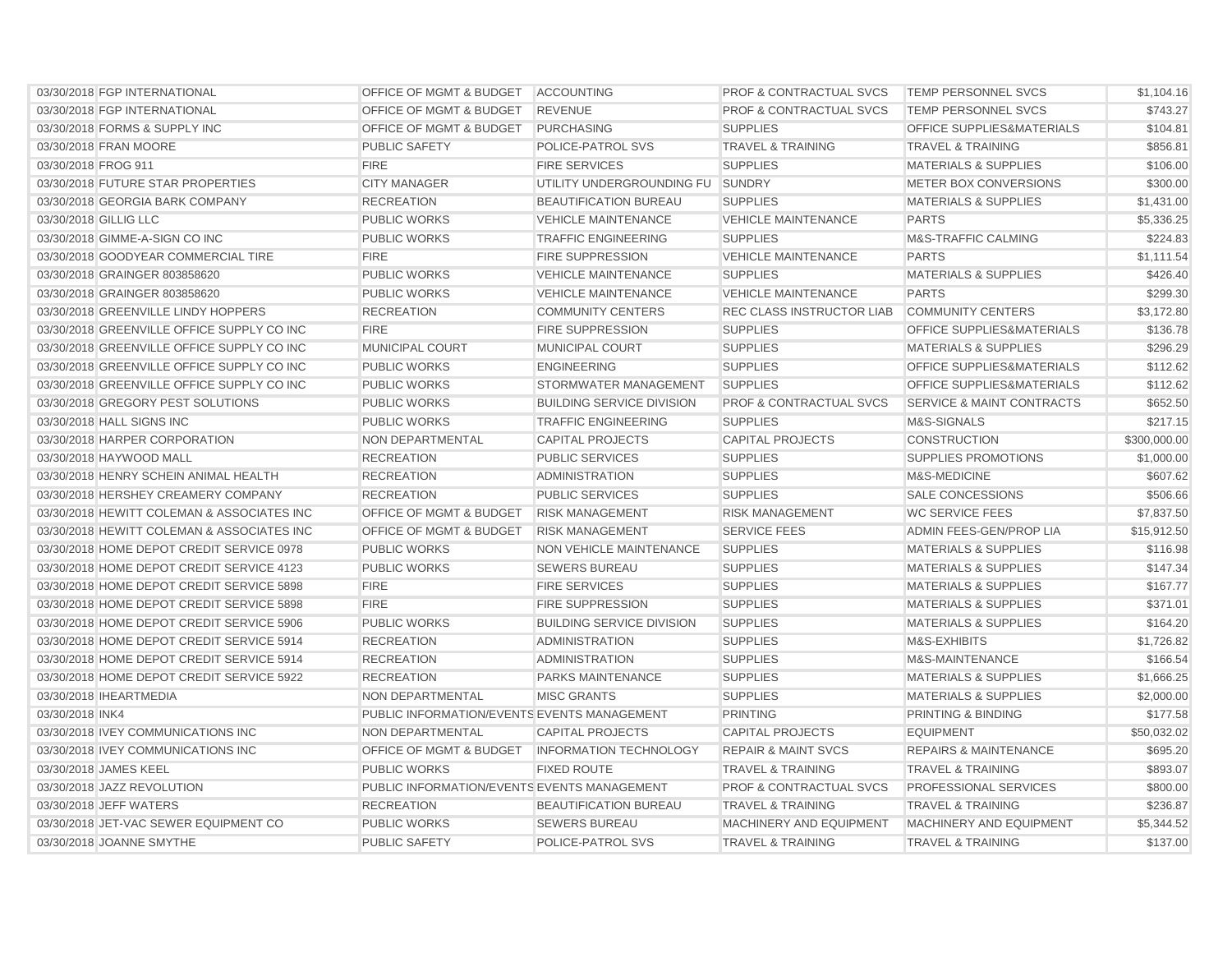| 03/30/2018 JOHNSON CONTROLS INC            | <b>PUBLIC WORKS</b>                         | <b>RIVERPLACE GARAGE</b>         | <b>REPAIR &amp; MAINT SVCS</b>     | <b>REPAIRS &amp; MAINTENANCE</b>     | \$966.00    |
|--------------------------------------------|---------------------------------------------|----------------------------------|------------------------------------|--------------------------------------|-------------|
| 03/30/2018 JONSCOT GENERAL CONTRACTORS LLC | NON DEPARTMENTAL                            | NON DEPARTMENTAL                 | <b>CAPITAL PROJECTS</b>            | <b>CONSTRUCTION</b>                  | \$23,515.66 |
| 03/30/2018 KING ASPHALT INC                | NON DEPARTMENTAL                            | <b>CAPITAL PROJECTS</b>          | <b>CAPITAL PROJECTS</b>            | <b>CONSTRUCTION</b>                  | \$1.815.04  |
| 03/30/2018 KING ASPHALT INC                | <b>PUBLIC WORKS</b>                         | <b>SEWERS BUREAU</b>             | <b>SUPPLIES</b>                    | <b>MATERIALS &amp; SUPPLIES</b>      | \$822.25    |
| 03/30/2018 KW BEVERAGE                     | PUBLIC INFORMATION/EVENTS EVENTS MANAGEMENT |                                  | <b>SUPPLIES</b>                    | M&S-FOOD & BEVERAGE                  | \$1,198.32  |
| 03/30/2018 KWIK COVERS                     | PUBLIC INFORMATION/EVENTS EVENTS MANAGEMENT |                                  | <b>SUPPLIES</b>                    | <b>MATERIALS &amp; SUPPLIES</b>      | \$350.18    |
| 03/30/2018 L-J INC                         | NON DEPARTMENTAL                            | <b>CAPITAL PROJECTS</b>          | <b>CAPITAL PROJECTS</b>            | <b>CONSTRUCTION</b>                  | \$79,890.20 |
| 03/30/2018 LANDSCAPERS SUPPLY              | <b>RECREATION</b>                           | <b>FALLS PARK WORK CREW</b>      | <b>SUPPLIES</b>                    | <b>MATERIALS &amp; SUPPLIES</b>      | \$302.77    |
| 03/30/2018 LAVONIA OWENS                   | <b>CITY MANAGER</b>                         | UTILITY UNDERGROUNDING FU SUNDRY |                                    | METER BOX CONVERSIONS                | \$300.00    |
| 03/30/2018 LAWMEN'S SAFETY SUPPLY          | <b>PUBLIC SAFETY</b>                        | POLICE-PATROL SVS                | <b>SUPPLIES</b>                    | <b>AMMUNITION</b>                    | \$17,187.64 |
| 03/30/2018 LEVEL 3 COMMUNICATIONS LLC      | OFFICE OF MGMT & BUDGET                     | <b>INFORMATION TECHNOLOGY</b>    | <b>COMMUNICATIONS</b>              | TELECOMMUNICATIONS/WIRELE            | \$1,144.48  |
| 03/30/2018 LEXISNEXIS 1239194              | <b>PUBLIC SAFETY</b>                        | POLICE-PATROL SVS                | <b>PROF &amp; CONTRACTUAL SVCS</b> | PROFESSIONAL SERVICES                | \$321.71    |
| 03/30/2018 LIBERTY EXPRESS LLC             | <b>RECREATION</b>                           | <b>PUBLIC SERVICES</b>           | <b>SUPPLIES</b>                    | <b>SALE GIFTS</b>                    | \$270.90    |
| 03/30/2018 LIFESAVERS INC                  | <b>PUBLIC SAFETY</b>                        | POLICE-PATROL SVS                | <b>SUPPLIES</b>                    | <b>MATERIALS &amp; SUPPLIES</b>      | \$120.00    |
| 03/30/2018 LINA                            | <b>HUMAN RESOURCES</b>                      | <b>HEALTH CARE</b>               | <b>OTHER INSURANCE</b>             | <b>LIFE INSURANCE</b>                | \$20,114.04 |
| 03/30/2018 LINA                            | <b>HUMAN RESOURCES</b>                      | <b>HEALTH CARE</b>               | <b>OTHER INSURANCE</b>             | <b>LONG TERM DISABILITY</b>          | \$7,326.94  |
| 03/30/2018 LOWES                           | <b>FIRE</b>                                 | <b>FIRE SUPPRESSION</b>          | <b>SUPPLIES</b>                    | <b>MATERIALS &amp; SUPPLIES</b>      | \$114.65    |
| 03/30/2018 LOWES                           | OFFICE OF MGMT & BUDGET                     | <b>RISK MANAGEMENT</b>           | <b>SERVICE FEES</b>                | <b>CLAIMS PROPERTY</b>               | \$590.10    |
| 03/30/2018 LUKE MAVAR                      | <b>PUBLIC SAFETY</b>                        | POLICE-PATROL SVS                | <b>TRAVEL &amp; TRAINING</b>       | <b>TRAVEL &amp; TRAINING</b>         | \$108.00    |
| 03/30/2018 MARATHON STAFFING INC           | PUBLIC INFORMATION/EVENTS EVENTS MANAGEMENT |                                  | <b>PROF &amp; CONTRACTUAL SVCS</b> | <b>TEMP PERSONNEL SVCS</b>           | \$419.69    |
| 03/30/2018 MARATHON STAFFING INC           | <b>PUBLIC SAFETY</b>                        | POLICE-DISPATCH BUREAU           | <b>PROF &amp; CONTRACTUAL SVCS</b> | TEMP PERSONNEL SVCS                  | \$5,545.86  |
| 03/30/2018 MARK TEAL                       | OFFICE OF MGMT & BUDGET                     | <b>RISK MANAGEMENT</b>           | <b>SUNDRY</b>                      | <b>MISCELLANEOUS</b>                 | \$176.97    |
| 03/30/2018 MARK TEAL                       | OFFICE OF MGMT & BUDGET                     | <b>RISK MANAGEMENT</b>           | <b>TRAVEL &amp; TRAINING</b>       | <b>TRAVEL &amp; TRAINING</b>         | \$447.51    |
| 03/30/2018 MICHAEL BLOCKER                 | PUBLIC INFORMATION/EVENTS EVENTS MANAGEMENT |                                  | <b>PROF &amp; CONTRACTUAL SVCS</b> | PROFESSIONAL SERVICES                | \$400.00    |
| 03/30/2018 MICHELLE LENTZ                  | <b>PUBLIC SAFETY</b>                        | POLICE-PATROL SVS                | <b>SUPPLIES</b>                    | <b>MATERIALS &amp; SUPPLIES</b>      | \$106.91    |
| 03/30/2018 MYRISSA PENNIX                  | <b>RECREATION</b>                           | <b>COMMUNITY CENTERS</b>         | <b>RECREATION FEES</b>             | <b>REC FEES ATHLETICS</b>            | \$110.00    |
| 03/30/2018 NANCY WHITWORTH                 | <b>ECONOMIC DEVELOPMENT</b>                 | <b>ECONOMIC DEVELOPMENT</b>      | <b>TRAVEL &amp; TRAINING</b>       | <b>TRAVEL &amp; TRAINING</b>         | \$368.92    |
| 03/30/2018 NAPA AUTO PARTS                 | <b>FIRE</b>                                 | <b>FIRE SUPPRESSION</b>          | <b>SUPPLIES</b>                    | <b>MATERIALS &amp; SUPPLIES</b>      | \$362.04    |
| 03/30/2018 NAPA AUTO PARTS                 | <b>FIRE</b>                                 | <b>FIRE SUPPRESSION</b>          | <b>VEHICLE MAINTENANCE</b>         | <b>PARTS</b>                         | \$1,553.00  |
| 03/30/2018 NAPA AUTO PARTS                 | <b>PUBLIC WORKS</b>                         | <b>VEHICLE MAINTENANCE</b>       | <b>SUPPLIES</b>                    | <b>MATERIALS &amp; SUPPLIES</b>      | \$134.21    |
| 03/30/2018 NAPA AUTO PARTS                 | <b>PUBLIC WORKS</b>                         | <b>VEHICLE MAINTENANCE</b>       | <b>VEHICLE MAINTENANCE</b>         | <b>PARTS</b>                         | \$214.90    |
| 03/30/2018 NATIONAL BUSINESS FURNITURE LLC | NON DEPARTMENTAL                            | <b>CAPITAL PROJECTS</b>          | <b>CAPITAL PROJECTS</b>            | <b>EQUIPMENT</b>                     | \$3,226.17  |
| 03/30/2018 NATIONAL BUSINESS FURNITURE LLC | <b>PUBLIC SAFETY</b>                        | POLICE-PATROL SVS                | <b>SUPPLIES</b>                    | <b>MATERIALS &amp; SUPPLIES</b>      | \$1,584.20  |
| 03/30/2018 NATIONAL BUSINESS FURNITURE LLC | <b>PUBLIC WORKS</b>                         | PARKING ADMINISTRATION           | <b>SUPPLIES</b>                    | <b>MATERIALS &amp; SUPPLIES</b>      | \$684.00    |
| 03/30/2018 NEW FLYER PARTS                 | <b>PUBLIC WORKS</b>                         | <b>VEHICLE MAINTENANCE</b>       | <b>VEHICLE MAINTENANCE</b>         | <b>PARTS</b>                         | \$1,143.36  |
| 03/30/2018 NEWEGG BUSINESS INC             | <b>OFFICE OF MGMT &amp; BUDGET</b>          | <b>INFORMATION TECHNOLOGY</b>    | <b>SUPPLIES</b>                    | <b>MATERIALS &amp; SUPPLIES</b>      | \$352.46    |
| 03/30/2018 NGLIC                           | <b>HUMAN RESOURCES</b>                      | <b>HEALTH CARE</b>               | <b>OTHER INSURANCE</b>             | <b>VISION - SUPERIOR</b>             | \$9,438.57  |
| 03/30/2018 NORRIS SUPPLY CO                | <b>PUBLIC WORKS</b>                         | <b>STORM DRAINS BUREAU</b>       | <b>SUPPLIES</b>                    | <b>MATERIALS &amp; SUPPLIES</b>      | \$146.28    |
| 03/30/2018 NORTHERN SAFETY CO INC          | <b>RECREATION</b>                           | <b>BEAUTIFICATION BUREAU</b>     | <b>SUPPLIES</b>                    | <b>MATERIALS &amp; SUPPLIES</b>      | \$1,227.26  |
| 03/30/2018 OFFICE DEPOT BSD                | <b>PUBLIC WORKS</b>                         | PARKING ADMINISTRATION           | <b>SUPPLIES</b>                    | <b>OFFICE SUPPLIES&amp;MATERIALS</b> | \$342.71    |
| 03/30/2018 OMNILINK SYSTEMS INC            | <b>PUBLIC SAFETY</b>                        | <b>POLICE-PATROL SVS</b>         | <b>PROF &amp; CONTRACTUAL SVCS</b> | <b>SERVICE &amp; MAINT CONTRACTS</b> | \$1,762.75  |
| 03/30/2018 PALMETTO GROUP CONSTRUCTION     | <b>NON DEPARTMENTAL</b>                     | <b>CAPITAL PROJECTS</b>          | <b>CAPITAL PROJECTS</b>            | <b>CONSTRUCTION</b>                  | \$51,705.26 |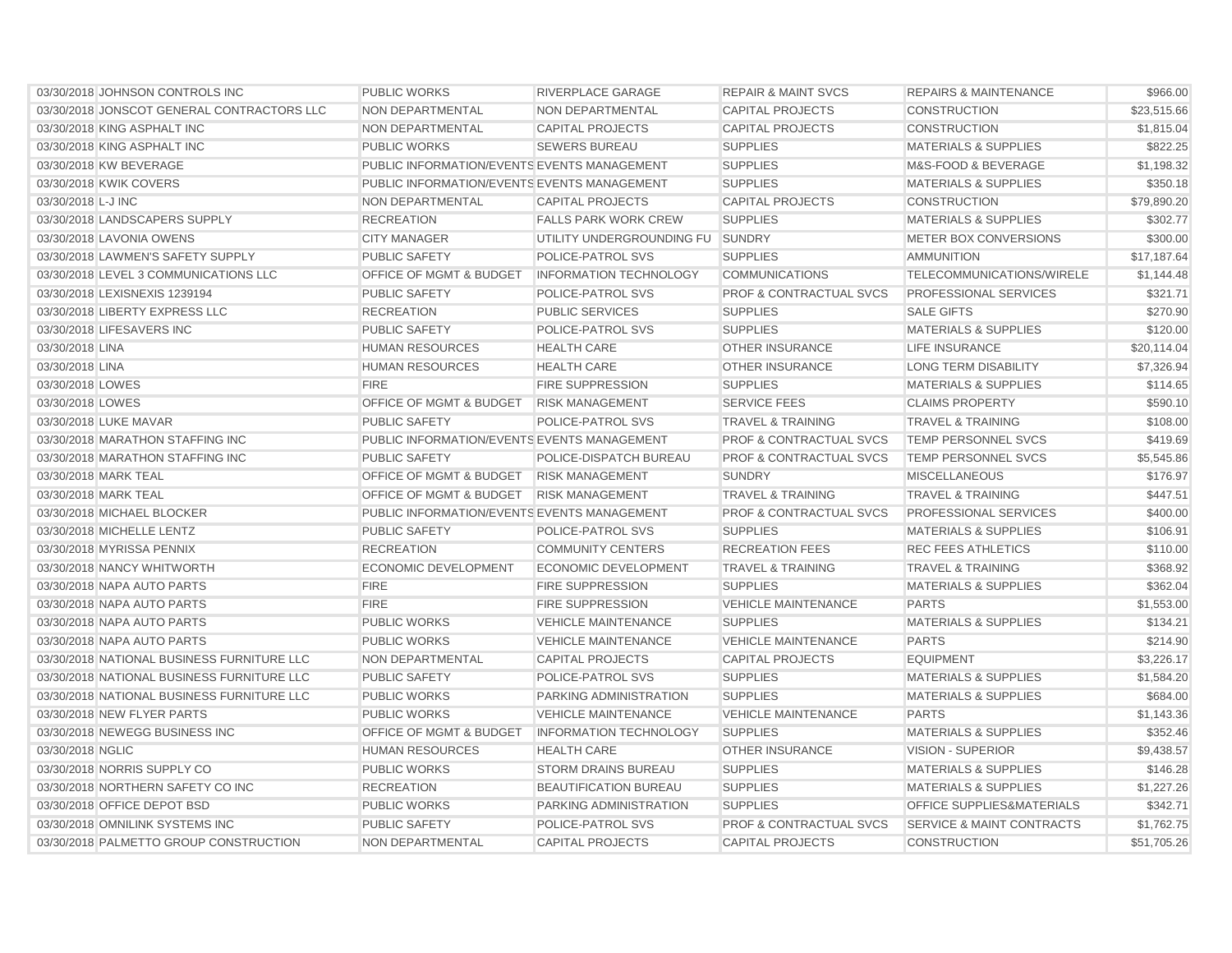| 03/30/2018 PANAGAKOS ASPHALT INC              | <b>NON DEPARTMENTAL</b>            | <b>CAPITAL PROJECTS</b>          | <b>CAPITAL PROJECTS</b>            | <b>CONSTRUCTION</b>                  | \$243.80    |
|-----------------------------------------------|------------------------------------|----------------------------------|------------------------------------|--------------------------------------|-------------|
| 03/30/2018 PANAGAKOS ASPHALT INC              | PUBLIC WORKS                       | <b>SEWERS BUREAU</b>             | <b>SUPPLIES</b>                    | <b>MATERIALS &amp; SUPPLIES</b>      | \$205.72    |
| 03/30/2018 PANAGAKOS ASPHALT INC              | <b>PUBLIC WORKS</b>                | <b>STORM DRAINS BUREAU</b>       | <b>SUPPLIES</b>                    | <b>MATERIALS &amp; SUPPLIES</b>      | \$205.72    |
| 03/30/2018 PANAGAKOS ASPHALT INC              | <b>PUBLIC WORKS</b>                | <b>STREETS BUREAU</b>            | <b>SUPPLIES</b>                    | <b>MATERIALS &amp; SUPPLIES</b>      | \$411.39    |
| 03/30/2018 PAPER ROLLS PLUS                   | <b>RECREATION</b>                  | <b>PUBLIC SERVICES</b>           | <b>PRINTING</b>                    | PRINTING & BINDING                   | \$546.50    |
| 03/30/2018 PAWMETTO SANITARY SOLUTIONS INC    | <b>RECREATION</b>                  | <b>ADMINISTRATION</b>            | <b>SUPPLIES</b>                    | M&S-EXHIBITS                         | \$2,331.15  |
| 03/30/2018 PECAN PIE PRODUCTIONS              | <b>RECREATION</b>                  | <b>PUBLIC SERVICES</b>           | <b>SUPPLIES</b>                    | <b>SUPPLIES PROMOTIONS</b>           | \$250.00    |
| 03/30/2018 PEPSI-COLA BOTTLING CO             | <b>RECREATION</b>                  | <b>PUBLIC SERVICES</b>           | <b>SUPPLIES</b>                    | <b>SALE CONCESSIONS</b>              | \$982.92    |
| 03/30/2018 PERCEPTIVE RECRUITING INC          | <b>OFFICE OF MGMT &amp; BUDGET</b> | <b>INFORMATION TECHNOLOGY</b>    | <b>PROF &amp; CONTRACTUAL SVCS</b> | <b>TEMP PERSONNEL SVCS</b>           | \$6,240.00  |
| 03/30/2018 PETERBILT STORE OF GREENVILLE, THE | <b>PUBLIC WORKS</b>                | <b>TROLLEY</b>                   | <b>VEHICLE MAINTENANCE</b>         | <b>PARTS</b>                         | \$425.00    |
| 03/30/2018 PETERBILT STORE OF GREENVILLE, THE | <b>PUBLIC WORKS</b>                | <b>VEHICLE MAINTENANCE</b>       | <b>VEHICLE MAINTENANCE</b>         | <b>PARTS</b>                         | \$597.95    |
| 03/30/2018 PRINTTEK INC                       | <b>PUBLIC WORKS</b>                | <b>RECYCLING</b>                 | <b>SUPPLIES</b>                    | <b>MATERIALS &amp; SUPPLIES</b>      | \$540.60    |
| 03/30/2018 PROFESSIONAL PARTY RENTALS INC     | <b>NON DEPARTMENTAL</b>            | <b>MISC GRANTS</b>               | <b>SUPPLIES</b>                    | <b>MATERIALS &amp; SUPPLIES</b>      | \$206.06    |
| 03/30/2018 RALPH MATHIS                       | <b>CITY MANAGER</b>                | UTILITY UNDERGROUNDING FU SUNDRY |                                    | METER BOX CONVERSIONS                | \$300.00    |
| 03/30/2018 ROBBINS TIRE SERVICE               | <b>PUBLIC WORKS</b>                | <b>FIXED ROUTE</b>               | <b>VEHICLE MAINTENANCE</b>         | <b>TIRES AND TUBES</b>               | \$2,310.60  |
| 03/30/2018 ROGERS & CALLCOTT ENVIRONMENTAL    | <b>PUBLIC WORKS</b>                | <b>GARBAGE DISPOSAL BUREAU</b>   | <b>PROF &amp; CONTRACTUAL SVCS</b> | <b>PROFESSIONAL SERVICES</b>         | \$4,071.90  |
| 03/30/2018 SAFE INDUSTRIES                    | <b>FIRE</b>                        | <b>FIRE SUPPRESSION</b>          | <b>SUPPLIES</b>                    | <b>CLOTHING &amp; UNIFORMS</b>       | \$15,852.25 |
| 03/30/2018 SAFE INDUSTRIES                    | <b>FIRE</b>                        | <b>FIRE SUPPRESSION</b>          | <b>SUPPLIES</b>                    | <b>MATERIALS &amp; SUPPLIES</b>      | \$10,684.80 |
| 03/30/2018 SCOTT DRAYTON                      | <b>RECREATION</b>                  | <b>BEAUTIFICATION BUREAU</b>     | <b>TRAVEL &amp; TRAINING</b>       | <b>TRAVEL &amp; TRAINING</b>         | \$332.90    |
| 03/30/2018 SIF OPERATIONS                     | OFFICE OF MGMT & BUDGET            | <b>RISK MANAGEMENT</b>           | <b>RISK MANAGEMENT</b>             | WC 2ND INJURY TAX                    | \$26,558.40 |
| 03/30/2018 SIGMA CONSULTING AND TRAINING INC  | <b>RECREATION</b>                  | <b>PARKS MAINTENANCE</b>         | <b>TRAVEL &amp; TRAINING</b>       | <b>TRAVEL &amp; TRAINING</b>         | \$250.00    |
| 03/30/2018 SIGMA CONSULTING AND TRAINING INC  | <b>RECREATION</b>                  | RIGHTS-OF-WAY                    | <b>TRAVEL &amp; TRAINING</b>       | <b>TRAVEL &amp; TRAINING</b>         | \$125.00    |
| 03/30/2018 SNAP ON INDUSTRIAL                 | <b>FIRE</b>                        | <b>FIRE SERVICES</b>             | <b>SUPPLIES</b>                    | <b>MATERIALS &amp; SUPPLIES</b>      | \$218.91    |
| 03/30/2018 SOLARWINDS INC                     | OFFICE OF MGMT & BUDGET            | <b>INFORMATION TECHNOLOGY</b>    | <b>PROF &amp; CONTRACTUAL SVCS</b> | <b>SERVICE &amp; MAINT CONTRACTS</b> | \$544.00    |
| 03/30/2018 SOUTH CAROLINA GANG INVESTIGATORS  | <b>PUBLIC SAFETY</b>               | POLICE-PATROL SVS                | <b>TRAVEL &amp; TRAINING</b>       | <b>TRAVEL &amp; TRAINING</b>         | \$200.00    |
| 03/30/2018 SOUTHEASTERN PAPER GROUP           | <b>PUBLIC WORKS</b>                | <b>BUILDING SERVICE DIVISION</b> | <b>SUPPLIES</b>                    | <b>JANITORIAL SUPPLIES</b>           | \$1,017.05  |
| 03/30/2018 SOUTHEASTERN PAPER GROUP           | <b>RECREATION</b>                  | <b>FALLS PARK WORK CREW</b>      | <b>SUPPLIES</b>                    | <b>JANITORIAL SUPPLIES</b>           | \$101.44    |
| 03/30/2018 SPARTAN FIRE & EMERGENCY APPARATUS | <b>FIRE</b>                        | <b>FIRE SUPPRESSION</b>          | <b>VEHICLE MAINTENANCE</b>         | <b>PARTS</b>                         | \$268.62    |
| 03/30/2018 SPX GENFARE                        | <b>PUBLIC WORKS</b>                | <b>VEHICLE MAINTENANCE</b>       | <b>VEHICLE MAINTENANCE</b>         | <b>PARTS</b>                         | \$1,781.64  |
| 03/30/2018 SQUIRE PATTON BOGGS LLP            | <b>CITY MANAGER</b>                | <b>CITY MANAGER</b>              | <b>PROF &amp; CONTRACTUAL SVCS</b> | PROFESSIONAL SERVICES                | \$5,000.00  |
| 03/30/2018 STATE BUDGET AND CONTROL BOARD     | <b>PUBLIC SAFETY</b>               | POLICE-PATROL SVS                | <b>PROF &amp; CONTRACTUAL SVCS</b> | <b>SERVICE &amp; MAINT CONTRACTS</b> | \$112.00    |
| 03/30/2018 STONE AVE NURSERY LLC              | <b>RECREATION</b>                  | <b>FALLS PARK WORK CREW</b>      | <b>SUPPLIES</b>                    | <b>MATERIALS &amp; SUPPLIES</b>      | \$1,984.50  |
| 03/30/2018 SUMMIT MEDIA LLC                   | <b>NON DEPARTMENTAL</b>            | <b>MISC GRANTS</b>               | <b>SUPPLIES</b>                    | <b>MATERIALS &amp; SUPPLIES</b>      | \$1,575.00  |
| 03/30/2018 SUPPLYWORKS                        | <b>PUBLIC WORKS</b>                | <b>VEHICLE MAINTENANCE</b>       | <b>SUPPLIES</b>                    | <b>MATERIALS &amp; SUPPLIES</b>      | \$241.47    |
| 03/30/2018 TALENT MANAGEMENT SOLUTIONS        | <b>HUMAN RESOURCES</b>             | <b>HUMAN RESOURCES</b>           | <b>PROF &amp; CONTRACTUAL SVCS</b> | TEMP PERSONNEL SVCS                  | \$654.40    |
| 03/30/2018 TALENT MANAGEMENT SOLUTIONS        | <b>PUBLIC WORKS</b>                | <b>FIXED ROUTE</b>               | <b>PROF &amp; CONTRACTUAL SVCS</b> | TEMP PERSONNEL SVCS                  | \$3,783.99  |
| 03/30/2018 TALENT MANAGEMENT SOLUTIONS        | <b>PUBLIC WORKS</b>                | <b>MAINTENANCE</b>               | <b>PROF &amp; CONTRACTUAL SVCS</b> | <b>TEMP PERSONNEL SVCS</b>           | \$693.20    |
| 03/30/2018 TALENT MANAGEMENT SOLUTIONS        | <b>PUBLIC WORKS</b>                | <b>RESIDENTIAL COLL BUREAU</b>   | <b>PROF &amp; CONTRACTUAL SVCS</b> | <b>TEMP PERSONNEL SVCS</b>           | \$2,294.19  |
| 03/30/2018 TALENT MANAGEMENT SOLUTIONS        | <b>PUBLIC WORKS</b>                | <b>STORM DRAINS BUREAU</b>       | <b>PROF &amp; CONTRACTUAL SVCS</b> | <b>TEMP PERSONNEL SVCS</b>           | \$660.00    |
| 03/30/2018 TALENT MANAGEMENT SOLUTIONS        | <b>PUBLIC WORKS</b>                | STORMWATER MANAGEMENT            | <b>PROF &amp; CONTRACTUAL SVCS</b> | <b>TEMP PERSONNEL SVCS</b>           | \$927.42    |
| 03/30/2018 TALENT MANAGEMENT SOLUTIONS        | <b>PUBLIC WORKS</b>                | <b>STREETS BUREAU</b>            | <b>PROF &amp; CONTRACTUAL SVCS</b> | TEMP PERSONNEL SVCS                  | \$1,980.00  |
| 03/30/2018 TALENT MANAGEMENT SOLUTIONS        | <b>RECREATION</b>                  | <b>COMMUNITY CENTERS</b>         | <b>PROF &amp; CONTRACTUAL SVCS</b> | TEMP PERSONNEL SVCS                  | \$1,428.81  |